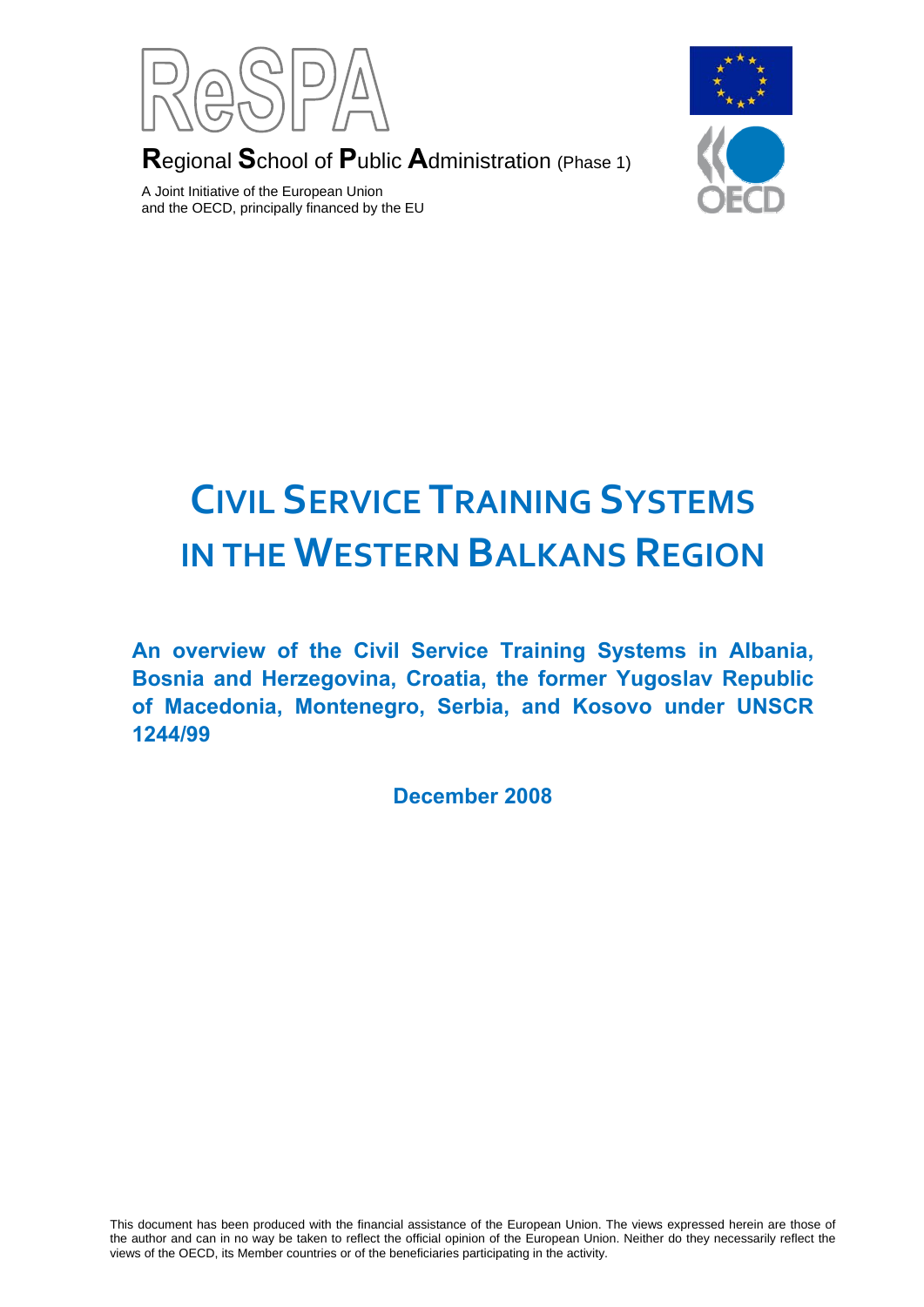## **Contents**

<span id="page-1-0"></span>

|                                                                                                                    | Page |
|--------------------------------------------------------------------------------------------------------------------|------|
| <b>Acronyms and Abbreviations</b>                                                                                  | 3    |
| <b>Foreword</b>                                                                                                    | 5    |
| <b>PART ONE</b><br><b>Regional Overview of Civil Service Training Systems</b>                                      | 6    |
| <b>PART TWO</b><br><b>Synoptic tables</b>                                                                          | 30   |
| <b>Table A: Civil Service Training Systems in the</b><br><b>Western Balkans Region: Country/Entity Profiles</b>    | 31   |
| Table B: Civil Service Training Systems in the<br><b>Western Balkans Region: Comparisons between ReSPA Members</b> | 54   |
| Table C: Statistical Data and Raw Indicative Analytical Ratios                                                     | 75   |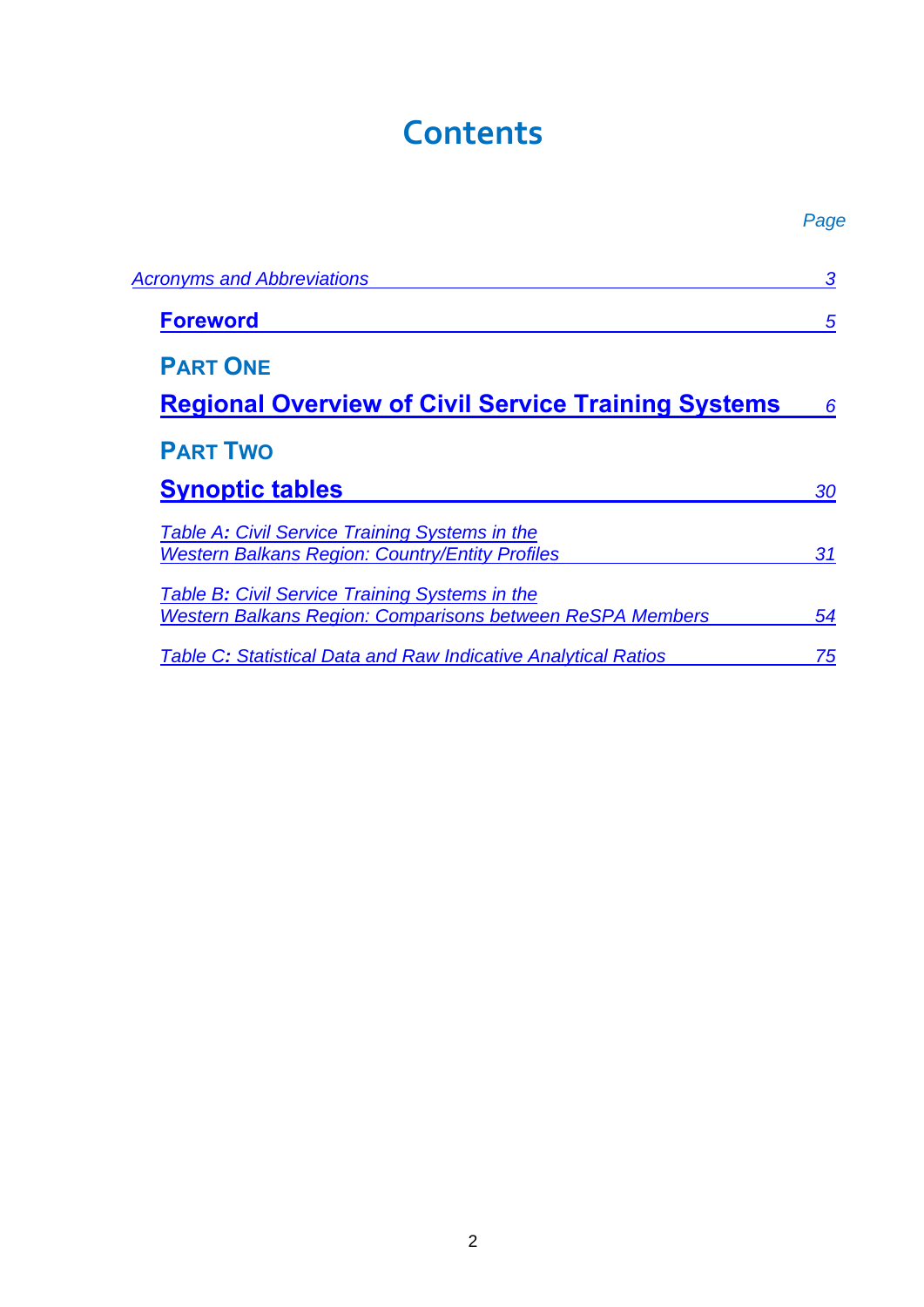# **Acronyms and Abbreviations**

### <span id="page-2-0"></span>*General*

| <b>CARDS</b>        | Community<br>Assistance<br>for<br>Reconstruction,<br><b>Development</b><br>and<br><b>Stabilisation (EU Programme)</b>                                                            |  |  |  |  |  |  |
|---------------------|----------------------------------------------------------------------------------------------------------------------------------------------------------------------------------|--|--|--|--|--|--|
| <b>CEE</b>          | <b>Central and Eastern Europe</b>                                                                                                                                                |  |  |  |  |  |  |
| CS/CSs              | <b>Civil Service / Civil Servants</b>                                                                                                                                            |  |  |  |  |  |  |
| <b>CSA</b>          | <b>Civil Service Agency</b>                                                                                                                                                      |  |  |  |  |  |  |
| <b>CSR</b>          | <b>Civil Service Reform</b>                                                                                                                                                      |  |  |  |  |  |  |
| <b>CSRA</b>         | Civil Service Reform Act (US, 1978)                                                                                                                                              |  |  |  |  |  |  |
| <b>CSTN</b>         | <b>Civil Service Training Needs</b>                                                                                                                                              |  |  |  |  |  |  |
| <b>CSTS / CSTSs</b> | <b>Civil Service Training System(s)</b>                                                                                                                                          |  |  |  |  |  |  |
| <b>CTP</b>          | <b>Central Training Provider(s)</b>                                                                                                                                              |  |  |  |  |  |  |
| EC                  | <b>European Commission</b>                                                                                                                                                       |  |  |  |  |  |  |
| EU                  | <b>European Union</b>                                                                                                                                                            |  |  |  |  |  |  |
| <b>ISO</b>          | <b>International Organization for Standardization</b>                                                                                                                            |  |  |  |  |  |  |
| <b>HR</b>           | <b>Human Resources</b>                                                                                                                                                           |  |  |  |  |  |  |
| HRM / HRD           | Human Resources Management / Human Resources Development                                                                                                                         |  |  |  |  |  |  |
| <b>MoU</b>          | <b>Memorandum of Understanding</b>                                                                                                                                               |  |  |  |  |  |  |
| <b>NA</b>           | Data Not Available                                                                                                                                                               |  |  |  |  |  |  |
| NGO / NGOs          | Non-governmental Organisation(s)                                                                                                                                                 |  |  |  |  |  |  |
| <b>NISPAcee</b>     | The Network of Institutes and Schools of Public Administration in Central<br>and Eastern Europe                                                                                  |  |  |  |  |  |  |
| <b>OECD</b>         | <b>Organisation for Economic Co-operation and Development</b>                                                                                                                    |  |  |  |  |  |  |
| <b>OSCE</b>         | Organization for Security and Co-operation in Europe                                                                                                                             |  |  |  |  |  |  |
| <b>PA</b>           | <b>Public Administration</b>                                                                                                                                                     |  |  |  |  |  |  |
| <b>PAR</b>          | <b>Public Administration Reform</b>                                                                                                                                              |  |  |  |  |  |  |
| <b>PHARE</b>        | Programme of Community Aid to Central and Eastern European<br><b>Countries</b>                                                                                                   |  |  |  |  |  |  |
|                     | (Pologne-Hongrie: Assistance à la Restructuration des Économies)                                                                                                                 |  |  |  |  |  |  |
| <b>ReSPA</b>        | <b>Regional School of Public Administration</b>                                                                                                                                  |  |  |  |  |  |  |
| <b>SIDA</b>         | <b>Swedish International Development Agency</b>                                                                                                                                  |  |  |  |  |  |  |
| Sigma               | Support for Improvement in Governance and Management<br>(a joint<br>initiative of the OECD and the European Union, principally financed by<br>the EU)                            |  |  |  |  |  |  |
| <b>TC</b>           | <b>Training Curricula</b>                                                                                                                                                        |  |  |  |  |  |  |
| <b>TNA</b>          | <b>Training Needs Assessment</b>                                                                                                                                                 |  |  |  |  |  |  |
| <b>ToT</b>          | <b>Training of Trainers</b>                                                                                                                                                      |  |  |  |  |  |  |
| <b>ToTC</b>         | <b>Training of Training Co-ordinators</b>                                                                                                                                        |  |  |  |  |  |  |
| <b>UNDP</b>         | <b>United Nations Development Programme</b>                                                                                                                                      |  |  |  |  |  |  |
| <b>USAID</b>        | United States Agency for International Development                                                                                                                               |  |  |  |  |  |  |
| <b>WB</b>           | <b>World Bank</b>                                                                                                                                                                |  |  |  |  |  |  |
| <b>WBR</b>          | Western Balkans Region (including Albania, Bosnia and Herzegovina,<br>Croatia, the former Yugoslav Republic of Macedonia, Montenegro,<br>Serbia, and Kosovo under UNSCR 1244/99) |  |  |  |  |  |  |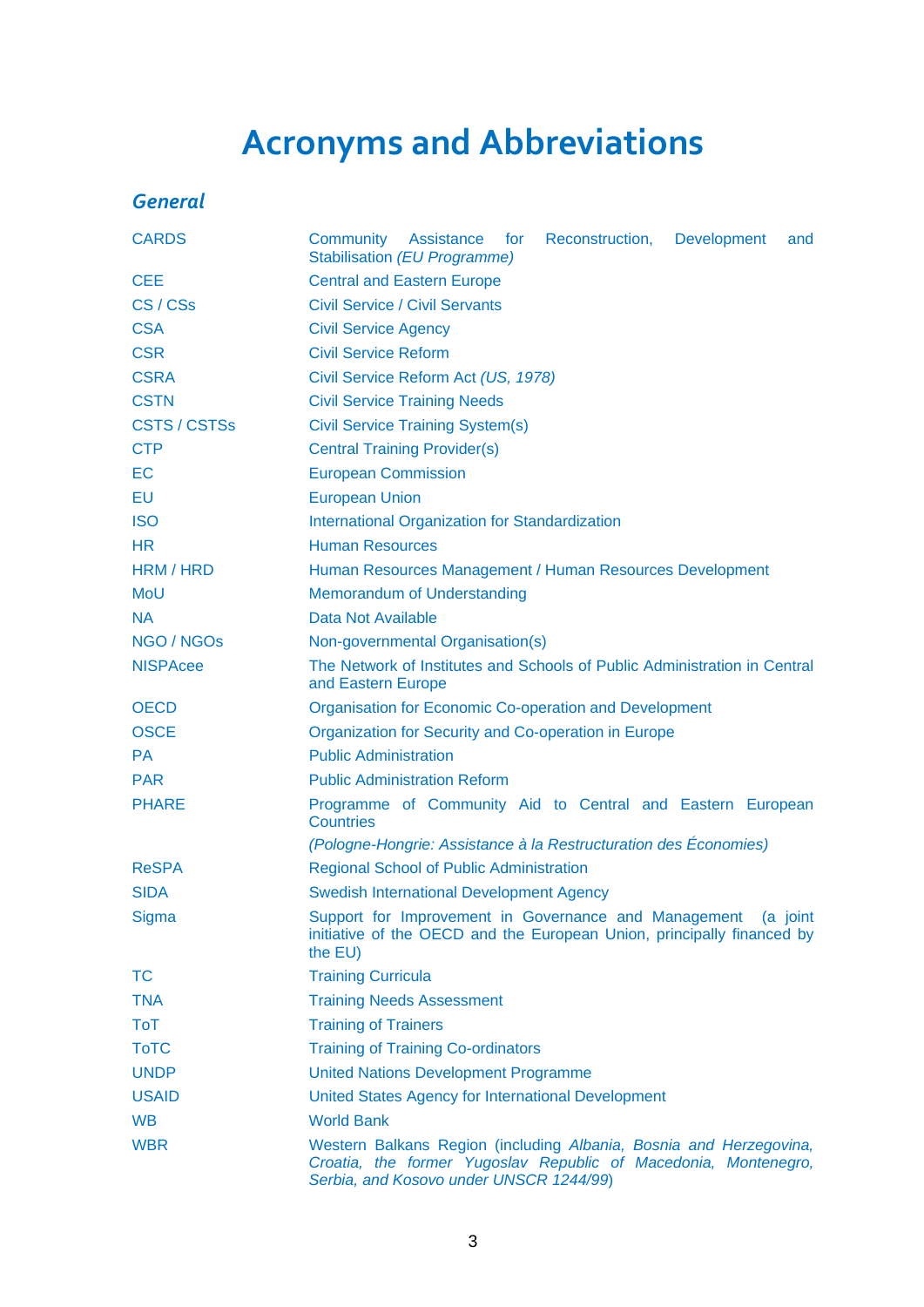#### *Albania*

| <b>DoPA</b> | Department of Public Administration, Ministry of the Interior |
|-------------|---------------------------------------------------------------|
| <b>TIPA</b> | Albanian Training Institute for Public Administration         |

### *Bosnia and Herzegovina*

| <b>BiH</b>       | Bosnia and Herzegovina (state)                                 |
|------------------|----------------------------------------------------------------|
| <b>FFBIHFBIH</b> | Bosnia and Herzegovina Federation (component political entity) |
| <b>BD</b>        | Brcko District (de facto autonomous entity)                    |
| CSA/CSAs         | Civil Service Agency / Civil Service Agencies                  |
| <b>RS</b>        | Republika Srpska (component political entity)                  |

#### *Croatia*

| ALD         | <b>Academy for Local Democracy</b>             |
|-------------|------------------------------------------------|
| <b>CSOA</b> | <b>Central State Office for Administration</b> |
| <b>CSTC</b> | <b>Civil Service Training Centre</b>           |

### *Former Yugoslav Republic of Macedonia*

| <b>CSA</b>      | <b>Civil Servants Agency</b>                      |
|-----------------|---------------------------------------------------|
| fYR Macedonia   | former Yugoslav Republic of Macedonia             |
| <b>LGU/LGUs</b> | <b>Local Government Unit(s)</b>                   |
| <b>LSG</b>      | <b>Local Self-Government</b>                      |
| <b>ZELS</b>     | Association of the Units of Local Self-Government |
|                 | (Zaednica na Ednicitze na Lokalnata Samouprava)   |

### *Montenegro*

| <b>HRMA</b>  | Human Resources Management Authority                          |
|--------------|---------------------------------------------------------------|
| <b>SCSTM</b> | Strategy for Civil Service Training in Montenegro (2008-2012) |

#### *Serbia*

| <b>HRMS</b> | Human Resources Management Service                |
|-------------|---------------------------------------------------|
| <b>PGPT</b> | <b>Programme of General Professional Training</b> |
| <b>SEIO</b> | Serbian European Integration Office               |

### *Kosovo under UNSCR 1244/99*

| <b>GERAP</b> | <b>Group of Experts for Public Administration Reform</b> |
|--------------|----------------------------------------------------------|
| <b>KIPA</b>  | Kosovo Institute for Public Administration               |
| <b>SPAR</b>  | <b>Strategy for Public Administration Reform</b>         |
| <b>UNMIK</b> | United Nations Interim Administration Mission in Kosovo  |
| <b>UNSCR</b> | <b>United Nations Security Council Resolution</b>        |

NB: In order to obtain a clearer text, abbreviations are not systematically used.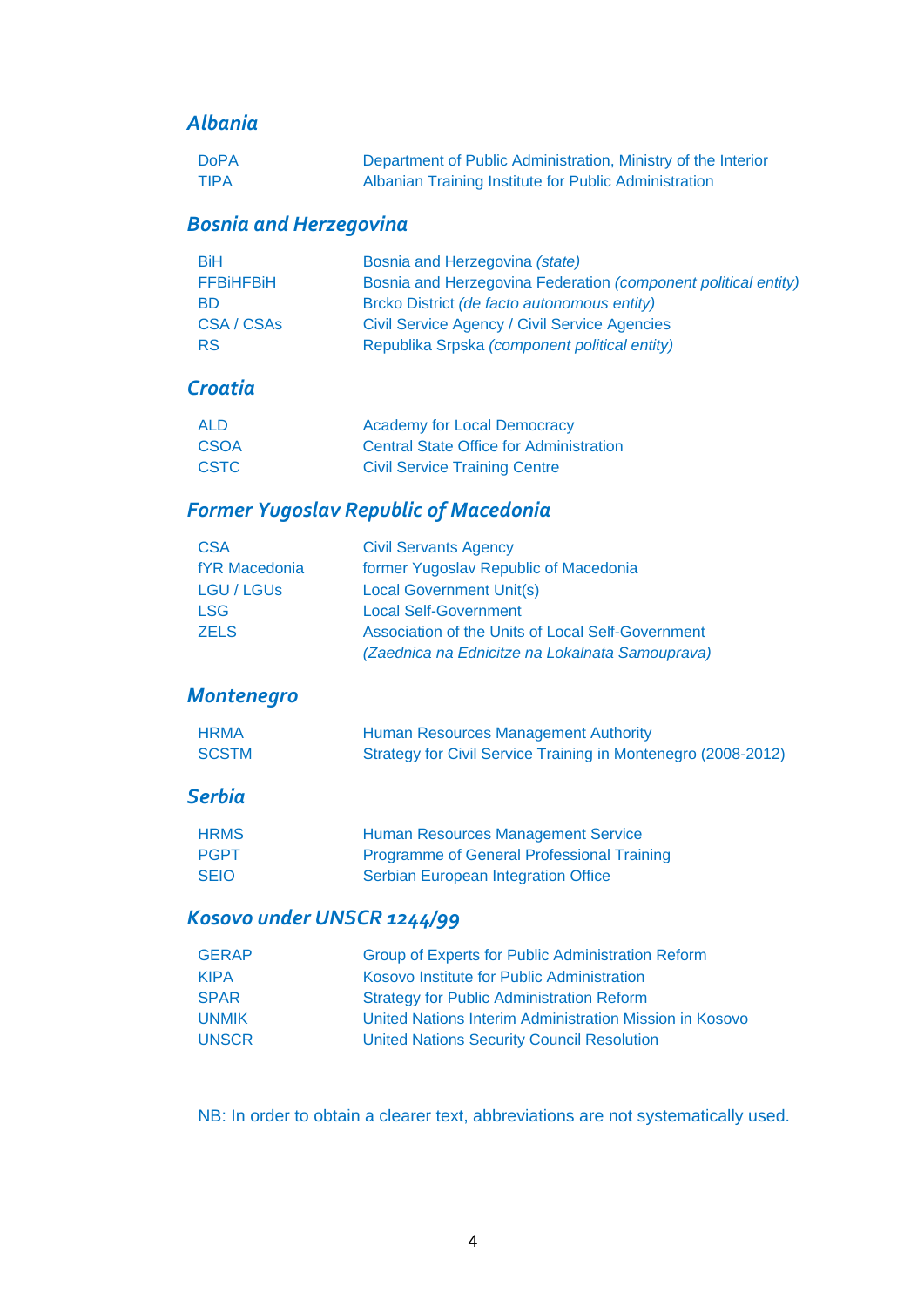#### *FOREWORD*

<span id="page-4-0"></span>This publication provides a comparative overview of the Civil Service Training Systems in the Western Balkans, including Albania, Bosnia and Herzegovina, Croatia, the former Yugoslav Republic of Macedonia, Montenegro, Serbia, and Kosovo (under UNSCR 1244/99).

It has been produced with the financial assistance of the European Union provided to the project on the Regional School of Public Administration (ReSPA) supported by the Organisation for Economic Co-operation and Development (OECD).

ReSPA was launched with the objective of boosting regional co-operation in the field of public administration, strengthening administrative capacity and developing the human resources of member administrations, in line with the principles of the European Administrative Space. In the context of the Stabilisation and Association Process, ReSPA is one of the mechanisms through which its members have agreed to develop regional cooperation in the perspective of eventually joining the European Union.

Prior to the entry into force of the International Agreement establishing ReSPA, the Steering Committee, composed of the representatives of ReSPA members and chaired by the European Commission, has provided guidance and reviewed progress in the implementation of the ReSPA institutionalisation, training and networking agendas. It has been supported by in-country operational contacts, who have also been instrumental in providing substantive contributions to the numerous ReSPA activities. The ReSPA team at the OECD has at the same time ensured implementation of the 2006 Protocol of Cooperation between ReSPA members, and thus the development and implementation of various tasks and activities.

"Strengthening the research base of training and education for public administration (…) for comparative research on topics of immediate interest" has been among the tasks mandated by the ReSPA Protocol of Cooperation. To this end, the compendium on the Civil Service Training Systems (CSTSs) in the Western Balkans provides a comparative factual overview of the training systems in place in the public administrations of the ReSPA members. It is of a descriptive nature and intended as a source of factual information rather than a prescriptive study. Thus, the focus has been placed on the comparative analysis of the CSTSs and on the synoptic tables, which provide individual ReSPA member profiles as well as a regional thematic overview. The publication should be of interest to civil servants in ReSPA administrations and to experts working in the area of civil service development or on broader public administration reform issues. It should also serve as a useful reference to ReSPA administrators.

The publication was prepared with the support of ReSPA members. The in-country operational contacts in the region – Ms. Anamarija Andreska, Mr. Dalibor Copic, Ms. Adela Golub, Mr. Berat Jashari, Ms. Milena Lazarevic, Ms. Emira Mitrushi, Mr. Toni Santic and Ms. Mina Vojinovic – carried out a pioneer task of producing the original country/entity reports, acting under the responsibility of the ReSPA Steering Committee. On the basis of individual reports, the first analytical overview and a compilation of all contributions were prepared by Mr. Vedran Dulabic, Assistant to the Chair for Administrative Science, Faculty of Law, University of Zagreb, and Ms. Tijana Vukojicic, lecturer at the Social Science Polytechnics in Zagreb. The resulting draft report was supplemented with factual and theoretical information and revised by Mr. Aderito A. Sanches, International Consultant. Ms. Inga Stefanowicz, Administrator at ReSPA/OECD, provided guidance to contributors and shaped the final report, supported by advice from the experts at Sigma/OECD: Mr. Francisco Cardona, Mr. Edward Donelan, Mr. Nicolas Dubois and Mr. Julio Nabais.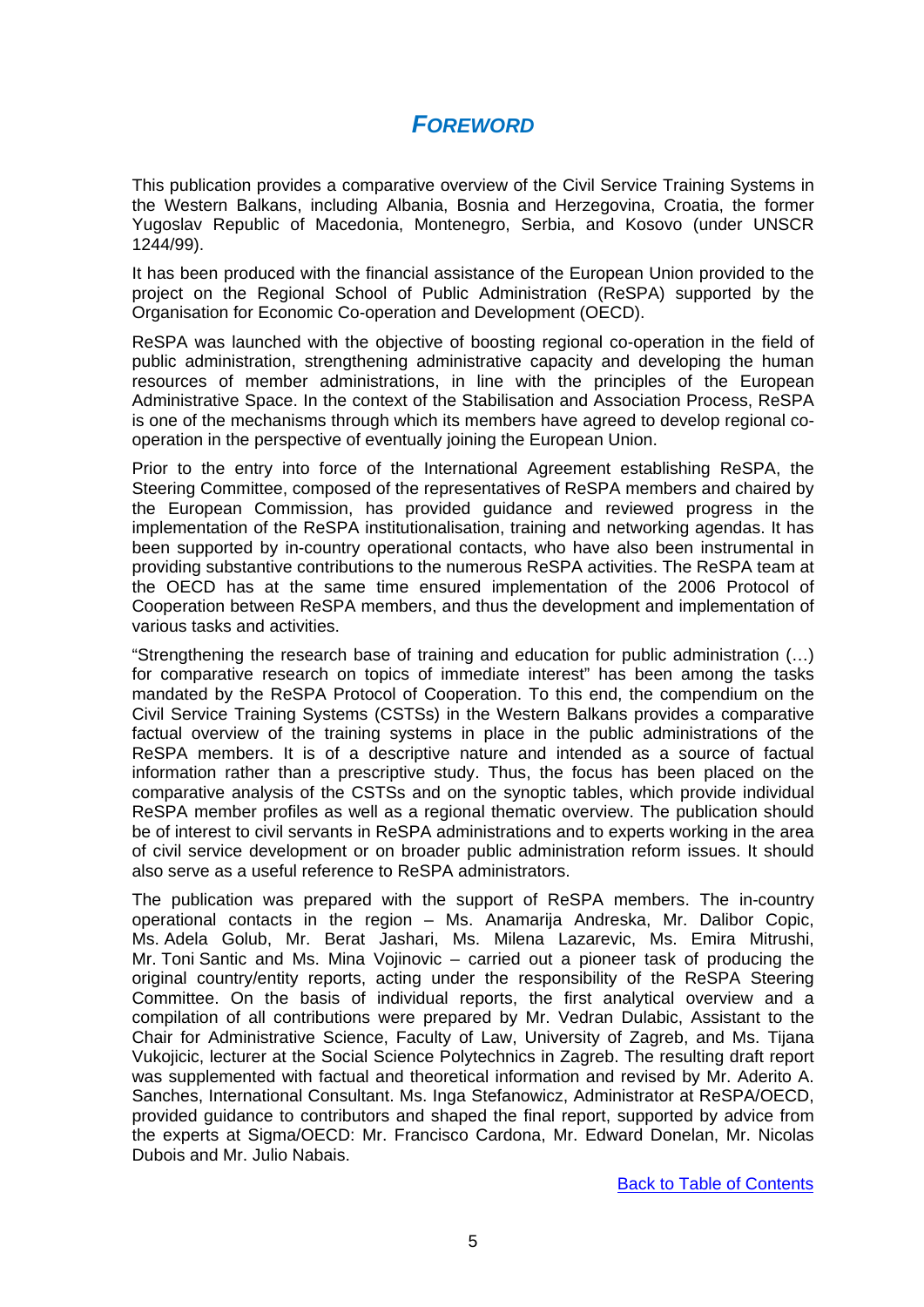### **PART ONE**

### <span id="page-5-0"></span>*REGIONAL OVERVIEW OF CIVIL SERVICE TRAINING SYSTEMS*

An analytical comparative overview of civil service training systems in the Western Balkans region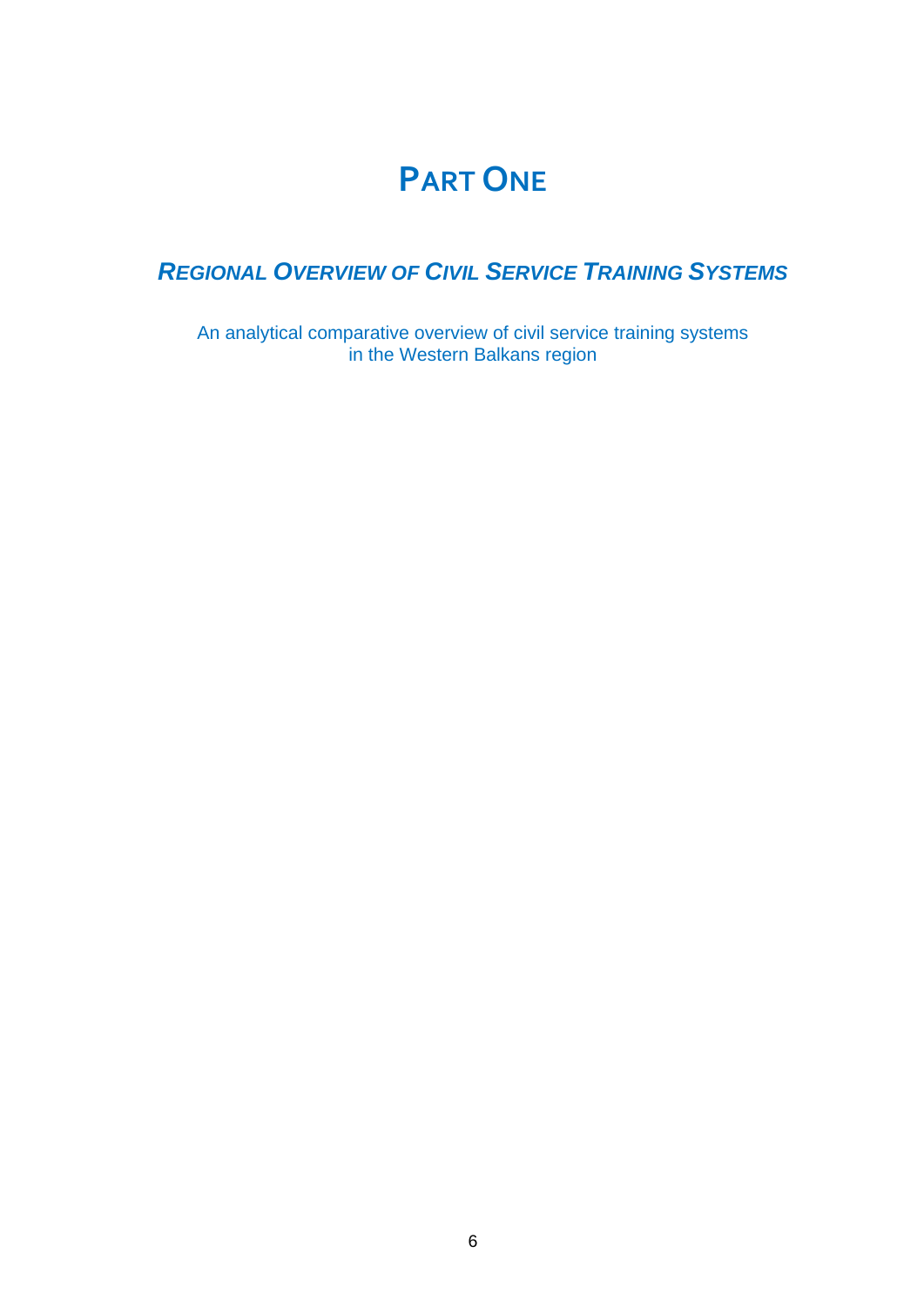### <span id="page-6-0"></span>**1.0. Introductory Remarks**

This report offers an overview of the civil service training systems (CSTSs) in seven countries/entities of the Western Balkans region: Albania, Bosnia and Herzegovina, Croatia, the former Yugoslav Republic of Macedonia<sup>[1](#page-6-0)</sup>, Montenegro, Serbia, and Kosovo under UNSCR 1[2](#page-6-0)44/99 $2^2$ . Its objectives are to facilitate the exchange of information and experience in the region and to serve as a reference document for ReSPA and the national institutions in charge of co-ordination of training for public administration.

Ten important aspects regarding the CSTSs of these countries/entities are explored and compared along the following lines $3$ :

- 1. main training objectives (identification of the objectives of training and the overall situation);
- 2. legal framework (Do civil servants have the right or an obligation to undertake training? What are the links to career development?);
- 3. funding of training activities (Who pays for the training? Are there foreign sources of funding?);
- 4. central training institutions (a look at existing institutions and a clarification of their status);
- 5. teaching personnel (basic information on the trainers used);
- 6. needs assessment of practices and contents of training (How are training needs determined? How are the contents of training selected?);
- 7. development of training curricula (Are the curricula demand-driven or supplydriven? Who is responsible for developing the training material?);
- 8. target groups (At whom is training targeted?);
- 9. types and formats of training (What training formats are on offer?);
- 10. prevalent training methodologies (What are the most common training methods, techniques and tools used by trainers?).

This document is based on reports produced by officials and/or civil servants within the administrations under review. It provides the first overview of the civil service training systems in the WBR countries/entities, as well as a better understanding of the overall situation, the regional imbalances and the current structural problems at stake. It focuses on a comparative analysis of the individual situations.

The core text is divided into two parts. The first part offers a comparative analytical overview of the civil service training systems in the region. This part is therefore organised by topic to cover the ten main areas of analysis listed above. The second part summarises in two synoptic tables the most relevant information provided by the ReSPA contributors. In the first table data are presented by country/entity. In the second, the same data are presented by topic.

Finally, a third table has been added, providing indicative statistical data and analytical ratios. This pioneer undertaking should also be considered with caution due to the

1

<sup>1</sup> The former Yugoslav Republic of Macedonia will hereafter be referred to as "fYR Macedonia".

In accordance with UN Security Council Resolution 1244, since June 1999 the province of Kosovo has been governed by the UN Interim Administration Mission in Kosovo (UNMIK); hereafter in this report it will be referred to as "Kosovo".

<sup>3</sup> This framework is inspired by the comparative study, *OECD: Country Profiles of Civil Service Training Systems,* Sigma Papers No 12, Paris, 1997.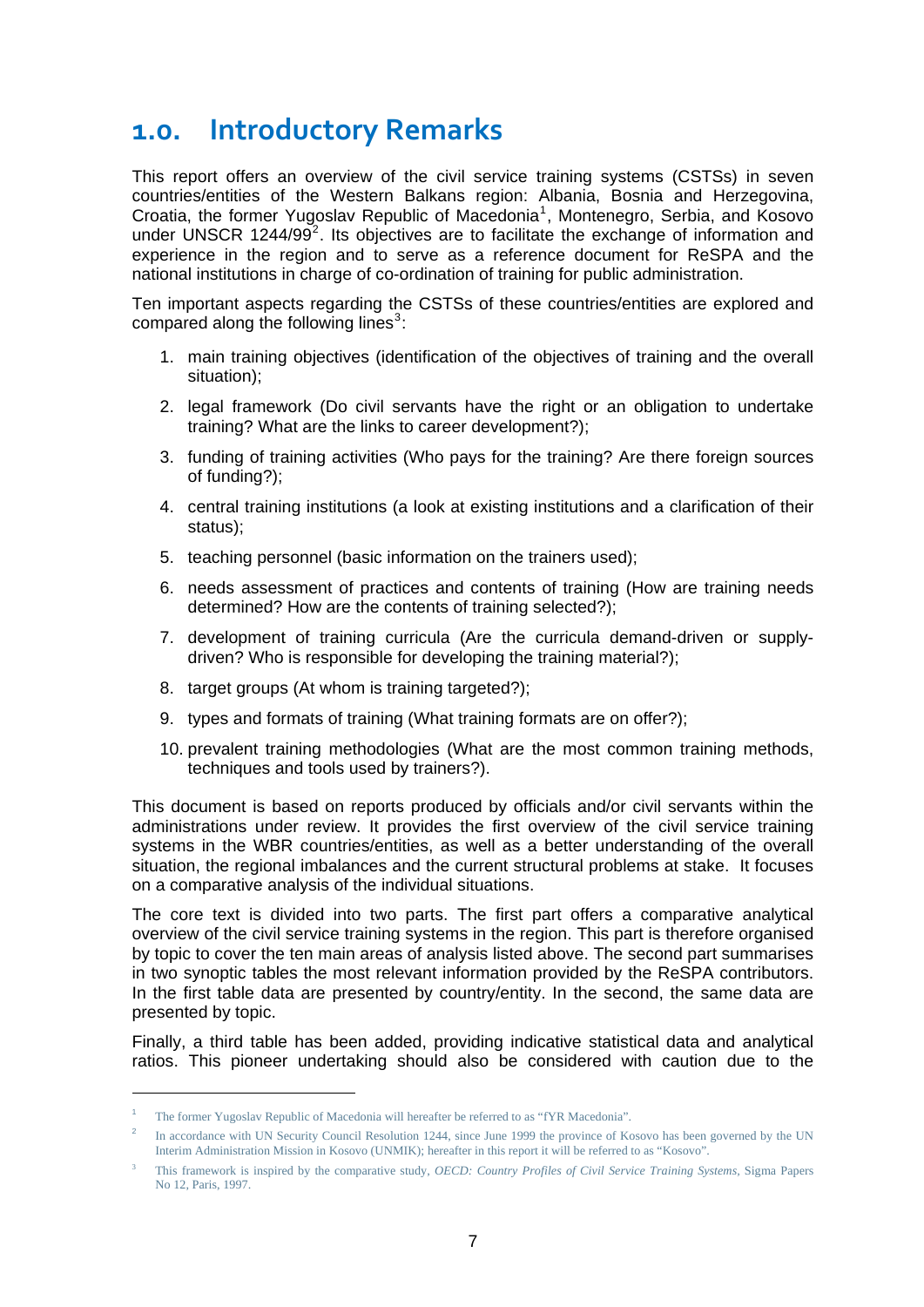<span id="page-7-0"></span>uncertainty of the underlying data. It demonstrates however, the analytical potential of comparative data-gathering with application of a harmonised methodological approach<sup>[4](#page-7-0)</sup>.

### **1.1. Objectives of Training**

All Western Balkan countries/entities have officially endorsed objectives regarding civil servants' training. In some cases, these objectives are stated in the overall policy or strategy document setting the fundamental principles for overall public administration reform. In other cases, the objectives of civil service training are included in the mission statements of the newly established training institutions.

#### **Key Common Objectives**

1

Although the presentation of these objectives may vary slightly in different country/entity reports, one can distinguish four main groups:

1. Serving citizen's demands: Citizens are more and more perceived as clients, consumers or customers of the administration, in a similar way as it happens in the private sector. Strengthening such a service-oriented approach has become one of the main objectives of the CS training.

The underlying ambition is for the public administration to understand and satisfy the citizens' legitimate requirements.

2. Raising the level of professionalism in civil service: The main aim of this objective is to increase the current knowledge, skills and competences of civil servants, enabling them to effectively and efficiently take up duties of an increasingly complex nature.

This objective, complementing the first one, is intended to improve the quality of the supply by offering better, friendlier and less costly public services.

- 3. Including modern technology in the everyday work of public administration. A generally shared idea among the countries/entities under review is that civil servants should also be trained to make use, in their everyday work, of new technology, such as electronic mail and Internet communication. Two closely related organisational and communication concepts, e-government and eadministration, are widely recognised as important assets in the modernisation of public administration.
- 4. Preparing for European membership: Future EU membership is one of the basic political goals in the WBR. The stimulating, but also demanding, task of preparing for EU membership lies, first and foremost, upon the shoulders of civil servants. Acquiring EU-related knowledge has therefore become a major objective of inservice training programmes for civil servants.

In addition to these four shared key objectives, there is also a general concern with capacity-building and institutional development. Every country/entity is in the process of strengthening its CSTS institutional settings and improving training-related regulation.

<sup>4</sup> Although still composed of raw indicative data, Table C may offer an example of the type of useful information that can be obtained from comparisons among countries based on figures and analytical ratios. According to the data received for the preparation of this report, the ratio "population/civil servants" is almost 30 times higher in Albania than in Montenegro (and around 45 times higher in Albania than in Kosovo). The analysis of other columns in the tables reveals many other striking discrepancies and "imbalances" that should stimulate thought and help acquire a deeper understanding of the overall situation in the region.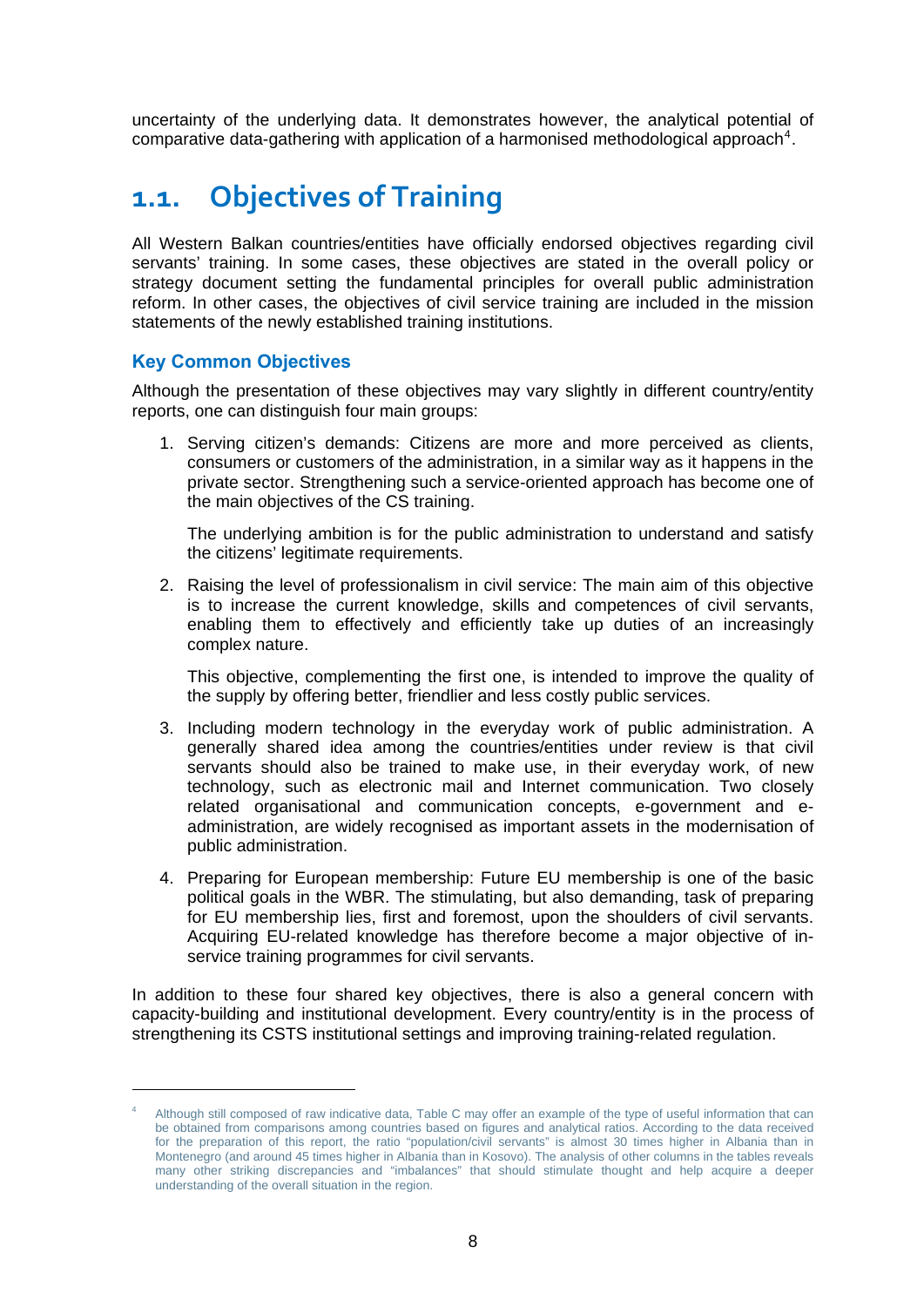#### <span id="page-8-0"></span>**Country/Entity-specific Priorities**

Although the four main objectives are commonly present in the region, they are not treated with equal consideration by all countries/entities. Every administration is guided by a customised and "weighted" combination of these goals, one that is adapted in each case to meet the current and future needs of the country/entity as defined by the decisionmakers. Moreover, additional, more punctual objectives are usually included in each country/entity CSTS development programme.

Thus, according to the individual country/entity reports, capacity-building and institutional development objectives are prominent in Albania<sup>[5](#page-8-0)</sup>, and are also given special attention in Croatia, Montenegro, and Kosovo<sup>[6](#page-8-0)</sup>. FYR Macedonia, where a position-based CS system has been adopted, was still in the process of establishing the basis for a new CSTS<sup>[7](#page-8-0)</sup> at the time of compilation of this report.

EU-related training  $-$  strongly supported by the EC  $-$  has been given much attention in Serbia (by the Serbian European Integration Office – SEIO), BiH and Croatia (with substantial aid received from the Danish co-operation and other donors)<sup>[8](#page-8-0)</sup>. This type of training is also given high priority in fYR Macedonia and Montenegro.

In the Macedonian administration, an interesting approach has been taken to local government training, with a decentralised policy for local government training and professional development to be implemented at three different levels: local (LGUs), interinstitutional and national.

Depending on the situation, other training objectives have been set. In BiH Republika Srpska, for instance, training of trainers, training of decision-makers and managers (top managers and leaders, HR managers), as well as training in the areas of communication, information technology and equal opportunities, are listed among the top priorities in the updated (2007-2010) Strategy for Training, Learning and Development of Civil Servants.

#### **Civil Service Training and Public Administration Reforms**

CS training is widely understood by countries/entities in the region as intimately linked to the objectives and processes of public administration reforms and the related HRM modernisation efforts. The common main goal for civil service training is to obtain a modern, professional and competent workforce in the administration delivering quality public services to citizens and legal persons. This goal includes proficient contributions at all levels of government and, in the EU candidate countries, effectiveness and efficiency in the process of integration.

These links are often explicitly recognised, such as for instance, in the legal and policy documents of BiH, Croatia, Montenegro, Serbia and Kosovo<sup>[9](#page-8-0)</sup>.

-

<sup>5</sup> This is apparent in TIPA's seven main objectives, and especially in its *objective n° 6*, related to the category "Improving Structures, Procedures and Systems": *Develop the internal capabilities and capacities of TIPA and enhance its capacity to manage resources.* 

<sup>6</sup> KIPA's second objective is *to develop and constantly increase KIPA's capacities*.

<sup>7</sup> The *National Policy Document (2005/2006)* and the *Strategy for Training of the Local Government* were two important steps forward in this direction. However, other important steps still remain to be undertaken.

<sup>8</sup> EU-related training programmes are delivered in Croatia under the responsibility of the *Ministry of Foreign Affairs and European Integration.*

 $\alpha$  Synoptic table B provides overall comparative information about the legal status of civil servants (see especially items n° 1, 5 and 9). Other relevant and informative documents are available at the *documentation centre* of the ReSPA website: [www.respaweb.eu](http://www.respaweb.eu/) and on the websites of the countries'/entities' central training institutions/agencies.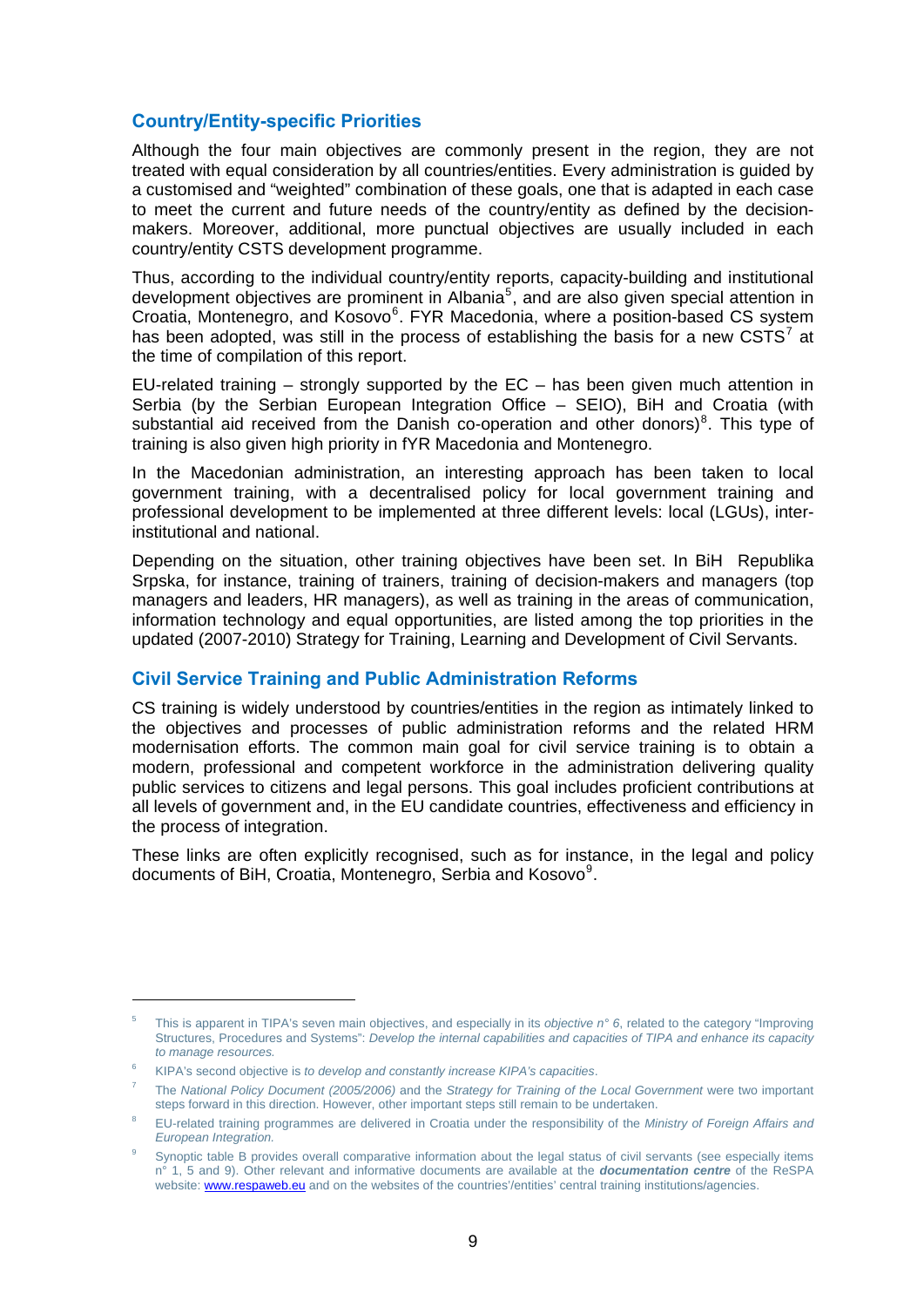### <span id="page-9-0"></span>**1.2. Legal Framework**

Shaping an appropriate legal framework for the status of public servants, within a modern human resource management policy, is one of the key components of the institutionbuilding process in a contemporary public administration. A number of factors heavily depend upon the quality of this status. Among the most significant, for instance, are the general levels of motivation and competence of the administration workforce (i.e. its willingness to perform well and the quality of its know-how), the quality of the leadership and of the overall organisation and efficiency of the work.

Within this context, the whole set of HRM/HRD regulations is paramount. Regulations applying, for instance, to recruitment, compensation, employment security and advantages, advancement opportunities, expected/imposed ethical conduct and performance evaluation will impact the overall performance and quality of the public services provided by the administration.

An adequate and well-balanced combination of all of these regulations is crucial. A productive workforce (whatever the sector: public, private, associative) has to:

- have the willingness to do the job (motivation policy);
- possess the know-how to do it (competence management and training policies);
- have, in each adequately identified and delimited position (with well-defined job descriptions), the resources and room to manoeuvre that will allow its agents to operate in accordance with expected high, or at least satisfactory, quality standards (organisation and management strategies).

Thus training remains one of the major concerns of HRM/HRD in national administrations.

#### **Overall Situation in the Western Balkans Region**

The present report looks at various aspects of the civil service training regulations. Among them is the approach to participation in training programmes and activities, differentiating between the right and the obligation to participate in training.

In most of the Balkan countries/entities reviewed, according to the new laws and regulations in force<sup>[10](#page-9-0)</sup>, participation in training activities and programmes is considered both a right and an obligation on the part of civil servants. This new "double bind" between civil servants and training programmes exists in the respective regulations of  $\text{BiH}^{11}$  $\text{BiH}^{11}$  $\text{BiH}^{11}$ , Montenegro<sup>[12](#page-9-0)</sup>, Serbia<sup>[13](#page-9-0)</sup>, and Kosovo<sup>[14](#page-9-0)</sup>, as well as in Croatia, according to the most recent legislation $15$ .

Some legal and policy documents are very detailed in this respect, and clearly establish the *obligation* for civil servants to undertake necessary training (e.g. Croatia<sup>[16](#page-9-0)</sup>). At the same time, senior staff in public bodies have to allow civil servants to attend the corresponding training programmes.

-

 $10$  These new laws and regulations were adopted in the period 1999-2007, and for most of these countries/entities, in the period 2003-07.

<sup>&</sup>lt;sup>11</sup> Law on the State Service in the Institutions of Bosnia and Herzegovina (2002, with several amendments since 2003).

<sup>12</sup> *Law on Civil Servants and State Employees* (2004, with amendments in 2005).

<sup>13</sup> *Civil Servants Act* (2005).

<sup>14</sup> *Administrative Directive n° 2003/2* (section 13), implementing *UNMIK Regulation n° 2001/36*.

<sup>15</sup> *Law on Civil Servants* (July 2005), completed by the 2007 *Decree on Forms, Modalities and Conditions for Training and Education of Civil Servants*.

<sup>16</sup> *Strategy on Vocational Training and Professional Improvement of Civil Servants 2005-2009* (October 2004).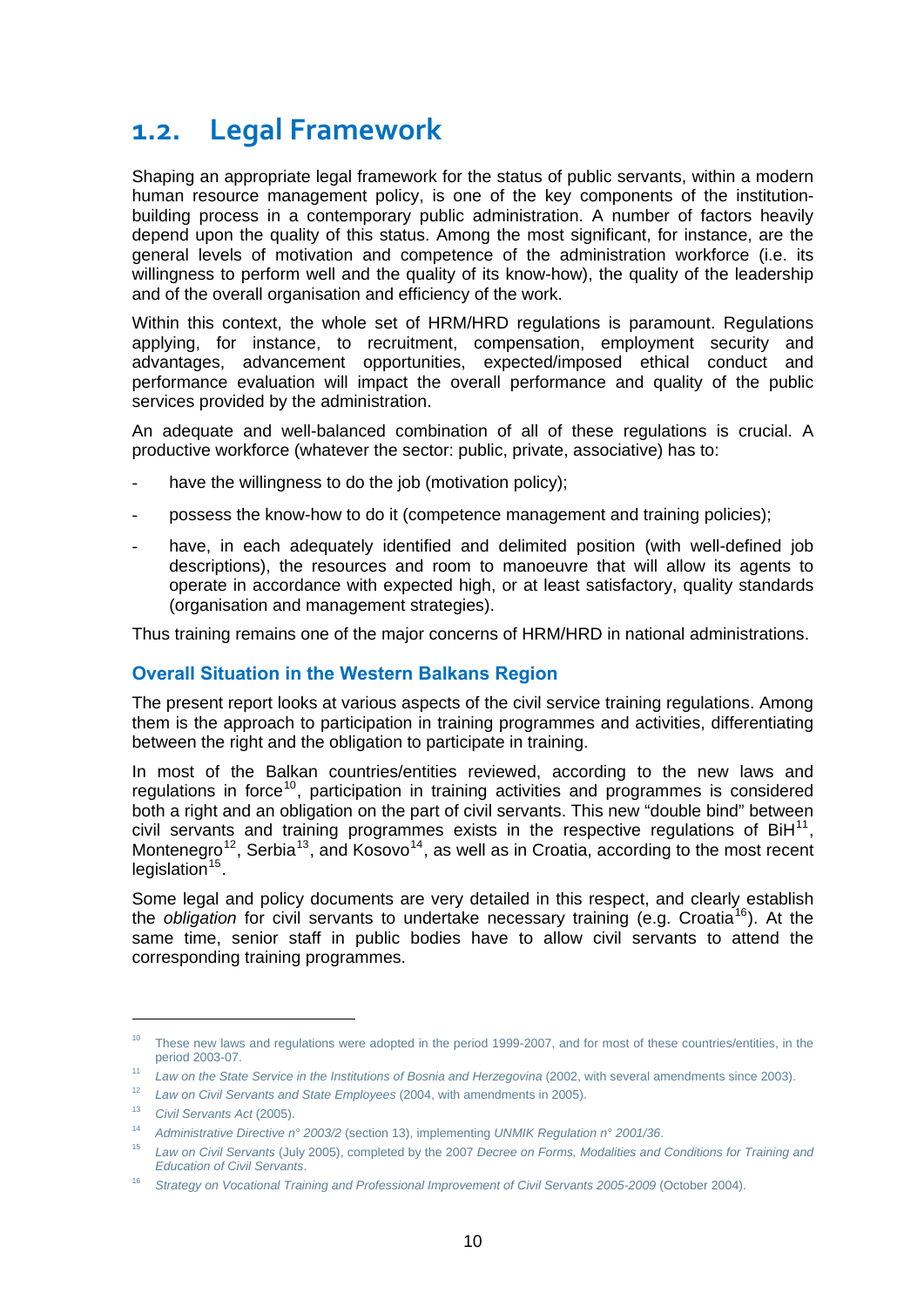<span id="page-10-0"></span>In Albania, the Civil Service Law of November 1999 granted civil servants the *right* to improve their professional skills and to take part in training activities. The administration, on the other hand, was charged with the duty of providing them with such training.

In some cases, the entitlement to training is supplemented by the right to further education (education outside the public administration). This right is often linked to an obligation to work in a given state authority for a certain amount of time after completion of such education (Montenegro, Serbia). Furthermore, in some of the countries/entities<sup>[17](#page-10-0)</sup>, specific collective agreements for civil servants also contribute to the civil servants' professional development possibilities.

#### **Civil Service Training and Career Advancement**

The links between CS professional training and career advancement are most clear in Croatia and Serbia. Interestingly, these countries represent two different approaches to the issue. In Croatia, the new Civil Servants Law (2005) establishes a direct link between attendance in training, assessment of the work efficiency of civil servants, and their career advancement $18$ .

In Serbia, only an indirect link exists. The Civil Servants Act (2005) does not provide for any explicit association between professional training and promotion. However, promotion is heavily dependent upon the results of annual performance appraisals. As training helps to improve performance, an indirect link does exist. The Government Regulation on the Appraisal of Civil Servants does not mention training as the appraisal element either. Again, training is only indirectly linked to the results of professional appraisals.<sup>[19](#page-10-0)</sup>

There is, however, another type of link between professional appraisal and training. If a civil servant's performance is considered unsatisfactory, he/she may be sent to additional professional training in order to increase his/her chances of receiving a better mark in the "special appraisal". This special appraisal is conducted only for those whose performance was considered unsatisfactory in the ordinary appraisal process.<sup>[20](#page-10-0)</sup>

Both approaches have their drawbacks and benefits. Although it is a sound practice to link career development to the level of competence of civil servants (the same happens with motivation, integrity and capacity to positively contribute to team work), at least three critical problems appear in systems with links between training received and career advancement.

First, training is not an aim in itself. It is only a means to improve professional skills, knowledge and competence. This means that training actions should be carefully assessed for their quality, effectiveness, impact and efficiency. One should establish whether the new competences and skills were indeed acquired by the trainees, and if they really contributed to a better performance and a smoother and more efficient operating of the administrative units and services; or if they were worth the money, time and resources invested.

When training is linked to advancement, those who acquire additional skills and competences by means other than institutional training may be disadvantaged. Although it seems natural to link the training received to career development, it may be more appropriate to link career advancement to actually proven competences. These

1

<sup>&</sup>lt;sup>17</sup> Among them Croatia and entities of BiH: Federation of BiH, Republika Srpska.

<sup>&</sup>lt;sup>18</sup> Several brief comments in the draft reports suggest that this is also the case in other countries/entities (e.g. RS, in BIH).

<sup>19</sup> According to the *Regulation*, the appraisal criteria are: achieved results in carrying out tasks attached to the post of employment and the specified working objectives, autonomy, creativity, initiative, precision and diligence, co-operation with other civil servants, and other abilities required for the job (Article 10 of the Government Regulation on Appraisal of Civil Servants, "Official Herald of the Republic of Serbia", no. 11/2006).

<sup>20</sup> Zlatanovic, I. and S. Antonijevic (2007), *Professional Development of Civil Servants in the Republic of Serbia,* DIAL, Belgrade, p. 8.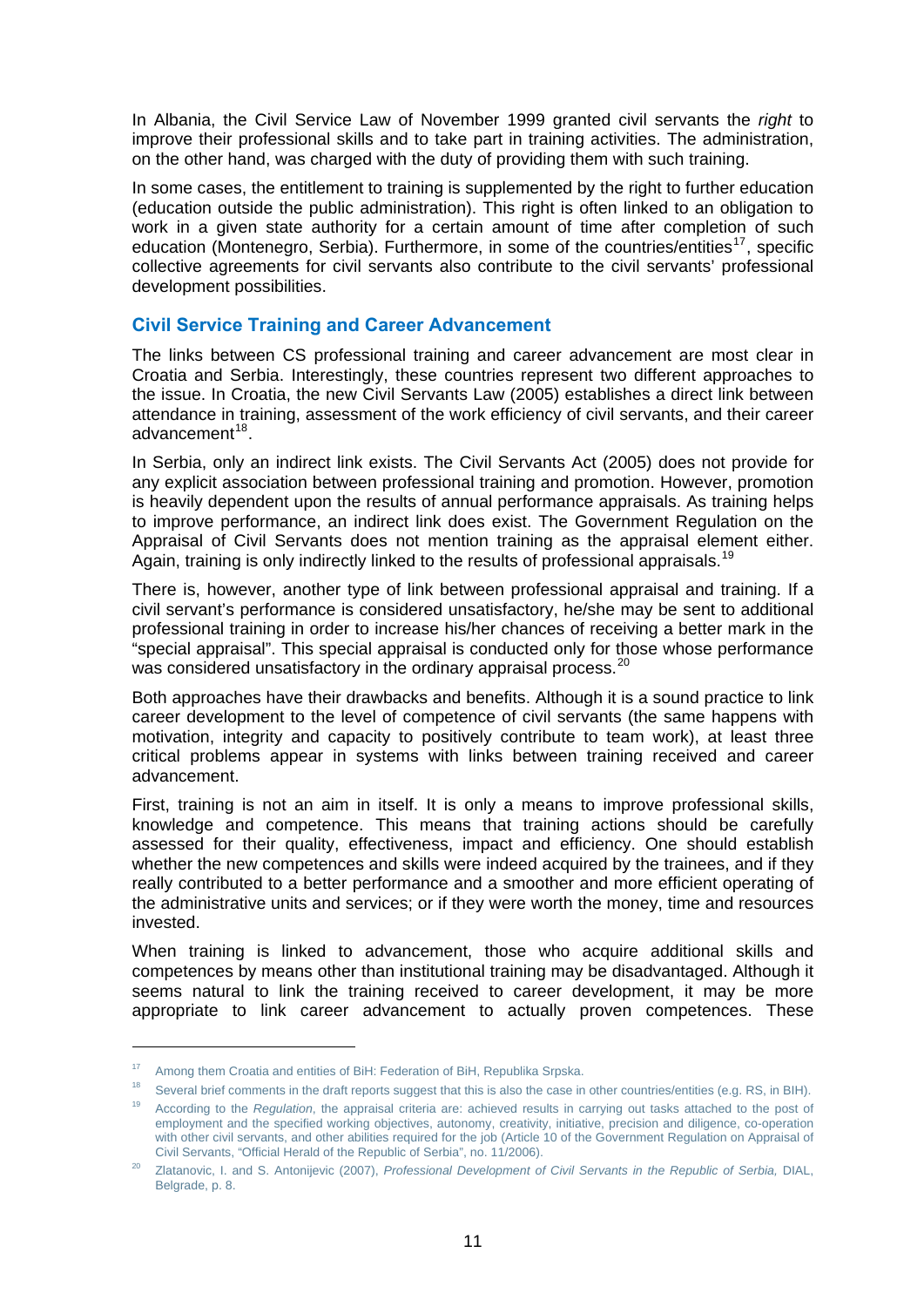<span id="page-11-0"></span>competences should therefore be regularly assessed. This can be done, for instance, as is the case in academia, through relevant and, as much as possible, standardised and objective competitive examinations.

A second problem faced by several countries (including WBR countries) when embarking on the training of the whole workforce, or at least a significant part of it, has been the high cost and critical lack of resources - not only financial, but also human and institutional resources - for such an undertaking. Even in countries where considerable resources are devoted to civil service training, only a limited proportion of civil servants benefits from training programmes in any given year.

Finally, when career advancement is linked to training opportunities, problems may arise if equally qualified civil servants do not benefit from equal access to training programmes and activities (a predictable consequence of the lack of resources). In such case, they may feel disadvantaged, which in turn may cause a loss of motivation, a degradation in the employer-employee relationship and, finally, in deterioration of performance, causing further institutional problems $^{21}$  $^{21}$  $^{21}$ .

### **1.3. Funding**

#### **Foreign Aid**

During the 1990s, in-service training programmes in Western Balkan countries/entities were developed and financed with the assistance of various donors and foreign aid programmes. This approach widely opened the door to international expertise and useful exchange of knowledge and experience. A significant part of training remains financed in this way in most administrations in the region (e.g. Albania, BiH, fYR Macedonia, Serbia, and Kosovo).

However, remuneration of in-service trainers is increasingly understood as a responsibility of the state budget. As a consequence, there has been a gradual shift in the sources of funding. Civil service training has become an important component of the human resources management of the governments, and the tendency is that funding is therefore increasingly channelled through central budgets and other public sources.

#### **Present Situation**

 $\overline{a}$ 

At present, the main funding sources for civil service training include:

- central budget funds transferred directly to the relevant training institutions: This first modality of financing has been used for the development and implementation of training programmes;
- central budget funds transferred to line ministries and other administrative bodies, primarily for specialised training;
- Donor organisation funds allocated to the reinforcement and capacity development of newly established training institutions.

Individual civil servants attending in-service training programmes are not required to bear the costs of participation. As a rule, central training institutions do not sell training on the market either.

<sup>21</sup> Another motivation problem, linked to the lack of encouragement to attend training, is mentioned in the Montenegro report.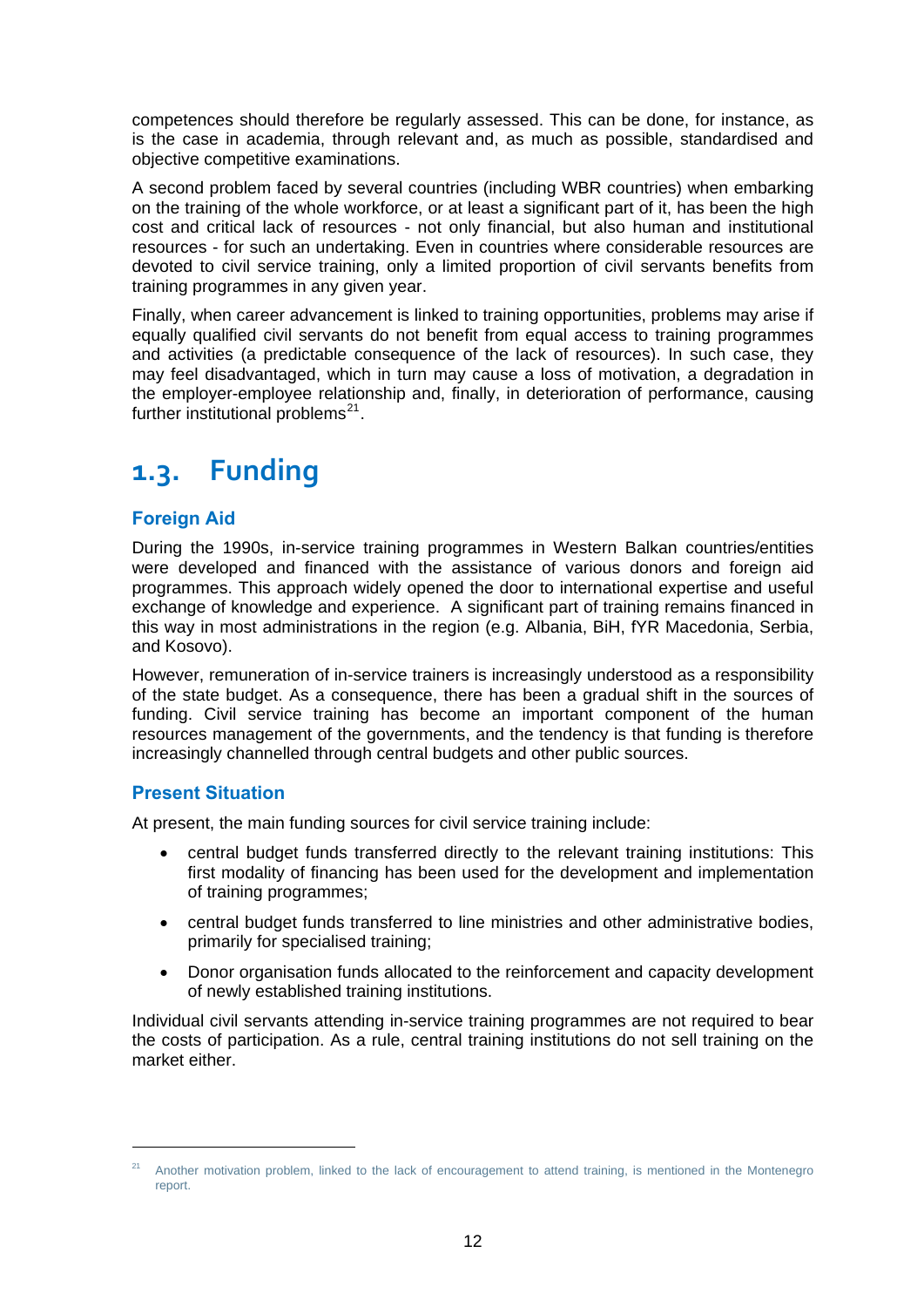#### <span id="page-12-0"></span>**Common Patterns and Current Trends**

Most administrations of the region already have a funding system based on state contributions. Only fYR Macedonia was still in the process of establishing such a system at the time of compilation of this report. A common shared approach in the region is to earmark a percentage (e.g. 2 or 3%) of the civil servants' total allocation for salaries to the funding of training $22$ .

Donor contributions are generally expected to decrease in the coming years. Although they are still an important source of funding in most of the countries/entities, the new legislation, strategies and institutional settings give priority to the use of domestic sources of financing (e.g. fYR Macedonia, Montenegro). For the time being, however, these internal sources alone are not sufficient to allow a smooth functioning of the training systems in virtually any country/entity.

In some cases (e.g. Montenegro) a decentralised system has been established. The funds are allocated to individual institutions of the state administration. In most cases, however, a combination of both centralised and decentralised sources of funding is used. This appears to be the prevalent trend. Also in Montenegro, a move in this direction is now envisaged.

Municipality budgets are to contribute to the funding of training of elected representatives (e.g. in Macedonian municipalities). International funds have also been supporting this type of training.

### **1.4. Training Institutions and their Legal Status**

The civil service training systems in the Western Balkan countries/entities fall under the responsibility of the newly established, specialised central training institutions. All countries/entities in the region now have their own central administrative bodies/authorities co-ordinating the training activities and advising the government on matters related to CS training. Although addressing the same objectives (improving the proficiency, knowledge and skills of the public administration workforce), these institutions have adopted different organisational patterns.

These institutions are usually closely linked to the main authorities in charge of public administration reforms (with more general concerns, including civil service modernisation, but also other key issues, such as devolution and administrative simplification). They are, in all countries/entities, a major component of the institutional settings in charge of the civil service/HRM reform. This fact could lead to the conclusion that there is an intention to link training to reform needs, at least as an aspiration. In all cases the CS training institutions are very recent. The list includes TIPA in Albania, three ACS in Bosnia and Herzegovina<sup>[23](#page-12-0)</sup>, CSOA in Croatia, CSA in fYR Macedonia, HRMA in Montenegro, HRMS in Serbia<sup>[24](#page-12-0)</sup>, and KIPA in Kosovo.

In a compact administration, a country/entity authority for public administration may be in charge of supervising the CS reform and training. This is the case of the Kosovo Institute of Public Administration (KIPA), the responsibilities of which include, amongst others, CS modernisation and CSs' training. A more common pattern charges CS agencies and HRM

-

<sup>&</sup>lt;sup>22</sup> This percentage is lower in the current preparatory work in fYR Macedonia for the establishment of a state funding system. The suggested initial percentage is 0.3% (for horizontal training to be managed by the CSA). This figure should gradually increase to 1.5% in the coming years.

<sup>23</sup> *Agency for Civil Service of Bosnia Herzegovina (*operating at *country level)*, *Agency for Civil Service of the Bosnia Herzegovina Federation*, *Agency for Civil Service of Republika Srpska*. The *Brcko District Sub-Department for Personnel and Salaries* has similar responsibilities.

<sup>&</sup>lt;sup>24</sup> The mission and specific responsibilities of SEIO, in Serbia, will be discussed later.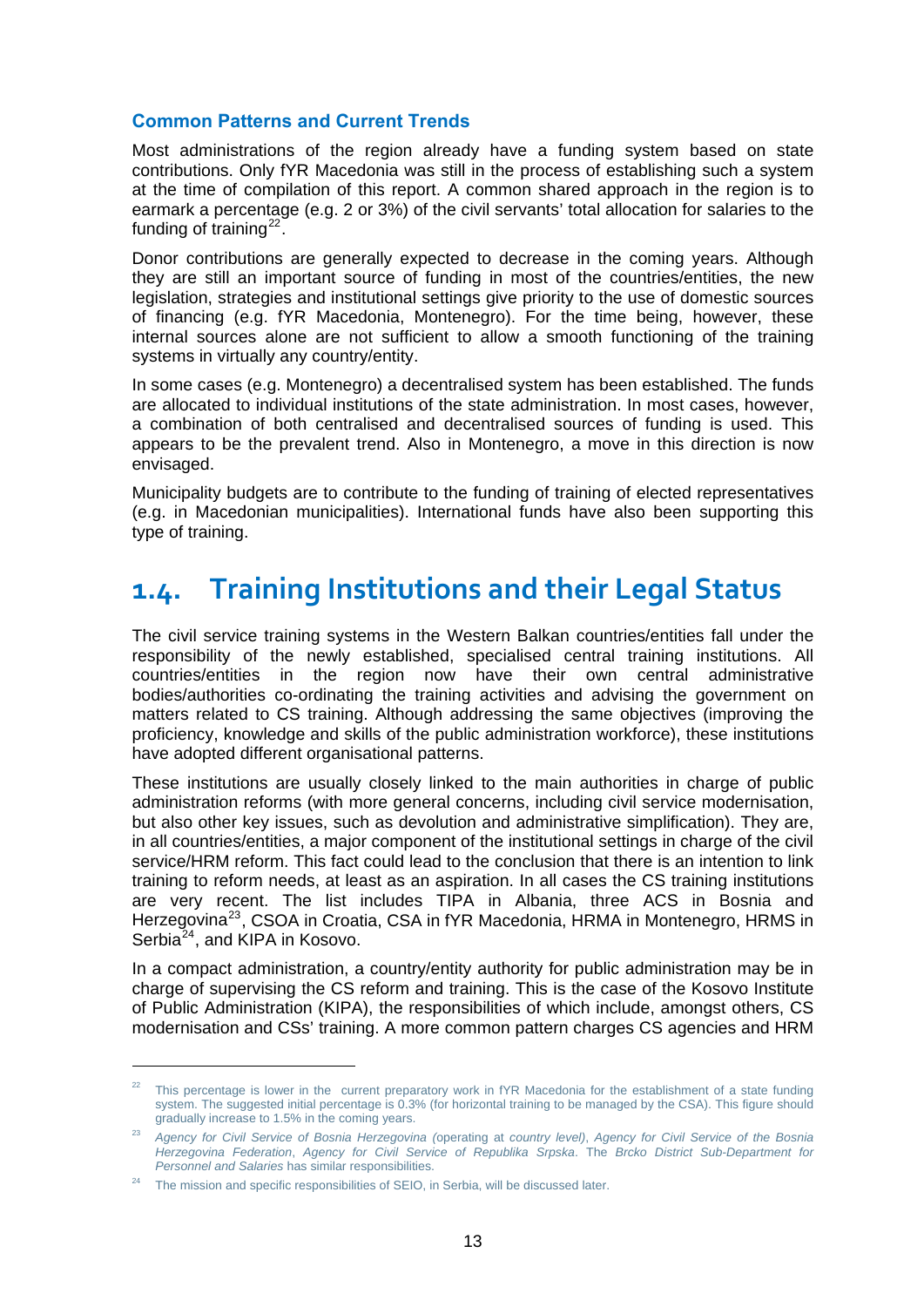<span id="page-13-0"></span>authorities with the responsibility of the overall co-ordination and management of the CS training programmes and activities. This is the case in BiH, Croatia, fYR Macedonia, Montenegro, and Serbia. Training may be a responsibility of specialised units within these agencies and authorities, as is the case in Croatia, where CSOA has its own Civil Service Training Centre<sup>[25](#page-13-0)</sup>. Finally, the Albanian TIPA (Training Institute of Public Administration) is an autonomous body specifically commissioned to co-ordinate and manage CS training, although it is formally an organisational unit of the Department of Public Administration (DoPA) under the Ministry of the Interior.

#### **Legal Status**

The CS training institutions were set up under various legal arrangements and within different institutional settings. Nevertheless, they share several common features. They usually have similar mandates and missions and all aim at creating a competent and more accountable civil service. They are usually created by specific regulations and are often accountable directly to the Prime Minister and/or to the Cabinet. TIPA (Albania) operates under a legal framework set up by two governmental decrees: the Government Decree on the Establishment and Functioning of the Training Institute of Public Administration and the Training of Civil Servants<sup>[26](#page-13-0)</sup>, which was amended in 2004<sup>[27](#page-13-0)</sup>; and the Government Decree "On Functioning of the Training Institute of Public Administration<sup>[28](#page-13-0)</sup>.

CSOA[29](#page-13-0) (Croatia) was established in 2004 as the main institutional body responsible for promoting and implementing CS reforms. CSOA is headed by a state secretary, appointed by the government, who is directly answerable to the Prime Minister.

In Serbia, the main CS training institution is the Human Resources Management Service (HRMS), established in 2005 by the Civil Servants Act (article 158)<sup>[30](#page-13-0)</sup>. HRMS is a central government office, with no subordination to any line ministry. As is the case of CSOA in Croatia, its director is directly accountable to the government and to the President of the Government (Prime Minister).

The same is the case of SEIO (Serbian European Integration Office), another important government institution offering training to civil servants in Serbia. SEIO has a much more specialised mandate. It provides only EU-related training (inter alia: introduction to the European Union, EU policies, EU law, harmonisation of national legislation with the *acquis communautaire*). Just like HRMS, SEIO is a central government service, the director of which is directly subordinated to the government and to the Prime Minister<sup>[31](#page-13-0)</sup>.

The high administrative position of these institutions provides them with an appropriate standing and, in principle, with stronger political support, thereby adding legitimacy to their CS modernisation efforts. This is particularly important in their relations with line ministries, allowing a balanced approach across the various branches of government.

1

<sup>25</sup> Four out of CSOA's 14 departments have HR-related responsibilities: the *Civil Service Legal Affairs Department*, the *Human Resources Planning and Management Department*, the *State Administrative Examinations Department* and the *Civil Service Training Centre*.

<sup>&</sup>lt;sup>26</sup> Decree of the Council of Ministers n° 315 (23.06.2000).

<sup>&</sup>lt;sup>27</sup> Decree of the Council of Ministers n° 242 (16.04.2004).

<sup>&</sup>lt;sup>28</sup> Decree of the Council of Ministers n° 714 (18.11.2005).

<sup>29</sup> *Central State Administrative Office for Public Administration of the Republic of Croatia* (in short: *Central State Office for Administration*).

<sup>30</sup> This is the legal basis of HRMS, whose organisation and competencies are more thoroughly defined by the *Government Regulation on Establishing the Human Resources Management Service*, "Official Herald of the Republic of Serbia" no. 106/2005.

<sup>31</sup> In practice, SEIO's Director is responsible to the Deputy Prime Minister in charge of *European Integration Affairs* (the Prime Minister delegated this responsibility to him). Unlike HRMS, SEIO has not, strictly speaking, a legal basis. It was created on 14 March 2004 by a government regulation *(Official Herald of the Republic of Serbia" no. 75/05 and 63/06)*, in accordance with the *Serbian Law on Government*, which allows the government to create government services through secondary legislation (government regulations are pieces of secondary legislation in the Serbian legal system).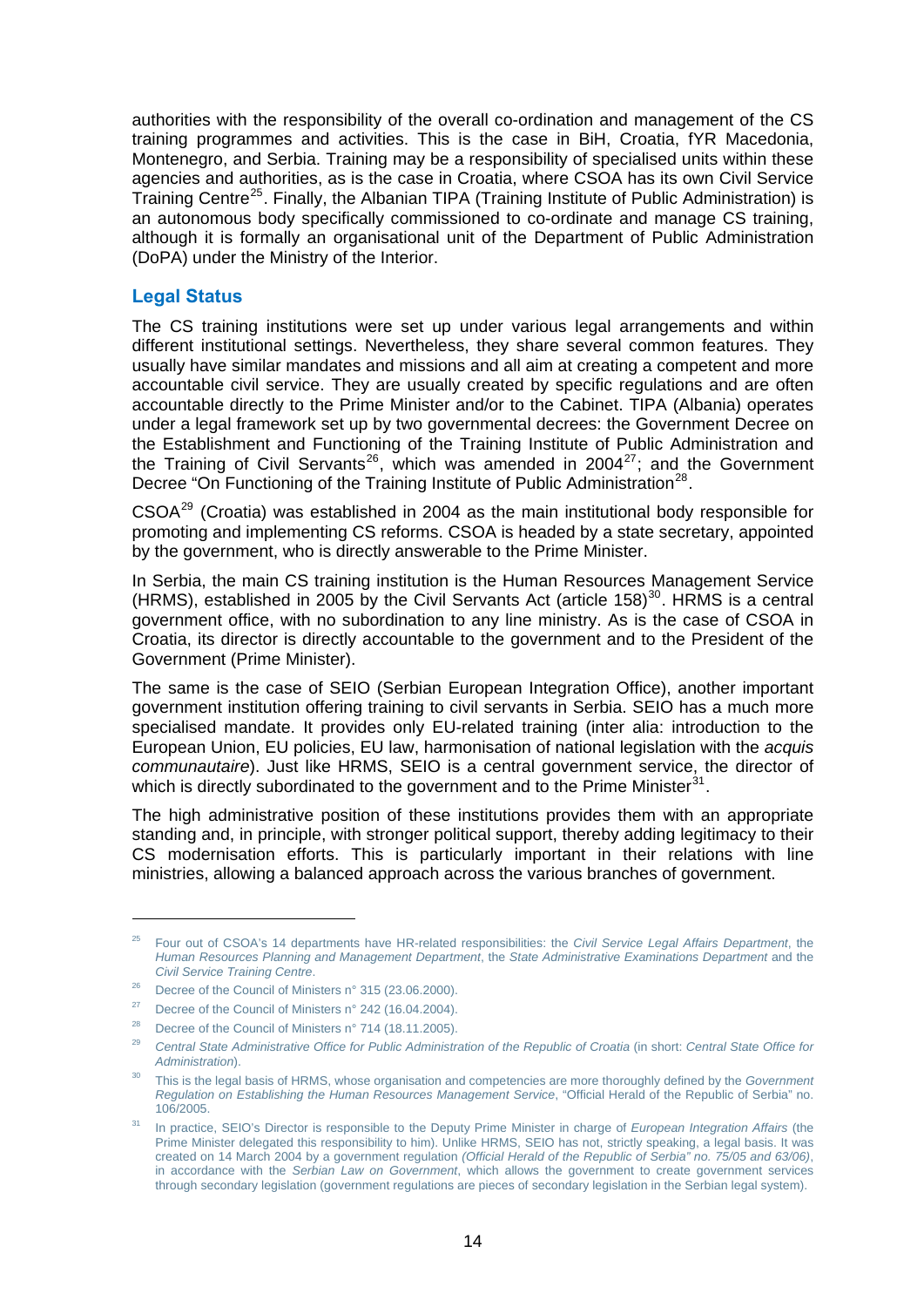#### <span id="page-14-0"></span>**Co-ordination**

The responsibility for in-service training has shifted with the establishment of the new institutions. Line ministries are no longer solely responsible for the development and implementation of in-service training. Their action now has to be combined with the contributions of the central training authorities. A common pattern in the countries/entities under review gives the central training institutions responsibility for organising "horizontal" training activities, while more vertical, specialised (sectoral) training is placed under the responsibility of line ministries. This solution does not clearly eliminate a risk of overlap or conflict and good co-ordination mechanisms, together with a clear division of responsibilities, are needed to ensure a smooth functioning of the system (communication, interaction and co-ordination difficulties were mentioned in several individual background reports).

Some of the countries/entities also established special institutions for local selfgovernment training. A recent example is the *Croatian Academy of Local Democracy*. These more specialised institutions satisfy the training needs of local self-government institutions.

Also, training related to the EU *acquis* and to the EU integration process is sometimes under the responsibility of specialised administrative offices (e.g. in Serbia).

The diversification of training co-ordination authorities (for line ministries, local government, European matters) makes it easier for these authorities to carry out their duties. On the other hand, however, this specialisation requires co-ordination among the respective institutions and the authorities involved in the creation and implementation of training programmes for civil servants.

Other training providers are common in most WBR countries/entities. Among them are universities and schools, private sector companies and donor-supported programmes and projects. The synoptic tables provide additional information on individual country/entity situations.

In sum, all WB countries/entities have recently revamped their administrative systems for CS training. They have created separate central training institutions that are to become, in each country/entity, the focal points for the professional development of civil servants, contributing to the overall modernisation of public administration. In addition, they have created a regional school of public administration (ReSPA), which is in itself an important development, fostering co-operation among the various training institutions and contributing to their individual training efforts. $32$ 

### **1.5. Training Personnel**

1

Central training institutions combine, as a rule, key administrative and pedagogical functions. They play an important role in the design and implementation of the administrative and financial regulations governing civil servants' training and professional development. They act as an "in-service central training secretariat" responsible for planning, organising and evaluating training programmes designed to satisfy the previously identified training needs.

In order to fulfil these objectives, training institutions regularly conduct training needs assessments, manage pools of experts and trainers, publish training manuals, give information on training opportunities as well as on the pertinent regulatory framework, collect data regarding attendance, etc. They serve as *co-ordinators* and *facilitators* for the design, implementation and evaluation of adequate, well-adapted CS training

Synoptic table B provides comparative information about central training institutions in the WBR (items n° 2, 3, 4 and 5).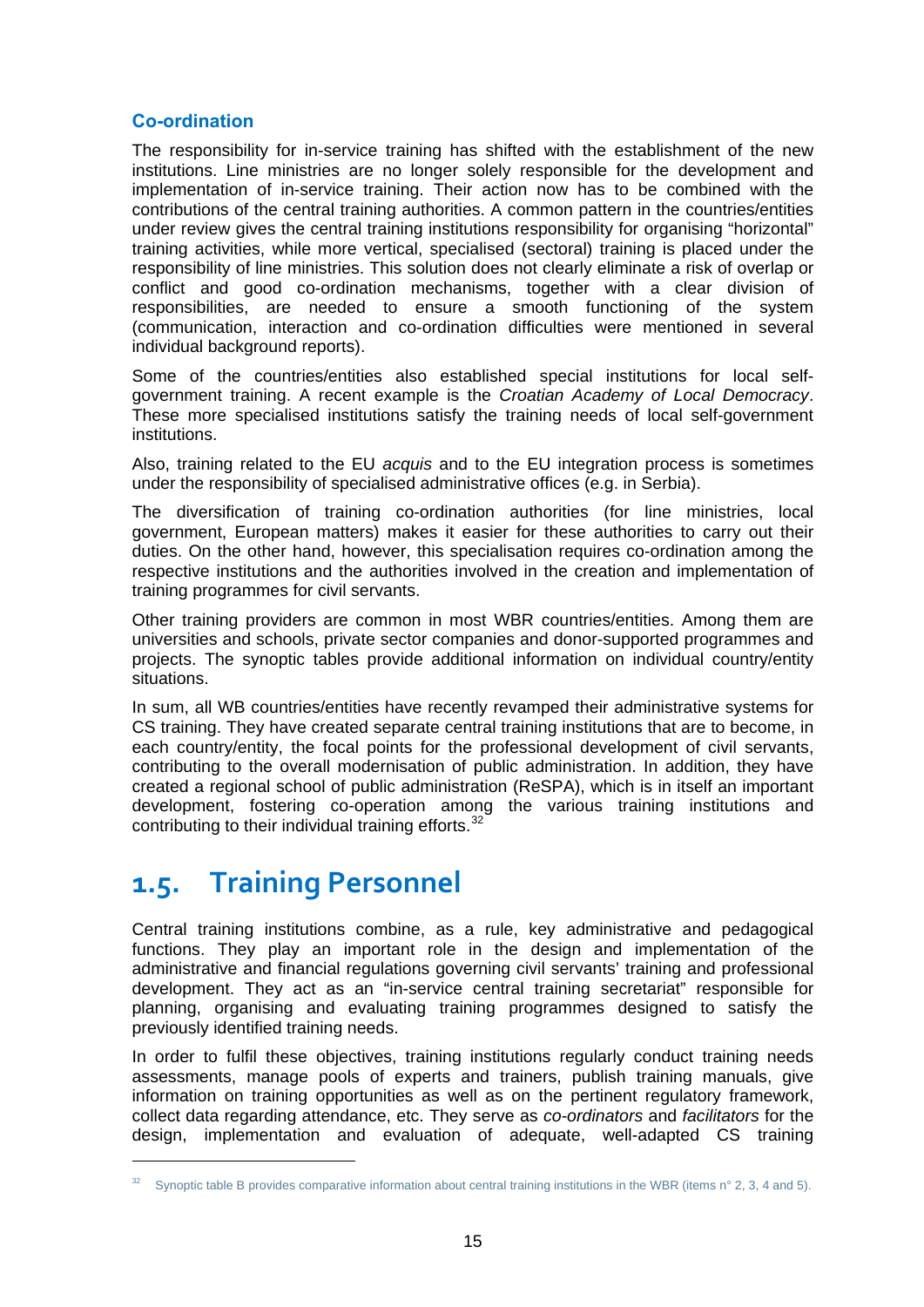<span id="page-15-0"></span>programmes. Their pedagogical teams are therefore asked to design, or help design, and develop in-service training curricula, to facilitate the implementation of these curricula, to contribute to the evaluation of the results, and to keep track of these results and analyse them in order to take stock and identify best practices for future action. In order to strengthen the in-house capacity, the training programmes for trainers (ToT) and training co-ordinators (ToTC) also have to be organised.

An appropriate number of experienced co-ordinators and pedagogical experts are needed to carry out all of these tasks successfully. Most of the newly established training institutions in the region are still in their early stages of development, with *limited permanent staff*[33](#page-15-0). There is still, therefore, a general need to reinforce the capacity of the teams. Also the practices and methods used for keeping the databases of trainers (internal, external, international) and training experts<sup>[34](#page-15-0)</sup> up to date require improvement.

#### **Pools of Trainers**

The numbers of trainers are reported to have increased since 2005. According to the information collected from the various central institutions, the overall situation has also significantly improved in most countries/entities:

- TIPA, in Albania, already has a roster with a considerable number of trainers offering quality service in the area of public administration. TIPA has also been organising ToT programmes for trainers specialising in various fields.
- In Kosovo, where significant efforts have been made to benefit from international and regional experience<sup>[35](#page-15-0)</sup>, KIPA teams of trainers are able to develop, prepare and deliver regular training for both ministerial and municipal staff. A ToT programme was implemented in close co-operation with other training providers  $36$ .
- In Bosnia and Herzegovina, where periodic public tendering processes for the selection of new trainers have been organised, all agencies use teams of internal and external trainers. These agencies have also been improving and updating their databases of trainers.
- In Croatia, approximately 150 trainers (mostly civil servants) were contracted in 2007 by the CSTC. The same year, about 50 civil servants passed a ToT examination and obtained a trainer's licence.
- In Montenegro, about 100 trainers, with various competence profiles, were contracted by HRMA. ToT programmes have also been offered. A total of 48 trainers completed a ToT course organised by HRMA in co-operation with PARIM.<sup>[37](#page-15-0)</sup>
- In Serbia, both HRMS and SEIO use pools of trainers combining a variety of professional competencies and skills. The organisation of basic and advanced ToT

1

In general, the institutional experience of the new staff is also thus far limited. In some cases the new teams have just been formed. Example: following the appointment, in May 2004, of the director and of one senior staff member of the *Civil Service Training Centre* of CSOA in Croatia, the recruitment of the whole staff (a total of 13 persons at the CSTC, and 10 more in the HR Department of CSOA) was completed only in March 2007.

<sup>34</sup> This has to do, more generally, with the overall need to improve *institutional information management*. There is a similar need to reinforce the capacity to update on an ongoing basis, through a network of well-managed databases, other managerial, administrative and technical data related to other *information needs* (e.g. training and institutional *regulations*, in-country and regional training *actors*, other *logistic, financial and administrative data* linked to the organisation of training activities, *statistical records*).

<sup>&</sup>lt;sup>35</sup> KIPA's staff has benefited from contacts and exchanges with experts from several other countries (in particular the U.K., Germany and Italy). KIPA's programme designers have taken advantage of technical and methodological exchanges with TIPA in Albania, and with the Finnish and Lithuanian Institutes of Public Management.

<sup>&</sup>lt;sup>36</sup> Especially Pillar III (OSCE).

<sup>37</sup> *Public Administration Reform in Montenegro Project*. For this ToT programme, HRMA engaged experts from Slovenia.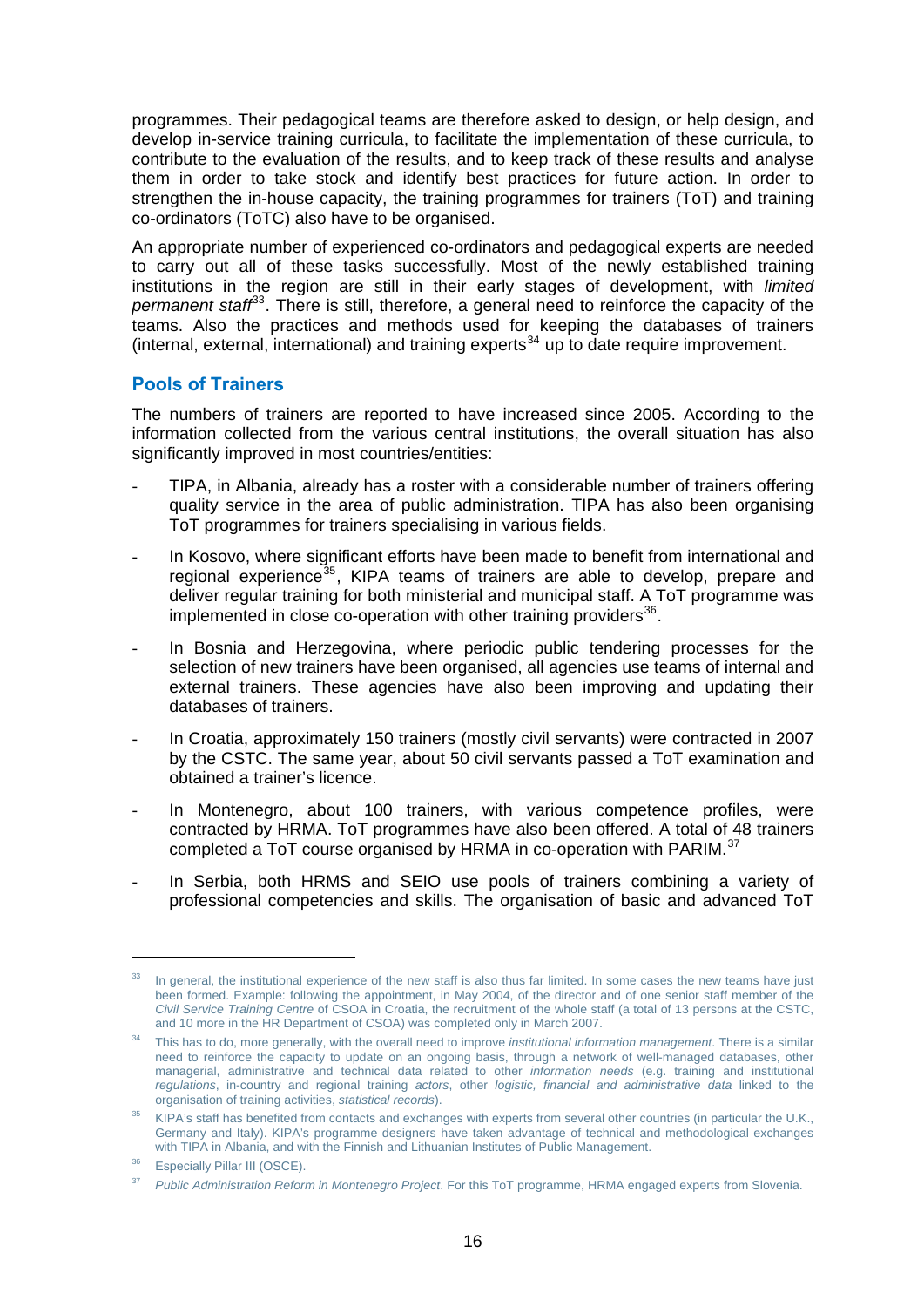<span id="page-16-0"></span>programmes is one of the key concerns of HRMS, in order to enlarge the pools of trainers and improve their professional competence and level of expertise.

In fYR Macedonia, where the situation seemed less favourable at the time of compilation of this report, institutional efforts have been made to develop the training capacity of both the CSA and the line institutions.

#### **Recruitment of Trainers**

On the basis of the information collected, common patterns regarding the origin of trainers can be identified throughout the WBR countries/entities under review.

Institutional pools of trainers who facilitate and improve the quality of learning are usually composed of a combination of experts and other resource persons from various sectors. **Academic institutions** have always been among the most important sources of expertise and knowledge. Thus, when it comes to in-service training, public administration relies heavily upon university staff. Virtually all countries/entities in the region have been widely using this valuable source of expertise.

Another significant proportion of trainers come from the **public administration** itself. Experienced and knowledgeable civil servants have served as trainers on many occasions (e.g. in Albania, Croatia or Montenegro). Nevertheless, the technical and pedagogical preparation of pools of regular trainers who are capable of meeting the main ongoing training needs remains of concern in most administrations under review.

Several ToT programmes have been developed to this end (this was namely the case in Albania, Croatia and Serbia)<sup>[38](#page-16-0)</sup>, and training modules and manuals have been prepared (this was also done in Montenegro). The first generation of civil servant trainers is already operational. These new trainers have already made an important contribution to in-service training. According to the information collected by ReSPA in country operational contacts, more than half of all trainers come from the public administration in several of the WB administrations. This is the case, for instance, in Albania, where approximately 55 % of the trainers are civil servants $39$ .

Finally, some trainers come from the private sector, while others are chosen from among international and foreign expert consultants in a particular country. Such practices stimulate the development of a consultancy market, which, over time, can become one of the vital sources of expertise, together with the academic and public administration sectors.

#### **Selection of Trainers**

-

Selection methods vary according to the situation. In some cases, a training institution benefits from a pool of experts developed under various previous reform projects. In other cases, public tendering is used in order to find appropriate candidates for the trainer positions.

Practices of public tendering for the recruitment of trainers exist in Bosnia and Herzegovina, as well as in Montenegro. In the latter, trainers are not full-time employees of HRMA, which only plans and organises the implementation of several training curricula

<sup>&</sup>lt;sup>38</sup> In Croatia, according to the reports received, there is a strong concern to improve the quality of CS training, not only for top managers in the academic sphere, but also for civil servants operating at lower levels. In Serbia, HRMS' aim is to develop (and regularly upgrade) a pool of trainers within the civil service, who undergo specialised training of trainers in their areas of expertise. HRMS intends thus to gradually strengthen the training capacity within the public administration for training civil servants in a set of selected fields. As the number of qualified trainers-civil servants increases, the number of external experts-trainers is expected to gradually decrease, although the use of external trainers will not be completely abandoned. They will still be used for all training where domestic expertise is not yet developed or where the objective is to share experiences of other countries.

Data from TIPA; the two other main providers are universities (22%) and the private sector and NGOs (23%).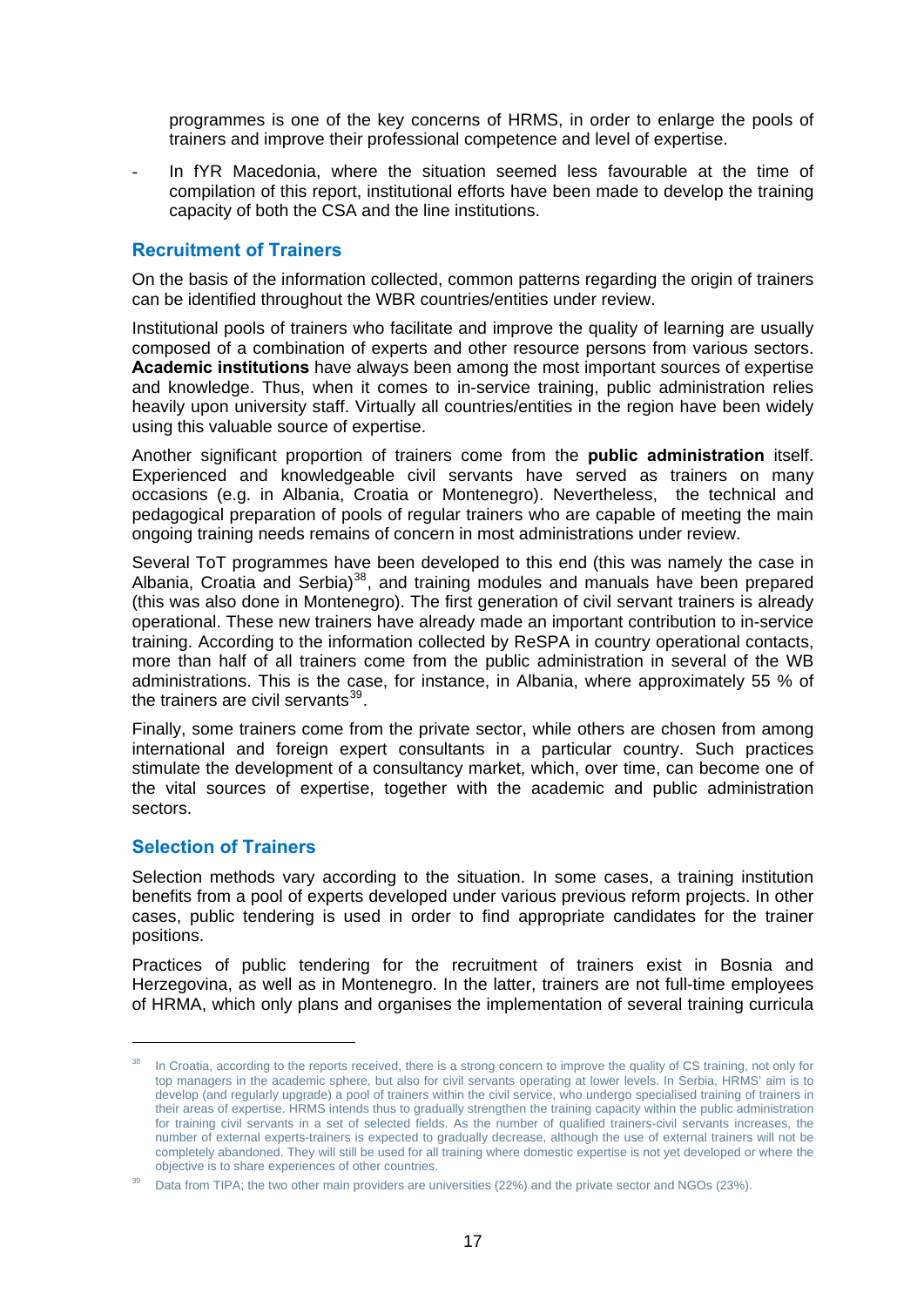<span id="page-17-0"></span>for civil servants, while it engages university staff, training providers from the private sector or civil servants for the execution of the programme. The same pattern is observed in other countries/entities.

Both Serbian training institutions use a combination of university staff and practitioners, both domestic and foreign, in the organisation of their training activities. Neither HRMS nor SEIO has permanent faculty employed as such, although some of their employees serve on a regular basis as trainers in their areas of expertise. However, HRMS intends to develop in the coming years a national pool of qualified trainers, with expertise in several key professional areas of competence, through a sustained and gradual programme of training of trainers.

The same institutional ambition regarding the development of a national training capacity is shared by Croatia and Albania. In Croatia a first group of 22 trainers was trained in 2004, in matters related to performance improvement, leadership and HR management. In 2007, the CSTC developed and started to deliver its own basic ToT programme for 36 additional trainers. Civil servants are highly interested in this programme, as it is a prerequisite for obtaining a trainer's license. ToT programmes also exist in Kosovo and in Montenegro.

In sum, the most current practice by far is to use external trainers whose fields of competence and expertise answer the demands of the planned training activities. These trainers may be practitioners, lecturers, resource persons and experts coming from academia, public administration institutions, private companies selling training services, and foreign aid projects. Several countries/entities - Albania, Croatia and Serbia, but also Kosovo and Montenegro - are undertaking institutional efforts in order to develop national pools of specialised trainers.

#### **Compensation of Trainers**

1

As a general rule, trainers are always compensated for their work. In all countries/entities, resources from foreign assistance have been widely used until now. They have co-funded many training activities, at both central and local levels, and helped finance the establishment of the first generation of trainers, through a number of ToT programmes.

The domestic financing is, however, increasing. Most of the funds used to compensate the training personnel now come from the central budgets, under the special budget item dedicated to in-service training.

According to the information gathered, rules for rewarding CS trainers have not yet been established in fYR Macedonia. In several other countries/entities, however, governmental and institutional rules already exist and are used to compensate both internal and external trainers. This is the case in Albania, BiH, Croatia and Serbia<sup>[40](#page-17-0)</sup>.

In Serbia, trainers are contracted on a case-by-case basis. The remuneration policy varies among the institutions providing training and depends on the source of funding. Trainers are normally compensated for their training activities. They sign a service delivery contract with the respective training institution. Normally, the contract signed by the trainer gives a service description, such as the provision of a given lecture/presentation/workshop as the contractual obligation of the trainer, as well as specifies the fees that are to be paid for the provision of these services.

All trainers hired by HRMS are entitled to remuneration and accordingly receive it. As SEIO's training activities are mainly financed through donor projects, its remuneration

<sup>&</sup>lt;sup>40</sup> Information about the ways in which trainers are compensated is missing in the country/entity reports of Montenegro and Kosovo. HRMA *(Montenegro)* and KIPA *(Kosovo)* regularly contract with training providers to carry out planned training activities, and already have a considerable number of trainers offering their services through these contractual procedures.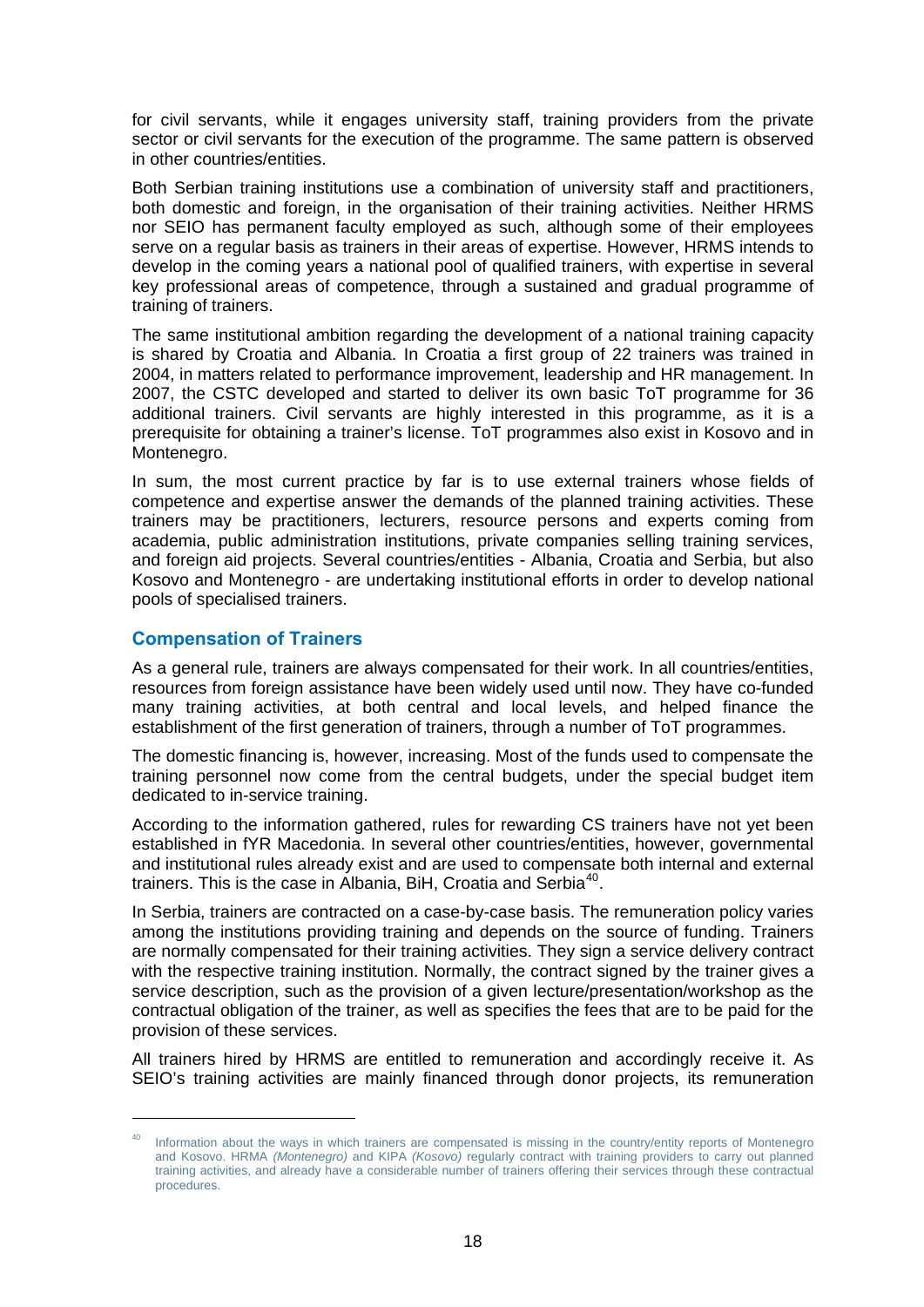<span id="page-18-0"></span>practices depend on the donor. External donors have different remuneration policies. Some provide fees regardless of whether a trainer is a civil servant or an external expert, while others are not inclined to compensate trainers who come from the civil service.

In Croatia, the Decree on the Forms, Modalities and Conditions for Training and Education of Civil Servants*,* in force since February 2007, regulates a number of key issues pertaining to the compensation of trainers. This decree:

- distinguishes between two types of training and education of civil servants: (i) training and education answering the needs of the civil service (compulsory and voluntary); and (ii) training and education answering civil servants' personal needs; the cost of training and education answering the needs of the civil service are to be fully covered by the state budget;
- makes a distinction between six training and education official categories[41](#page-18-0); classifies the persons engaged in the implementation of education and training programmes for civil servants as lecturers, instructors and trainers, and introduces trainer licences;
- establishes the following rights of civil servants engaged in the implementation of training and education of civil servants:
	- the right to be absent from their place of work for the purposes of implementation of the education and training programmes and activities in which they are engaged, with compensation of salary;
	- the right to a reduced scope of work in order to compensate the trainers for the time they spend in the preparation and implementation of their training activities, and other activities that are necessary to properly carry out their training duties; this reduction of their workload and working time is established on a pro-rata basis;
	- the right to be remunerated for preparing and implementing the education and training programme (or part of it), and for analysing and assessing the approved programme for the purpose of possibly having it supplemented or changed; the amount of the corresponding remuneration is established in accordance with the legal and regulatory provisions in force.

The decree also lists the duties of civil servants engaged as trainers. Immediately after its entry into force, the government supplemented it with the Decision on Fees for the Work Performed on the Training and Education of Civil Servants.[42](#page-18-0) The regulation in Croatia is also interesting, as it tackles another important problem in guaranteeing the quality and relevance of the training provided by the new trainers, namely the official certification for the newly acquired training competences and skills. Certification of trainer competences also increases the motivation of the new trainers.

The WBR countries/entities may have to further explore the solutions related to the legal status and working conditions of the civil servants who work as part-time or full-time trainers (accommodated working hours, other non-monetary forms of compensation and motivation), as has already been done in Croatia.

1

<sup>41 1)</sup> Introductory programmes; 2) Specialised programmes intended for specific groups of civil servants; 3) Personal development programmes; 4) Career development programmes (for civil servants wishing to be promoted); 5) Management programmes; 6) Other programmes (e.g. training of trainers, training of mentors, scholarships, and study visits).

 $42$  On 15 February 2007.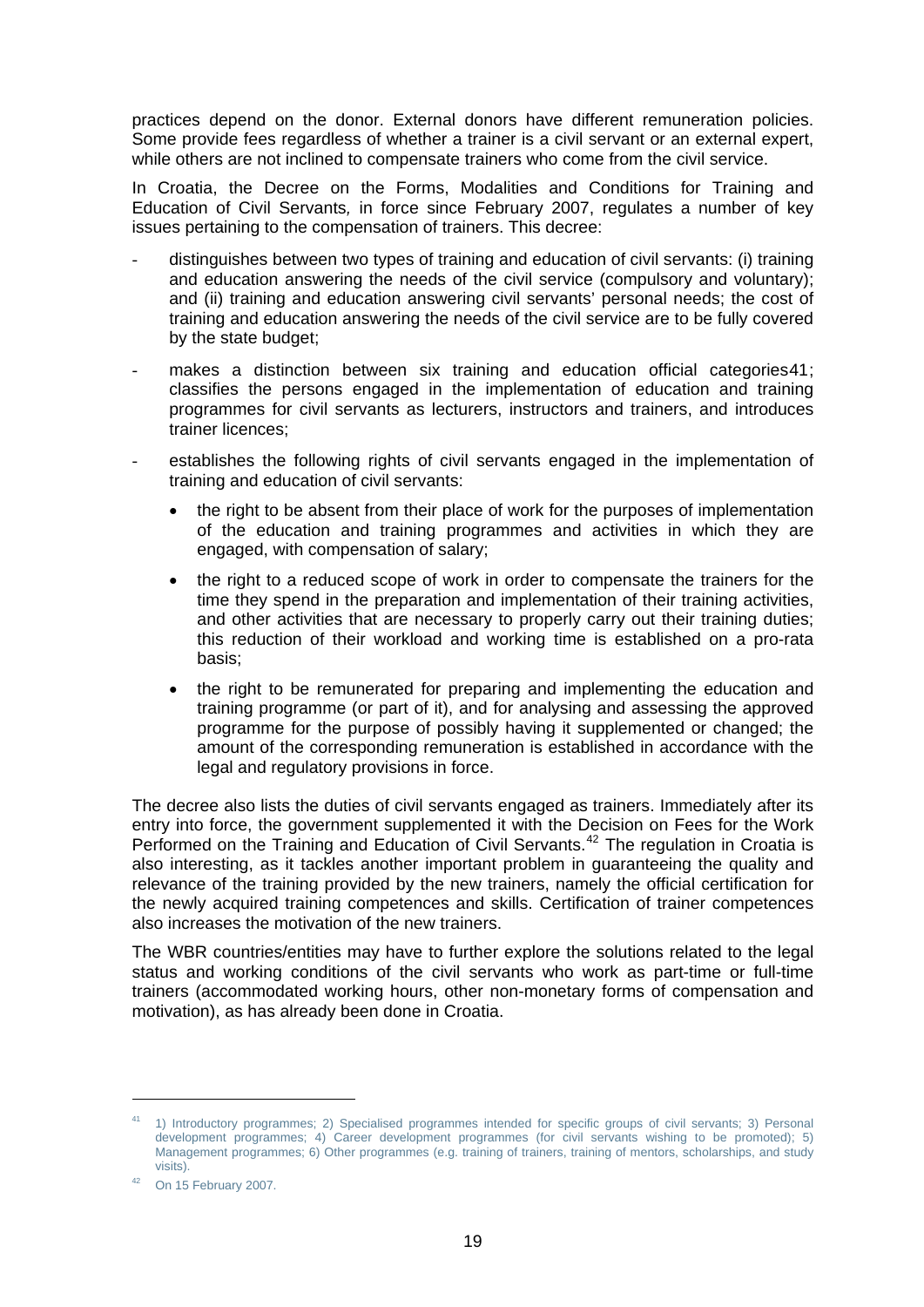### <span id="page-19-0"></span>**1.6. Needs Assessment and the Contents of Training**

Training needs assessment (TNA) is the first step in the design and development of training programmes. It is a crucial and decisive activity to ensure their relevance and effectiveness. Before any professional training takes place, the actual needs and expectations of the various groups of trainees must be determined.

This is usually done through a systematic approach, with contributions from various levels and perspectives to obtain a comprehensive picture of the situation. *Permanent dialogue* among the parties involved and a combination of *top-down and bottom-up approaches* should increase the *relevance* and *quality*, as well as the *effectiveness* and *efficiency* of the training effort.

Firstly, TNA is necessary at the *policy and strategic level,* in order to take into account the government policy and its main goals. This type of overarching assessment is normally carried out under the responsibility of the *HR policy-makers within government* (e.g. DoPA in Albania). It allows the identification of *priority training sectors* and the assessment of their strategic importance $43$ .

Secondly, taking into account the specific mandate and missions of each *line ministry* (or the mandate of each *local government* unit), TNA is carried out at a lower sectoral or "ministerial" level in order to identify the *target groups* requiring sector-specific training to develop the relevant *skills, competence and knowledge*<sup>[44](#page-19-0)</sup> over the following operating period (usually a year).

Many of the needs identified at this level will be *horizontal*, i.e. found in several sectors<sup>[45](#page-19-0)</sup>, in which case the *central training institution* may develop the relevant *training packages*, *programmes* and *courses*. It can also serve the specialised needs of a routine character (e.g. induction training). At the same time, in each ministry, sector or institution the *vertical*  (sector-specific) training needs have to be satisfied. The information obtained about the strategic needs of the government and the institutions has to be supplemented by the information coming from the civil servants themselves. Their judgment of the requirements of their jobs, as well as their professional development needs, will be important to note.

#### **Training Needs Assessment in the Western Balkans Region**

-

According to the data collected, CS training needs assessment is carried out in all Western Balkan countries/entities, albeit apparently not always in a systematic and coherent way. Links between the different scales of assessment (government, ministries, directorates, operational units) or between different perspectives related to specific aims (improving effectiveness in public administration, developing local self-government capabilities, facilitating EU integration) seem to be underestimated. Overlaps, duplication and gaps in the global training offer are thus reported to be a frequent phenomenon. Also the division of responsibilities in the process does not seem to be always well understood.

<sup>43</sup> For example: core professional skills and competences needed in certain line ministries with priority missions, skills and competences urgently needed for improving the quality of local self-government; important and urgently required competences and knowledge related to the EU integration process.

<sup>44</sup> Determining and comparing these *expected* and *existing* "skills, competence and knowledge" profiles of the selected *target groups* is one of the main steps and responsibilities of TNA. This may be done through a specific combination of TNA methods. The right combination to be used depends on the situation.

<sup>&</sup>lt;sup>45</sup> An obvious illustration of this are the needs of large homogeneous categories of civil servants sharing the same type or level of responsibility in different administrative bodies (e.g. decision-makers and top managers, senior managers, operations managers, human resources managers, financial managers, law specialists, …). The same happens with cross-sector training needs related to the adoption of new values and attitudes within the civil service, or to the EU integration process.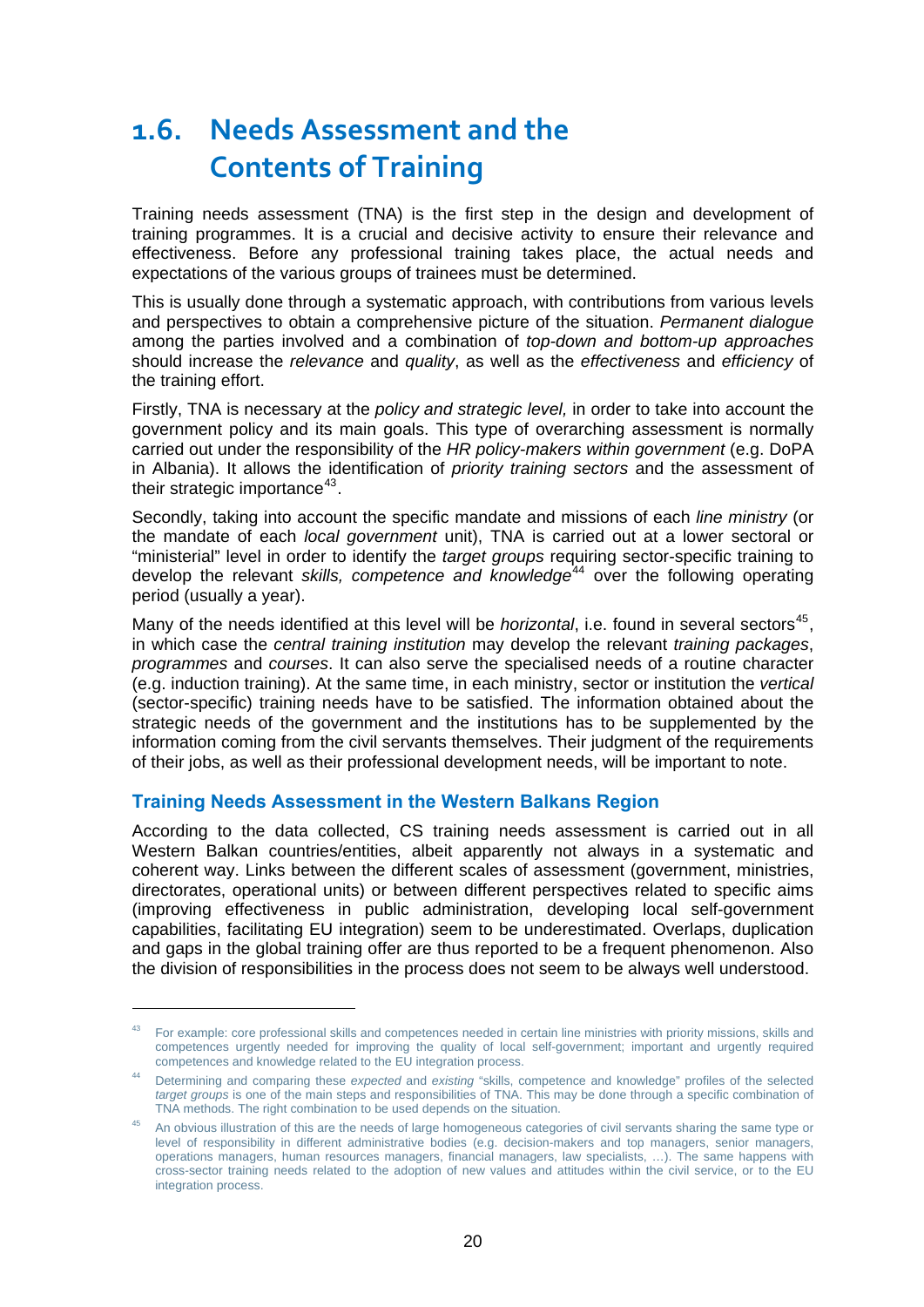#### <span id="page-20-0"></span>**Compliance with Government Policies and Priorities**

In a number of cases (for instance, in Serbia and in fYR Macedonia), the relevant training institutions define the training objectives in line with the country/entity strategic goals. In the case of the Macedonian training plans, the government's approval is necessary for training policy documents, with a corresponding monitoring and evaluation system established.

Still, comprehensive TNAs encompassing the whole of the government are very recent in the region. Where implemented, they help devise global country/entity training strategies. These strategies are therefore even more recent. Some of them have only been implemented since 2007. These global assessments also help design a core set of training packages and courses to satisfy the identified needs.

Sometimes, however, even when a broad assessment is carried out, the more structural, strategic goals are not well balanced with the current needs of operational units. In Croatia, for example, the first comprehensive CS TNA was conducted in 2003 for the development of a training strategy, which would take into account both the goals of the overall civil service reform policy and the current needs of various categories of civil servants. It focused for the most part, however, on the existing training needs of civil servants. The corresponding report was mainly informative, and it was used to highlight immediate problems and training needs of civil servants. The findings and conclusions of this assessment were, nevertheless, taken into account in the wider context of HRM/HRD in the Croatian civil service. They helped devise the new Civil Service Training Strategy and prepare the Feasibility Study for the Establishment of a Training Institution for Civil Servants in Croatia.

Further evidence of ad hoc mechanisms ensuring the compliance of training programmes with government policy objectives was provided in the contributions of fYR Macedonia, Serbia (where a rather complex mechanism for the joint improvement of training programmes has been developed), and BiH (where the central training agency provides annual progress reports, taking into account the main policy goals of the state).

#### **Local Self-government and European Integration**

1

While some countries/entities have only used TNA for their central administration, others have also designed and conducted specific TNAs for local self-government. The approaches of WBR countries/entities are also diverse when it comes to the delivery of training for local self-government. In order to enhance the skills for local governance, some have designed and developed specifically configured packages of training modules (including in fields such as strategic planning, tax collection, local and regional development, budgeting procedures, public property management, good governance with the involvement and active participation of citizens, and tax management for small business). Other countries/entities, however, have preferred to incorporate a specialised module into their more general training programmes.

Training related to EU integration is also offered through a set of targeted activities. Many groups and categories of civil servants are concerned. TIPA in Albania, for instance, offers courses on EU-related matters designed for 11 different target groups. The specific needs have therefore to be identified properly. TNA in this specialised area was largely inspired and financially supported by EU projects.

A specific example in this area comes from Serbia, where SEIO defines the objectives for its training activities in accordance with the EU integration process<sup>[46](#page-20-0)</sup>. In the new

<sup>46</sup> Hence, for instance, in 2007 SEIO training activities focused on the following topics: the co-ordination system for the EU integration process; management of EU funds; contents and implementation of the *Stabilisation and Association Agreement*; preparation for the design of the *National Plan for the Adoption of the* Acquis (the latter is called in Serbia the *National Programme for Integration*); and a number of sector-specific issues and other relevant topics.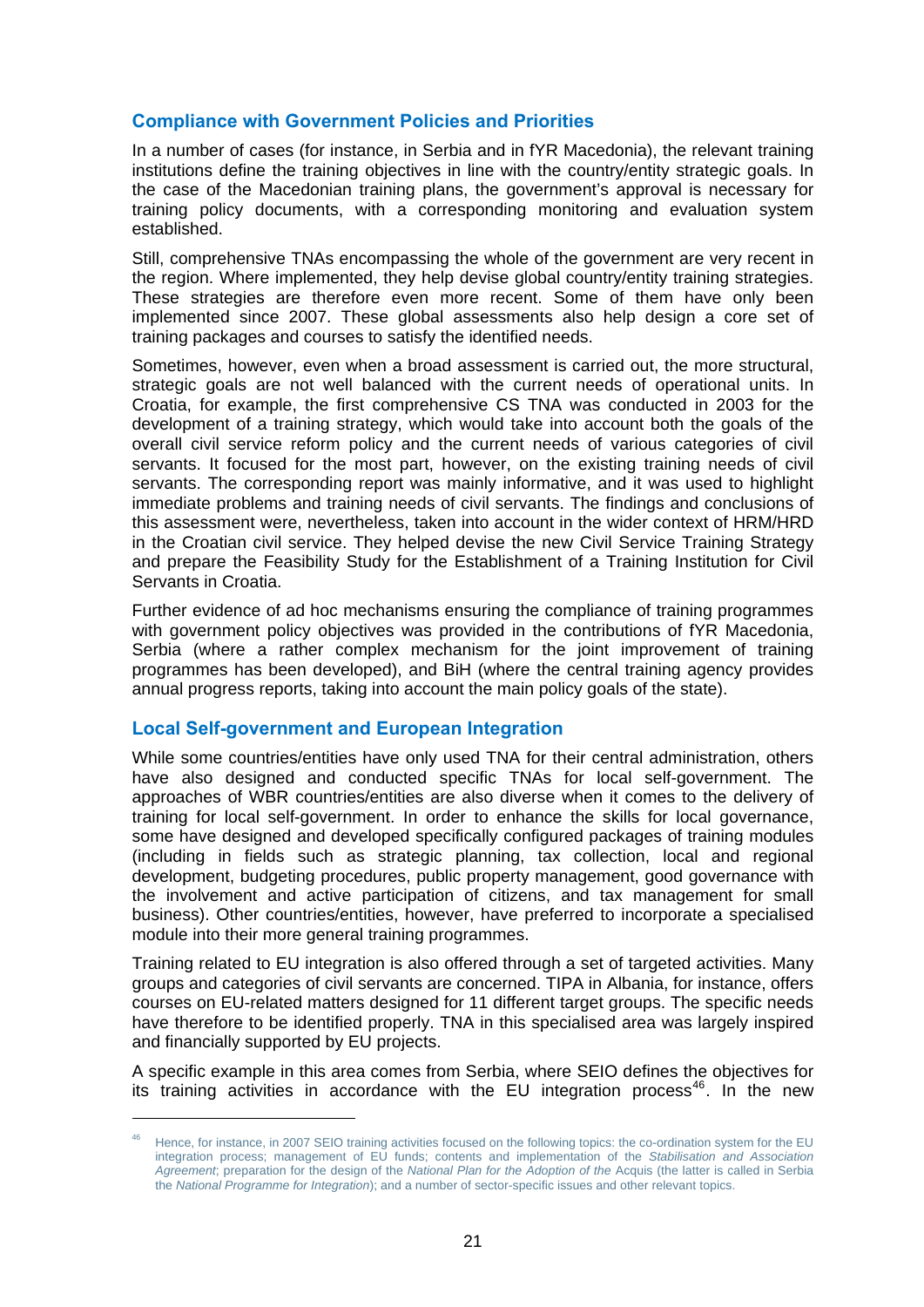regulatory setting established to manage training at the national level, the Government of Serbia officially adopts every year a Programme of General Professional Training. HRMS drafts this programme in co-operation with SEIO (regarding the EU-related training), with the Ministry of Finance (for public finance and project cycle management training), and with other institutions, as may be required.

#### **Training Courses and Packages**

In most of the WBR countries/entities several specialised courses have already been designed and implemented to satisfy the training needs of specific groups of civil servants. This is the case namely in Albania, BiH, Croatia, Montenegro, Serbia, and Kosovo.

In addition to the TNAs and ToT programmes carried out, countries/entities have also implemented several training packages. The packages are used to facilitate training in a number of professional areas. In Albania, for instance, TIPA uses a comprehensive package of training modules to train decision-makers, senior managers, operations managers, HR managers and several other categories of civil servants. Tailor-made courses are offered in addition to these "standard" courses.

Training courses and packages are – and should remain – flexible. This requirement is acknowledged in the individual country/entity reports. According to some of the reports, the contents of the standard courses are regularly being updated in order to adapt them to the development of new demands, ideas, managerial methods, legislation and technology. Regular needs assessments help revise, update and adapt the contents. The quality of the respective assessments therefore has to be guaranteed.

Training needs related to civil servants' regular duties and to current work are usually assessed on a regular basis in all countries/entities of the region. These assessments encompass priority needs for specific target groups. In Croatia, for example, four groups have been identified, operating at various institutional levels: top management (executive level); professional level; general support level; and politically appointed post-holders in the civil service.

#### **Training Needs Assessment Methods and Tools**

Methodologies used for the assessment of civil servants' training needs are similar in all countries/entities under review. As is the case in other training institutions throughout the world, they include *questionnaires*, *surveys* and *interviews*, as well as the *content*, *objectives* and, more generally, *desk analysis*.

Most of the input information is provided by the participants, managers, and heads of units, or it is taken from key official documents, academic analyses (e.g. Serbia) and other useful sources. The methods used partly depend on the scale on which the assessments are carried out. Comprehensive TNAs designed to help prepare global training strategies and programmes in the region have so far used a combination of several methods.

In Serbia, for example, both HRMS and SEIO conduct training needs assessment through a combination of several methodological approaches. The first data taken into account are the participants' responses to the evaluation questionnaires filled out at the end of each training event. The responses are analysed and categorised annually, and plans for future training activities are made on this basis. In addition, both HRMS and SEIO conduct the training needs interviews with senior officials in various public administration institutions. SEIO also conducts analyses of the annual progress reports of the European Commission and other relevant documents of the EU. In late 2006, in order to design the first General Training Programme (2007), HRMS carried out a small TNA on a small sample of civil servants.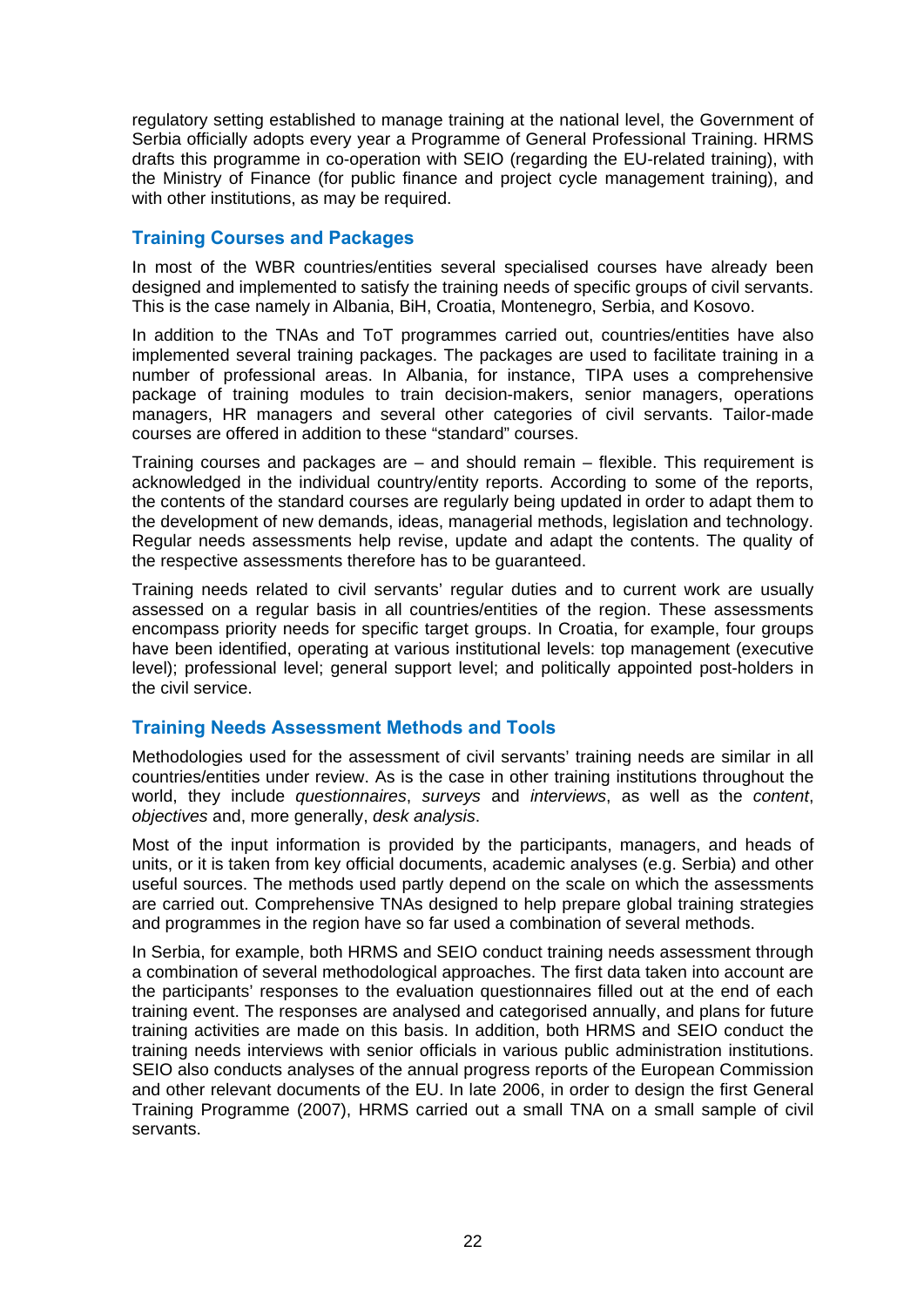Other WBR countries/entities also pay special attention to the EC Progress Reports in the perspective of EU integration. In some cases, in particular in Montenegro, sectoral legislation is also taken into account in the TNA process.

Overall, the TNA practice seems comparable across the region. Also, similar training needs have been found in several key areas. These include general management, policymaking, HR management, communication and information management, public finance management, public procurement, project cycle management, basic administrative skills, EU-related competences and computer-related skills.

There are also, however, more specific needs that are mentioned in the individual country/entity reports (e.g. BiH, fYR Macedonia, Montenegro, and Kosovo). These needs derive, as a rule, from country-specific political and historical conditions.

### **1.7. Target Groups – Development of Training Curricula**

Training programmes and curricula for civil servants are derived from the *training needs assessments*. The needs may be identified for all or at least a large number of civil servants (horizontal needs) or for specific categories among them.

Target groups are identified according to the particular sector (e.g. health, justice, public works) and within this sector the global area of work (e.g. technical, administrative, direction and co-ordination) as well as the relevant sub-area (e.g. financial management, HR management). Finally, the specific responsibilities linked to the posts and included in the job descriptions are also noted to account for the hierarchical level of responsibility within each area and sub-area.

In the groups thus identified, the needs, expectations, and intended added-value with regard to the skills, competence and knowledge to be acquired are supposed to be similar.

Appropriate identification of target groups together with a comprehensive TNA help design adequate contents and methods for training activities. In other words, (i) training design and curricula development, (ii) definition of relevant target groups, and (iii) TNA are always closely related.

Evaluation of training activities and institutions in terms of their relevance, technical and methodological quality, effectiveness and impact of training can also be used to assess and validate training curricula. As a result of periodic assessments, the contents of the training courses may be modified, adapted or renewed at regular intervals. This is a normal step in the preparation and continuous updating of training materials, as it helps to maintain the high quality standards of professional training.

#### **Target Groups for Civil Service Training in the Western Balkans Region**

All countries/entities under review provide or prescribe training for all categories of civil servants employed in their public administrations. However, their methodological approaches and classification frameworks are not uniform. Target groups are often defined using different sets of criteria. In spite of this, many similarities do exist among the countries/entities regarding the final profiles of civil servants to be trained.

In some countries/entities (e.g. Albania, Croatia, Serbia), substantial and comprehensive training programmes with specialised courses have been designed for particular groups of civil servants. In Albania, these groups have been divided into three broad categories, determined on the basis of the training contents. In Croatia another type of classification was preferred, on the grounds of the objectives pursued. Finally, in Serbia the adopted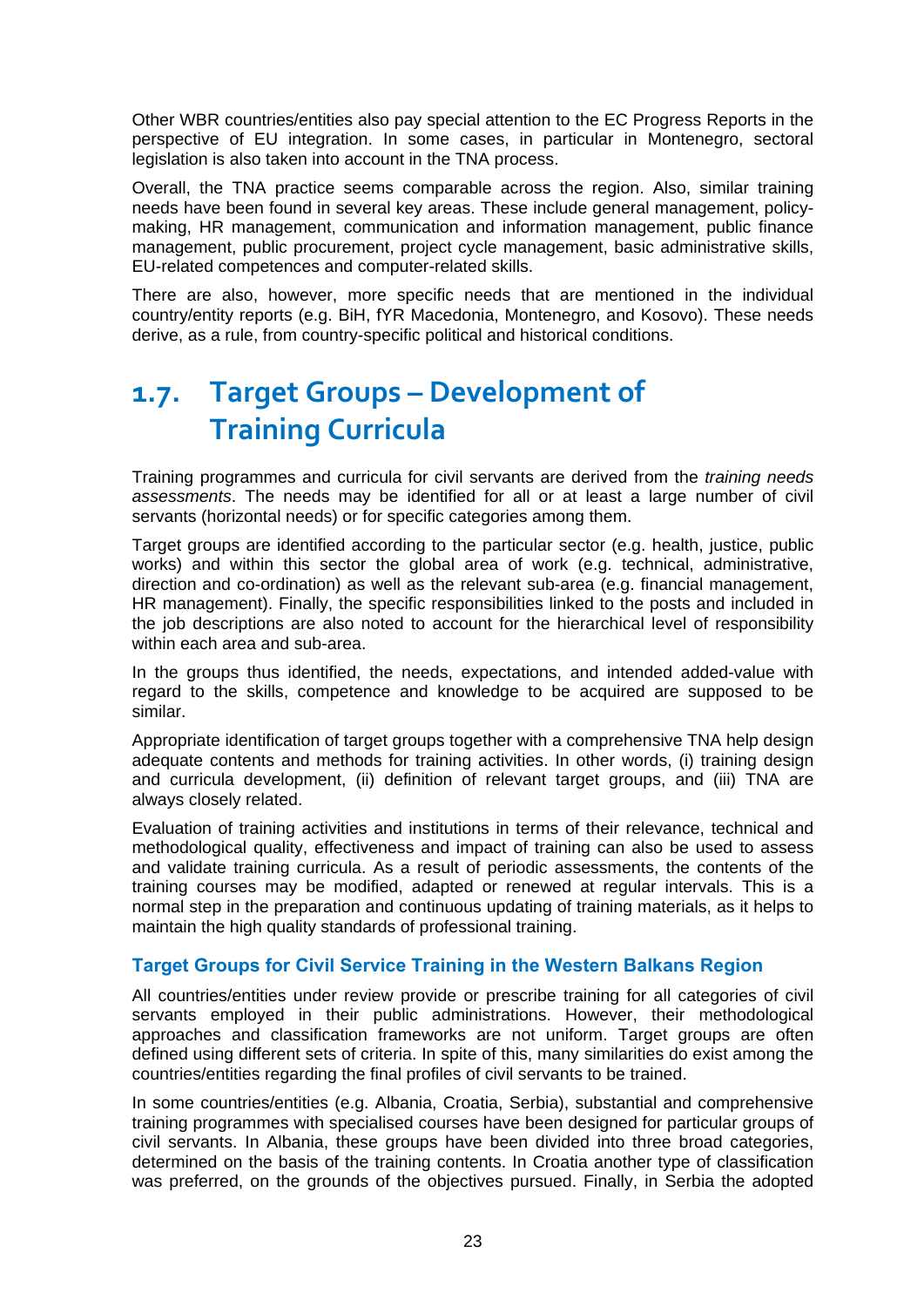<span id="page-23-0"></span>classification uses two main criteria linked to the civil servant's institutional position and routine tasks.

As a general rule, the annual training programmes currently implemented in several countries/entities specify the target groups for each training activity<sup>[47](#page-23-0)</sup>. Although training is usually designed to cover the needs of all levels of civil servants, some categories of public employees have benefited from special attention. Among them are those with managerial responsibilities, HRM/HRD specialists<sup>[48](#page-23-0)</sup>, and persons working in local self-aovernment<sup>[49](#page-23-0)</sup>.

Apart from BiH, which reported on the formal responsibilities of the CSAs and the Law on Civil Service as an institutional mechanism for ensuring training consistency across the various hierarchical levels, none of the countries/entities referred to such mechanisms. In addition, none of them has reported on the mechanisms to ensure training consistency across the various levels of government.

#### **Civil Service Training Curricula**

All countries/entities in the region have established institutional and methodological mechanisms to ensure that the training curricula implemented meet the actual needs of the target groups for which they have been designed. This is mainly done through a continuous training assessment process. The most commonly applied method for assessing the effectiveness of training is the evaluation of training modules, which combines two sources of information.

Firstly, the participants' personal assessments of the relevance and quality of the courses attended are collected and analysed. Secondly, inquiries are carried out in order to verify whether, and to what extent, the final expected results of the training were obtained. Within this context, and according to the information collected by ReSPA's in-country contacts, all WBR countries/entities carry out evaluations of the long-term effects and impacts of training activities.

In addition to the evaluation of training course – which allows *ex post* content adjustments – some countries/entities emphasise the need for establishing adequate prerequisites to ensure that the contents of training curricula are indeed oriented towards the actual needs of civil servants. This is carried out during the pre-validation phases of the training curricula. For instance: in Serbia, every public administration institution authorised to adopt its own programmes of specialised professional training has to ensure that all civil servants' needs have been taken into account. In fYR Macedonia, the process of curricula accreditation should *a priori* guarantee the quality of the training offered.

In sum, according to the information gathered, training programmes in the WBR countries/entities are, as a rule, designed in line with the TNAs and evaluated to obtain feedback from participants, with a view to subsequently improving them. More advanced techniques, such as benchmarking (identification and adoption of best practices), are also emerging, for example in Albania.

1

<sup>&</sup>lt;sup>47</sup> More information on the identification of target groups and the training offered to them is provided in section 1.8, Types of Training.

Montenegro is an exception, with no specialised training in this area.

<sup>&</sup>lt;sup>49</sup> There are only a small number of cases, however, where special training programmes for local civil servants or council members are operating. In most countries/entities only a separate module with municipal issues is delivered.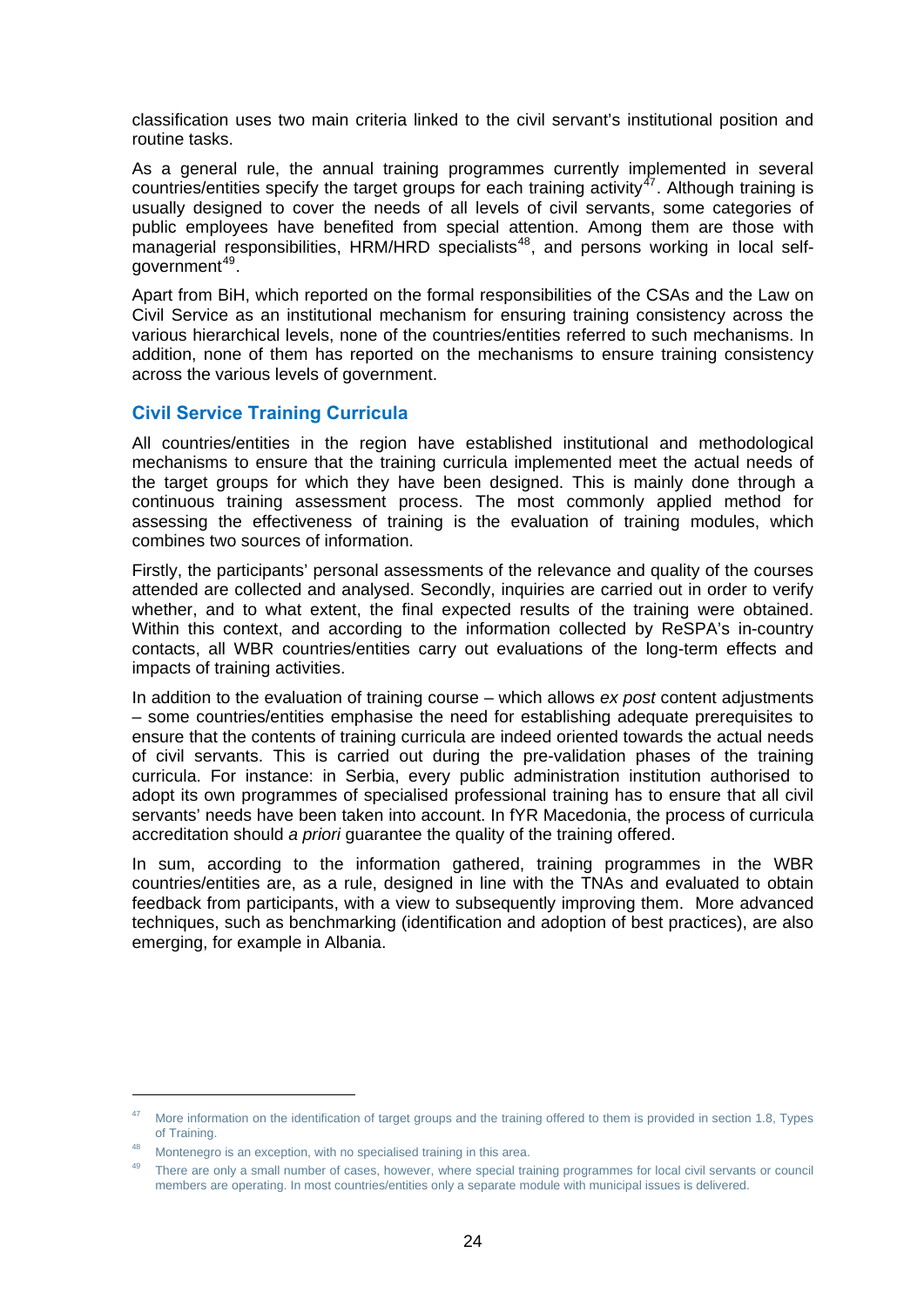### **1.8. Types of Training**

The types of CS training depend firstly on the administrative position and status of the training candidates. These may be (i) candidates to CS posts, (ii) newcomers within CS units, or (iii) civil servants occupying posts in the public administration.

Three main types of training respond to the related training needs. In-service training courses represent the most common type of training in the public administration. It is the only continuous kind of training providing both competence and skills-enhancement opportunities for staff remaining in their posts, or for those anticipating promotion. Less commonly delivered, but of equal importance, are pre-entry training programmes, providing an overview of basic topics, useful for candidates to CS, and induction training, giving an initial preparation to those who take up a new post.

#### **Types of Training Offered in Western Balkans Region Countries/entities**

The individual country/entity reports do not refer to pre-entry training. This may be the case because pre-entry training activities remain within the curricula of universities or specialised schools.

Induction training is provided in all countries/entities under review, mostly as a separate category of training open to new recruits. Some countries/entities do not plan any special type of training for this category, and include relevant topics in their general training curricula (e.g. Serbia and Kosovo).

In-service training programmes are the most frequent type of training in the public administration in the WBR countries/entities. The ongoing modernisation and Europeanisation processes require constant updating of knowledge and skills within the public administration. In-service training is therefore routinely delivered throughout the region. This type of training is generally offered as a set of specialised programmes designed for specific groups of civil servants. It is open to every civil servant who needs to improve or update his/her knowledge and skills, or to acquire new skills and competences in line with the government policy objectives and strategic goals (such as EU integration or e-government).

It is thus possible to assert that most WBR countries/entities introduced both induction training and in-service training. Training activities and modules are usually categorised according to: (i) the specific area of competences they develop, in other words the main topic or subject of the training (e.g. HR management, effective communication or legislation skills), and (ii) the hierarchical level of the trainees within their institution.

#### **Trainee Selection Criteria**

As far as the criteria used to select trainees are concerned, the situation varies across the countries/entities of the region.

Some countries/entities, such as BiH and Croatia, have incorporated selection criteria and preconditions in the official training regulations and documents. Others, like Albania and Serbia, rely mostly on the decisions of the appointing institution. Finally, in some cases no clear selection criteria have yet been identified.

Overall, at least in several countries/entities, greater transparency and consistency in the methods used to select the beneficiaries of training may be needed. The selection process may have significant implications for the effectiveness and efficiency of the CS working units, and also for the motivation of personnel. The issue may also be of interest and relevance for ReSPA when more and more civil servants in the region will benefit from ReSPA's training offer. The selection methods could then be the subject of further and deeper analysis.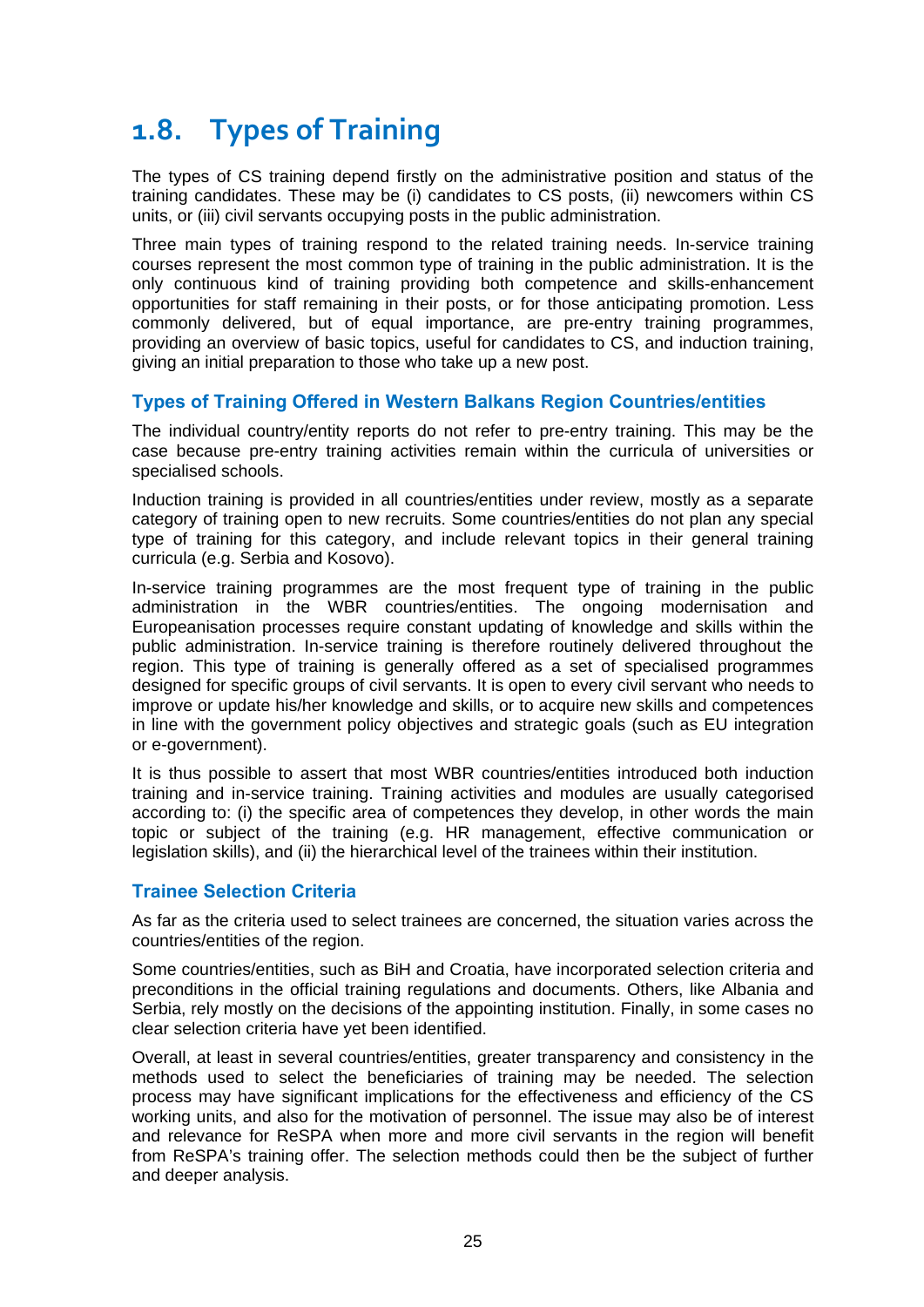### <span id="page-25-0"></span>**1.9. Training Methodologies**

The choice of training methods, techniques and aids (tools) is normally decided by the pedagogical teams and training experts (training designers, facilitators) depending on the intended training outcomes<sup>[50](#page-25-0)</sup>, the number of trainees, and the time available. Sometimes the choice also depends on the location where the training will take place and the available local equipment and facilities<sup>[51](#page-25-0)</sup>, and on the participants' "entry profiles" (already acquired knowledge and skills), their capacity to learn and, to a certain extent, their interests and preferred learning styles (adjusted, tailor-made training).

Experienced trainers use a number of training methods<sup>[52](#page-25-0)</sup>, techniques<sup>[53](#page-25-0)</sup> and aids, which can be combined to offer good quality training. Three of the more frequently used training techniques - presentations, discussions, teamwork - may be used on virtually all occasions and, intelligently combined, they are sufficient to successfully deliver the training.

Through ToT programmes, candidates who wish to become trainers learn how to adequately use the most helpful training methods, techniques and aids. Ultimately, the choice of training methods and learning scenarios widely depends on the trainers' preferences. ToT is often associated, however, with the design and production of specialised training packages combining (i) a thematic professional manual (containing the main information on the topic to be acquired by the trainees); (ii) a trainer's guide (suggesting, for each part of the training, the use of suitable learning scenarios: selected combined methods, techniques and aids); (iii) the adequate training aids to be used by the trainers (transparencies, slides, PowerPoint presentations,…); and, where necessary, (iv) useful additional documents.

Coaching by training experts is an essential part of all ToT programmes. Advanced ToT programmes help improve and broaden the professional experience and know-how of new trainers.

#### **Training Methodologies in the Western Balkans Region**

Frequently supported by foreign aid, most of the countries/entities under review have strived to improve the level of expertise of the trainers in charge of the CS training as well as to increase their numbers.

As mentioned in section 1.5 of this report, a number of ToT programmes have been designed and implemented to this effect, with several countries/entities already disposing of a significant number of newly accredited, specialised CS trainers. Further steps in this direction are also planned. In Serbia, advanced ToT programmes are now envisaged in order to improve the new trainers' professional capacity. In addition, comprehensive CS training strategies have been devised in several countries/entities, and a considerable

 $\overline{a}$ 

<sup>50</sup> Thus, the acquisition of new *theoretical knowledge* and *key concepts ("nouveaux savoirs",* as the French usually say*)* requires mainly an adequate combination of *presentations* and *discussions*. New practical skills *("nouveau savoir-faire")* are usually best learned through a well-thought-out combination of brief *presentations*, *practical exercises*, "*mises en situation*" (with relevant problem-solving situations) and *teamwork*. Finally, the new *competences related to interpersonal interaction and communication* and to the choice of *adequate behaviour ("nouveau savoir-être")* require a combination of *presentations* and *discussions*, *mises en situation*, *role play* and *teamwork*.

<sup>&</sup>lt;sup>51</sup> The choice of location may sometimes be linked to methodological requirements of the selected training modalities. This is the case, for instance, with "on-the-job training", a training modality used to improve skills mainly at the operational (non-managerial) level.

<sup>52</sup> For instance, *assertive methods*, *interrogative/dialectic methods*, *learning by doing.*

<sup>53</sup> Over 30 useful training techniques and types of "learning scenarios" have been identified by training experts. However, in the great majority of the training situations, a fewer number of combinations is sufficient to achieve high-quality training (e.g. *presentations* followed by *discussions*, very useful to improve theoretical knowledge, and *teamwork* or *practical exercises* followed by a mixture of *discussions* and *presentations*, to help acquire analytical and practical skills).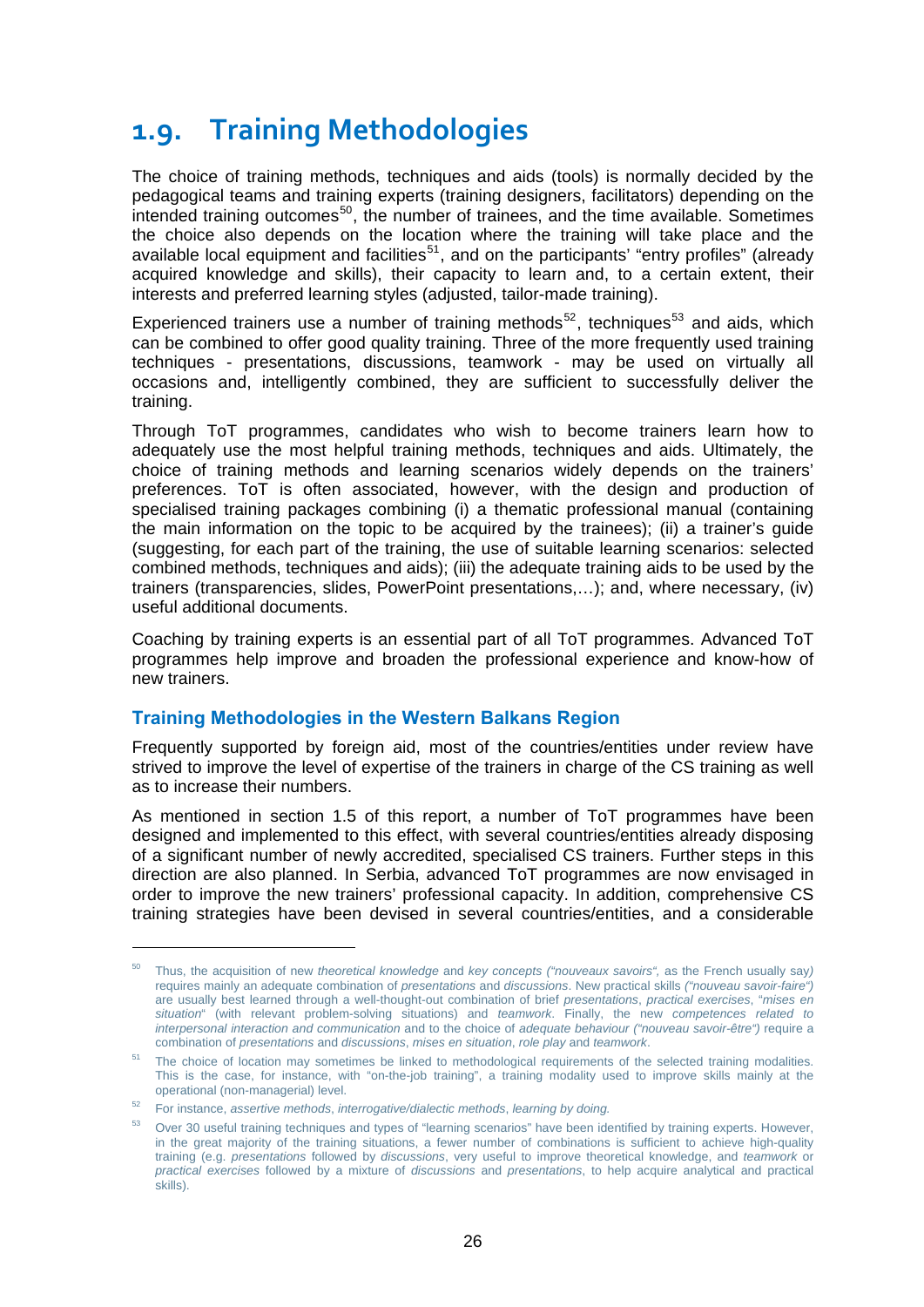number of training packages have been prepared, namely in Albania, Croatia, Montenegro, Serbia, and Kosovo (see details in section 1.7).

Regarding the methodologies, all countries/entities in the WBR favour interactive learning scenarios and methods as opposed to lecturing. Interactive methods encourage the active participation of the trainees and the exchange of ideas and experience.

Teamwork, thematic discussions and problem-solving all play an important role in this participatory type of training. Workshops with learning objectives are also, for the same reason, highly valued. Other participatory training methods mentioned in the country/entity reports include case studies, critical incident analysis, role-playing, and shared projects. They complement the classical (less participative) presentations and demonstrations.

#### **Lessons Learned**

Certain lessons can already be drawn from the training implementation experience to date. For instance, in the area of EU integration training, the best results have usually been achieved through discussions about the experiences of the "old" and the "new" EU Member States.

SEIO (in Serbia) has widely used this approach in the design of EU-related training programmes. It offers participants an opportunity to learn about the general principles and rationale of certain EU policies, while at the same time finding out how these policies have been introduced into the domestic systems of EU newcomers. This information is invaluable for countries in the process of European integration.

Regarding the duration of training sessions, Croatia, based on earlier experiences, now often provides short courses of one to two days so as to not interfere with civil servants' regular duties.

Finally, evaluation tools are sometimes included in the training material from the outset in order to obtain more comprehensive feedback from participants.

This progress notwithstanding, the countries/entities under review may need to undertake further efforts. The new training strategies have in some cases been implemented only since 2007. Central training institutions and agencies in the region, both at the country/entity and regional level, are also very recent and may still need to accumulate experience.

More qualified and operational trainers may still be needed. Moreover, those already trained, accredited or certified need to be retained in the system, and this may constitute another challenge for the administrations in the region. As a rule, basic ToT programmes should be followed by more advanced ones, as well as by professional development opportunities to motivate the trainers. The ultimate training impact will depend first and foremost on the proficiency and professional quality of the pedagogical teams and trainers who prepare and deliver the training programmes.

### **1.10. Conclusions**

The role of the public administration acquired a new meaning with the social and economic transition in the Western Balkan countries/entities. Without effective and efficient public institutions and professional public servants, the expected reforms and political goals are difficult to achieve. Special institutions for in-service training of civil servants have become, in this context, key players in implementing the policies for economic and social reform, and their importance and contributions are now widely acknowledged.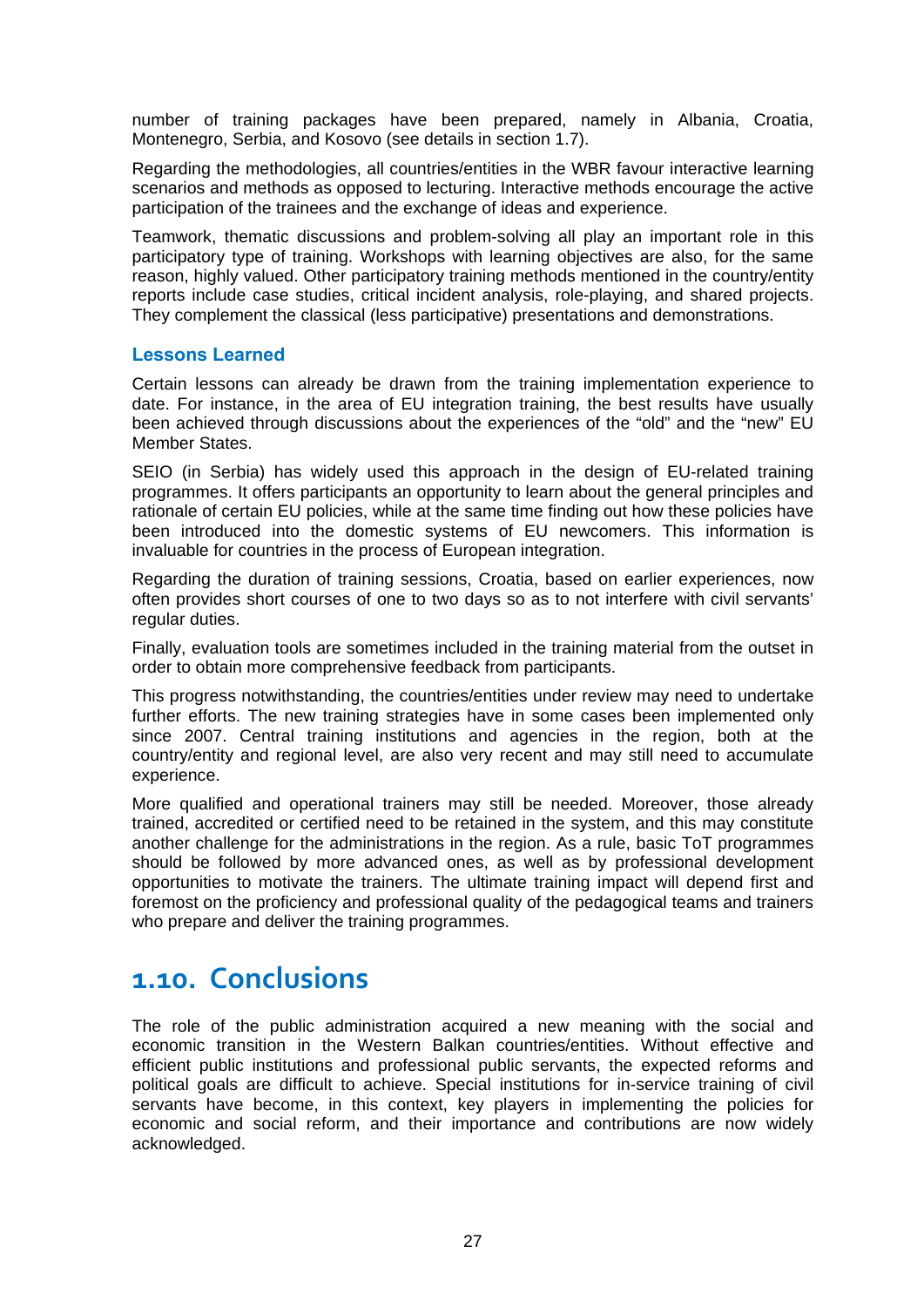Institution-building efforts to strengthen the country/entity and regional capacity for good quality and appropriate training for civil servants have intensified in recent years. As a result, civil service training systems have undergone important enhancements in all of the WBR countries/entities reviewed. The adoption of new civil service regulatory frameworks has brought elements of modern human resources management into public administration institutions. Notwithstanding the differences between the reviewed countries/entities, they share certain important achievements: new central civil service training institutions/agencies have been established; legislation and strategy papers have been adopted; funds devoted to covering the costs of training programmes have been allocated; etc.

Reform of the public administration is a "work in progress" for any country, as it constantly needs to adjust to the changing social, economic and political conditions. Similarly in the WBR, further challenges lie ahead, in particular to enhance institutional capacity and improve co-ordination. To this end, seven technical/methodological recommendations are offered here for possible reference:

- 1. Institutional, managerial and pedagogical capacity of the newly established central training institutions may require further reinforcement. This capacity can only be built over time, supported by continued appropriate funding, clear regulatory mechanisms and dedicated professional staff.
- 2. Central training institutions, line ministries and local self-government units may benefit from improved co-ordination. As a consequence of the present development of the individual civil service training systems, co-ordination problems and institutional overlaps can become a frequent phenomenon. Clear co-ordination mechanisms (e.g. sustained institutional dialogue with regular meetings, joint training programmes, inclusion of beneficiary organisations in the development of training curricula [see below, item n° 4]) may help avoid these problems.
- 3. Shift from donor funding to domestic funding of training should be among the core objectives of civil service training strategies. Funding of in-service training should be a responsibility of the state budget and donor funding should decrease over time. A possible CS training funding mechanism could be established through the earmarking of a percentage of the total CS salary allocation in the central budget.
- 4. Development of training curricula may benefit from the involvement of the relevant beneficiary organisations. In order to be relevant and effective, training courses should be designed to respond to the beneficiaries' needs. Support from the recipient organisations is more easily obtained when these organisations are actively involved in the development of training curricula.
- 5. An approach to training as both the right and obligation of civil servants may be further strengthened. Clear provisions may prescribe the kinds of in-service training programmes that civil servants, depending on the situation, are obliged to attend (general and specialised types of courses, how many days/courses per year, etc.).
- 6. Selection criteria for attendance of training programmes should be relevant, coherent and transparent. Moreover, all categories of civil servants should have equal access to training. Adequate prerequisites for access to training should be explicitly defined.
- 7. Links between the level of professional competence and career advancement may need to be strengthened. Career development of civil servants should be connected to professional competence enhancements. In that respect, training courses and professional development opportunities should be offered on a regular basis.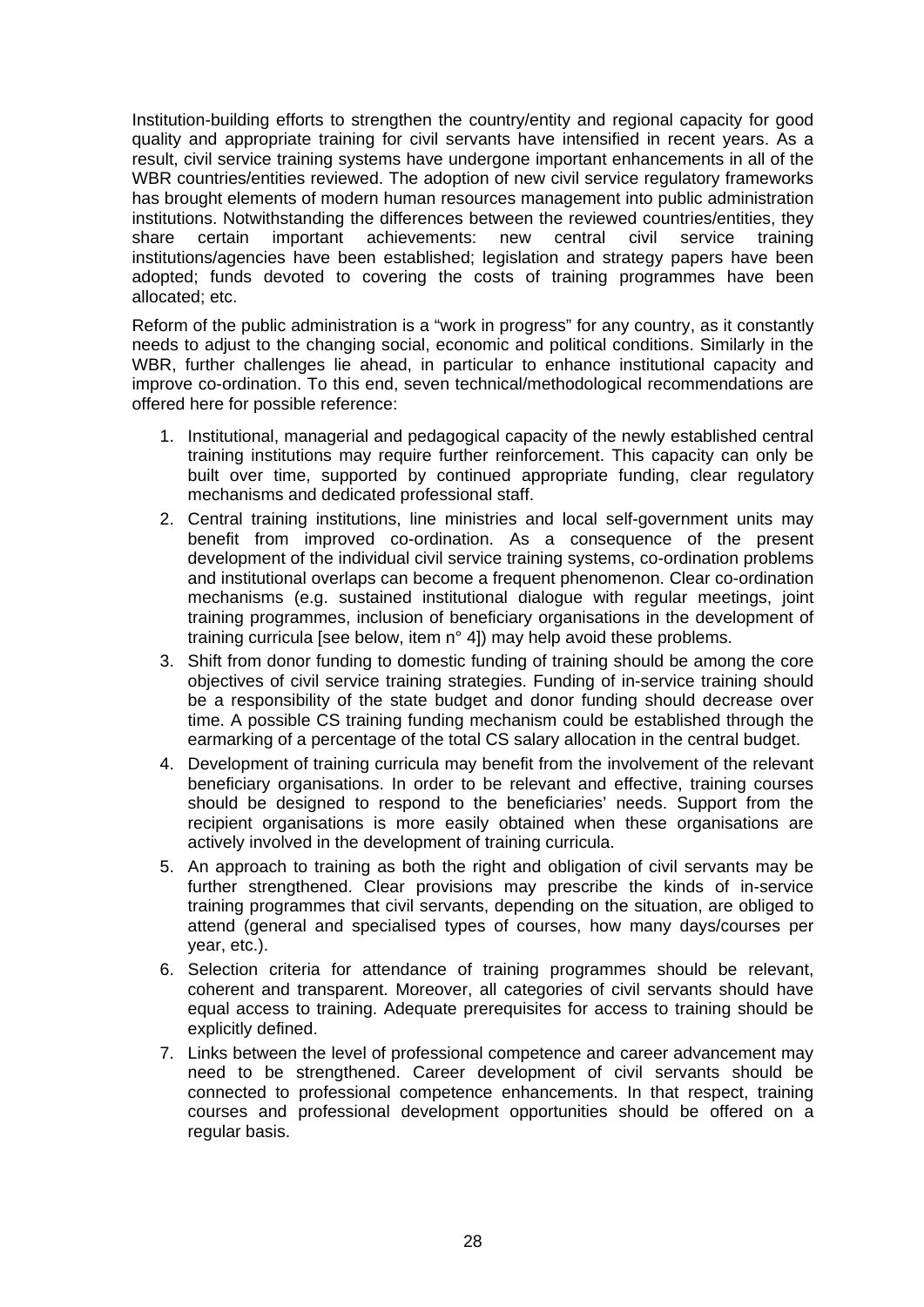#### **The Role of ReSPA**

ReSPA, which will become institutionalised in the region in 2009, is intended not only as a training provider operating at regional level, where civil servants from seven different administrative systems will be trained, but also as the nucleus of a network of existing training institutions in the region. This position will enable ReSPA to play an advisory role vis-à-vis its members.

In practical terms, ReSPA may boost the effectiveness and coherence of regional efforts to increase the professional capacity and performance of public administrations in the region, and in particular:

- 1. In line with the mandate of ReSPA, regional advanced ToT and ToTC programmes could support the development of the training capacity of the various country/entity administrations. Benefiting from access to EU professional networks and international expertise, ReSPA can undertake to develop high-quality ToT and ToTC schemes for current and future trainers/training co-ordinators in the region.
- 2. ReSPA may be helpful in establishing regional training quality standards and methodological guidelines for the benefit of country/entity central training institutions and co-ordinating agencies.
- 3. ReSPA will have to develop its own capacity to negotiate with donors and funding agencies and set up a reliable funding system. It should also strive to develop its capability to offer assistance to country/entity central institutions through a pool of highly qualified regional experts. These experts could provide, as necessary, assistance to country/entity teams in charge of TNA and training design and coordination. Ideally, they could also help perform institutional assessments and programme evaluations, and help design training strategies and policies.
- 4. Finally, the development of ReSPA's own capacity as a regional training provider, guided by the principles similar to those applied in individual ReSPA member training institutions, will be the major challenge for ReSPA in the coming years.

[Back to Table of Contents](#page-1-0)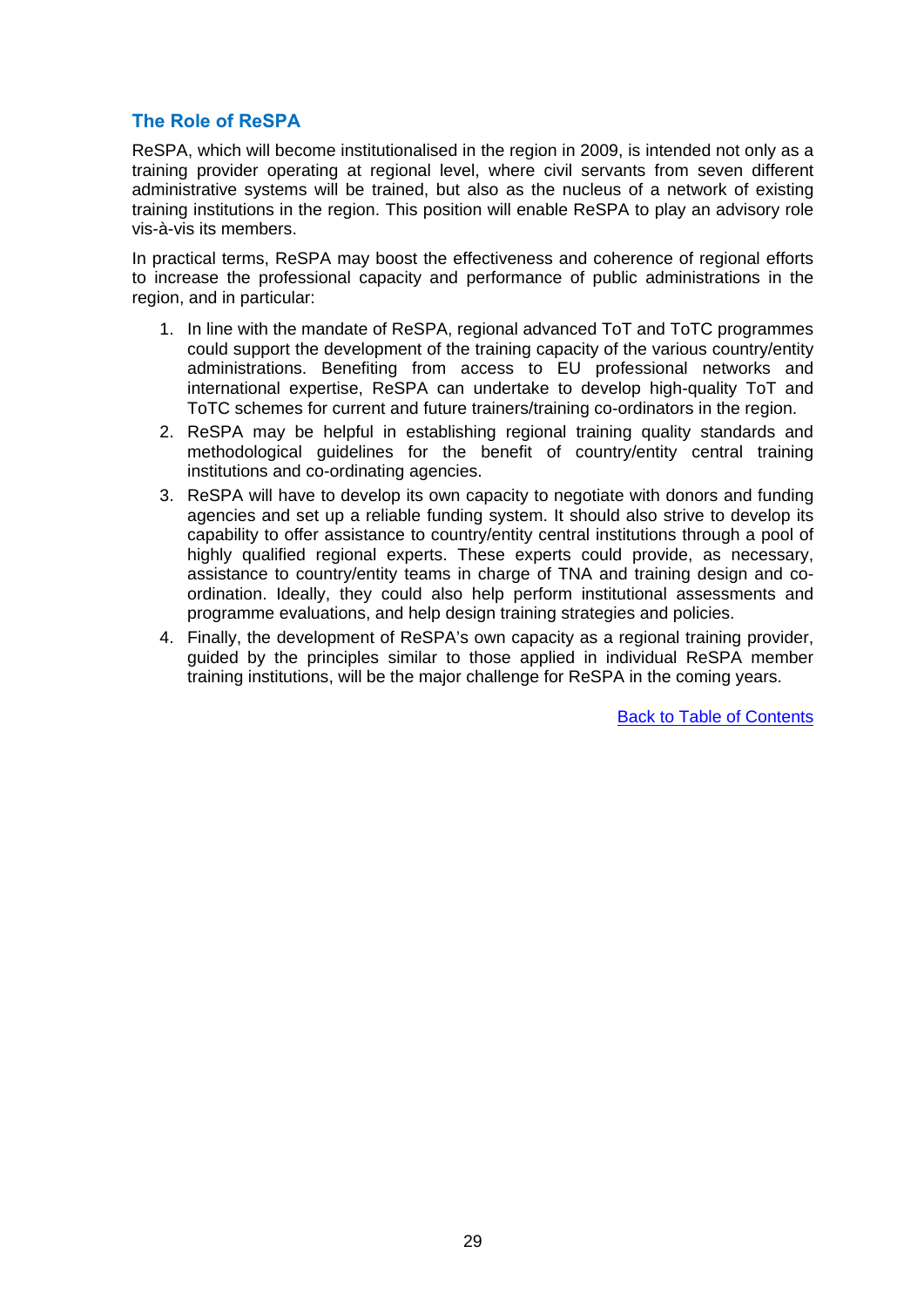### **Part Two**

### **TABLES**

- <span id="page-29-0"></span>**► Table A: Civil Service Training Systems in the Western Balkans Region (by country/entity)**
- **► Table B: Civil Service Training Systems in the Western Balkans Region (by topic)**
- **► Table C: Statistical Data and Raw Indicative Analytical Ratios**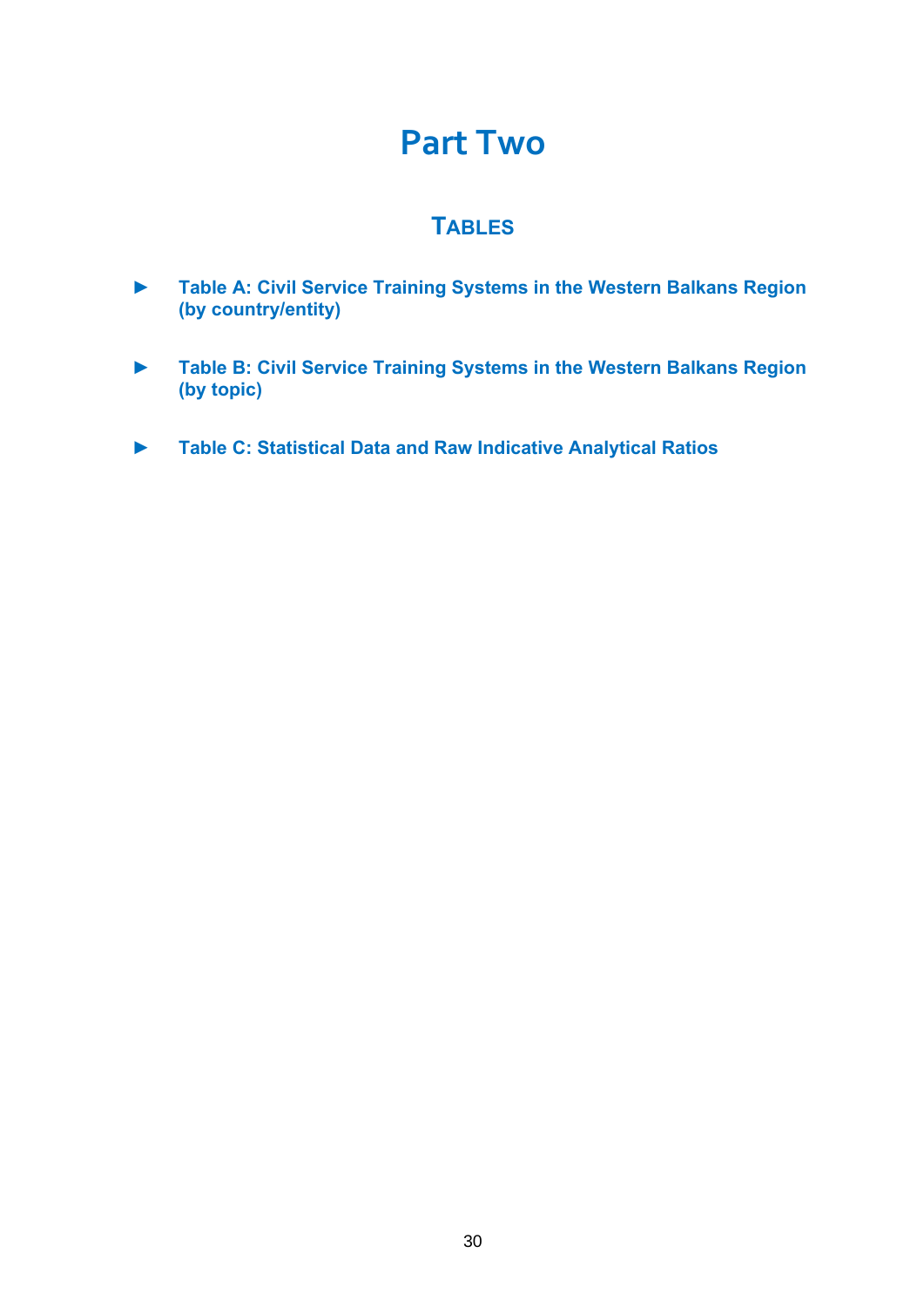### **TABLE A**

### **CIVIL SERVICE TRAINING SYSTEMS IN THE WESTERN BALKANS REGION COUNTRY/ENTITY PROFILES**

<span id="page-30-0"></span>Bosnia and Herzegovina Croatia Former Yugoslav Republic of Macedonia Montenegro Serbia Kosovo under UNSCR 1244/99

- 1. Civil Service System
- 2. Responsibility for Training Policies
- 3. Overall Strategic Objectives Albania
	- 4. Central Training Providers (CTP)
	- 5. Main Functions of the CTP
	- 6. Target Groups
	- 7. Needs Assessment
	- 8. Funding of Training
	- 9. Training Personnel
	- 10. Types and Contents of Training
	- 11. Quality Control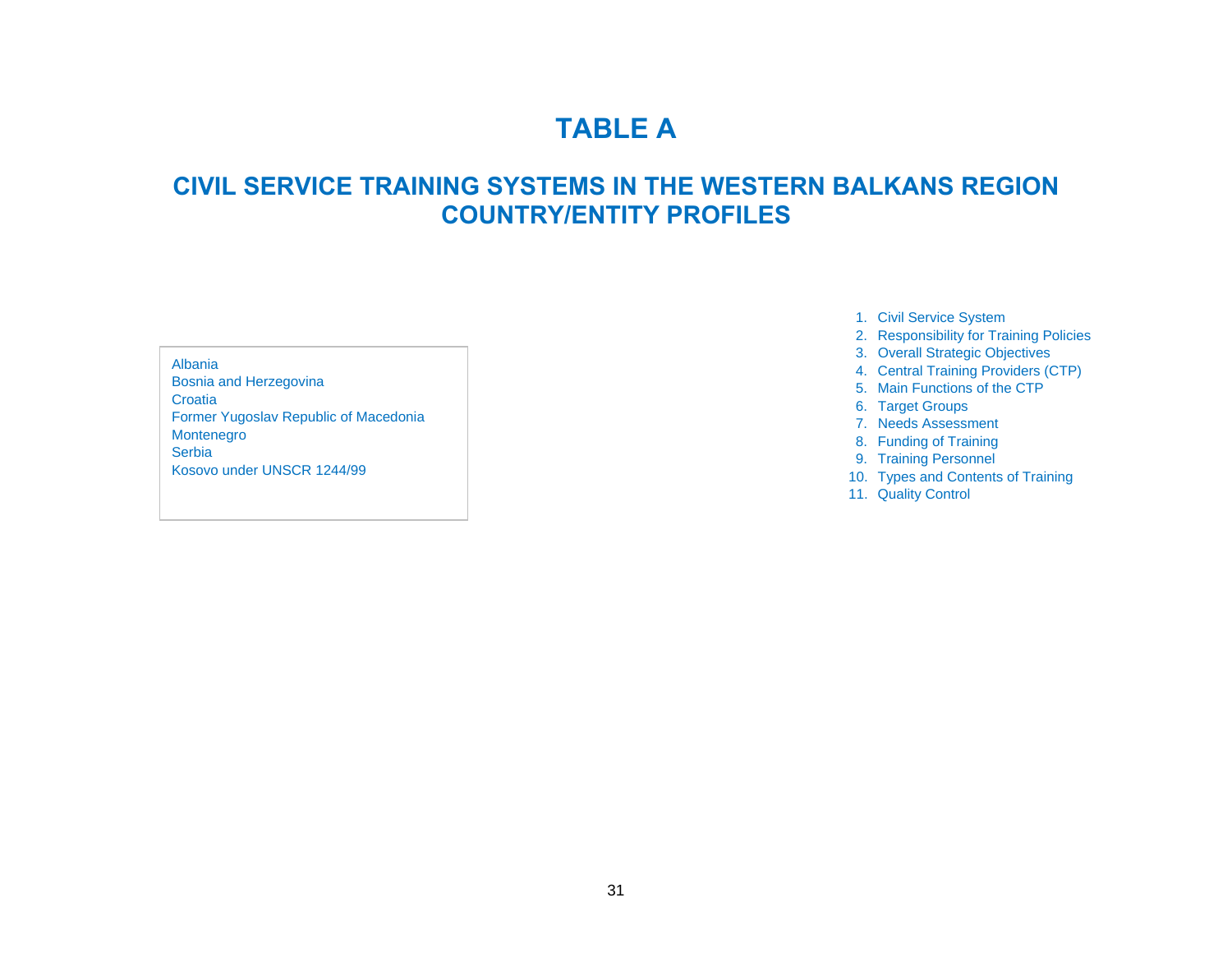| <b>ALBANIA (1/3)</b>                              |                                                                                                                                                                                                                                                                                                                                                                      |                                                                                                                             |                                |                                  |                           |                                       |                                                                                                                                                                                                                                                                                                                                                                                                                                                             |                                             |
|---------------------------------------------------|----------------------------------------------------------------------------------------------------------------------------------------------------------------------------------------------------------------------------------------------------------------------------------------------------------------------------------------------------------------------|-----------------------------------------------------------------------------------------------------------------------------|--------------------------------|----------------------------------|---------------------------|---------------------------------------|-------------------------------------------------------------------------------------------------------------------------------------------------------------------------------------------------------------------------------------------------------------------------------------------------------------------------------------------------------------------------------------------------------------------------------------------------------------|---------------------------------------------|
| <b>Profile (2007)</b>                             | Population                                                                                                                                                                                                                                                                                                                                                           | <b>Civil Servants</b>                                                                                                       | <b>Participants</b>            | <b>Trainers</b>                  | Courses                   | <b>Training Days</b>                  | <b>State Budget</b><br>Support [SBS] (€)                                                                                                                                                                                                                                                                                                                                                                                                                    | Donors'<br>Support $(\epsilon)$             |
|                                                   | 3 500 000                                                                                                                                                                                                                                                                                                                                                            | 2 600                                                                                                                       | 4 4 8 9                        | 139                              | 288                       | 798                                   | 281 064                                                                                                                                                                                                                                                                                                                                                                                                                                                     | 68 000                                      |
|                                                   | Population<br><b>Density</b>                                                                                                                                                                                                                                                                                                                                         | <b>Population/Civil</b><br><b>Servants</b>                                                                                  | Civ. Servants<br>/Participants | Civ. Servants<br><b>Trainers</b> | Civ. Servants<br>/Courses | Civ. Servants<br><b>Training Days</b> | <b>SBS/Civil</b><br><b>Servants</b>                                                                                                                                                                                                                                                                                                                                                                                                                         | Donors'<br><b>Support /Civil</b><br>Servant |
|                                                   | 128                                                                                                                                                                                                                                                                                                                                                                  | 1 346                                                                                                                       | 1,7                            | 18.7                             | 9                         | 3,3                                   | 108                                                                                                                                                                                                                                                                                                                                                                                                                                                         | 26                                          |
|                                                   |                                                                                                                                                                                                                                                                                                                                                                      |                                                                                                                             |                                |                                  |                           |                                       |                                                                                                                                                                                                                                                                                                                                                                                                                                                             |                                             |
| 1. Civil Service System /                         | Position-based Civil Service System.<br>The Civil Service Law applies to regional and local levels.                                                                                                                                                                                                                                                                  |                                                                                                                             |                                |                                  |                           |                                       |                                                                                                                                                                                                                                                                                                                                                                                                                                                             |                                             |
| Coverage                                          |                                                                                                                                                                                                                                                                                                                                                                      |                                                                                                                             |                                |                                  |                           |                                       |                                                                                                                                                                                                                                                                                                                                                                                                                                                             |                                             |
|                                                   | them with such training.                                                                                                                                                                                                                                                                                                                                             |                                                                                                                             |                                |                                  |                           |                                       | The Parliament approved the Civil Service Law in November 1999. This Law establishes a legal and administrative framework intended to<br>facilitate the development of an effective Civil Service in Albania. According to the Civil Service Law, civil servants shall have, amongst others, the<br>right to improve their professional skills and to benefit from training activities. On the other hand, the Administration has the obligation to provide |                                             |
| 2. Responsibility for Training<br><b>Policies</b> | The Department of Public Administration (DoPA), under the Ministry of the Interior, sets up the general policies on training and decides on the<br>activities of the main training provider. The Training Institute of Public Administration (TIPA) is the central training provider. It is responsible for the<br>organization and delivery of training programmes. |                                                                                                                             |                                |                                  |                           |                                       |                                                                                                                                                                                                                                                                                                                                                                                                                                                             |                                             |
| 3. Overall Strategic Objectives                   |                                                                                                                                                                                                                                                                                                                                                                      | TIPA Strategic Plan 2006-2009 gave priority to the following four topics and concerns:                                      |                                |                                  |                           |                                       |                                                                                                                                                                                                                                                                                                                                                                                                                                                             |                                             |
|                                                   |                                                                                                                                                                                                                                                                                                                                                                      | orientated organization) - Improving structures, procedures and systems - Developing quality financial management.          |                                |                                  |                           |                                       | Effectively responding to the Civil Service development needs - Improving the quality of services and products (client-based, custom care-                                                                                                                                                                                                                                                                                                                  |                                             |
|                                                   |                                                                                                                                                                                                                                                                                                                                                                      | The new Strategy Document for Public Administration Modernization (2009-2013) was still under draft at the time of writing. |                                |                                  |                           |                                       |                                                                                                                                                                                                                                                                                                                                                                                                                                                             |                                             |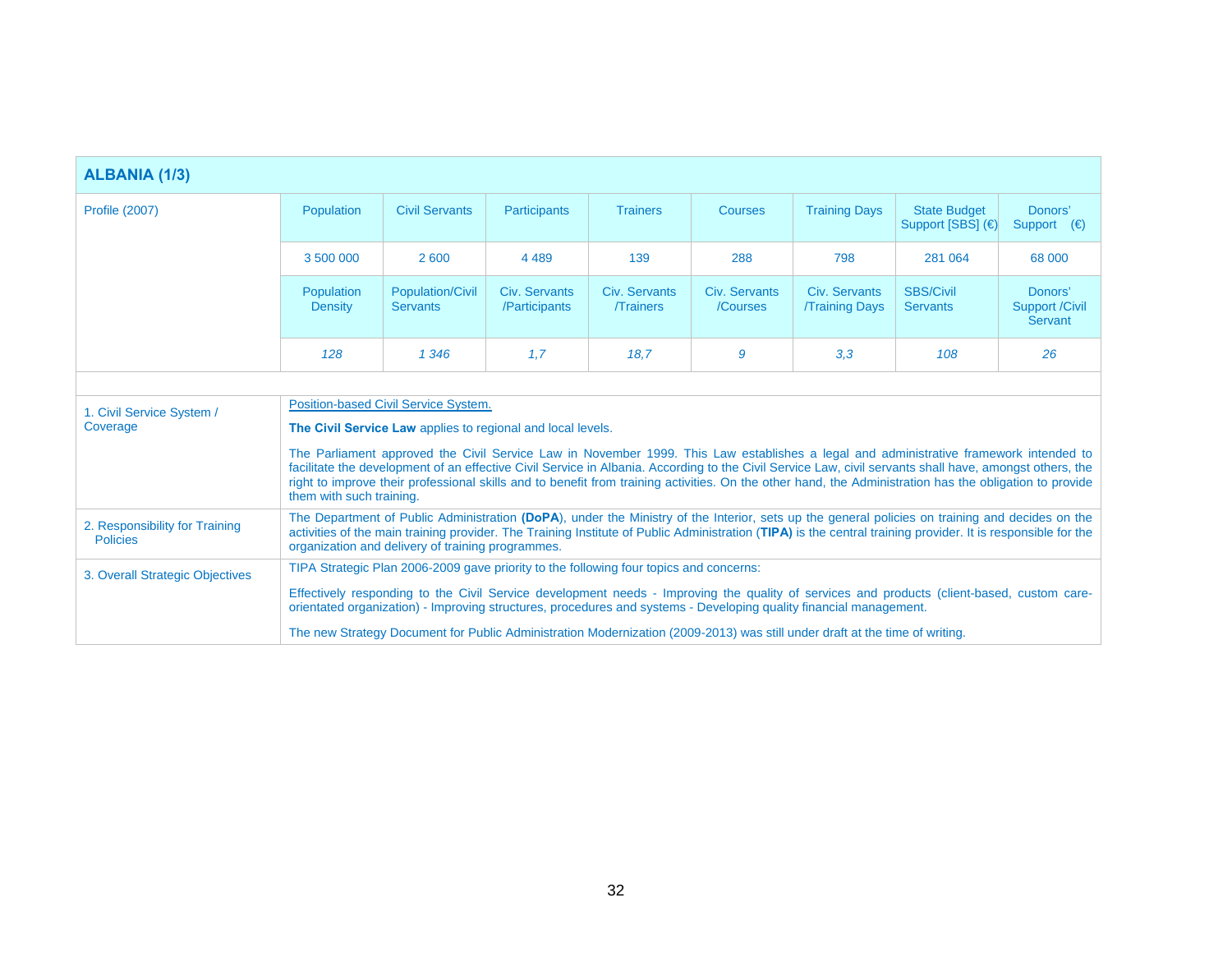| <b>ALBANIA (2/3)</b>         |                                                                                                                                                                                                                                                                                                                                                                                                                              |
|------------------------------|------------------------------------------------------------------------------------------------------------------------------------------------------------------------------------------------------------------------------------------------------------------------------------------------------------------------------------------------------------------------------------------------------------------------------|
|                              |                                                                                                                                                                                                                                                                                                                                                                                                                              |
| 4. Central Training Provider | <b>TIPA</b> (Training Institute for Public Administration) is the central training provider.                                                                                                                                                                                                                                                                                                                                 |
| (CTP)                        | Legal status: TIPA is an organizational unit of the Department of Public Administration.                                                                                                                                                                                                                                                                                                                                     |
|                              | On June 23, 2000 the Council of Ministers approved Decree n° 315. This Decree sets out the 'Establishment and Functioning of the TIPA and the<br>membership of the TIPA Advisory Board.                                                                                                                                                                                                                                      |
|                              | In the Albanian training market there are also private organizations that develop and sell their own training programmes. Many of these<br>programmes are relevant to the Public Administration. They target civil servants, as well as other groups: fiscal administration and local authority<br>agents, diplomats, business people, etc.                                                                                  |
| 5. Main Functions of the CTP | 1. Training needs assessment. 2. Design and implementation of training programmes. 3. Training evaluation. 4. International cooperation. 5.<br>Library of training.                                                                                                                                                                                                                                                          |
| 6. Target Groups             | Two comprehensive training packages were designed by TIPA (General Training Centre, GTC): see item n° 10. The Fiscal Training Centre (FTC)<br>designed another training package. All these packages had clearly specified target groups.                                                                                                                                                                                     |
|                              | 1. First package: there are 10 specific target groups, covering all managerial levels within the Civil Service in Albania, as well as several<br>functional groups (the range of beneficiaries extends from newcomers to top level managers, and includes both line staff and specialists).                                                                                                                                  |
|                              | 2. Second package: there are 11 target groups, with EU-related functions, working in different Government and Administration Departments.<br>3. FTC package: this more specialized package has been designed for civil servants working for the Fiscal Administration.                                                                                                                                                       |
| 7. Needs Assessment          | Training Needs Assessment uses a combination of top-down and bottom-up approaches, with prevalence given to the global Administration<br>needs and concerns. This participative methodology helps to have the training of civil servants focused on the general needs of the Government<br>as a whole, the specific needs of every Administration Department, and the personal needs and expectations of each civil servant. |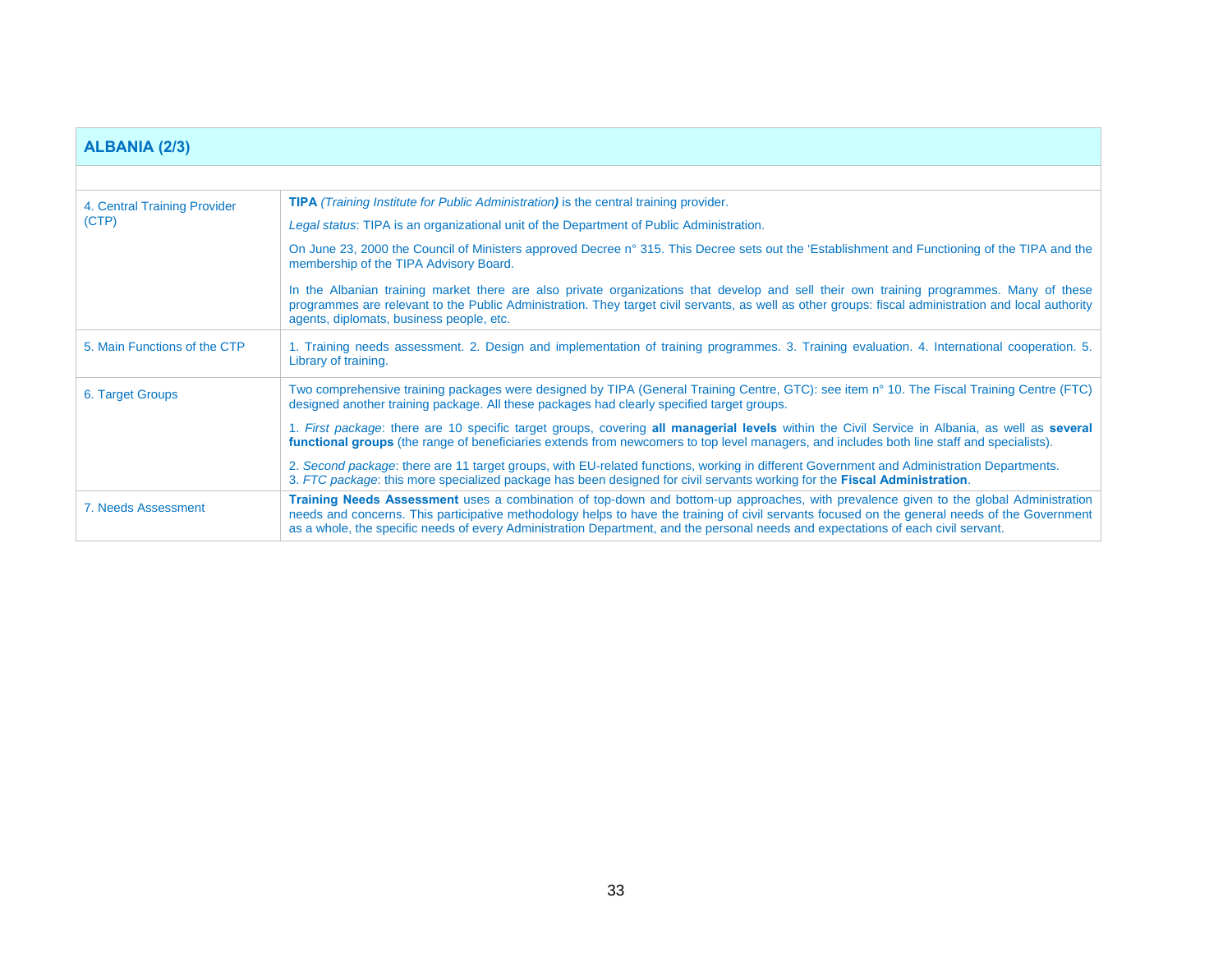| <b>ALBANIA (3/3)</b>                                          |                                                                                                                                                                                                                                                                                                                                                                                                                                |
|---------------------------------------------------------------|--------------------------------------------------------------------------------------------------------------------------------------------------------------------------------------------------------------------------------------------------------------------------------------------------------------------------------------------------------------------------------------------------------------------------------|
|                                                               |                                                                                                                                                                                                                                                                                                                                                                                                                                |
| 8. Funding of Training                                        | TIPA financial resources come from:                                                                                                                                                                                                                                                                                                                                                                                            |
|                                                               | - Resources allocated by the State Budget;                                                                                                                                                                                                                                                                                                                                                                                     |
|                                                               | - Contributions and grants from several donors, both national and foreign;                                                                                                                                                                                                                                                                                                                                                     |
|                                                               | - Contributions of different institutions whose employees benefit from TIPA programmes.                                                                                                                                                                                                                                                                                                                                        |
|                                                               | Training is mainly free of charge.                                                                                                                                                                                                                                                                                                                                                                                             |
|                                                               | For 2007, the budget for training was 13.5 mil Al lek (payroll: 38 %, training activities for local authorities: 20 %).                                                                                                                                                                                                                                                                                                        |
| 9. Training Personnel                                         | TIPA has already a roster with a considerable number of trainers offering quality service for the development of Public Administration.                                                                                                                                                                                                                                                                                        |
|                                                               | These trainers have been selected from central and local institutions (officials in charge of drafting laws and regulations, as well as national or<br>sectoral policies, top level civil servants, experts), teaching staff from universities, trainers from other training centres and from the non-<br>governental sector, best practicioners.                                                                              |
|                                                               | In adddition to that, Training of Trainees (ToT) is being run in different fields of training.                                                                                                                                                                                                                                                                                                                                 |
|                                                               | Trainers are normally compensated for their teaching activities. They sign a service delivery contract with the relevant training institution.                                                                                                                                                                                                                                                                                 |
| 10. Types and Contents of                                     | TIPA offers training within two training centres: the General Training Center (GTC) and the Fiscal Training Centre (FTC).                                                                                                                                                                                                                                                                                                      |
| Training                                                      | As mentioned above (item n° 6), GTC offered in 2006-2008 training services through two main comprehensive packages:                                                                                                                                                                                                                                                                                                            |
|                                                               | 1st - Managerial capacity and related skills                                                                                                                                                                                                                                                                                                                                                                                   |
|                                                               | This package was created to cope with the increased need for sound, effective and efficient managerial practices, in keeping with the more<br>general concern about                                                                                                                                                                                                                                                            |
|                                                               | the modernization and reform processes in the Albanian Civil Service.                                                                                                                                                                                                                                                                                                                                                          |
|                                                               | 2 <sup>nd</sup> - Competencies related to cooperation with the EU                                                                                                                                                                                                                                                                                                                                                              |
|                                                               | This package was created as a response to the need for new competencies and skills prompted by the signing by Albania of the Stabilisation and<br><b>Association Agreement.</b>                                                                                                                                                                                                                                                |
|                                                               | Finally, FTC offered a third training package:                                                                                                                                                                                                                                                                                                                                                                                 |
|                                                               | $3^D$ - Fiscal administration (taxation and customs).                                                                                                                                                                                                                                                                                                                                                                          |
| 11. Results & Training System &<br><b>Policies Evaluation</b> | Training quality assessment is based on evaluations carried out at the end of seminars and courses (questionnaires and post-training evaluation<br>surveys). In 2007, TIPA carried out a self-assessment using the Common Assessment Framework (CAF). Based on the results of this self-<br>assessment, Quality Indicators both for the training cycle management process and for the main internal management procedures were |
| and Quality Control                                           | developed and have been implemented.                                                                                                                                                                                                                                                                                                                                                                                           |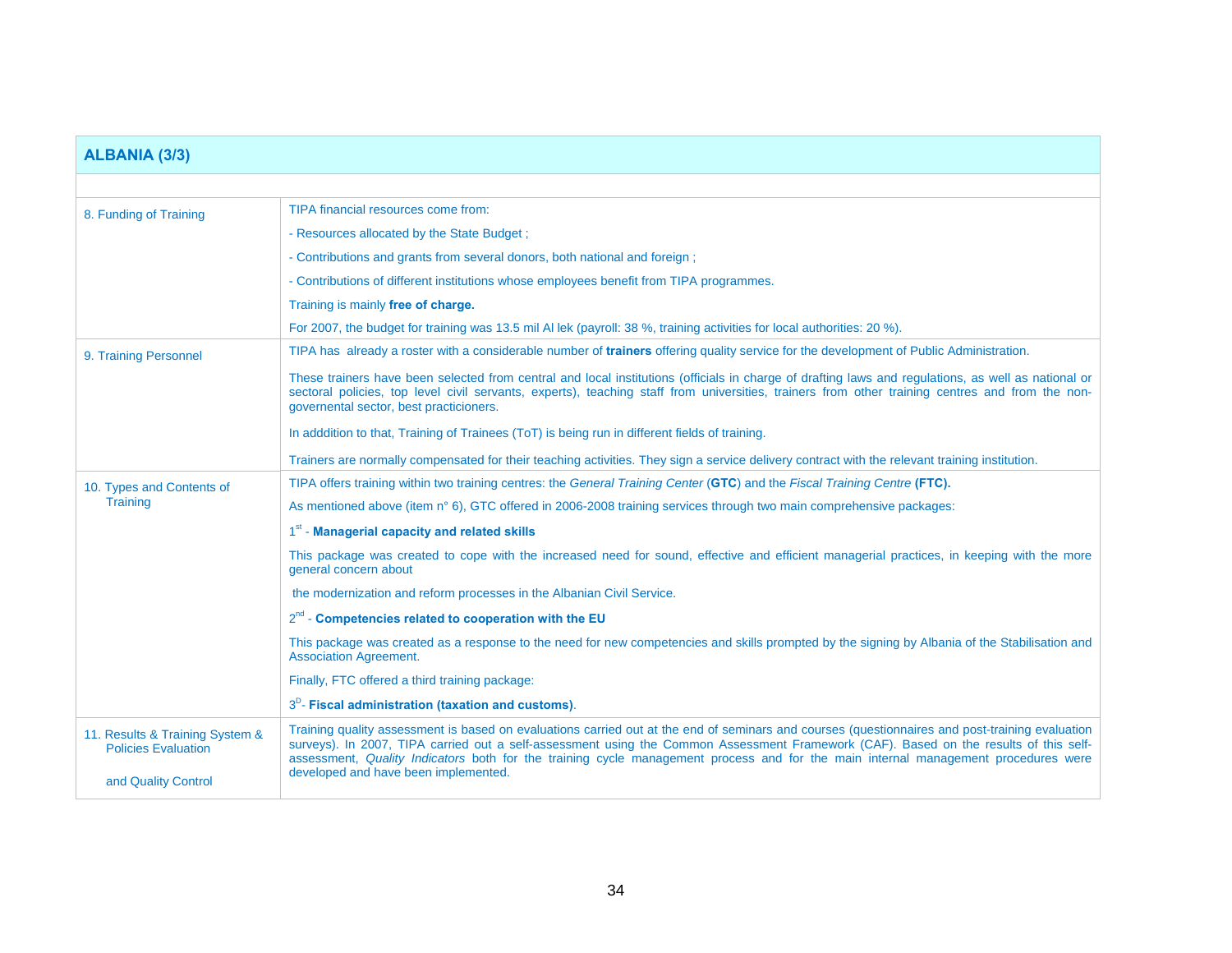| <b>BOSNIA AND HERZEGOVINA (1/3)</b>               |                                                                                                                                                                                                                                                                                                                                                                                                                                                                                                   |                                                                                                         |                                       |                                  |                           |                                        |                                                                                                                                                                                                                                                                                                     |                                             |
|---------------------------------------------------|---------------------------------------------------------------------------------------------------------------------------------------------------------------------------------------------------------------------------------------------------------------------------------------------------------------------------------------------------------------------------------------------------------------------------------------------------------------------------------------------------|---------------------------------------------------------------------------------------------------------|---------------------------------------|----------------------------------|---------------------------|----------------------------------------|-----------------------------------------------------------------------------------------------------------------------------------------------------------------------------------------------------------------------------------------------------------------------------------------------------|---------------------------------------------|
| <b>Profile (2007)</b>                             | Population                                                                                                                                                                                                                                                                                                                                                                                                                                                                                        | <b>Civil Servants</b>                                                                                   | <b>Participants</b>                   | <b>Trainers</b>                  | Courses                   | <b>Training Days</b>                   | <b>State Budget</b><br>Support [SBS] (€)                                                                                                                                                                                                                                                            | Donors'<br>Support $(\epsilon)$             |
|                                                   | 4 530 000                                                                                                                                                                                                                                                                                                                                                                                                                                                                                         | $***$                                                                                                   | $***$                                 | $***$                            | $***$                     | $***$                                  | $***$                                                                                                                                                                                                                                                                                               | $***$                                       |
|                                                   | Population<br><b>Density</b>                                                                                                                                                                                                                                                                                                                                                                                                                                                                      | <b>Population/Civil</b><br><b>Servants</b>                                                              | <b>Civ. Servants</b><br>/Participants | Civ. Servants<br><b>Trainers</b> | Civ. Servants<br>/Courses | Civ. Servants<br><b>/Training Days</b> | <b>SBS/Civil</b><br><b>Servants</b>                                                                                                                                                                                                                                                                 | Donors'<br><b>Support /Civil</b><br>Servant |
|                                                   | 88                                                                                                                                                                                                                                                                                                                                                                                                                                                                                                | $***$                                                                                                   | ***                                   | $***$                            | $***$                     | $***$                                  | ***                                                                                                                                                                                                                                                                                                 | $***$                                       |
|                                                   |                                                                                                                                                                                                                                                                                                                                                                                                                                                                                                   |                                                                                                         |                                       |                                  |                           |                                        |                                                                                                                                                                                                                                                                                                     |                                             |
| 1. Civil Service System /<br>Coverage             | Position-based System combined with Career System<br>There is in BiH a legal framework specifying the formal training rights and obligations of Civil Servants, at all Government and Administration<br>levels. According to the Civil Service Law, Civil Servants have both the right and the obligation to undertake training.<br>This Law has been completed by a series of regulatory decisions taken by the Agency for Civil Service (ACS), later on adopted by the Council<br>of Ministers. |                                                                                                         |                                       |                                  |                           |                                        |                                                                                                                                                                                                                                                                                                     |                                             |
| 2. Responsibility for Training<br><b>Policies</b> | The Public Administration Reform Coordination Office (PARCO) is the main driving force of the Public Administration Reform in BiH. Its main<br>role is to coordinate reform measures and activities between the Council of Ministers, entity Governments and the Government of the Brcko<br>District, all closely cooperating with the EC Delegation in BiH.                                                                                                                                      |                                                                                                         |                                       |                                  |                           |                                        |                                                                                                                                                                                                                                                                                                     |                                             |
| 3. Overall Strategic Objectives                   | In the National Strategy Document for 2007-2010, the main training objectives are related to the following six priority areas: 1. Leadership and<br>top management development programmes; 2. Training of Trainers; 3. Improvement of training on Human Resource Management, including the<br>information management system, recruitment, and performance management; 4. Information technology; 5. Internal and external communication;<br>6. Equal Opportunities.                               |                                                                                                         |                                       |                                  |                           |                                        |                                                                                                                                                                                                                                                                                                     |                                             |
|                                                   |                                                                                                                                                                                                                                                                                                                                                                                                                                                                                                   | be both widely respected and capable of delivering effective service to Governments and citizens alike. |                                       |                                  |                           |                                        | This Strategy envisions a continued effort towards the modernization of human resources policies within the BiH Public Administration. The<br>overall goal is to develop a professional, politically impartial, nationally balanced, ethical, stable and responsive public service, one which would |                                             |

\*\*\* Detailed and differentiated data for BiH (state level), FBiH, RS and BD are given at the end of this synopsis on the country.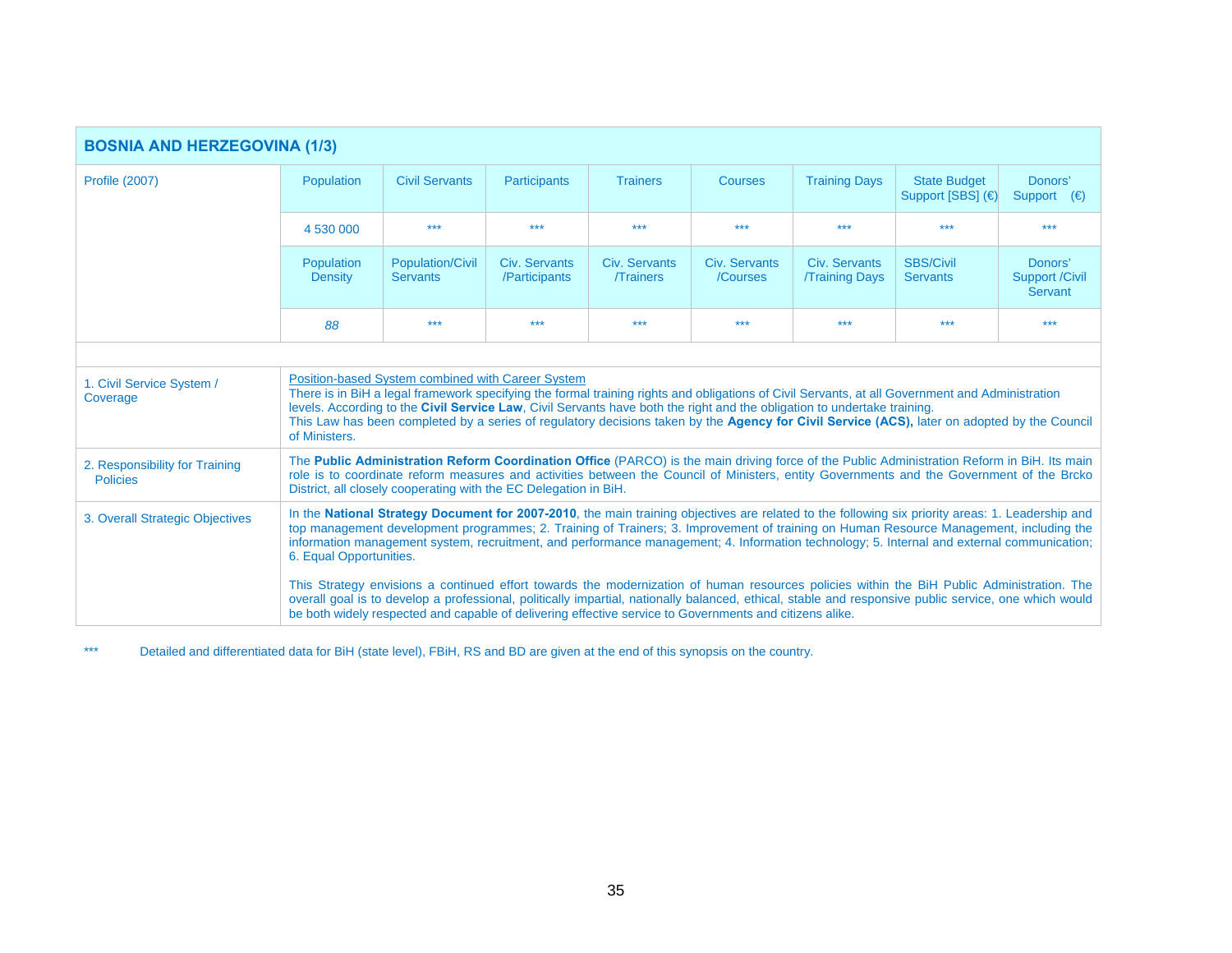| <b>BOSNIA AND HERZEGOVINA (2/3)</b>    |                                                                                                                                                                                                                                                                                                                                                         |  |  |  |  |  |
|----------------------------------------|---------------------------------------------------------------------------------------------------------------------------------------------------------------------------------------------------------------------------------------------------------------------------------------------------------------------------------------------------------|--|--|--|--|--|
|                                        |                                                                                                                                                                                                                                                                                                                                                         |  |  |  |  |  |
| 4. Central Training Providers<br>(CTP) | Civil Service Agencies (CSA-s) have key responsibilities in the design of policies dealing with training of civil servants, and ensuring their<br>professional development. They submit proposals for the development of the CS training system and for the improvement of the training strategy.                                                       |  |  |  |  |  |
|                                        | Institutions and learning centres offering training for the Civil Service in BiH are (2008):<br>- BiH Civil Service Agency;                                                                                                                                                                                                                             |  |  |  |  |  |
|                                        | - FBiH Civil Service Agency;                                                                                                                                                                                                                                                                                                                            |  |  |  |  |  |
|                                        | - Srpska Republika Civil Service Agency;                                                                                                                                                                                                                                                                                                                |  |  |  |  |  |
|                                        | - The Brcko District Sub-Department for Personnel and Wages;                                                                                                                                                                                                                                                                                            |  |  |  |  |  |
|                                        | - Faculty of Public Administration – based in Sarajevo, and recognised by the Federal Government;                                                                                                                                                                                                                                                       |  |  |  |  |  |
|                                        | - Centres for training of judges and prosecutors;                                                                                                                                                                                                                                                                                                       |  |  |  |  |  |
|                                        | - Directorate for European Integration;                                                                                                                                                                                                                                                                                                                 |  |  |  |  |  |
|                                        | - Other training providers, such as universities and private sector companies/schools.                                                                                                                                                                                                                                                                  |  |  |  |  |  |
| 5. Main Functions of the CTP           | 1. Training needs assessments. 2. Development and implementation of training programmes. 3. Training evaluation. 4. International cooperation.<br>5. Specific training actions related to the job position and career development of civil servants.                                                                                                    |  |  |  |  |  |
| 6. Target Groups                       | Target groups benefiting from training programmes are: decision-makers (heads of departments, other high level officials); institutional managers<br>(heads of sectors, assistant managers, heads of organizational units); public servants, as well as other employees working for State authorities<br>and/or for Cantonal and local self-government. |  |  |  |  |  |
|                                        | According to the Civil Service Law, Civil Service Agencies also have responsibility for ensuring training consistency across the different levels of<br>the hierarchy.                                                                                                                                                                                  |  |  |  |  |  |
| 7. Needs Assessment                    | <b>TNA</b> is carried out in all Civil Service Training Systems.                                                                                                                                                                                                                                                                                        |  |  |  |  |  |
|                                        | The BiH Civil Service Agency assesses the global horizontal training needs of the Administration, prepares priority proposals for the training of<br>civil servants and more generally plays an important role in the development of a National CS Training Strategy.                                                                                   |  |  |  |  |  |
|                                        | The methods most often used in TNA in BiH are quite straightforward: questionnaires, interviews, content analysis.                                                                                                                                                                                                                                      |  |  |  |  |  |

T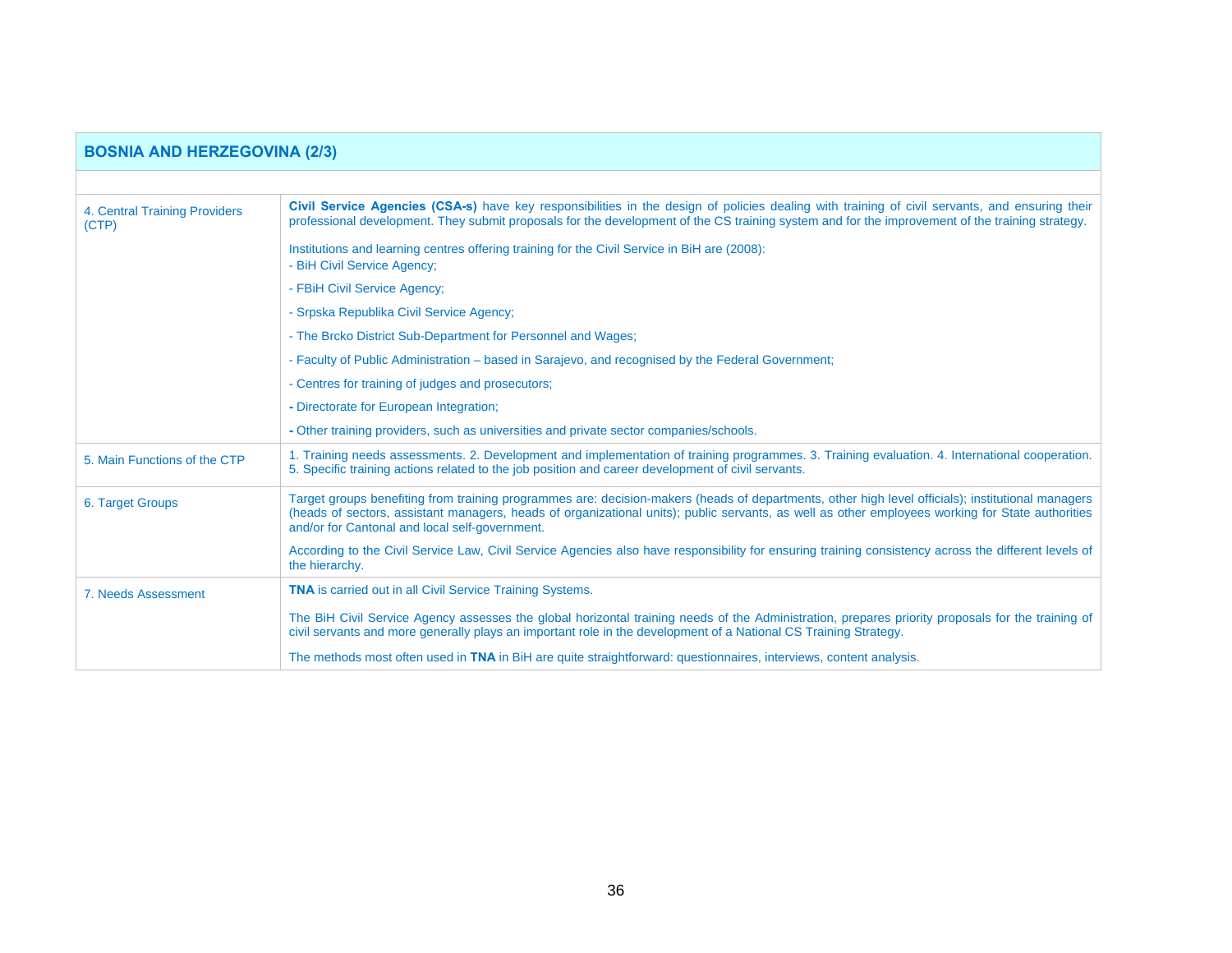| <b>BOSNIA AND HERZEGOVINA (3/3)</b>                           |                                                                                                                                                                                                                                                                                                                                                                                                                                                         |  |  |  |  |  |  |
|---------------------------------------------------------------|---------------------------------------------------------------------------------------------------------------------------------------------------------------------------------------------------------------------------------------------------------------------------------------------------------------------------------------------------------------------------------------------------------------------------------------------------------|--|--|--|--|--|--|
|                                                               |                                                                                                                                                                                                                                                                                                                                                                                                                                                         |  |  |  |  |  |  |
| 8. Funding of Training                                        | Bosnian and Herzegovina Civil Services operate under three training budget systems: centralised, decentralised, and a mixture of both.<br>Financial resources come from different sources. As a matter of fact, the majority of the training programmes are co-funded by donor agencies.<br>BiH CSA is mainly run on its own budget. Other funds come from the EC (CARDS/IPA), or as a result of many bilateral MoU signed with the donor<br>community. |  |  |  |  |  |  |
| 9. Training Personnel                                         | All Agencies use teams of internal and external trainers. They have recently been committed to the development of their databases of trainers<br>who are not permanent staff of the Agency (Civil Servant field experts, as well as experts coming from other areas or sectors).                                                                                                                                                                        |  |  |  |  |  |  |
|                                                               | A periodical public tendering process allows an updating, at regular intervals, of these databases.<br>Depending on the context, trainers may be paid by both budgetary and extra-budgetary modes of compensation.                                                                                                                                                                                                                                      |  |  |  |  |  |  |
| 10. Types and Contents of                                     | BiH CSA Training Priorities for the coming year, set up as a result of the previous annual evaluation, are:                                                                                                                                                                                                                                                                                                                                             |  |  |  |  |  |  |
| <b>Training</b>                                               | - European integration;                                                                                                                                                                                                                                                                                                                                                                                                                                 |  |  |  |  |  |  |
|                                                               | - HR management advanced training;                                                                                                                                                                                                                                                                                                                                                                                                                      |  |  |  |  |  |  |
|                                                               | - Senior CS Management training;                                                                                                                                                                                                                                                                                                                                                                                                                        |  |  |  |  |  |  |
|                                                               | - Strategic and policy planning;                                                                                                                                                                                                                                                                                                                                                                                                                        |  |  |  |  |  |  |
|                                                               | - Foreign languages;                                                                                                                                                                                                                                                                                                                                                                                                                                    |  |  |  |  |  |  |
|                                                               | - Advanced IT training:                                                                                                                                                                                                                                                                                                                                                                                                                                 |  |  |  |  |  |  |
|                                                               | - Introductory training for newly employed personnel;                                                                                                                                                                                                                                                                                                                                                                                                   |  |  |  |  |  |  |
|                                                               | - Acquired skills reinforcement training;                                                                                                                                                                                                                                                                                                                                                                                                               |  |  |  |  |  |  |
|                                                               | - Social skills development in working environments;                                                                                                                                                                                                                                                                                                                                                                                                    |  |  |  |  |  |  |
|                                                               | - BiH Institutional managerial capacity building.                                                                                                                                                                                                                                                                                                                                                                                                       |  |  |  |  |  |  |
|                                                               | The Training Programme is intended to link up with the overall Government policy objectives. Monitoring actions carried out by the Board for<br>Training and Development of Civil Service and by a Working Group for Training of Civil Servants are intended to make sure this link is maintained.                                                                                                                                                      |  |  |  |  |  |  |
| 11. Results & Training System &<br><b>Policies Evaluation</b> | As a rule, feedback is collected to get relevant information helping the development of further training programmes and activities, and to facilitate<br>coordination and organizational tasks.                                                                                                                                                                                                                                                         |  |  |  |  |  |  |
| and Quality Control                                           | The main concern of these evaluations is: 'to what extent have the training and development activities enabled trainees to do their jobs better?'                                                                                                                                                                                                                                                                                                       |  |  |  |  |  |  |

Г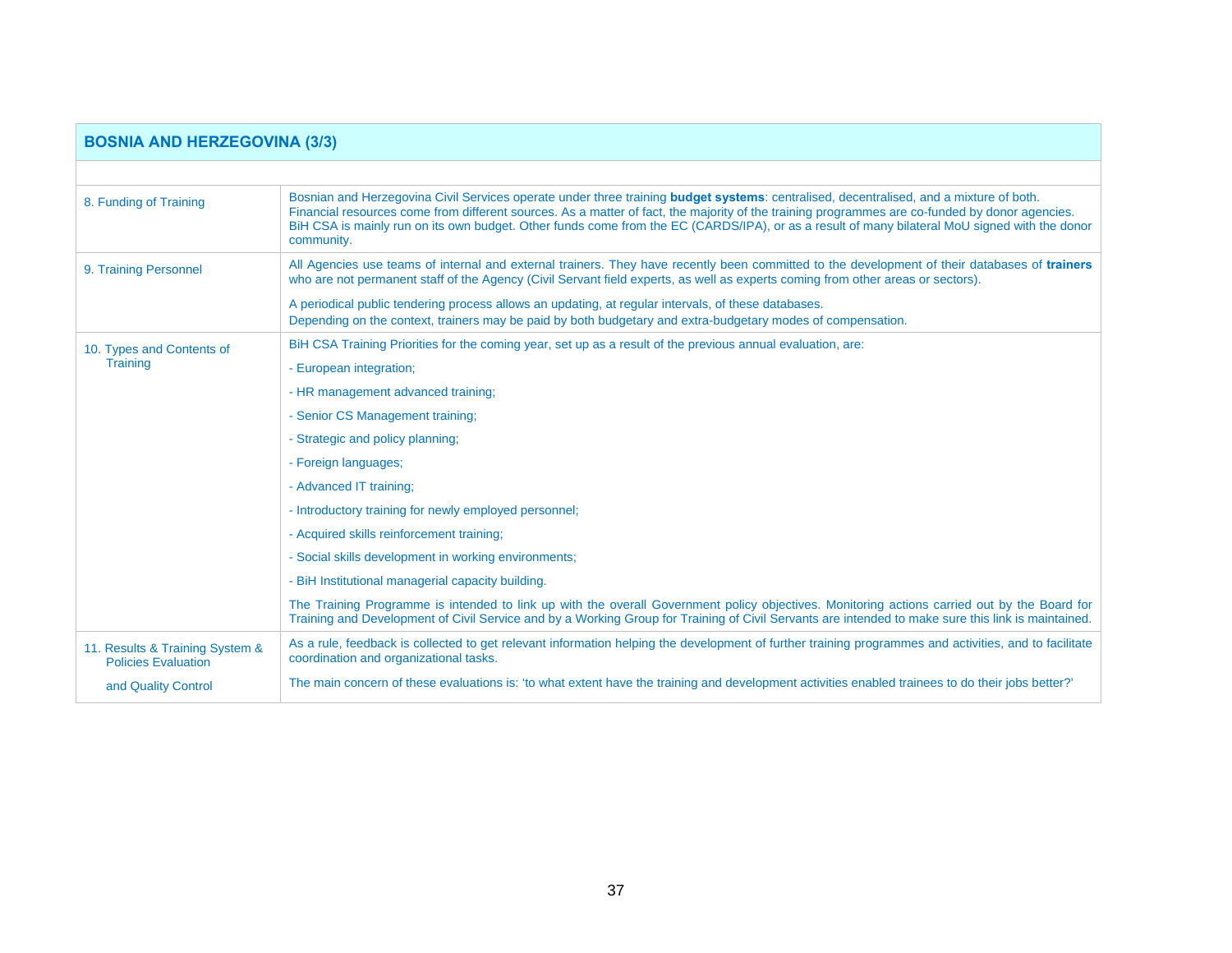| BOSNIA AND HERZEGOVINA (2007): DETAILED DATA (as received from the country CSA resource persons) |            |                       |              |                 |                |                      |                                          |                                 |  |
|--------------------------------------------------------------------------------------------------|------------|-----------------------|--------------|-----------------|----------------|----------------------|------------------------------------------|---------------------------------|--|
|                                                                                                  | Population | <b>Civil Servants</b> | Participants | <b>Trainers</b> | <b>Courses</b> | <b>Training Days</b> | <b>State Budget</b><br>Support [SBS] (€) | Donors'<br>Support $(\epsilon)$ |  |
| BiH (state level)                                                                                |            | 2 2 0 0               | 2 5 4 6      | 60              | 87             | 200                  | 150 000                                  | <b>NA</b>                       |  |
| <b>FBiH</b>                                                                                      | <b>COL</b> | 5996                  | 1589         | 14              | 71             | 111                  | 140 000                                  | 19 19 3                         |  |
| <b>RS</b>                                                                                        |            | 3515                  | 490          | 10              |                | 260                  | 50 000                                   | 53 000                          |  |
| <b>BD</b>                                                                                        |            | 862                   | 850          | 18              | 14             | <b>NA</b>            | <b>NA</b>                                | <b>NA</b>                       |  |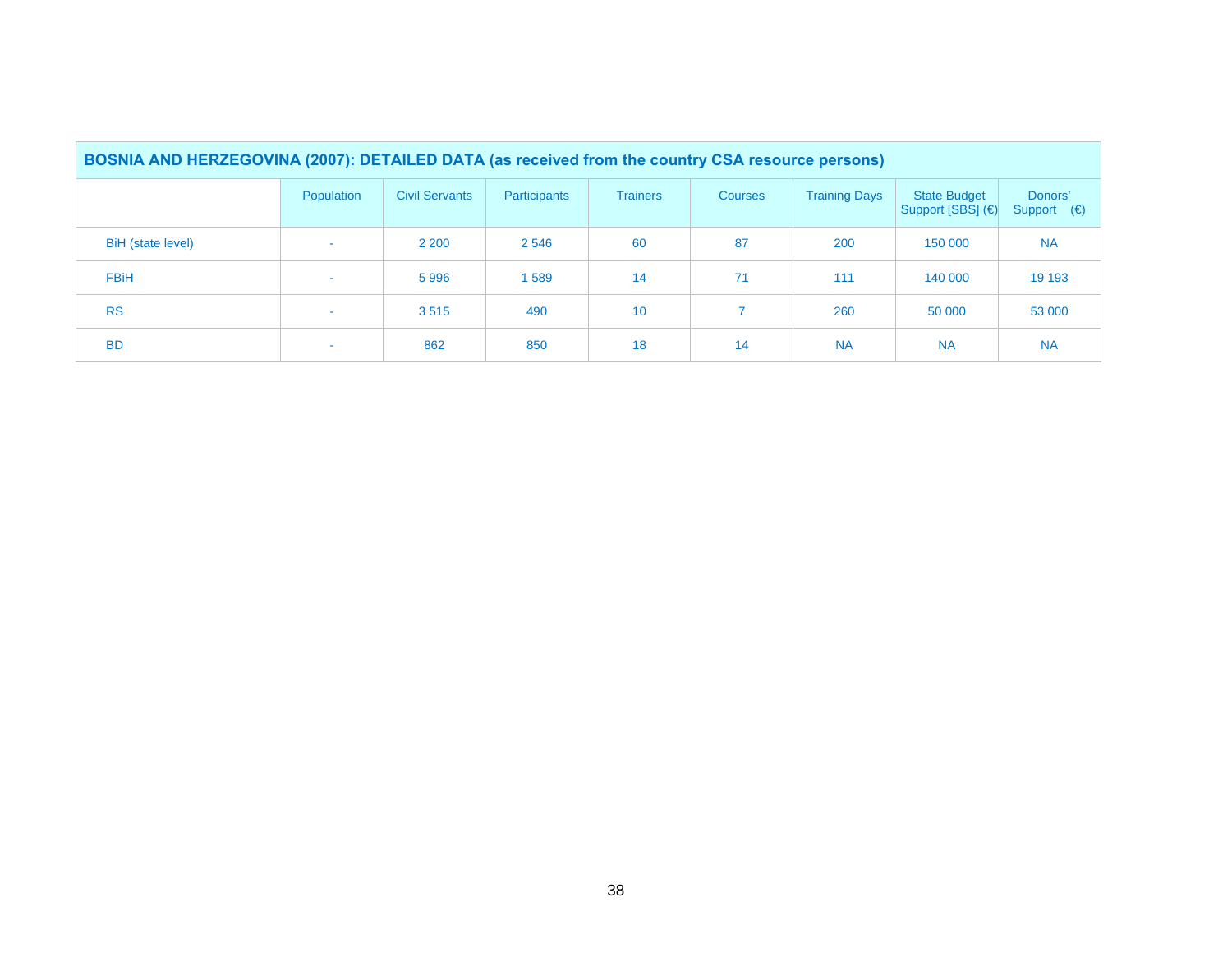| <b>CROATIA (1/3)</b>                              |                                                                                                                                                                                                                                                                                                                                                                                                                                                                                                                                                                                                                                                                                                                                                                                                                                                                                                                                                                             |                                            |                                |                                  |                           |                                        |                                          |                                             |
|---------------------------------------------------|-----------------------------------------------------------------------------------------------------------------------------------------------------------------------------------------------------------------------------------------------------------------------------------------------------------------------------------------------------------------------------------------------------------------------------------------------------------------------------------------------------------------------------------------------------------------------------------------------------------------------------------------------------------------------------------------------------------------------------------------------------------------------------------------------------------------------------------------------------------------------------------------------------------------------------------------------------------------------------|--------------------------------------------|--------------------------------|----------------------------------|---------------------------|----------------------------------------|------------------------------------------|---------------------------------------------|
| <b>Profile (2007)</b>                             | Population                                                                                                                                                                                                                                                                                                                                                                                                                                                                                                                                                                                                                                                                                                                                                                                                                                                                                                                                                                  | <b>Civil Servants</b>                      | <b>Participants</b>            | <b>Trainers</b>                  | Courses                   | <b>Training Days</b>                   | <b>State Budget</b><br>Support [SBS] (€) | Donors'<br>Support $(\epsilon)$             |
|                                                   | 4 437 460                                                                                                                                                                                                                                                                                                                                                                                                                                                                                                                                                                                                                                                                                                                                                                                                                                                                                                                                                                   | 55 000                                     | 6 300                          | $147*$                           | $60*$                     | 620*                                   | 272 109*                                 | 640 000*                                    |
|                                                   | Population<br><b>Density</b>                                                                                                                                                                                                                                                                                                                                                                                                                                                                                                                                                                                                                                                                                                                                                                                                                                                                                                                                                | <b>Population/Civil</b><br><b>Servants</b> | Civ. Servants<br>/Participants | Civ. Servants<br><b>Trainers</b> | Civ. Servants<br>/Courses | Civ. Servants<br><b>/Training Days</b> | <b>SBS/Civil</b><br><b>Servants</b>      | Donors'<br><b>Support /Civil</b><br>Servant |
|                                                   | 79                                                                                                                                                                                                                                                                                                                                                                                                                                                                                                                                                                                                                                                                                                                                                                                                                                                                                                                                                                          | 80.7                                       | 8.7                            | $374*$                           | $917*$                    | 88.7*                                  | $5^*$                                    | $11.6*$                                     |
|                                                   |                                                                                                                                                                                                                                                                                                                                                                                                                                                                                                                                                                                                                                                                                                                                                                                                                                                                                                                                                                             |                                            |                                |                                  |                           |                                        |                                          |                                             |
| 1. Civil Service System /<br>Coverage             | Position-based Civil Service and State System (equal opportunities, merit-based system)<br>In July 2005 the new Law on Civil Servants was adopted, establishing a legal framework for the creation of a new system of HR management<br>and civil servants training. The Decree on Forms, Modalities and Conditions for Training and Education of Civil Servants (hereinafter: the<br>"Training Decree") was adopted by the Government in January 2007 and came into power in February. The Government of the Republic of<br>Croatia adopted the Decision on Fees for the Work Performed on the Training and Education of Civil Servants on 15 February 2007.                                                                                                                                                                                                                                                                                                                |                                            |                                |                                  |                           |                                        |                                          |                                             |
| 2. Responsibility for Training<br><b>Policies</b> | At the end of 2003, the overall competence for pushing and coordinating public administration reform activities was given to the Central State<br>Office for Administration (CSOA). Included in its prerogatives is the organization of human resources planning, management and development, as<br>well as in-service training and education of civil servants.                                                                                                                                                                                                                                                                                                                                                                                                                                                                                                                                                                                                            |                                            |                                |                                  |                           |                                        |                                          |                                             |
| 3. Overall Strategic Objectives                   | In October 2004, the Government of the Republic of Croatia adopted the Strategy on Training and Professional Improvement of Civil Servants<br>(hereinafter: "Training Strategy") for the 2005-2009 period, whereby the necessary framework of a new civil servants training and education<br>system was set. The goal of the Training Strategy is to improve the general level of skills and qualification of civil servants at all hierarchical<br>levels. This goal is to be achieved through the establishment of a new training and professional development system for civil servants, designed<br>to improve their independence, professional competence, effectiveness and efficiency. Improved levels of motivation, enhanced by advancement<br>opportunities and competitive salaries, and increased manpower flexibility, sought through a set of measures including horizontal mobility, are<br>also among the key concerns and objectives of this new strategy. |                                            |                                |                                  |                           |                                        |                                          |                                             |

\* Data related to the horizontal training programs delivered by the Central State Office for Administration only. No centralised training register exists for specialised training programmes delivered to public servants by other institutions. The total amount provided for training and education of public servants in the 2008 State Budget equals 12.790.000 € (4.700.000 € for civil servants).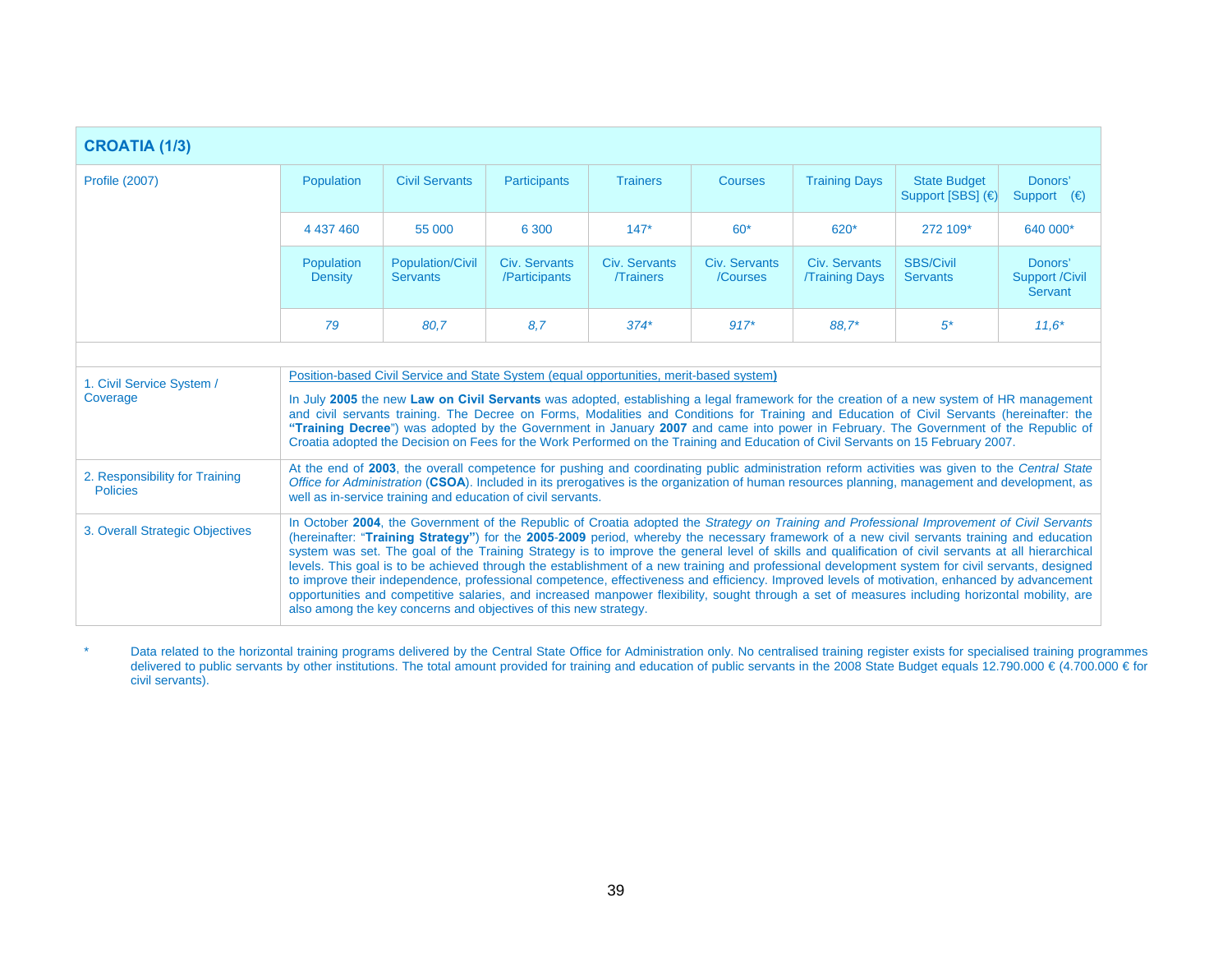| <b>CROATIA (2/3)</b>                   |                                                                                                                                                                                                                                                                                                                                                       |
|----------------------------------------|-------------------------------------------------------------------------------------------------------------------------------------------------------------------------------------------------------------------------------------------------------------------------------------------------------------------------------------------------------|
|                                        |                                                                                                                                                                                                                                                                                                                                                       |
| 4. Central Training Providers<br>(CTP) | The main providers of training for Public Administration are: the Civil Service Training Centre (CSTC), a unit under CSOA; the Ministry of Foreign<br>Affairs and European Integration (Diplomatic Academy); the Ministry of the Interior (Police Academy); the Ministry of Justice (Judicial Academy);<br>and the Academy for Local Democracy (ALD). |
|                                        | Training in the area is also provided by other institutions and/or organizations, such as UNDP, USAID, the Urban Institute, the Norwegian<br>Cooperation, Universities in Zagreb, Rijeka and Osijek, as well as the National Union of the Associations of Cities and Associations of<br>Municipalities.                                               |
| 5. Main Functions of the CTP           | 1. Training needs assessments. 2. Development and implementation of training programmes. 3. Training evaluation. 4. International cooperation.<br>5. Specific training actions related to the job position and career development of civil servants.                                                                                                  |
| 6. Target Groups                       | Current training targets all level of civil servants. In addition, specialized training is offered to groups dealing with EU related matters, as well as to<br>agents and elected officials working for Croatian local self-government units.                                                                                                         |
| 7. Needs Assessment                    | For the purpose of TNA, civil servants have generally been classified into three main categories, according to the scope of their work, the tasks<br>they are responsible for, and the level of institutional responsibility they have: executive level (top management); professional level; general<br>support level.                               |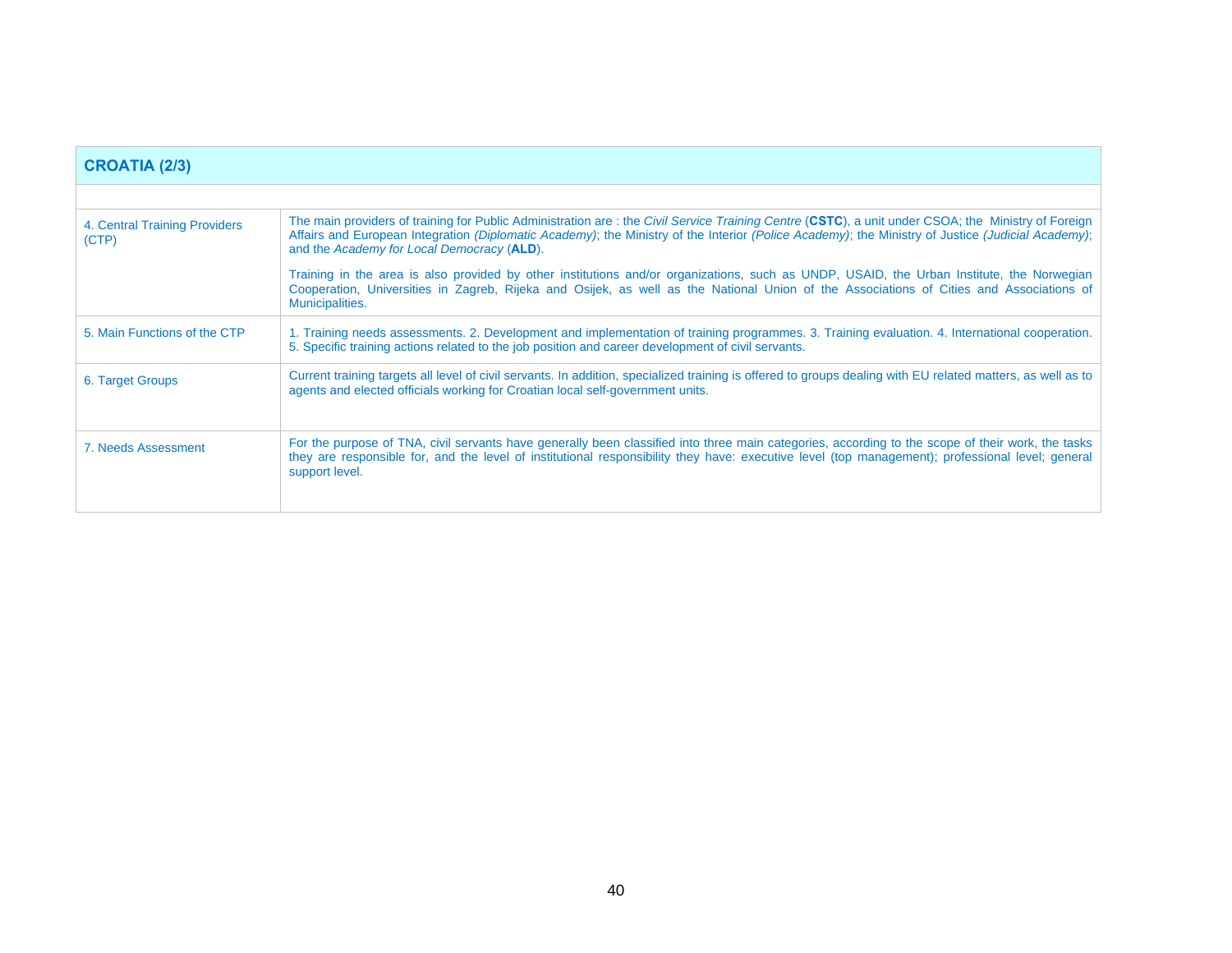| <b>CROATIA (3/3)</b>                                          |                                                                                                                                                                                                                                                                                                                                                                                                                                                                                                                                             |  |  |  |  |  |
|---------------------------------------------------------------|---------------------------------------------------------------------------------------------------------------------------------------------------------------------------------------------------------------------------------------------------------------------------------------------------------------------------------------------------------------------------------------------------------------------------------------------------------------------------------------------------------------------------------------------|--|--|--|--|--|
|                                                               |                                                                                                                                                                                                                                                                                                                                                                                                                                                                                                                                             |  |  |  |  |  |
| 8. Funding of Training                                        | With the 2007 Training Decree, the Government adopted a Decision on Fees for the Work Performed on the Training and Education of Civil<br>Servants, as well as the Annual Plan for Horizontal Training and Education Programmes for Civil Servants. Corresponding funds come from the<br><b>CSOA</b> budget.                                                                                                                                                                                                                                |  |  |  |  |  |
|                                                               | Horizontal training programmes are free of charge for civil servants.                                                                                                                                                                                                                                                                                                                                                                                                                                                                       |  |  |  |  |  |
|                                                               | Budget allocated for 2007: 2 million Kuna. Additional 273 000 Kuna are provided for operational costs of CSTC. Salaries of HR and CSTC staff<br>are not covered by these funds but by other CSOA budgetary positions.                                                                                                                                                                                                                                                                                                                       |  |  |  |  |  |
|                                                               | (2008 Budget, 6 million Kuna; expected results: 80 training programmes, 500 education activities, 7 500 participants).                                                                                                                                                                                                                                                                                                                                                                                                                      |  |  |  |  |  |
| 9. Training Personnel                                         | In 2007 the CSTC contracted 147 lecturers and trainers, mostly civil servants, for the implementation of horizontal programmes and other<br>activities. CSTC is responsible for organising and developing a pool of qualified trainers. Also in 2007, 49 civil servants have successfully taken<br>the ToT examination and qualified for a trainer's licence.                                                                                                                                                                               |  |  |  |  |  |
| 10. Types and Contents of                                     | The CSTC annual Plan is divided into 6 training programme categories (2007 Training Decree):                                                                                                                                                                                                                                                                                                                                                                                                                                                |  |  |  |  |  |
| Training                                                      | - Introductory programmes (new and mid-career civil servants);                                                                                                                                                                                                                                                                                                                                                                                                                                                                              |  |  |  |  |  |
|                                                               | - Specialized programmes for specific groups of civil servants;                                                                                                                                                                                                                                                                                                                                                                                                                                                                             |  |  |  |  |  |
|                                                               | - Personal Development programmes;                                                                                                                                                                                                                                                                                                                                                                                                                                                                                                          |  |  |  |  |  |
|                                                               | - Career Development programmes;                                                                                                                                                                                                                                                                                                                                                                                                                                                                                                            |  |  |  |  |  |
|                                                               | - Management Training programme                                                                                                                                                                                                                                                                                                                                                                                                                                                                                                             |  |  |  |  |  |
|                                                               | - Other (tailor made) training activities<br>The Ministry of Foreign Affairs and European Integration offered training on EU related matters.<br>The Academy for Local Democracy offered training and education for elected officials and employees of the Croatian local self-government on<br>a number of topics of interest to local self-governments (e.g. financial management, public procurement, HR management, rights on access to<br>information, training programmes on EU topics, public administration advanced courses, etc). |  |  |  |  |  |
| 11. Results & Training System &<br><b>Policies Evaluation</b> | <b>Quality</b> assessment is based on training evaluations at the end of the training seminars and courses.                                                                                                                                                                                                                                                                                                                                                                                                                                 |  |  |  |  |  |
| and Quality Control                                           |                                                                                                                                                                                                                                                                                                                                                                                                                                                                                                                                             |  |  |  |  |  |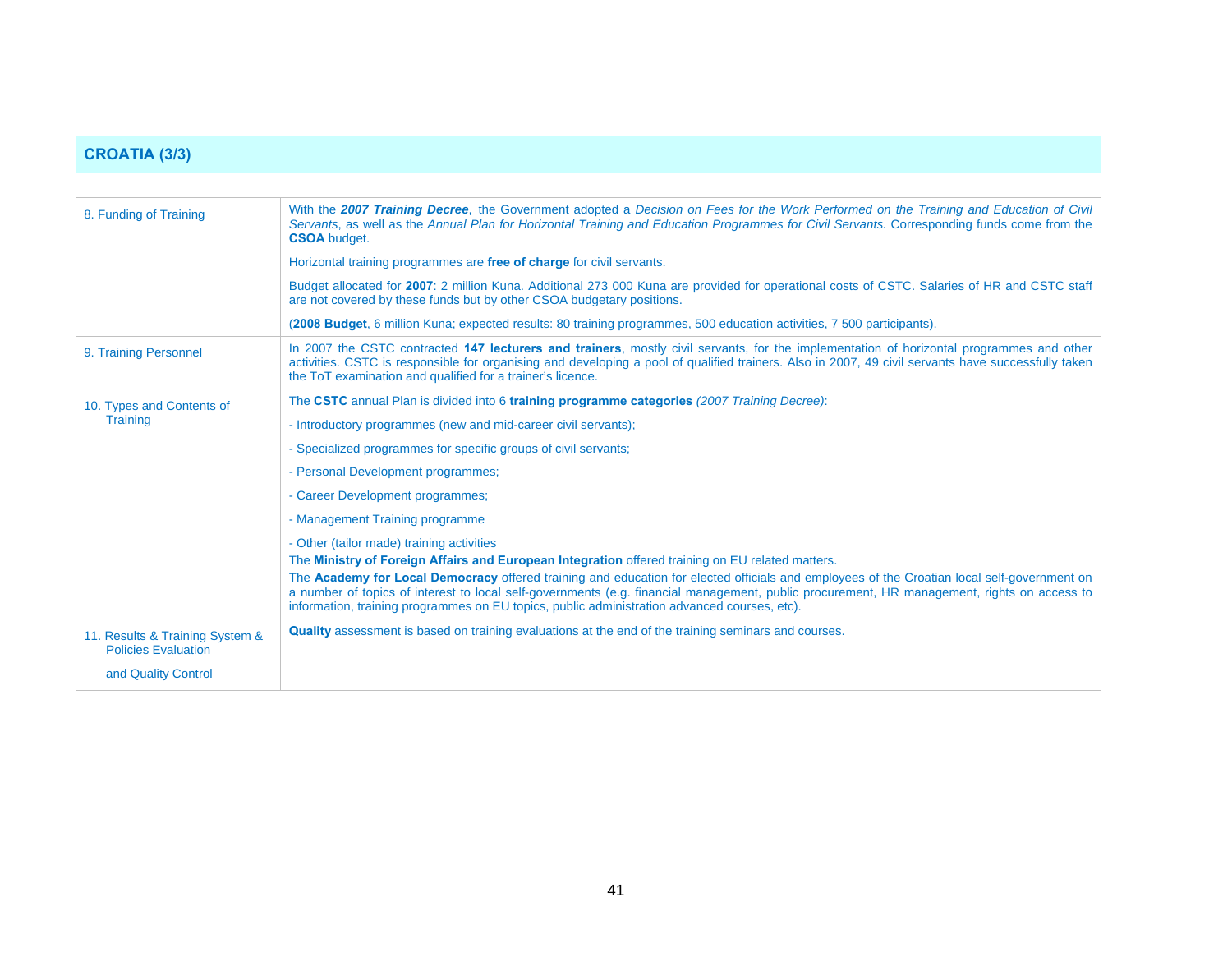| <b>FORMER YUGOSLAV REPUBLIC OF MACEDONIA (1/3)</b> |                                                                                                                                                                                                                                                                                                                                                                                                                                                                                                                                                                                                                                                                                                                                         |                                            |                                |                                  |                           |                                       |                                                                                                                                                                                                                                                                                                            |                                                    |
|----------------------------------------------------|-----------------------------------------------------------------------------------------------------------------------------------------------------------------------------------------------------------------------------------------------------------------------------------------------------------------------------------------------------------------------------------------------------------------------------------------------------------------------------------------------------------------------------------------------------------------------------------------------------------------------------------------------------------------------------------------------------------------------------------------|--------------------------------------------|--------------------------------|----------------------------------|---------------------------|---------------------------------------|------------------------------------------------------------------------------------------------------------------------------------------------------------------------------------------------------------------------------------------------------------------------------------------------------------|----------------------------------------------------|
| <b>Profile (2007)</b>                              | Population                                                                                                                                                                                                                                                                                                                                                                                                                                                                                                                                                                                                                                                                                                                              | <b>Civil Servants</b>                      | <b>Participants</b>            | <b>Trainers</b>                  | <b>Courses</b>            | <b>Training Days</b>                  | <b>State Budget</b><br>Support [SBS] (€)                                                                                                                                                                                                                                                                   | Donors'<br>Support $(\epsilon)$                    |
|                                                    | 2 061 315                                                                                                                                                                                                                                                                                                                                                                                                                                                                                                                                                                                                                                                                                                                               | 12 530                                     | 352                            |                                  | 21                        | 230                                   |                                                                                                                                                                                                                                                                                                            |                                                    |
|                                                    | Population<br><b>Density</b>                                                                                                                                                                                                                                                                                                                                                                                                                                                                                                                                                                                                                                                                                                            | <b>Population/Civil</b><br><b>Servants</b> | Civ. Servants<br>/Participants | Civ. Servants<br><b>Trainers</b> | Civ. Servants<br>/Courses | Civ. Servants<br><b>Training Days</b> | <b>SBS/Civil</b><br><b>Servants</b>                                                                                                                                                                                                                                                                        | Donors'<br><b>Support /Civil</b><br><b>Servant</b> |
|                                                    | 80                                                                                                                                                                                                                                                                                                                                                                                                                                                                                                                                                                                                                                                                                                                                      | 164,5                                      | 35.8                           |                                  | 596.7                     | 54.5                                  |                                                                                                                                                                                                                                                                                                            |                                                    |
|                                                    |                                                                                                                                                                                                                                                                                                                                                                                                                                                                                                                                                                                                                                                                                                                                         |                                            |                                |                                  |                           |                                       |                                                                                                                                                                                                                                                                                                            |                                                    |
| 1. Civil Service System /<br>Coverage              | <b>Civil Service</b> System of Job Positions with strong Career Elements<br>Following the National Policy Document in 2005/2006, the Government of the Former Yugoslav Republic of Macedonia and the Trilateral<br>Committee for Coordination of Training for the Municipal Administration adopted a National Strategy for Training of the Local Governments,<br>which targets not only civil servants but also elected local representatives.                                                                                                                                                                                                                                                                                          |                                            |                                |                                  |                           |                                       |                                                                                                                                                                                                                                                                                                            |                                                    |
|                                                    |                                                                                                                                                                                                                                                                                                                                                                                                                                                                                                                                                                                                                                                                                                                                         |                                            |                                |                                  |                           |                                       | The goal of this Strategy is to provide for the establishment and development of a sustainable training system for local self-government, based on<br>the institutional setup and the CS strategic priorities and objectives for training and professional development established by the National Policy. |                                                    |
| 2. Responsibility for Train.<br><b>Policies</b>    | Pursuant to the Law, the Civil Servants Agency (CSA) is responsible for coordinating the activities pertaining to the professional development and<br>training of civil servants, as well as for promoting efficiency and effectiveness among civil servants.                                                                                                                                                                                                                                                                                                                                                                                                                                                                           |                                            |                                |                                  |                           |                                       |                                                                                                                                                                                                                                                                                                            |                                                    |
| 3. Overall Strategic Objectives                    | In 2005, CSA produced a reference document for the organization of training for CS: The National System of Coordination of the Training of<br>Civil Servants in the Former Yugoslav Republic of Macedonia. This document defines the basic principles of the training policy, the division of<br>roles between CSA and every administrative body employing civil servants, the structures for training coordination, the funding model and the<br>general rules for the provision of training.<br>The main objectives are, at present, related to the improvement of structures, procedures and systems, and financial management.<br>The 2009-2013 Strategy of Reform on Public Administration was under draft at the time of writing. |                                            |                                |                                  |                           |                                       |                                                                                                                                                                                                                                                                                                            |                                                    |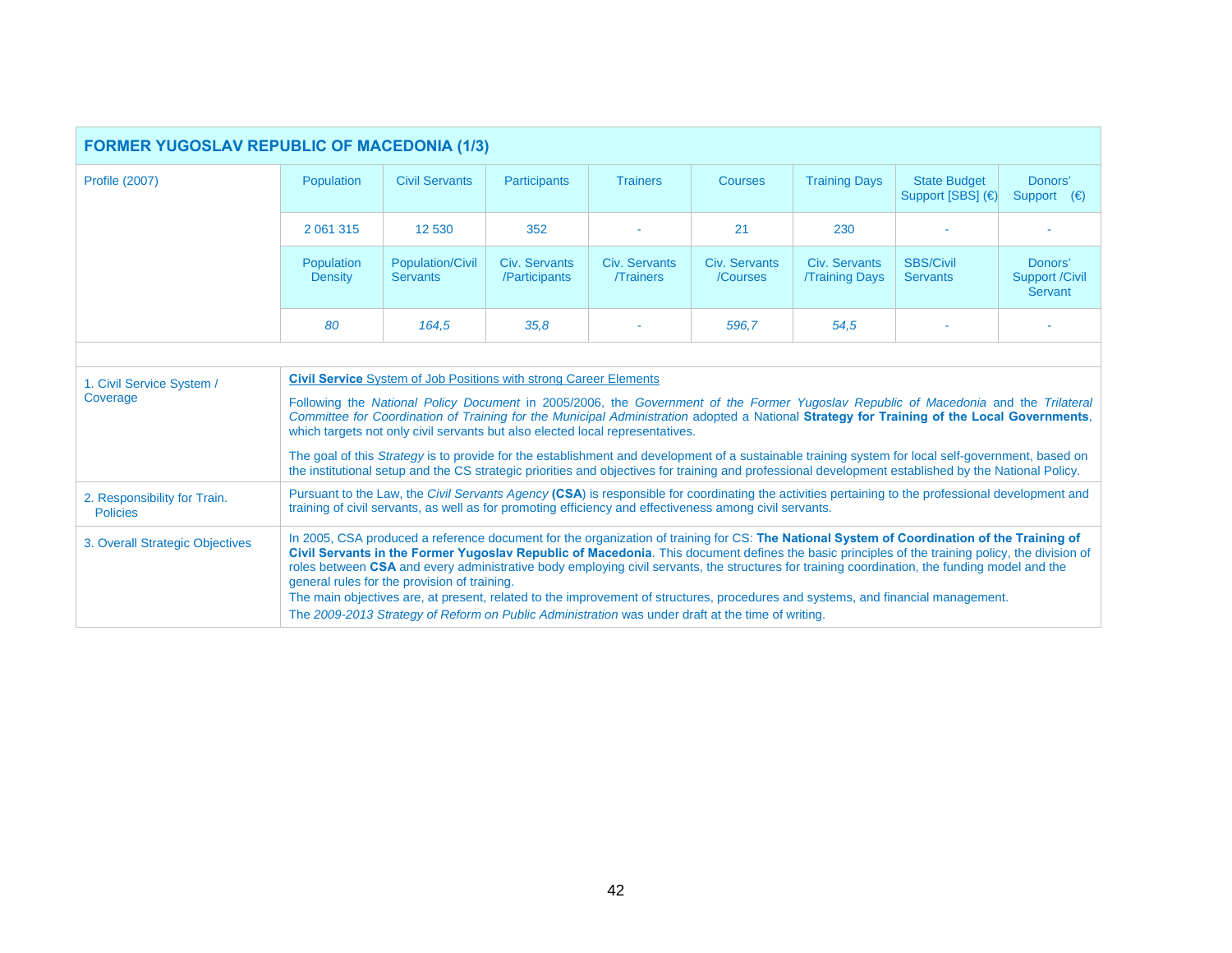<span id="page-42-0"></span>

|                                        | <b>FORMER YUGOSLAV REPUBLIC OF MACEDONIA (2/3)</b>                                                                                                                                                                                                                                                                                                                                                                                          |
|----------------------------------------|---------------------------------------------------------------------------------------------------------------------------------------------------------------------------------------------------------------------------------------------------------------------------------------------------------------------------------------------------------------------------------------------------------------------------------------------|
|                                        |                                                                                                                                                                                                                                                                                                                                                                                                                                             |
| 4. Central Training Providers<br>(CTP) | CSA is the national central agency. CSA's "National System of Coordination of the Training of Civil Servants in the Former Yugoslav<br>Republic of Macedonia <sup>n54</sup> specifies the general rules for the provision of training for civil servants.                                                                                                                                                                                   |
| 5. Main Functions of the CTP           | The roles and responsibilities of CSA include, <i>inter alia</i> :<br>- Overarching responsibility for the development of a global strategy for training civil servants in the country, the coordination and monitoring of<br>the implementation of this strategy, and the assessment of its results;                                                                                                                                       |
|                                        | - Needs assessment, design, delivery and funding of high level generic training, in line with the priorities and decisions of the Government;                                                                                                                                                                                                                                                                                               |
|                                        | Development and management of a consistent training evaluation process to be applied across the whole range of training activities for civil<br>servants;                                                                                                                                                                                                                                                                                   |
|                                        | Collection, analysis and diffusion of data relating to training, implementation of the recommendations about best practices;                                                                                                                                                                                                                                                                                                                |
|                                        | - Improvement of the coordination of the donors' actions and other initiatives contributing to the training effort.                                                                                                                                                                                                                                                                                                                         |
| 6. Target Groups                       | There are three main target groups: civil servants with managerial responsibilities, expert civil servants, and expert-administrative civil servants. In<br>addition, for the local level of governance, there is a group of elected representatives (council members).                                                                                                                                                                     |
|                                        | It is the declared intention of fYR Macedonia to encourage the development of a culture of continuous learning and positive attitude towards<br>training and professional development among civil servants and managerial staff. The aim is to work towards the fulfilment of the potential<br>capacities at both the individual level and at the level of the civil service workforce as a whole.                                          |
| 7. Needs Assessment                    | In practice, the training system is based on the strategic training and professional development priorities and objectives established by the<br>National Policy. This includes the assessment of priority training needs, the planning, coordination and implementation of training programmes<br>and activities, the monitoring of training quality, and the evaluation of results and impact.                                            |
|                                        | Planning of training starts with a global training needs assessment (TNA), for different categories of civil servants. A provisional training<br>programme is developed on the basis of this assessment. The results of the assessment are analysed and exposed in a report submitted to the<br>Coordination Committee. Finally, this Committee sets up the national annual training priorities for the different groups of civil servants. |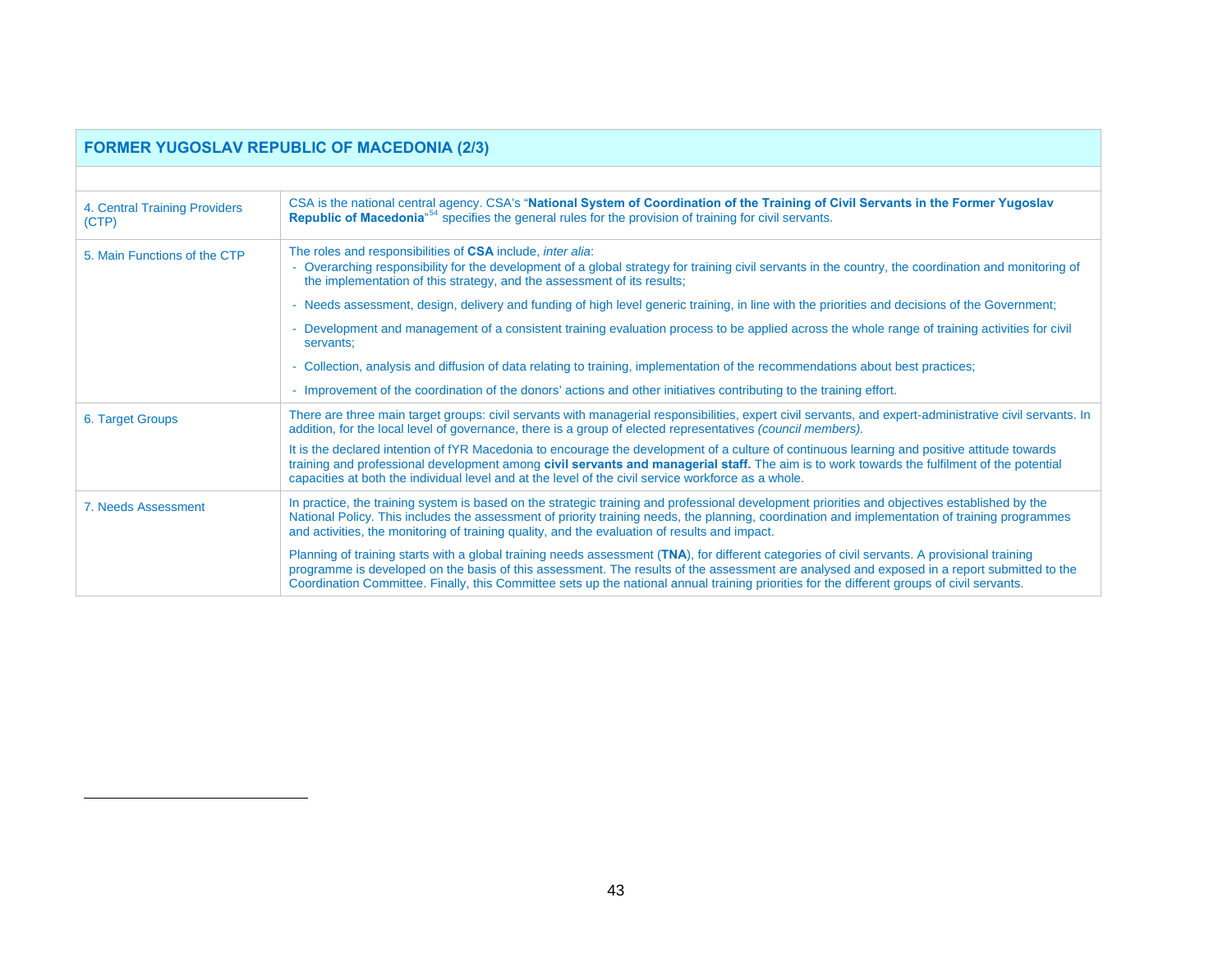<span id="page-43-0"></span>

|                                                               | <b>FORMER YUGOSLAV REPUBLIC OF MACEDONIA (3/3)</b>                                                                                                                                                                                                                                                                                                                                                                                                                                                                |
|---------------------------------------------------------------|-------------------------------------------------------------------------------------------------------------------------------------------------------------------------------------------------------------------------------------------------------------------------------------------------------------------------------------------------------------------------------------------------------------------------------------------------------------------------------------------------------------------|
|                                                               |                                                                                                                                                                                                                                                                                                                                                                                                                                                                                                                   |
| 8. Funding of Training                                        | The national policy for the development of a training system in fYR Macedonia makes provision for an allocation of funds from the budget<br>dedicated to training and professional development, based on a target percentage of the annual expenditure on civil servants salaries.                                                                                                                                                                                                                                |
|                                                               | The national policy also states that training of the civil servants and elected representatives at the level of Local Government should be funded by<br>a combination of central Government budget, municipality budget and donor funds.                                                                                                                                                                                                                                                                          |
| 9. Training Personnel                                         | Both CSA and the line institutions are expected to develop some capacity for training delivery about very specific topics, where personal<br>experience and practical knowledge will be of essential interest. In other words, the idea is to establish a pool of civil service practitioners,<br>together with clear rules regarding their engagement and rewarding.                                                                                                                                             |
| 10. Types and Contents of<br>Training                         | Based on the training objectives and contents, three main types of training have been identified: (1) Induction training (mandatory training for all<br>newly employed in the LGUs); (2) Generic training (offering knowledge and skills common to all groups of CS, irrespective of the specificities of<br>their job positions); (3) Specialized training (offering job specific knowledge and skills).                                                                                                         |
|                                                               | The contents of these three types of training should be adapted to the hierarchical level and institutional responsibilities of the target groups. The<br>managerial group is supposed to receive more management oriented training, while training for the expert group shall focus on practical,<br>"technical" knowledge in relevant areas. Some of the most important training topics include: management of the administration, strategic planning,<br>policy making and implementation, project management. |
|                                                               | The Training Strategy for LGUs identified a fourth type of training, relevant to Local Government. This type of training is included in a "Package"<br>Training for Elected Representatives". <sup>55</sup>                                                                                                                                                                                                                                                                                                       |
| 11. Results & Training System &<br><b>Policies Evaluation</b> | Training quality shall be monitored through: the definition of curricula standards; the development of standards for trainers and training providing<br>organizations; the certification and accreditation of curricula and trainers /training providing organizations; the evaluation of the training results and<br>impact.                                                                                                                                                                                     |
| and Quality Control                                           | Training effectiveness is to be monitored through the evaluation of the short-term effects and long-term impact.                                                                                                                                                                                                                                                                                                                                                                                                  |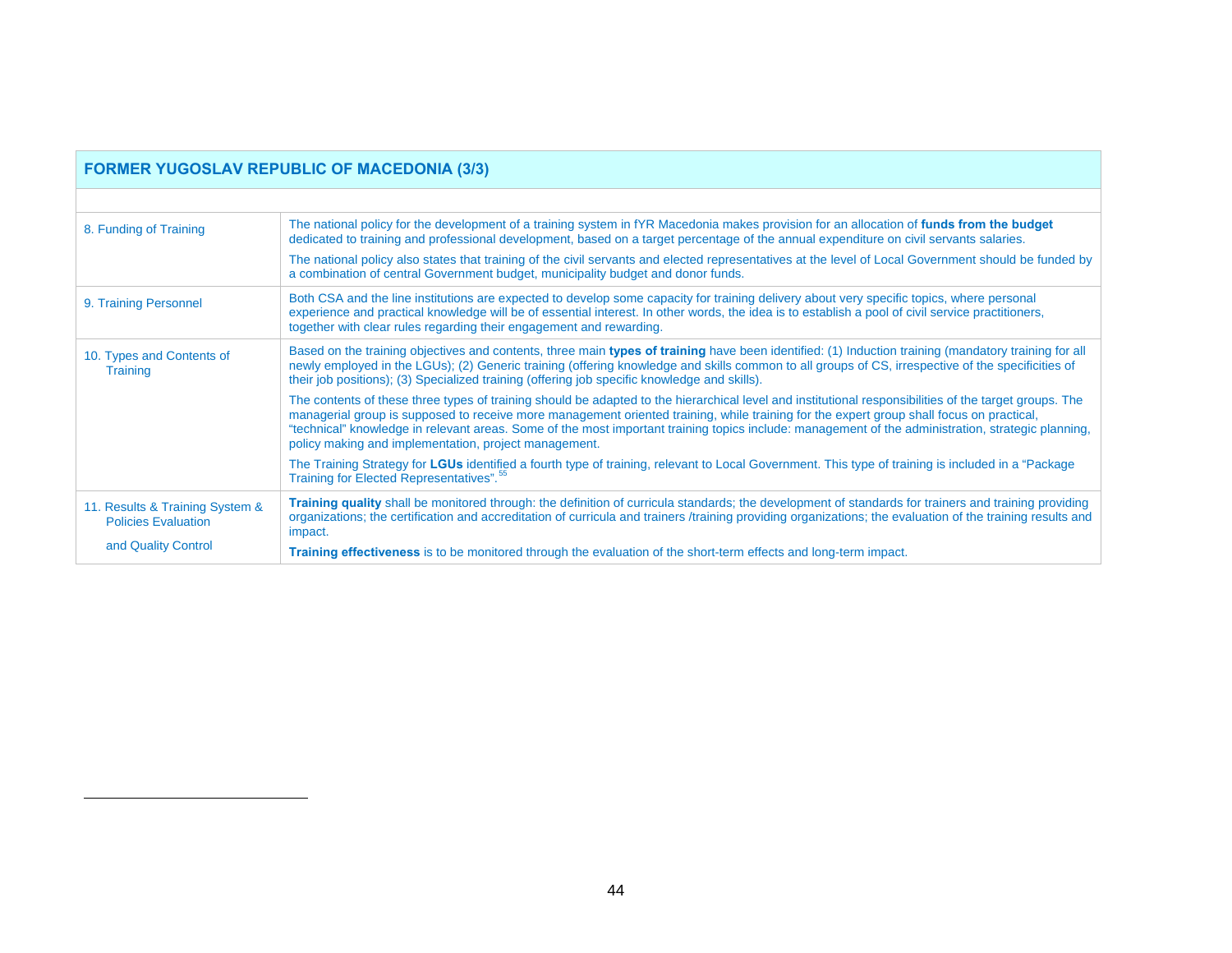| <b>MONTENEGRO (1/3)</b>                           |                                                                                                                                                                                                                                                                                                                                                                                                                                                                                                                                                            |                                                                                                                                           |                                |                                  |                           |                                       |                                                                                                                                                                                                                                                                                                                                                                                                                                                                                                                                                                                   |                                             |  |
|---------------------------------------------------|------------------------------------------------------------------------------------------------------------------------------------------------------------------------------------------------------------------------------------------------------------------------------------------------------------------------------------------------------------------------------------------------------------------------------------------------------------------------------------------------------------------------------------------------------------|-------------------------------------------------------------------------------------------------------------------------------------------|--------------------------------|----------------------------------|---------------------------|---------------------------------------|-----------------------------------------------------------------------------------------------------------------------------------------------------------------------------------------------------------------------------------------------------------------------------------------------------------------------------------------------------------------------------------------------------------------------------------------------------------------------------------------------------------------------------------------------------------------------------------|---------------------------------------------|--|
| <b>Profile (2007)</b>                             | Population                                                                                                                                                                                                                                                                                                                                                                                                                                                                                                                                                 | <b>Civil Servants</b>                                                                                                                     | <b>Participants</b>            | <b>Trainers</b>                  | <b>Courses</b>            | <b>Training Days</b>                  | <b>State Budget</b><br>Support [SBS] (€)                                                                                                                                                                                                                                                                                                                                                                                                                                                                                                                                          | Donors'<br>Support $(\epsilon)$             |  |
|                                                   | 620 145                                                                                                                                                                                                                                                                                                                                                                                                                                                                                                                                                    | 12 640                                                                                                                                    | 2 1 7 3                        | 45                               | 103                       | 138                                   | 556 574                                                                                                                                                                                                                                                                                                                                                                                                                                                                                                                                                                           | 28 691                                      |  |
|                                                   | Population<br><b>Density</b>                                                                                                                                                                                                                                                                                                                                                                                                                                                                                                                               | <b>Population/Civil</b><br><b>Servants</b>                                                                                                | Civ. Servants<br>/Participants | Civ. Servants<br><b>Trainers</b> | Civ. Servants<br>/Courses | Civ. Servants<br><b>Training Days</b> | <b>SBS/Civil</b><br><b>Servants</b>                                                                                                                                                                                                                                                                                                                                                                                                                                                                                                                                               | Donors'<br><b>Support /Civil</b><br>Servant |  |
|                                                   | 45                                                                                                                                                                                                                                                                                                                                                                                                                                                                                                                                                         | 49                                                                                                                                        | 5.8                            | 281                              | 122.7                     | 91.6                                  | 44                                                                                                                                                                                                                                                                                                                                                                                                                                                                                                                                                                                | 2,27                                        |  |
|                                                   |                                                                                                                                                                                                                                                                                                                                                                                                                                                                                                                                                            |                                                                                                                                           |                                |                                  |                           |                                       |                                                                                                                                                                                                                                                                                                                                                                                                                                                                                                                                                                                   |                                             |  |
| 1. Civil Service System /<br>Coverage             |                                                                                                                                                                                                                                                                                                                                                                                                                                                                                                                                                            | Position-based Civil Service and State System.<br>The Law on Civil Servants and State Employees applies to both central and local levels. |                                |                                  |                           |                                       |                                                                                                                                                                                                                                                                                                                                                                                                                                                                                                                                                                                   |                                             |  |
|                                                   | 2005.                                                                                                                                                                                                                                                                                                                                                                                                                                                                                                                                                      |                                                                                                                                           |                                |                                  |                           |                                       | This Law was adopted on April 21, 2004 (Official Gazette of the Republic of Montenegro, No. 27/04). Some minor amendments were added in                                                                                                                                                                                                                                                                                                                                                                                                                                           |                                             |  |
|                                                   |                                                                                                                                                                                                                                                                                                                                                                                                                                                                                                                                                            |                                                                                                                                           |                                |                                  |                           |                                       | The Law defines the competencies of the Human Resources Management Authority (HRMA), as well as the financing system.                                                                                                                                                                                                                                                                                                                                                                                                                                                             |                                             |  |
| 2. Responsibility for Training<br><b>Policies</b> | HRMA assists State authorities in the implementation of the Administration human resources policy, with special emphasis on training and, more<br>generally, on civil servants professional development. HRMA was established in October 2004, in accordance with Article 28 of the Regulation on<br>the Organization and Work of the State Administration (Official Journal of the Republic of Montenegro, No. 54/2004). It covers all the important<br>functions in the field of human resources management and development in the State Administration. |                                                                                                                                           |                                |                                  |                           |                                       |                                                                                                                                                                                                                                                                                                                                                                                                                                                                                                                                                                                   |                                             |  |
| 3. Overall Strategic Objectives                   | Parliament (December 2007).                                                                                                                                                                                                                                                                                                                                                                                                                                                                                                                                |                                                                                                                                           |                                |                                  |                           |                                       | The Strategy of Civil Service Training in Montenegro (SCSTM) for 2008-2012 was prepared by HRMA, and subsequently adopted by the<br>This SCSTM 2008-2012 tackles all the main issues relevant to the development of human resources in Public Administration in accordance with<br>EU standards, while taking into account the current needs of Montenegrin Public Administration. The document outlines future activities related to<br>the training of civil servants and State employees in the 2008-2012 period, in agreement with Montenegrin and international regulations. |                                             |  |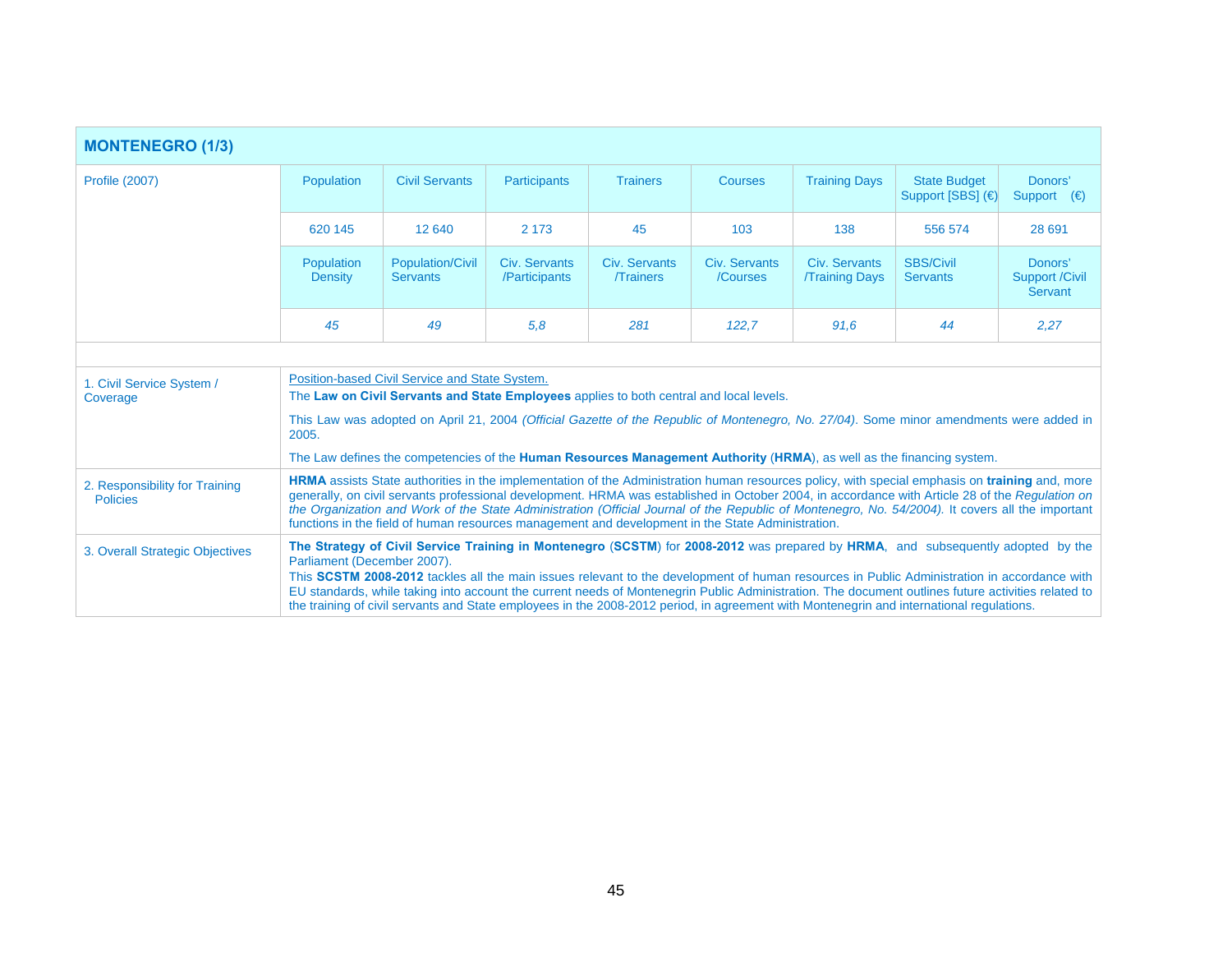| <b>MONTENEGRO (2/3)</b>                |                                                                                                                                                                                                                                                                                                                                                       |
|----------------------------------------|-------------------------------------------------------------------------------------------------------------------------------------------------------------------------------------------------------------------------------------------------------------------------------------------------------------------------------------------------------|
|                                        |                                                                                                                                                                                                                                                                                                                                                       |
| 4. Central Training Providers<br>(CTP) | The aforementioned Law (Article 115) defines the competencies and functions of the Human Resources Management Authority as follows:<br>- Preparing draft programmes for training and other programmes for human resources development;                                                                                                                |
|                                        | - Providing professional assistance to the Government in relation to human resources management;                                                                                                                                                                                                                                                      |
|                                        | - Assisting State authorities in the implementation of the national policy for the development of the Administration's human resources.                                                                                                                                                                                                               |
|                                        | <b>HRMA</b> is also covering training for local authorities (State Employees).                                                                                                                                                                                                                                                                        |
| 5. Main Functions of the CTP           | These four institutional duties are among the main responsibilities of HRMA:<br>1. Preparing draft programmes for training and other programmes for human resources development;<br>2. Providing professional assistance to the Government;                                                                                                           |
|                                        | 3. Carrying out training needs assesment;                                                                                                                                                                                                                                                                                                             |
|                                        | 4. Monitoring the quality of training activities, through regular training evaluation (including assessment of <i>effectiveness</i> and <i>impact</i> ).                                                                                                                                                                                              |
| 6. Target Groups                       | All levels within the civil service system are targeted, from the highest ranking officials and managing persons to lower catogories of civil service<br>personnel and newly employed staff. The 2007 Training Programme for Civil Servants and State Employees specifies the target group for each of<br>the training programmes or actions offered. |
| 7. Needs Assessment                    | <b>TNA</b> is carried out mainly through questionnaires, with both standardized multiple choice and open answers.<br>Based on the results of the analyses of these questionnaires, HRMA defines the annual Training Programme for Civil Servants and State<br>Employees.                                                                              |
|                                        | However, no systematic training needs assessment has been carried out since 2005, despite the fact that HRMA has in the meantime adopted<br>« TNA Methodology - Systematic Civil Service Training and Development ».                                                                                                                                  |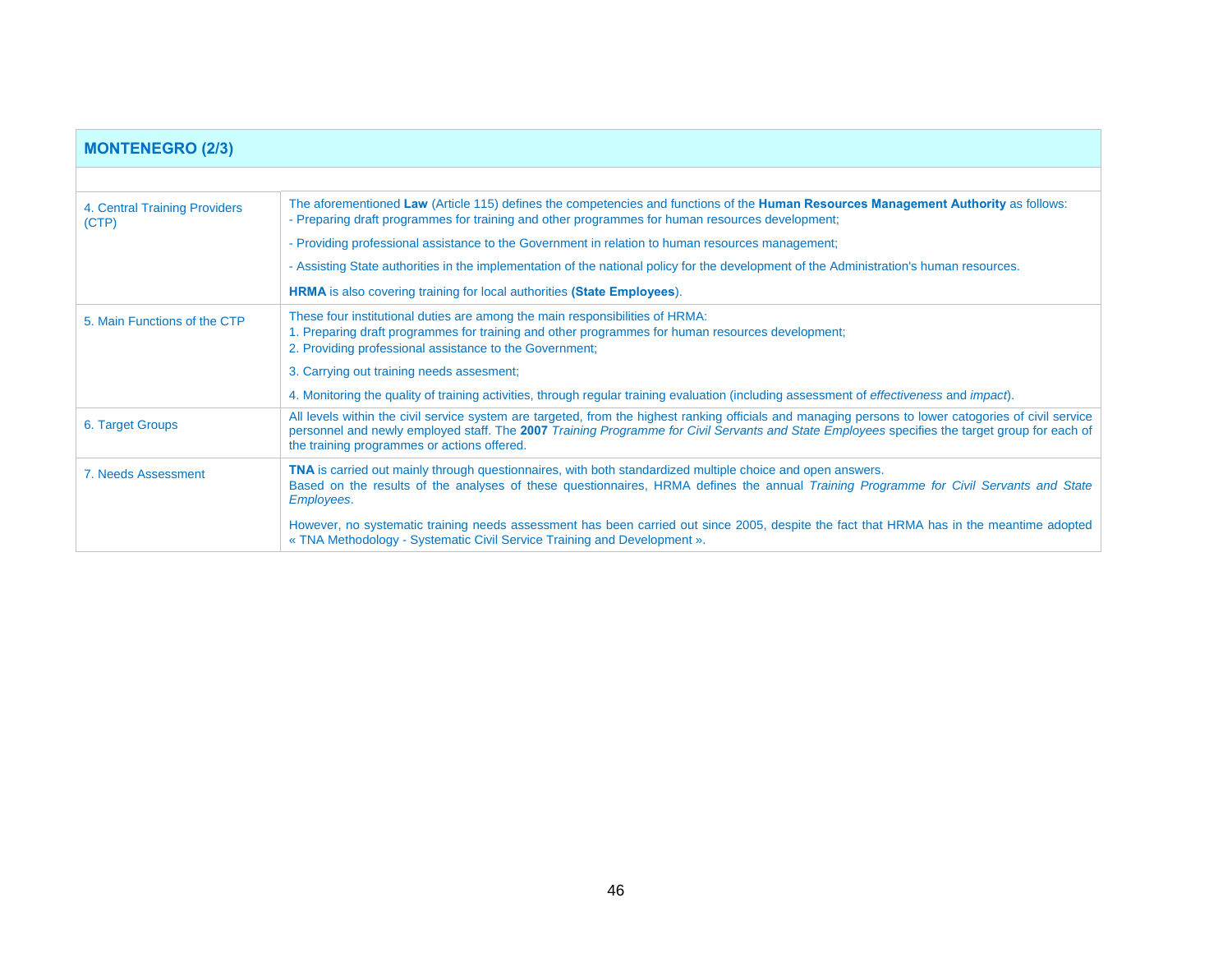| <b>MONTENEGRO (3/3)</b>                                        |                                                                                                                                                                                                                                                                                                                                                 |
|----------------------------------------------------------------|-------------------------------------------------------------------------------------------------------------------------------------------------------------------------------------------------------------------------------------------------------------------------------------------------------------------------------------------------|
|                                                                |                                                                                                                                                                                                                                                                                                                                                 |
| 8. Funding of Training                                         | Approved State funds are allocated to individual institutions of the State Administration system (decentralized financing model). Different donors<br>also contribute to the financing of training. The total amount is at the disposal of HRMA, acting as the central coordination and executive agency.<br>Training is mainly free of charge. |
|                                                                | From May 2007, HRMA started continuous implementation of training funded by the State budget.                                                                                                                                                                                                                                                   |
| 9. Training Personnel                                          | Trainers are chosen among experienced persons coming from the Public Administration (experts, practicioners), from the private sector, and also<br>from academia (university lecturers and researchers).                                                                                                                                        |
|                                                                | The total number of <b>trainers</b> (with various competency profiles) contracted by the HRMA is around 100.                                                                                                                                                                                                                                    |
| 10. Types and Contents of<br><b>Training</b>                   | The Training Programme for civil servants is divided into several modules. These are some of the main modules:<br>- Public Administration and State Authorities;                                                                                                                                                                                |
|                                                                | - Management within the State Administration;                                                                                                                                                                                                                                                                                                   |
|                                                                | - State Administration: Financial and Budgetary current operations;                                                                                                                                                                                                                                                                             |
|                                                                | - General Tasks of the State Administration Authorities;                                                                                                                                                                                                                                                                                        |
|                                                                | - Communication within the State Administration;                                                                                                                                                                                                                                                                                                |
|                                                                | - International co-operation and "European affairs".                                                                                                                                                                                                                                                                                            |
| 11. Results & Training System &<br><b>Policies Evaluations</b> | Quality monitoring is based on:<br>- evaluations at the end of the training seminars and courses;                                                                                                                                                                                                                                               |
| and Quality Control                                            | - questionnaires;                                                                                                                                                                                                                                                                                                                               |
|                                                                | - opinion polls and surveys;                                                                                                                                                                                                                                                                                                                    |
|                                                                | - interviews with key TNA participants.                                                                                                                                                                                                                                                                                                         |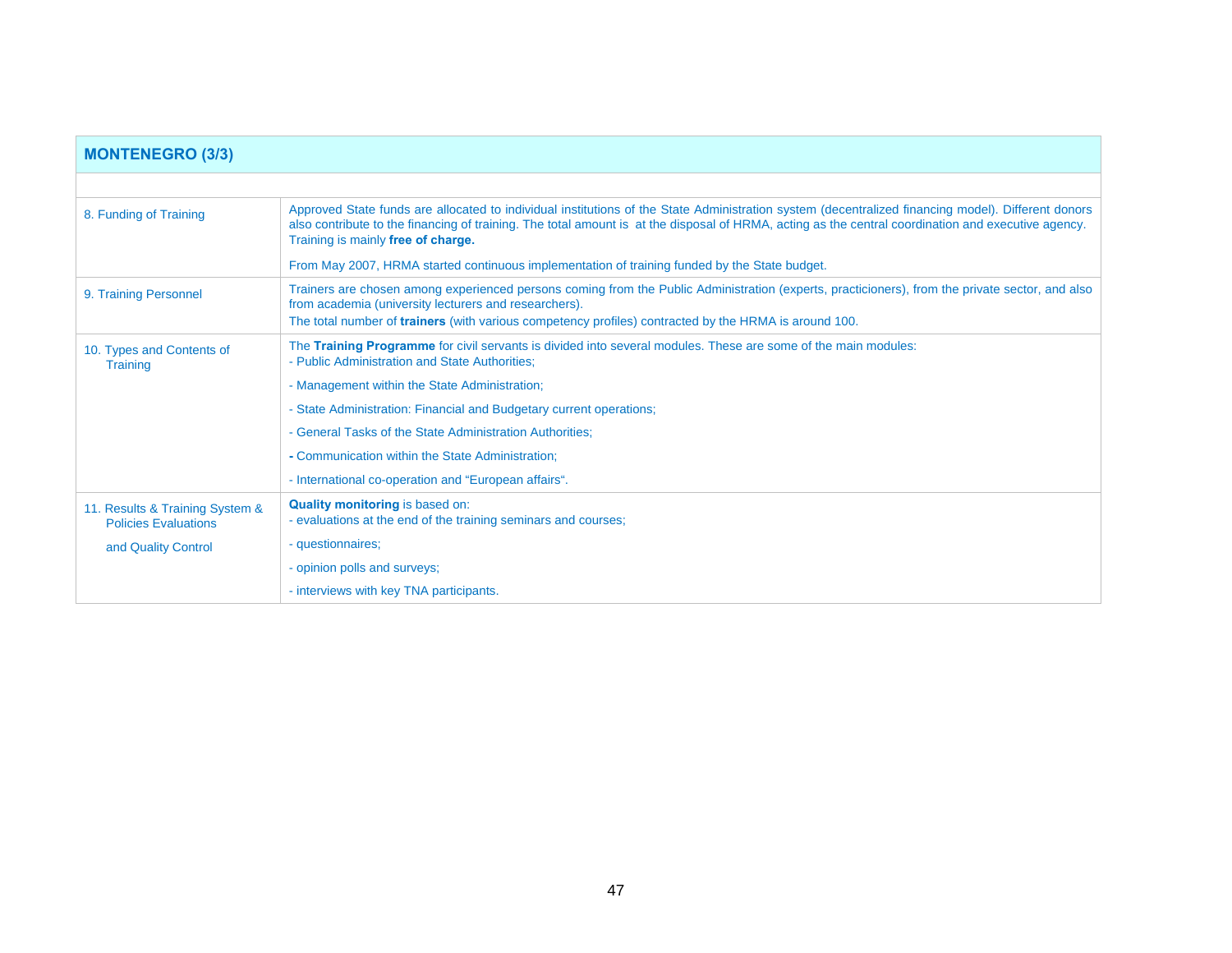| <b>SERBIA (1/3)</b>                               |                                                                                                                                                                                                                                                                                                                                                                                                                                                                                                     |                                            |                                |                                  |                           |                                       |                                                                                                                                                                                                                                                                                     |                                             |  |
|---------------------------------------------------|-----------------------------------------------------------------------------------------------------------------------------------------------------------------------------------------------------------------------------------------------------------------------------------------------------------------------------------------------------------------------------------------------------------------------------------------------------------------------------------------------------|--------------------------------------------|--------------------------------|----------------------------------|---------------------------|---------------------------------------|-------------------------------------------------------------------------------------------------------------------------------------------------------------------------------------------------------------------------------------------------------------------------------------|---------------------------------------------|--|
| <b>Profile (2007)</b>                             | Population <sup>56</sup>                                                                                                                                                                                                                                                                                                                                                                                                                                                                            | <b>Civil Servants</b>                      | Participants                   | <b>Trainers</b>                  | Courses                   | <b>Training Days</b>                  | <b>State Budget</b><br>Support [SBS] (€)                                                                                                                                                                                                                                            | Donors'<br>Support $(\epsilon)$             |  |
|                                                   | 7 500 000                                                                                                                                                                                                                                                                                                                                                                                                                                                                                           | 27 800                                     | 1 151 (SEIO)*                  | 164                              | $134**$                   | $359**$                               | $NA^*$                                                                                                                                                                                                                                                                              | $NA*$                                       |  |
|                                                   | Population<br>Density                                                                                                                                                                                                                                                                                                                                                                                                                                                                               | <b>Population/Civil</b><br><b>Servants</b> | Civ. Servants<br>/Participants | Civ. Servants<br><b>Trainers</b> | Civ. Servants<br>/Courses | Civ. Servants<br><b>Training Days</b> | <b>SBS/Civil</b><br><b>Servants</b>                                                                                                                                                                                                                                                 | Donors'<br><b>Support /Civil</b><br>Servant |  |
|                                                   | 97                                                                                                                                                                                                                                                                                                                                                                                                                                                                                                  | 270                                        |                                | 166.5                            | 207.5                     | 77.5                                  |                                                                                                                                                                                                                                                                                     |                                             |  |
|                                                   |                                                                                                                                                                                                                                                                                                                                                                                                                                                                                                     |                                            |                                |                                  |                           |                                       |                                                                                                                                                                                                                                                                                     |                                             |  |
| 1. Civil Service System /<br>Coverage             | <b>Position-based Civil Service and State System</b><br>Article 10 of the Civil Servants Act specifies that a civil servant has both the right and the obligation to get training in matters that correspond to<br>the needs of the State Authority. Later on, the Civil Servants Act distinguishes between professional (vocational) training and "additional<br>education". Articles 96-97 regulate professional training, while articles 98-99 deal with additional education of civil servants. |                                            |                                |                                  |                           |                                       |                                                                                                                                                                                                                                                                                     |                                             |  |
| 2. Responsibility for Training<br><b>Policies</b> | The main national civil service training institution, established by the Civil Servants Act (Article 158), is the Human Resource Management<br>Service (HRMS). HRMS is a central Government body. Its organization and competencies are broadly defined in the Civil Servants Act, and more<br>thoroughly specified by a subsequent Government Regulation. Another prominent government institution that provides training is the Serbian<br><b>European Integration Office (SEIO).</b>             |                                            |                                |                                  |                           |                                       |                                                                                                                                                                                                                                                                                     |                                             |  |
| 3. Overall Strategic Objectives                   |                                                                                                                                                                                                                                                                                                                                                                                                                                                                                                     |                                            |                                |                                  |                           |                                       | General training programmes for the public administration institutions have so far been prepared for 2007 and 2008 by the Human Resources<br>Management Service in cooperation with the Office for European Integration and other institutions. They are adopted by the Government. |                                             |  |

\* Data non available for HRMS (no institutional training database still exists). At the time of the production of the country/entity contribution, neither of the two institutions had precise data on State budget support. \*\* Data for SEIO and HRMS *(together).*

<span id="page-47-0"></span><sup>56</sup> Without data on Kosovo-Metohija under UNSCR 1244.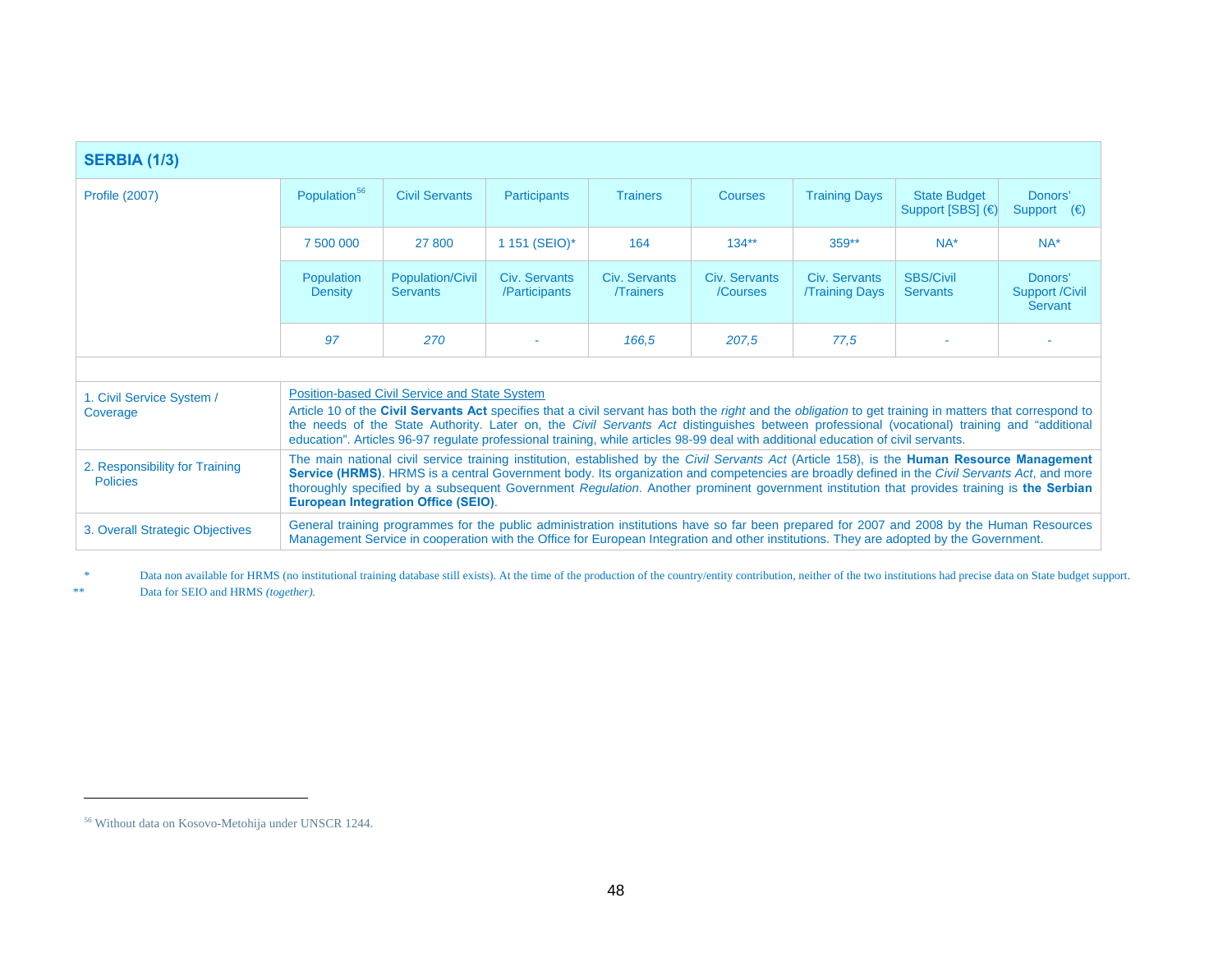| <b>SERBIA (2/3)</b>                    |                                                                                                                                                                                                                                                                                                                                                                                                                                                                      |
|----------------------------------------|----------------------------------------------------------------------------------------------------------------------------------------------------------------------------------------------------------------------------------------------------------------------------------------------------------------------------------------------------------------------------------------------------------------------------------------------------------------------|
|                                        |                                                                                                                                                                                                                                                                                                                                                                                                                                                                      |
| 4. Central Training Providers<br>(CTP) | <b>HRMS</b> is responsible for programming, organising and implementing all general training, the so-called "horizontal topics".                                                                                                                                                                                                                                                                                                                                     |
|                                        | <b>SEIO</b> offers only EU-related training. All State authorities also have competence to organize training in their respective fields of action.<br>In the Serbian training market there are private organizations that develop their own commercial training programmes. Many of these programmes<br>are relevant to the Public Administration. They target civil servants, as well as other groups: diplomats, businessmen, international organizations,<br>etc. |
| 5. Main Functions of the CTP           | <b>HRMS</b> main responsibilities are:                                                                                                                                                                                                                                                                                                                                                                                                                               |
|                                        | 1. Development of training programmes and provision of training;                                                                                                                                                                                                                                                                                                                                                                                                     |
|                                        | 2. Periodical assessment of the training needs;                                                                                                                                                                                                                                                                                                                                                                                                                      |
|                                        | 3. Training evaluation;                                                                                                                                                                                                                                                                                                                                                                                                                                              |
|                                        | 4. International cooperation.                                                                                                                                                                                                                                                                                                                                                                                                                                        |
| 6. Target Groups                       | The two main criteria used for creating target groups are: the civil servants' area of responsibility, and their hierarchical level within the<br>Administration.                                                                                                                                                                                                                                                                                                    |
|                                        | Both HRMS and SEIO provide training for all levels of civil servants (all managerial levels and lower levels as well).                                                                                                                                                                                                                                                                                                                                               |
|                                        | <b>HRMS</b> and <b>SEIO</b> offer exclusively in-service training (training for those already employed in the Public Administration), although a majority of the<br>training activities are also open to apprentices who are being trained to become civil servants prior to the State professional examination.                                                                                                                                                     |
| 7. Needs Assessment                    | Both HRMS and SEIO conduct training needs assessment (TNA) through a combination of several data-collecting methods.                                                                                                                                                                                                                                                                                                                                                 |
|                                        | The data taken into account when assessing training needs are: the participants' responses to the evaluation questionnaires filled out at the end<br>of each training event; additional information gathered through interviews with senior officials in various Public Administration institutions; etc.                                                                                                                                                            |
|                                        | SEIO produces analyses of the EC annual progress reports and other relevant documents of the EU, in order to identify, more generally, the<br>areas of the Acquis on EU integration. SEIO has also developed a questionnaire that is addressed twice a year to specifically defined target<br>groups in order to offer tailor-made training programmes, and then completes the information thus gathered by interviews.                                              |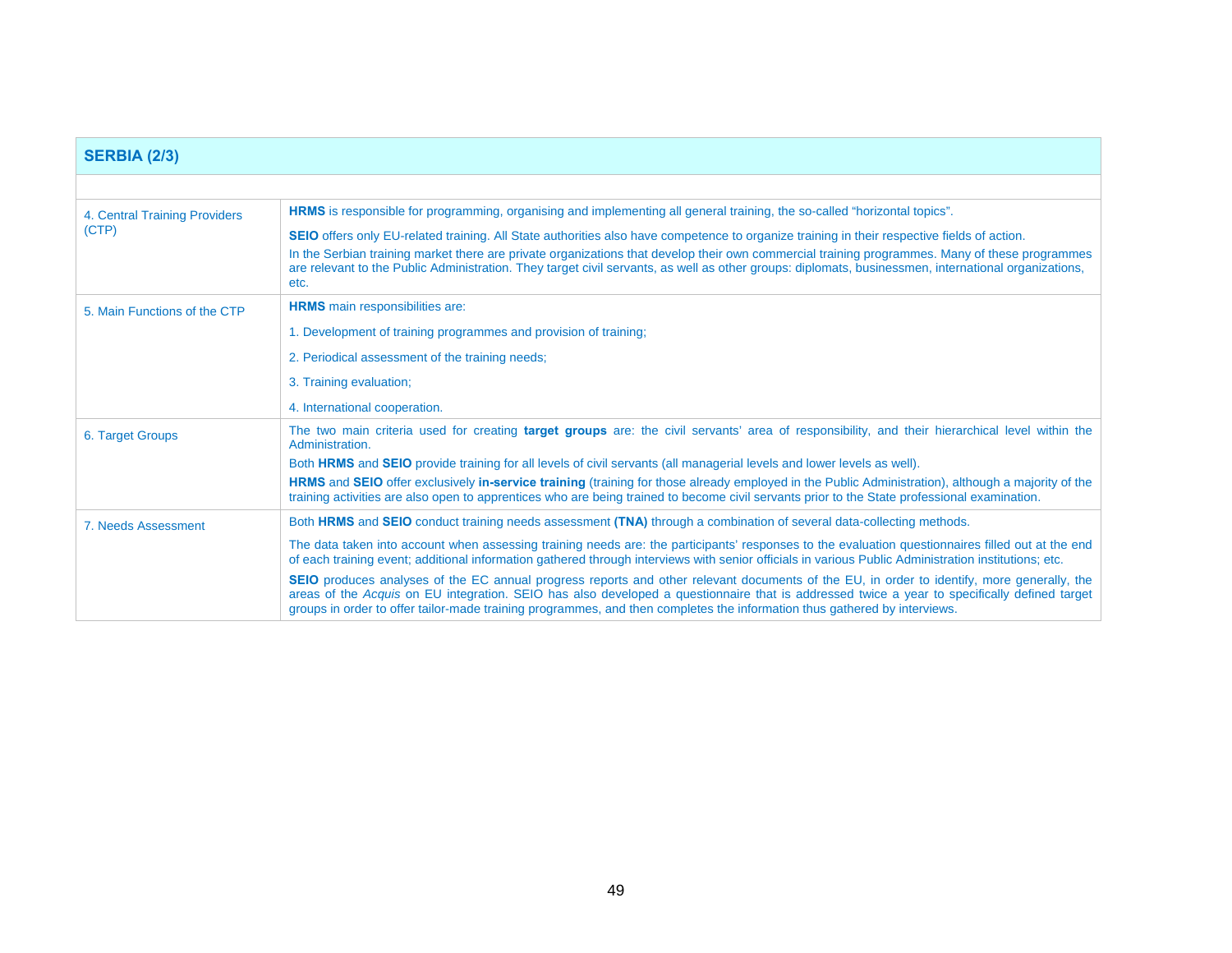| <b>SERBIA (3/3)</b>                                                                  |                                                                                                                                                                                                                                                                                                                                                                                                                                                                                                                                                                                                                                                                                                                                                                                                                                                   |
|--------------------------------------------------------------------------------------|---------------------------------------------------------------------------------------------------------------------------------------------------------------------------------------------------------------------------------------------------------------------------------------------------------------------------------------------------------------------------------------------------------------------------------------------------------------------------------------------------------------------------------------------------------------------------------------------------------------------------------------------------------------------------------------------------------------------------------------------------------------------------------------------------------------------------------------------------|
|                                                                                      |                                                                                                                                                                                                                                                                                                                                                                                                                                                                                                                                                                                                                                                                                                                                                                                                                                                   |
| 8. Funding of Training                                                               | According to the Civil Servants Act, financial resources for professional training are provided by the <b>budget</b> of the Republic of Serbia (Article 96).<br>This means that the main national training institution, HRMS, has a budget provided by the State, which covers most of the activities anticipated<br>by the HRMS training programme.                                                                                                                                                                                                                                                                                                                                                                                                                                                                                              |
|                                                                                      | SEIO has a much smaller budget for training activities. Other sources of financing are therefore necessary to complement the parsimony of State<br>funds.                                                                                                                                                                                                                                                                                                                                                                                                                                                                                                                                                                                                                                                                                         |
|                                                                                      | External donors (mostly international) provide considerable financial support to the training activities of both HRMS and SEIO.                                                                                                                                                                                                                                                                                                                                                                                                                                                                                                                                                                                                                                                                                                                   |
|                                                                                      | None of the two main government institutions providing training sells their services to external beneficiaries.                                                                                                                                                                                                                                                                                                                                                                                                                                                                                                                                                                                                                                                                                                                                   |
|                                                                                      | Training is mainly free of charge.                                                                                                                                                                                                                                                                                                                                                                                                                                                                                                                                                                                                                                                                                                                                                                                                                |
| 9. Training Personnel                                                                | Both HRMS and SEIO use pools of trainers including practitioners and academic staff, both domestic and foreign.                                                                                                                                                                                                                                                                                                                                                                                                                                                                                                                                                                                                                                                                                                                                   |
| 10. Types and Contents of<br><b>Training</b>                                         | There are two types of <b>training programmes</b> foreseen by the Serbian Civil Servants Act (Article 97).<br>- The Programme of General Professional Training (PGPT) is submitted by HRMS every year and adopted by the Government. HRMS is also<br>responsible for its implementation.<br>PGPT is produced to answer the horizontal needs for professional development of civil servants. It is designed to help create/reinforce a set of<br>general, common skills and competences needed by all civil servants, regardless of the institution in which they work.<br>This Programme also reflects the common needs of all State authorities regarding shared tasks and concerns, such as administrative, human<br>resources and financial management, law drafting, etc.<br>- More specialized training, offered by individual institutions. |
| 11. Results & Training System &<br><b>Policies Evaluation</b><br>and Quality Control | Quality monitoring is based on evaluations at the end of the training seminars and courses.<br>The participants' responses to the evaluation questionnaires filled out at the end of each training event also contribute to TNA.                                                                                                                                                                                                                                                                                                                                                                                                                                                                                                                                                                                                                  |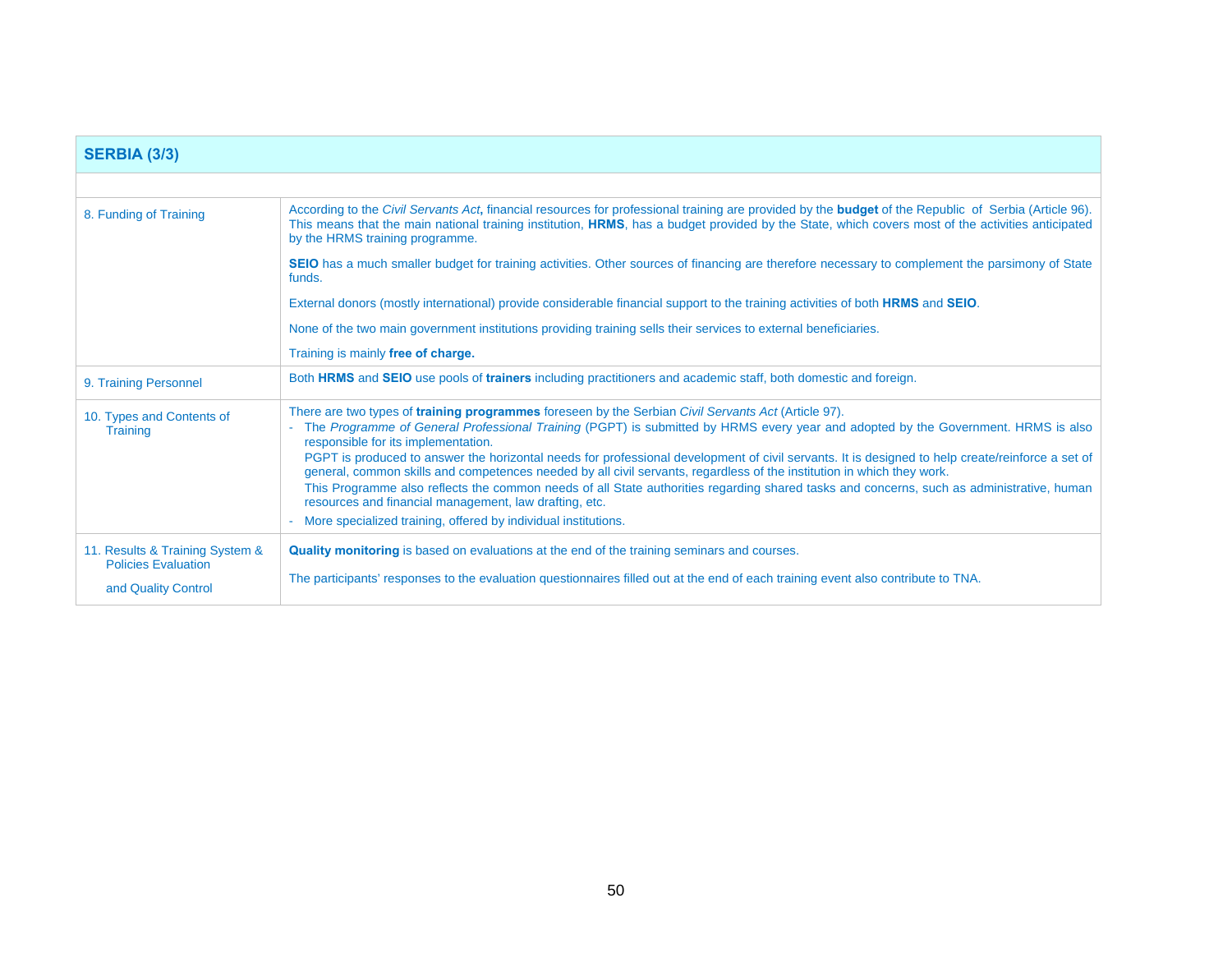| <b>KOSOVO UNDER UNSCR 1244/99 (1/3)</b>           |                                                                                                                                                                                                                                                                                                                                                                                                    |                                            |                                |                                  |                           |                                       |                                                                                                                                                                                                                                                                                                    |                                             |
|---------------------------------------------------|----------------------------------------------------------------------------------------------------------------------------------------------------------------------------------------------------------------------------------------------------------------------------------------------------------------------------------------------------------------------------------------------------|--------------------------------------------|--------------------------------|----------------------------------|---------------------------|---------------------------------------|----------------------------------------------------------------------------------------------------------------------------------------------------------------------------------------------------------------------------------------------------------------------------------------------------|---------------------------------------------|
| <b>Profile (2007)</b>                             | <b>Population</b>                                                                                                                                                                                                                                                                                                                                                                                  | <b>Civil Servants</b>                      | <b>Participants</b>            | <b>Trainers</b>                  | <b>Courses</b>            | <b>Training Days</b>                  | <b>State Budget</b><br>Support [SBS] (€)                                                                                                                                                                                                                                                           | Donors'<br>Support $(\epsilon)$             |
|                                                   | 2 126 700                                                                                                                                                                                                                                                                                                                                                                                          | 71 068*                                    | 1053                           | <b>NA</b>                        | 44                        | 134                                   | 164 145                                                                                                                                                                                                                                                                                            | <b>NA</b>                                   |
|                                                   | Population<br><b>Density</b>                                                                                                                                                                                                                                                                                                                                                                       | <b>Population/Civil</b><br><b>Servants</b> | Civ. Servants<br>/Participants | Civ. Servants<br><b>Trainers</b> | Civ. Servants<br>/Courses | Civ. Servants<br><b>Training Days</b> | <b>SBS/Civil</b><br><b>Servants</b>                                                                                                                                                                                                                                                                | Donors'<br><b>Support /Civil</b><br>Servant |
|                                                   | 195                                                                                                                                                                                                                                                                                                                                                                                                | 30                                         | 67.5                           |                                  | 1615                      | 530                                   | 2,3                                                                                                                                                                                                                                                                                                |                                             |
|                                                   |                                                                                                                                                                                                                                                                                                                                                                                                    |                                            |                                |                                  |                           |                                       |                                                                                                                                                                                                                                                                                                    |                                             |
| 1. Civil Service System /<br>Coverage             | Kosovan Civil Service is regulated by Administrative Directive No. 2003/2, implementing UNMIK regulation no. 2001/36. This general<br>administrative and regulatory framework applies to both central and local levels.                                                                                                                                                                            |                                            |                                |                                  |                           |                                       |                                                                                                                                                                                                                                                                                                    |                                             |
| 2. Responsibility for Training<br><b>Policies</b> | The Government of Kosovo, through the Ministry of Public Services, is the authority ultimately in charge of designing, implementing and<br>assessing CS training policies.                                                                                                                                                                                                                         |                                            |                                |                                  |                           |                                       |                                                                                                                                                                                                                                                                                                    |                                             |
| 3. Overall Strategic Objectives                   | Based on the preparatory work carried out by the Group of Experts for Public Administration Reform (GERAP, including also government officials<br>and civil society representatives), and on GERAP proposals to the Kosovo Government, the Ministry of Public Services sets up a Strategy for<br><b>Public Administration Reform (SPAR), for a 5-year period (beginning in 2007).</b>              |                                            |                                |                                  |                           |                                       |                                                                                                                                                                                                                                                                                                    |                                             |
|                                                   | This strategy features eight priority training areas, closely linked to the main problems and issues to be addressed by the Government:<br>1. Human Resources Management; 2. Institutional Network. 3. Communication with the Citizens. 4. Public Administration Management. 5. e-<br>Government. 6. Financing of Public Administration. 7. Anti-corruption measures. 8. Policies and Legislation. |                                            |                                |                                  |                           |                                       |                                                                                                                                                                                                                                                                                                    |                                             |
|                                                   |                                                                                                                                                                                                                                                                                                                                                                                                    |                                            |                                |                                  |                           |                                       | A detailed Action Plan, developed separately, gives a full overview of all actions to be carried out in order to meet the eight strategic objectives.<br>The Action Plan also identifies the leading institutions, the budget requirements and the timeline for the implementation of each action. |                                             |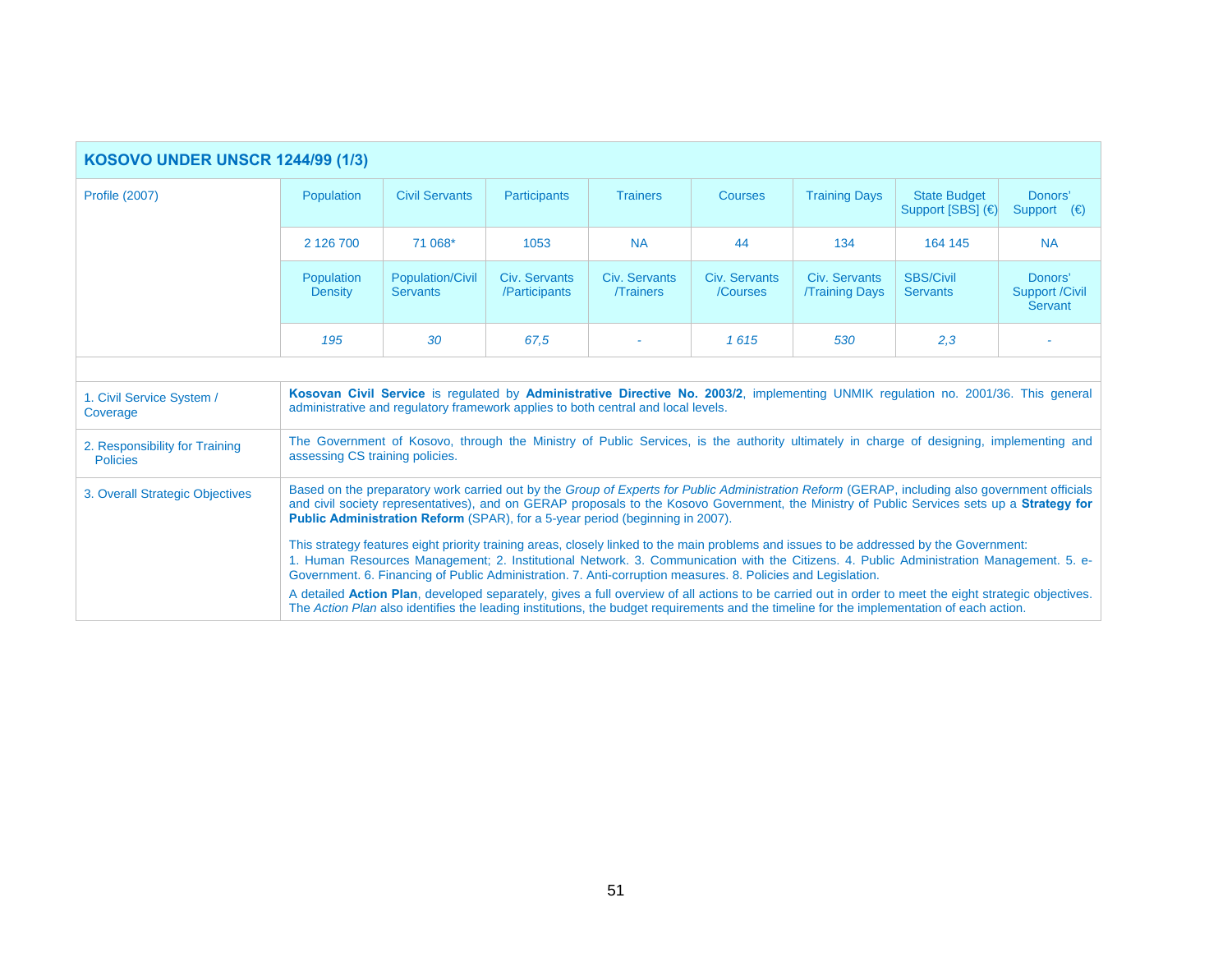| <b>KOSOVO UNDER UNSCR 1244/99 (2/3)</b> |                                                                                                                                                                                                                                                                                                 |  |  |  |
|-----------------------------------------|-------------------------------------------------------------------------------------------------------------------------------------------------------------------------------------------------------------------------------------------------------------------------------------------------|--|--|--|
|                                         |                                                                                                                                                                                                                                                                                                 |  |  |  |
| 4. Central Training Providers<br>(CTP)  | The Kosovo Institute for Public Administration (KIPA) is the central training provider. It is responsible for the organization and delivery of training<br>programmes.                                                                                                                          |  |  |  |
|                                         | Training for Local Authorities is offered by KIPA, by different agencies and international offices located in Kosovo (UNMIK, OSCE, UNDP), and<br>also by other donors.                                                                                                                          |  |  |  |
| 5. Main Functions of the CTP            | <b>KIPA</b> has several key responsibilities. The Institute:                                                                                                                                                                                                                                    |  |  |  |
|                                         | - implements the CS training strategy for Kosovo;                                                                                                                                                                                                                                               |  |  |  |
|                                         | - periodically assesses the training needs at local and central levels;                                                                                                                                                                                                                         |  |  |  |
|                                         | - drafts appropriate programmes to answer the needs, and meet the new requirements and standards resulting from the institutional linking of<br>Kosovo with the EU:                                                                                                                             |  |  |  |
|                                         | - evaluates the results of training programmes organized for this purpose;                                                                                                                                                                                                                      |  |  |  |
|                                         | - coordinates the training activities of Kosovo civil employees with the Provisional Institutions of Self-Government and Municipalities;                                                                                                                                                        |  |  |  |
|                                         | - acts as a research institution for the development of Public Administration in Kosovo.                                                                                                                                                                                                        |  |  |  |
| 6. Target Groups                        | The expected beneficiaries of the training programmes of general management <i>(target groups)</i> are the heads of departments, divisions and<br>sectors in the ministries and in executive agencies.                                                                                          |  |  |  |
|                                         | Young civil servants of the Kosovo CS have been the main beneficiaries of more specialized training in communication skills.                                                                                                                                                                    |  |  |  |
| 7. Needs Assessment                     | <b>TNA</b> is understood as a comprehensive and methodical approach, with the following main steps:                                                                                                                                                                                             |  |  |  |
|                                         | - existing training materials held by KIPA and other institutions are identified and adapted (to serve as <i>training modules</i> );                                                                                                                                                            |  |  |  |
|                                         | - each Ministry plans the systematic delivery of these training modules to its staff (the Ministry specifies the level and the corresponding number of<br>civil servants to be trained with each module).                                                                                       |  |  |  |
|                                         | - each Ministry also plans the delivery of more specialized, "Ministry-specific" training, either by its own trainers or by private sector providers.                                                                                                                                           |  |  |  |
|                                         | - KIPA trains the trainers in line with the demands (potentially 5 trainers per Ministry).                                                                                                                                                                                                      |  |  |  |
|                                         | - each Ministry appoints a training officer who is responsible for planning and ensuring delivery, monitoring quality, providing feedback and<br>contributing to the adjustment of the training programmes, and finally guaranteeing, with the line managers, that the training is followed up. |  |  |  |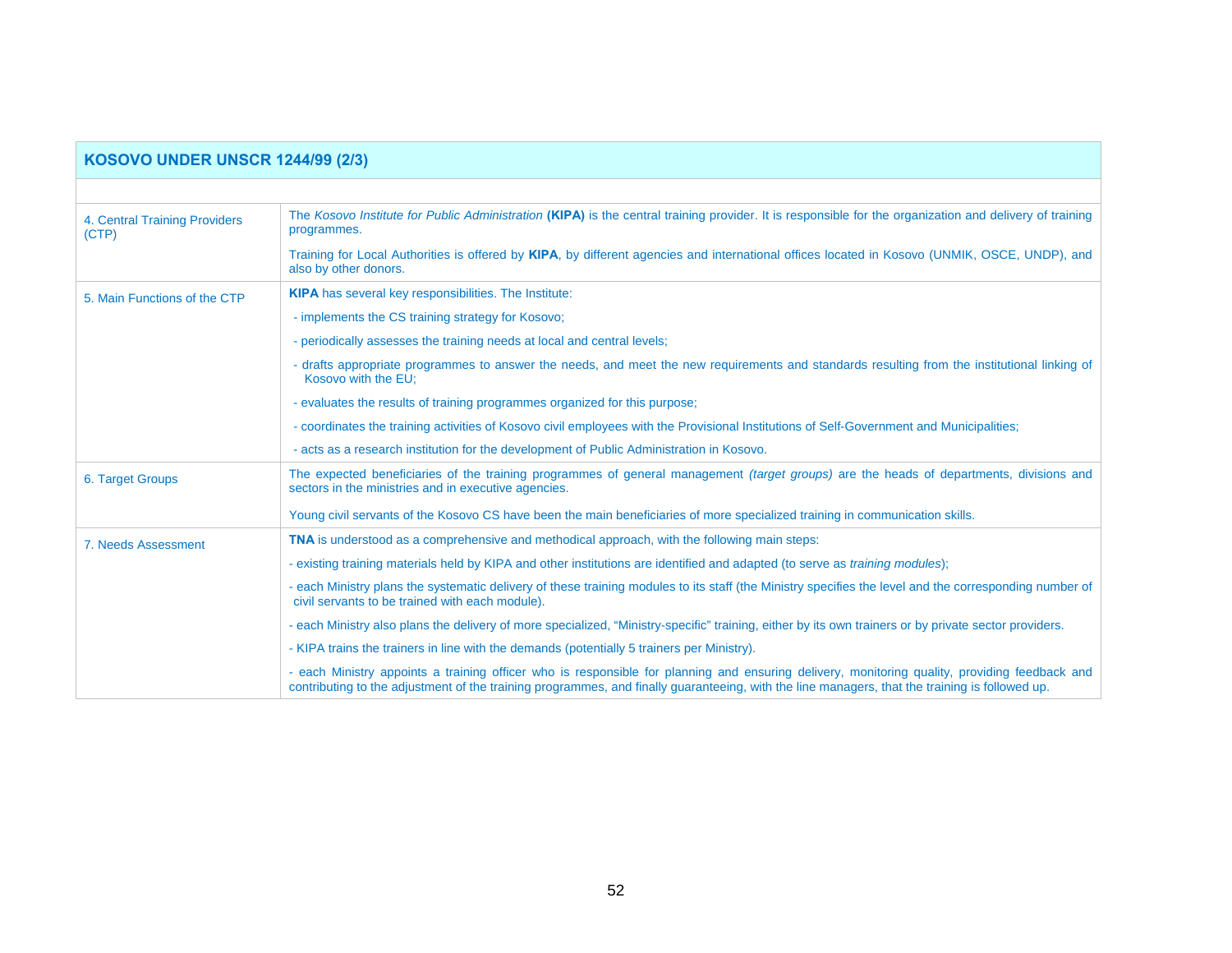| <b>KOSOVO UNDER UNSCR 1244/99 (3/3)</b>                       |                                                                                                                                                                                                 |  |  |  |
|---------------------------------------------------------------|-------------------------------------------------------------------------------------------------------------------------------------------------------------------------------------------------|--|--|--|
|                                                               |                                                                                                                                                                                                 |  |  |  |
| 8. Funding of Training                                        | Budget allocations by the Government of Kosovo, through the Ministry of Public Services, fund KIPA CS regular training programmes at both<br>central and local level.                           |  |  |  |
|                                                               | International and national donors are also involved in supporting KIPA training activities.                                                                                                     |  |  |  |
|                                                               | Training is mainly free of charge.                                                                                                                                                              |  |  |  |
| 9. Training Personnel                                         | Well-qualified trainers, both local and international, have been involved in the training of civil servants.                                                                                    |  |  |  |
|                                                               | KIPA has been committed to increasing the capacity of its staff members, who have participated in a series of training programmes, seminars and<br>conferences, within and outside the country. |  |  |  |
|                                                               | KIPA teams of trainers are now able to develop, prepare and deliver regular training for both Ministerial and Municipal staff.                                                                  |  |  |  |
| 10. Types and Contents of<br><b>Training</b>                  | KIPA Annual Plan is divided into 8 training categories:                                                                                                                                         |  |  |  |
|                                                               | - General Management                                                                                                                                                                            |  |  |  |
|                                                               | - General Administration                                                                                                                                                                        |  |  |  |
|                                                               | - Budget and Finance                                                                                                                                                                            |  |  |  |
|                                                               | - Human Resources                                                                                                                                                                               |  |  |  |
|                                                               | - Municipal Issues                                                                                                                                                                              |  |  |  |
|                                                               | - Legislation and EU Related Matters                                                                                                                                                            |  |  |  |
|                                                               | - Information Technology                                                                                                                                                                        |  |  |  |
|                                                               | - Public Procurement.                                                                                                                                                                           |  |  |  |
|                                                               | Local Authorities are included as beneficiaries. They receive training in different areas and on various topics, within the comprehensive category: "<br>Municipal Issues".                     |  |  |  |
| 11. Results & Training System &<br><b>Policies Evaluation</b> | There are four models of evaluation, used according to the nature of the training: scientific model, system model, illuminative model and<br>intervening model.                                 |  |  |  |
| and Quality Control                                           | The system model is the most frequently used by the Kosovo administration: quality assessment is based on <i>training evaluations at the end of the</i><br>training seminars and courses.       |  |  |  |

[Back to Table of Contents](#page-1-0)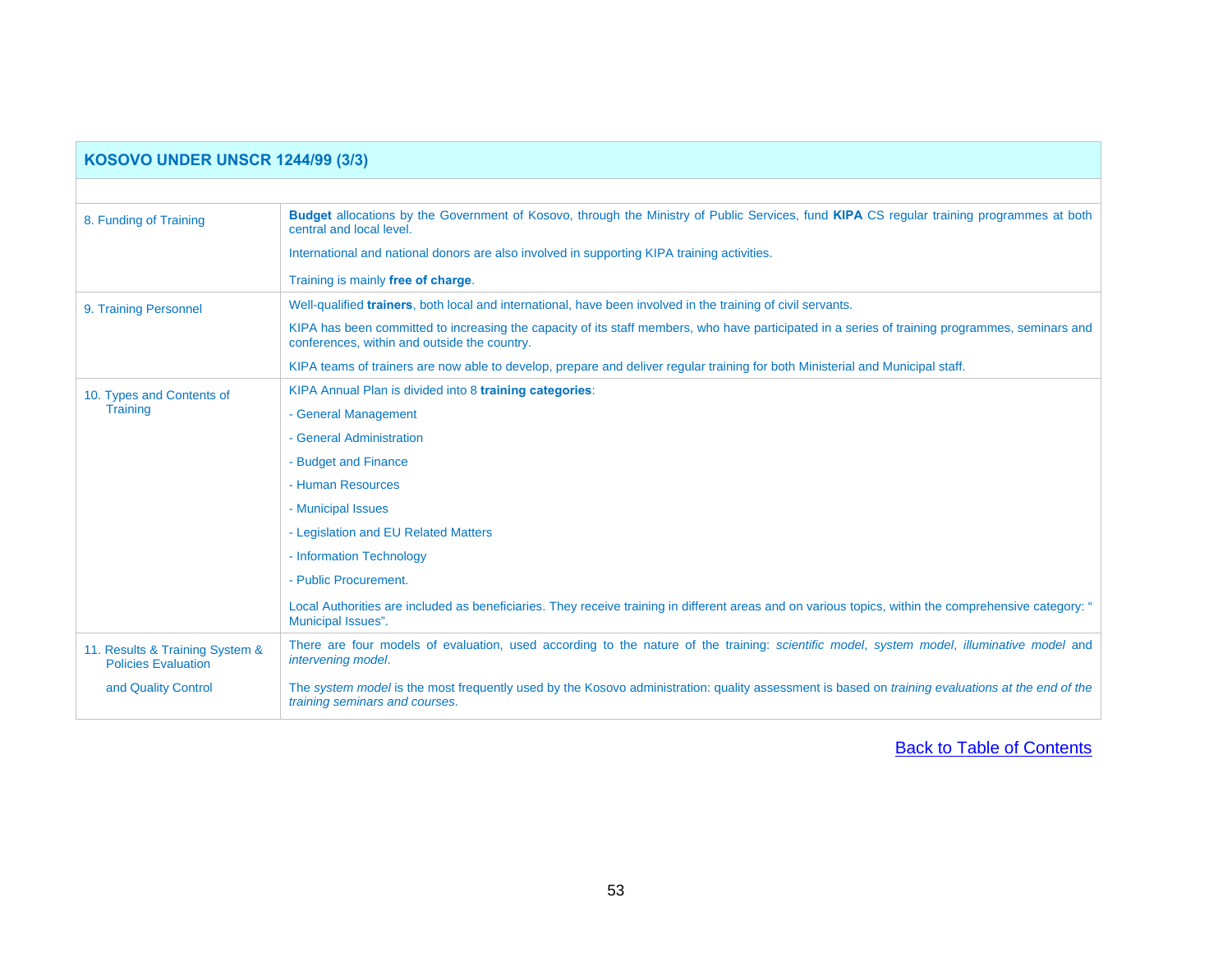## **TABLE B**

## **CIVIL SERVICE TRAINING SYSTEMS IN THE WESTERN BALKANS REGION COMPARISONS BETWEEN ReSPA MEMBERS**

- 1. Civil Service System
- 2. Responsibility for Training Policies
- 3. Overall Strategic Objectives
- 4. Central Training Providers (CTP)
- 5. Main Functions of the CTP
- 6. Target Groups
- 7. Needs Assessment
- 8. Funding of Training
- 9. Training Personnel
- 10. Types and Contents of Training
- 11. Quality Control

Albania

Bosnia and Herzegovina Croatia Former Yugoslav Republic of Macedonia Montenegro **Serbia** Kosovo under UNSCR 1244/99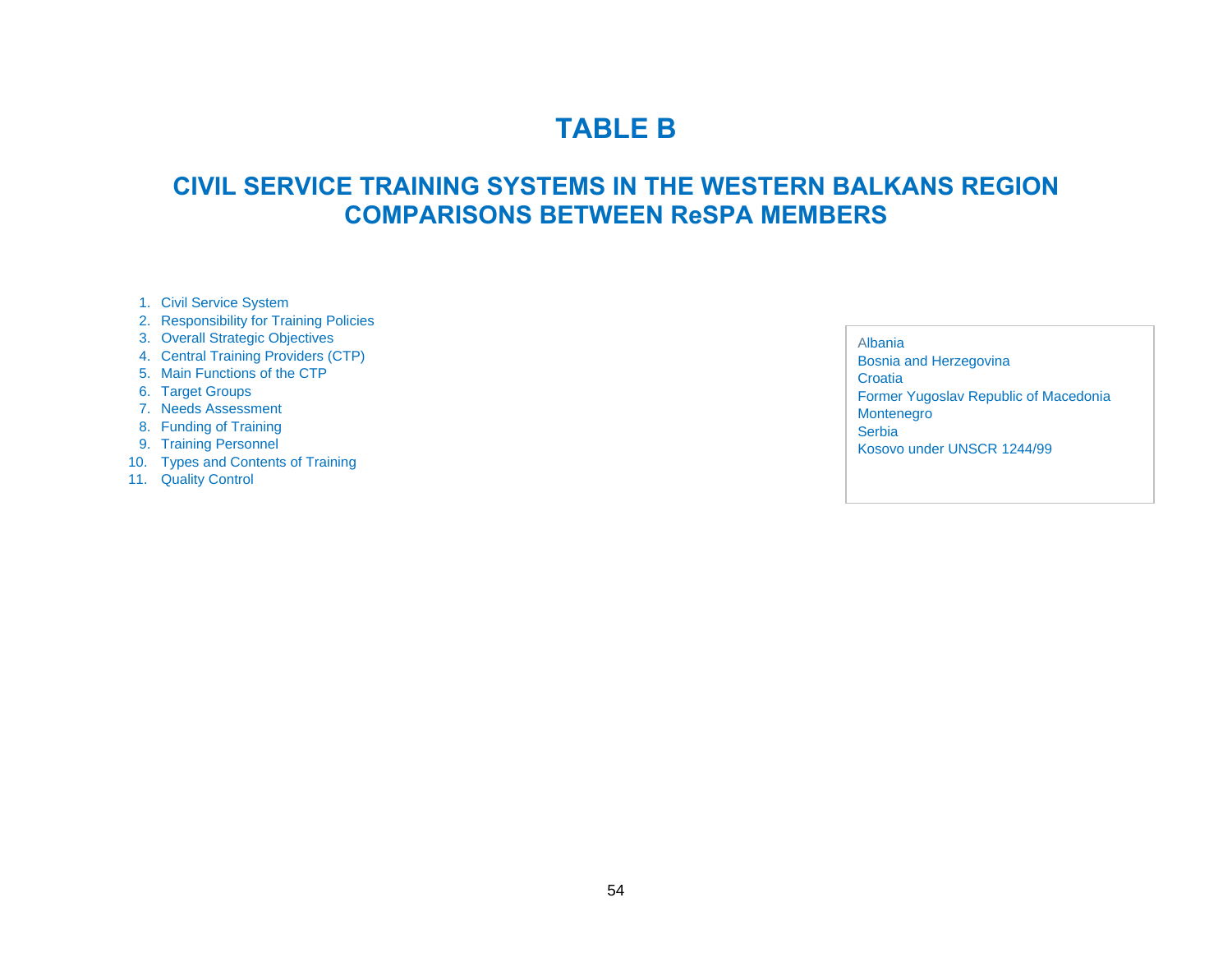| <b>CIVIL SERVICE SYSTEM / COVERAGE (1)</b><br>1. |                                                                                                                                                                                                                                                                                                                                                                                                                                                                                                                                                                                                                                                              |  |  |
|--------------------------------------------------|--------------------------------------------------------------------------------------------------------------------------------------------------------------------------------------------------------------------------------------------------------------------------------------------------------------------------------------------------------------------------------------------------------------------------------------------------------------------------------------------------------------------------------------------------------------------------------------------------------------------------------------------------------------|--|--|
| Albania                                          | Position-based Civil Service System.                                                                                                                                                                                                                                                                                                                                                                                                                                                                                                                                                                                                                         |  |  |
|                                                  | The Civil Service Law applies to regional and local levels.                                                                                                                                                                                                                                                                                                                                                                                                                                                                                                                                                                                                  |  |  |
|                                                  | The Parliament approved the Civil Service Law in November 1999. This Law establishes a legal and administrative framework intended to facilitate the<br>development of an effective Civil Service in Albania. According to the Civil Service Law, civil servants shall have, amongst others, the right to improve<br>their professional skills and to benefit from training activities. On the other hand, the Administration has the obligation to provide them with such<br>training.                                                                                                                                                                      |  |  |
| Bosnia and Herzegovina                           | Position-based System combined with Career System<br>There is in BiH a legal framework specifying the formal training rights and obligations of Civil Servants, at all Government and Administration levels.<br>According to the Civil Service Law, Civil Servants have both the right and the obligation to undertake training.<br>This Law has been completed by a series of regulatory decisions taken by the Agency for Civil Service (ACS), later on adopted by the Council of<br>Ministers.                                                                                                                                                            |  |  |
| Croatia                                          | Position-based Civil Service and State System (equal opportunities, merit-based system)<br>In July 2005 the new Law on Civil Servants was adopted, establishing a legal framework for the creation of a new system of HR management and<br>civil servants training. The Decree on Forms, Modalities and Conditions for Training and Education of Civil Servants (hereinafter: the "Training<br>Decree") was adopted by the Government in January 2007 and came into power in February. The Government of the Republic of Croatia adopted the<br>Decision on Fees for the Work Performed on the Training and Education of Civil Servants on 15 February 2007. |  |  |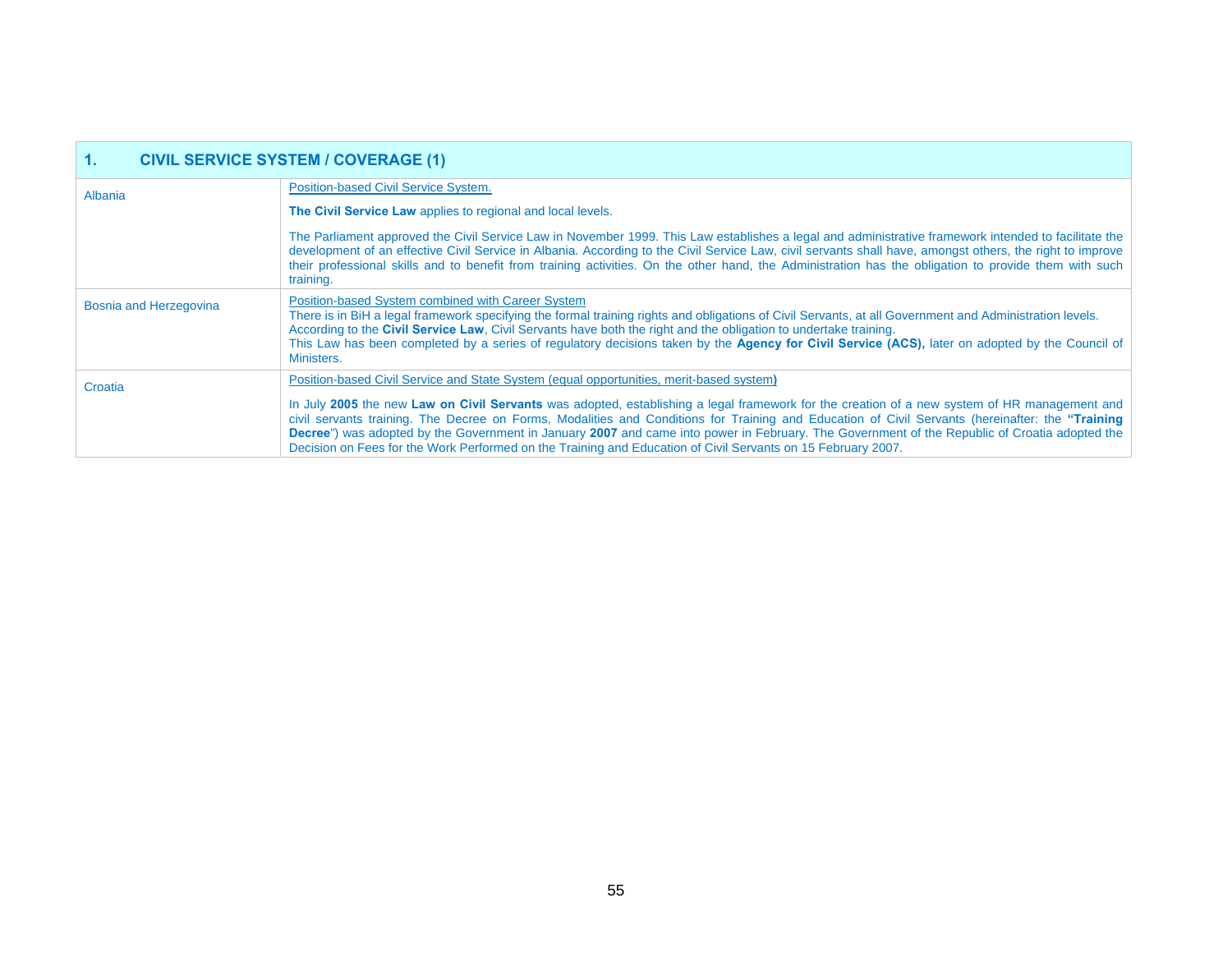| <b>CIVIL SERVICE SYSTEM / COVERAGE (2)</b><br>1. |                                                                                                                                                                                                                                                                                                                                                                                                                                             |  |  |  |
|--------------------------------------------------|---------------------------------------------------------------------------------------------------------------------------------------------------------------------------------------------------------------------------------------------------------------------------------------------------------------------------------------------------------------------------------------------------------------------------------------------|--|--|--|
| Former Yugoslav Republic of<br><b>Macedonia</b>  | <b>Civil Service</b> System of Job Positions with strong Career Elements                                                                                                                                                                                                                                                                                                                                                                    |  |  |  |
|                                                  | Following the National Policy Document in 2005/2006, the Government of the Former Yugoslav Republic of Macedonia and the Trilateral Committee for<br>Coordination of Training for the Municipal Administration adopted a National Strategy for Training of the Local Governments, which targets not only<br>civil servants but also elected local representatives.                                                                          |  |  |  |
|                                                  | The goal of this Strategy is to provide for the establishment and development of a sustainable training system for local self-government, based on the<br>institutional setup and the CS strategic priorities and objectives for training and professional development established by the National Policy.                                                                                                                                  |  |  |  |
| Montenegro                                       | Position-based Civil Service and State System.<br>The Law on Civil Servants and State Employees applies to both central and local levels.                                                                                                                                                                                                                                                                                                   |  |  |  |
|                                                  | This Law was adopted on April 21, 2004 (Official Gazette of the Republic of Montenegro, No. 27/04). Some minor amendments were added in 2005.                                                                                                                                                                                                                                                                                               |  |  |  |
|                                                  | The Law defines the competencies of the <b>Human Resources Management Authority (HRMA)</b> , as well as the financing system.                                                                                                                                                                                                                                                                                                               |  |  |  |
| Serbia                                           | <b>Position-based Civil Service and State System</b>                                                                                                                                                                                                                                                                                                                                                                                        |  |  |  |
|                                                  | Article 10 of the Civil Servants Act specifies that a civil servant has both the right and the obligation to get training in matters that correspond to the<br>needs of the State Authority. Later on, the Civil Servants Act distinguishes between professional (vocational) training and "additional education".<br>Articles 96-97 regulate professional training, while articles 98-99 deal with additional education of civil servants. |  |  |  |
| Kosovo under UNSCR 1244/99                       | Kosovan Civil Service is regulated by Administrative Directive No. 2003/2, implementing UNMIK regulation no. 2001/36. This general administrative<br>and regulatory framework applies to both central and local levels.                                                                                                                                                                                                                     |  |  |  |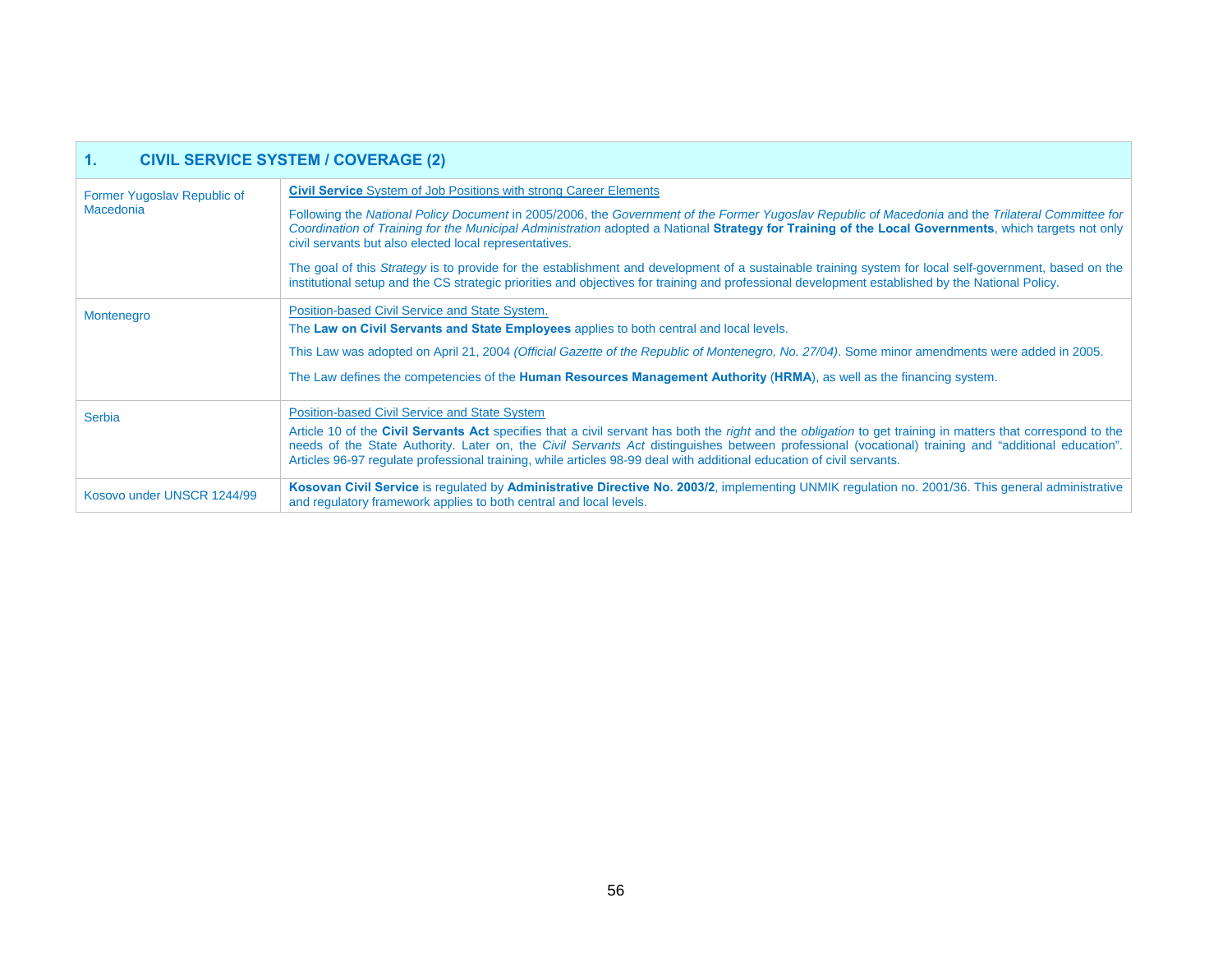| <b>RESPONSIBILITY FOR TRAINING POLICIES</b><br>$\mathbf{2}$ . |
|---------------------------------------------------------------|
|---------------------------------------------------------------|

| Albania                                         | The Department of Public Administration (DoPA), under the Ministry of the Interior, sets up the general policies on training and decides on the activities<br>of the main training provider. The Training Institute of Public Administration (TIPA) is the central training provider. It is responsible for the organization<br>and delivery of training programmes.                                                                                                                                                                                                     |
|-------------------------------------------------|--------------------------------------------------------------------------------------------------------------------------------------------------------------------------------------------------------------------------------------------------------------------------------------------------------------------------------------------------------------------------------------------------------------------------------------------------------------------------------------------------------------------------------------------------------------------------|
| Bosnia and Herzegovina                          | The Public Administration Reform Coordination Office (PARCO) is the main driving force of the Public Administration Reform in BiH. Its main role is<br>to coordinate reform measures and activities between the Council of Ministers, entity Governments and the Government of the Brcko District, all closely<br>cooperating with the EC Delegation in BiH.                                                                                                                                                                                                             |
| Croatia                                         | At the end of 2003, the overall competence for pushing and coordinating public administration reform activities was given to the Central State Office for<br>Administration (CSOA). Included in its prerogatives is the organization of human resources planning, management and development, as well as in-<br>service training and education of civil servants.                                                                                                                                                                                                        |
| Former Yugoslav Republic of<br><b>Macedonia</b> | Pursuant to the Law, the Civil Servants Agency (CSA) is responsible for coordinating the activities pertaining to the professional development and<br>training of civil servants, as well as for promoting efficiency and effectiveness among civil servants.                                                                                                                                                                                                                                                                                                            |
| Montenegro                                      | <b>HRMA</b> assists State authorities in the implementation of the Administration human resources policy, with special emphasis on <b>training</b> and, more<br>generally, on civil servants professional development. HRMA was established in October 2004, in accordance with Article 28 of the Regulation on the<br>Organization and Work of the State Administration (Official Journal of the Republic of Montenegro, No. 54/2004). It covers all the important functions in<br>the field of human resources management and development in the State Administration. |
| Serbia                                          | The main national civil service training institution, established by the Civil Servants Act (Article 158), is the <b>Human Resource Management Service</b><br>(HRMS). HRMS is a central Government body. Its organization and competencies are broadly defined in the Civil Servants Act, and more thoroughly<br>specified by a subsequent Government Regulation. Another prominent government institution that provides training is the Serbian European<br><b>Integration Office (SEIO).</b>                                                                           |
| Kosovo under UNSCR 1244/99                      | The Government of Kosovo, through the Ministry of Public Services, is the authority ultimately in charge of designing, implementing and assessing CS<br>training policies.                                                                                                                                                                                                                                                                                                                                                                                               |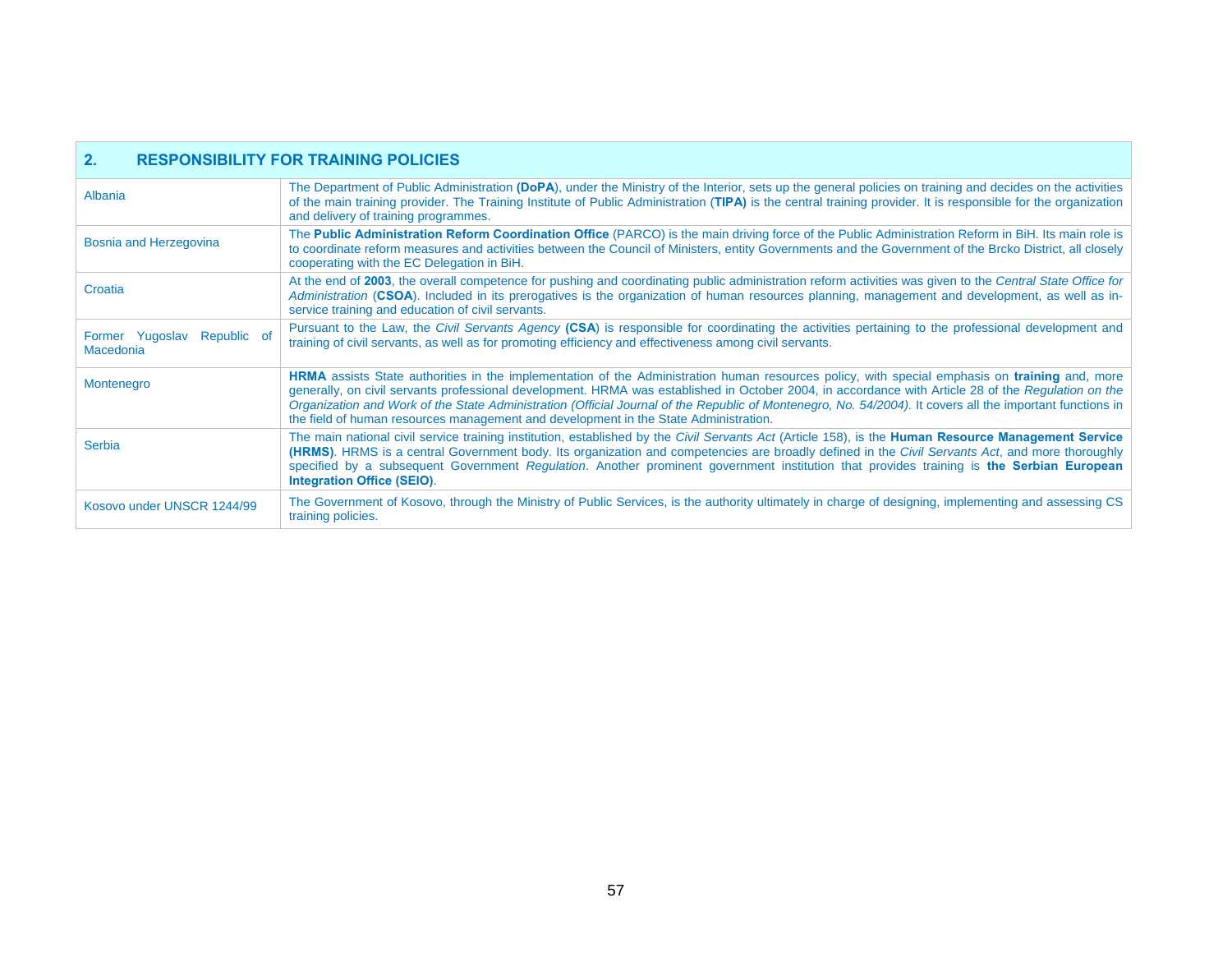| 3 <sub>1</sub><br><b>OVERALL STRATEGIC OBJECTIVES (1)</b> |                                                                                                                                                                                                                                                                                                                                                                                                                                                                                                                                                                                                                                                                                                                                                                                                                                                                                                                                                                             |  |  |  |
|-----------------------------------------------------------|-----------------------------------------------------------------------------------------------------------------------------------------------------------------------------------------------------------------------------------------------------------------------------------------------------------------------------------------------------------------------------------------------------------------------------------------------------------------------------------------------------------------------------------------------------------------------------------------------------------------------------------------------------------------------------------------------------------------------------------------------------------------------------------------------------------------------------------------------------------------------------------------------------------------------------------------------------------------------------|--|--|--|
| Albania                                                   | TIPA Strategic Plan 2006-2009 gave priority to the following four topics and concerns:                                                                                                                                                                                                                                                                                                                                                                                                                                                                                                                                                                                                                                                                                                                                                                                                                                                                                      |  |  |  |
|                                                           | Effectively responding to the Civil Service development needs - Improving the quality of services and products (client-based, custom care-orientated<br>organization) - Improving structures, procedures and systems - Developing quality financial management.                                                                                                                                                                                                                                                                                                                                                                                                                                                                                                                                                                                                                                                                                                             |  |  |  |
|                                                           | The new Strategy Document for Public Administration Modernization (2009-2013) was still under draft at the time of writing.                                                                                                                                                                                                                                                                                                                                                                                                                                                                                                                                                                                                                                                                                                                                                                                                                                                 |  |  |  |
| <b>Bosnia and Herzegovina</b>                             | In the National Strategy Document for 2007-2010, the main training objectives are related to the following six priority areas: 1. Leadership and top<br>management development programmes; 2. Training of Trainers; 3. Improvement of training on Human Resource Management, including the<br>information management system, recruitment, and performance management; 4. Information technology; 5. Internal and external communication; 6.<br><b>Equal Opportunities.</b>                                                                                                                                                                                                                                                                                                                                                                                                                                                                                                  |  |  |  |
|                                                           | This Strategy envisions a continued effort towards the modernization of human resources policies within the BiH Public Administration. The overall goal<br>is to develop a professional, politically impartial, nationally balanced, ethical, stable and responsive public service, one which would be both widely<br>respected and capable of delivering effective service to Governments and citizens alike.                                                                                                                                                                                                                                                                                                                                                                                                                                                                                                                                                              |  |  |  |
| Croatia                                                   | In October 2004, the Government of the Republic of Croatia adopted the Strategy on Training and Professional Improvement of Civil Servants<br>(hereinafter: "Training Strategy") for the 2005-2009 period, whereby the necessary framework of a new civil servants training and education system<br>was set. The goal of the Training Strategy is to improve the general level of skills and qualification of civil servants at all hierarchical levels. This goal is<br>to be achieved through the establishment of a new training and professional development system for civil servants, designed to improve their<br>independence, professional competence, effectiveness and efficiency. Improved levels of motivation, enhanced by advancement opportunities and<br>competitive salaries, and increased manpower flexibility, sought through a set of measures including horizontal mobility, are also among the key<br>concerns and objectives of this new strategy. |  |  |  |

л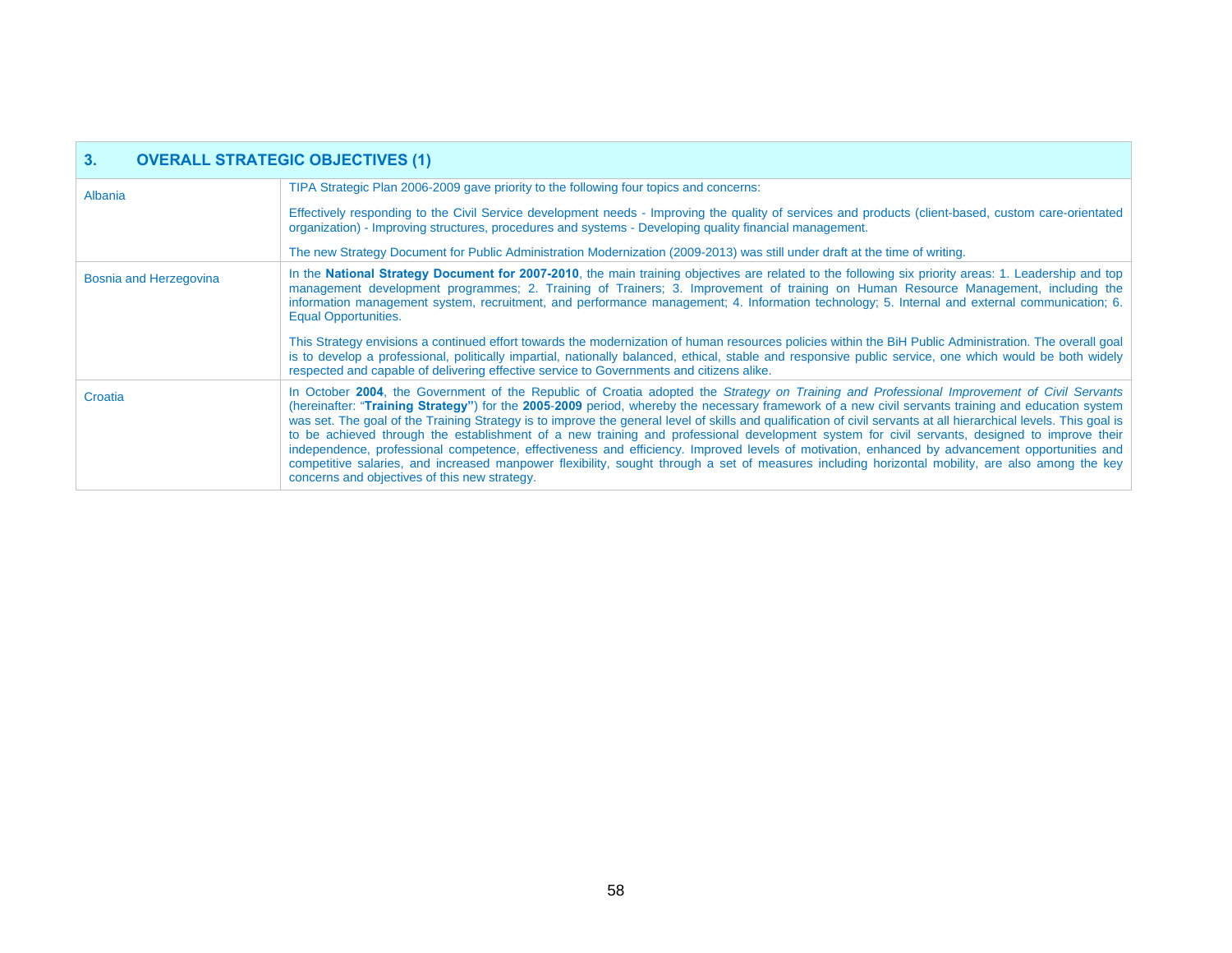| 3.<br><b>OVERALL STRATEGIC OBJECTIVES (2)</b> |                                                                                                                                                                                                                                                                                                                                                                                                                                                                                                                                                                                                                                                                                                                                         |  |  |  |
|-----------------------------------------------|-----------------------------------------------------------------------------------------------------------------------------------------------------------------------------------------------------------------------------------------------------------------------------------------------------------------------------------------------------------------------------------------------------------------------------------------------------------------------------------------------------------------------------------------------------------------------------------------------------------------------------------------------------------------------------------------------------------------------------------------|--|--|--|
| Former Yugoslav Republic of<br>Macedonia      | In 2005, CSA produced a reference document for the organization of training for CS: The National System of Coordination of the Training of Civil<br>Servants in the Former Yugoslav Republic of Macedonia. This document defines the basic principles of the training policy, the division of roles<br>between CSA and every administrative body employing civil servants, the structures for training coordination, the funding model and the general rules<br>for the provision of training.<br>The main objectives are, at present, related to the improvement of structures, procedures and systems, and financial management.<br>The 2009-2013 Strategy of Reform on Public Administration was under draft at the time of writing. |  |  |  |
| Montenegro                                    | The Strategy of Civil Service Training in Montenegro (SCSTM) for 2008-2012 was prepared by HRMA, and subsequently adopted by the<br>Parliament (December 2007).<br>This SCSTM 2008-2012 tackles all the main issues relevant to the development of human resources in Public Administration in accordance with EU<br>standards, while taking into account the current needs of Montenegrin Public Administration. The document outlines future activities related to the<br>training of civil servants and State employees in the 2008-2012 period, in agreement with Montenegrin and international regulations.                                                                                                                        |  |  |  |
| Serbia                                        | A national strategy for training of civil servants has not yet been devised. This remains an important task to be carried out by the State authorities in<br>charge of the overall coordination of civil servants training. At present, the institutions in charge of training set their own training objectives and<br>missions.                                                                                                                                                                                                                                                                                                                                                                                                       |  |  |  |
| Kosovo under UNSCR 1244/99                    | Based on the preparatory work carried out by the Group of Experts for Public Administration Reform (GERAP, including also government officials and<br>civil society representatives), and on GERAP proposals to the Kosovo Government, the Ministry of Public Services sets up a Strategy for Public<br><b>Administration Reform</b> (SPAR), for a 5-year period (beginning in 2007).                                                                                                                                                                                                                                                                                                                                                   |  |  |  |
|                                               | This strategy features eight priority training areas, closely linked to the main problems and issues to be addressed by the Government:<br>1. Human Resources Management; 2. Institutional Network. 3. Communication with the Citizens. 4. Public Administration Management. 5. e-<br>Government. 6. Financing of Public Administration. 7. Anti-corruption measures. 8. Policies and Legislation.                                                                                                                                                                                                                                                                                                                                      |  |  |  |
|                                               | A detailed Action Plan, developed separately, gives a full overview of all actions to be carried out in order to meet the eight strategic objectives. The<br>Action Plan also identifies the leading institutions, the budget requirements and the timeline for the implementation of each action.                                                                                                                                                                                                                                                                                                                                                                                                                                      |  |  |  |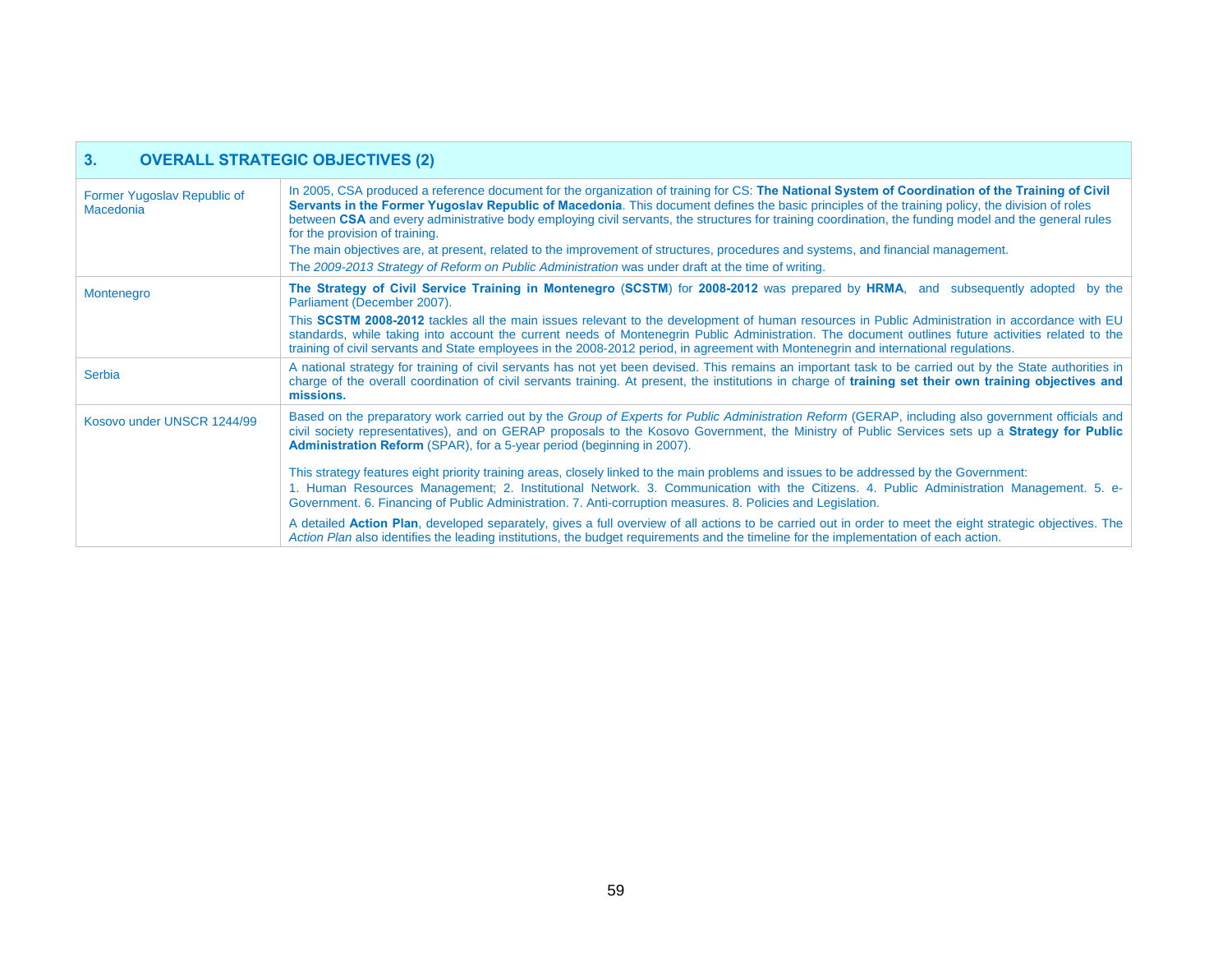| <b>CENTRAL TRAINING PROVIDERS (CTP) (1)</b><br>4. |                                                                                                                                                                                                                                                                                                                                                       |  |  |  |
|---------------------------------------------------|-------------------------------------------------------------------------------------------------------------------------------------------------------------------------------------------------------------------------------------------------------------------------------------------------------------------------------------------------------|--|--|--|
| Albania                                           | <b>TIPA</b> (Training Institute for Public Administration) is the central training provider.                                                                                                                                                                                                                                                          |  |  |  |
|                                                   | Legal status: TIPA is an organizational unit of the Department of Public Administration.                                                                                                                                                                                                                                                              |  |  |  |
|                                                   | On June 23, 2000 the Council of Ministers approved Decree n° 315. This Decree sets out the 'Establishment and Functioning of the TIPA and the<br>membership of the TIPA Advisory Board.                                                                                                                                                               |  |  |  |
|                                                   | In the Albanian training market there are also private organizations that develop and sell their own training programmes. Many of these programmes<br>are relevant to the Public Administration. They target civil servants, as well as other groups: fiscal administration and local authority agents, diplomats,<br>business people, etc.           |  |  |  |
| Bosnia and Herzegovina                            | Civil Service Agencies (CSA-s) have key responsibilities in the design of policies dealing with training of civil servants, and ensuring their professional<br>development. They submit proposals for the development of the CS training system and for the improvement of the training strategy.                                                     |  |  |  |
|                                                   | Institutions and learning centres offering training for the Civil Service in BiH are (2008):<br>- BiH Civil Service Agency;                                                                                                                                                                                                                           |  |  |  |
|                                                   | - FBiH Civil Service Agency;                                                                                                                                                                                                                                                                                                                          |  |  |  |
|                                                   | - Srpska Republika Civil Service Agency;                                                                                                                                                                                                                                                                                                              |  |  |  |
|                                                   | - The Brcko District Sub-Department for Personnel and Wages;                                                                                                                                                                                                                                                                                          |  |  |  |
|                                                   | - Faculty of Public Administration – based in Sarajevo, and recognised by the Federal Government;                                                                                                                                                                                                                                                     |  |  |  |
|                                                   | - Centres for training of judges and prosecutors;                                                                                                                                                                                                                                                                                                     |  |  |  |
|                                                   | - Directorate for European Integration;                                                                                                                                                                                                                                                                                                               |  |  |  |
|                                                   | - Other training providers, such as universities and private sector companies/schools.                                                                                                                                                                                                                                                                |  |  |  |
| Croatia                                           | The main providers of training for Public Administration are: the Civil Service Training Centre (CSTC), a unit under CSOA; the Ministry of Foreign<br>Affairs and European Integration (Diplomatic Academy); the Ministry of the Interior (Police Academy); the Ministry of Justice (Judicial Academy); and<br>the Academy for Local Democracy (ALD). |  |  |  |
|                                                   | Training in the area is also provided by other institutions and/or organizations, such as UNDP, USAID, the Urban Institute, the Norwegian Cooperation,<br>Universities in Zagreb, Rijeka and Osijek, as well as the National Union of the Associations of Cities and Associations of Municipalities.                                                  |  |  |  |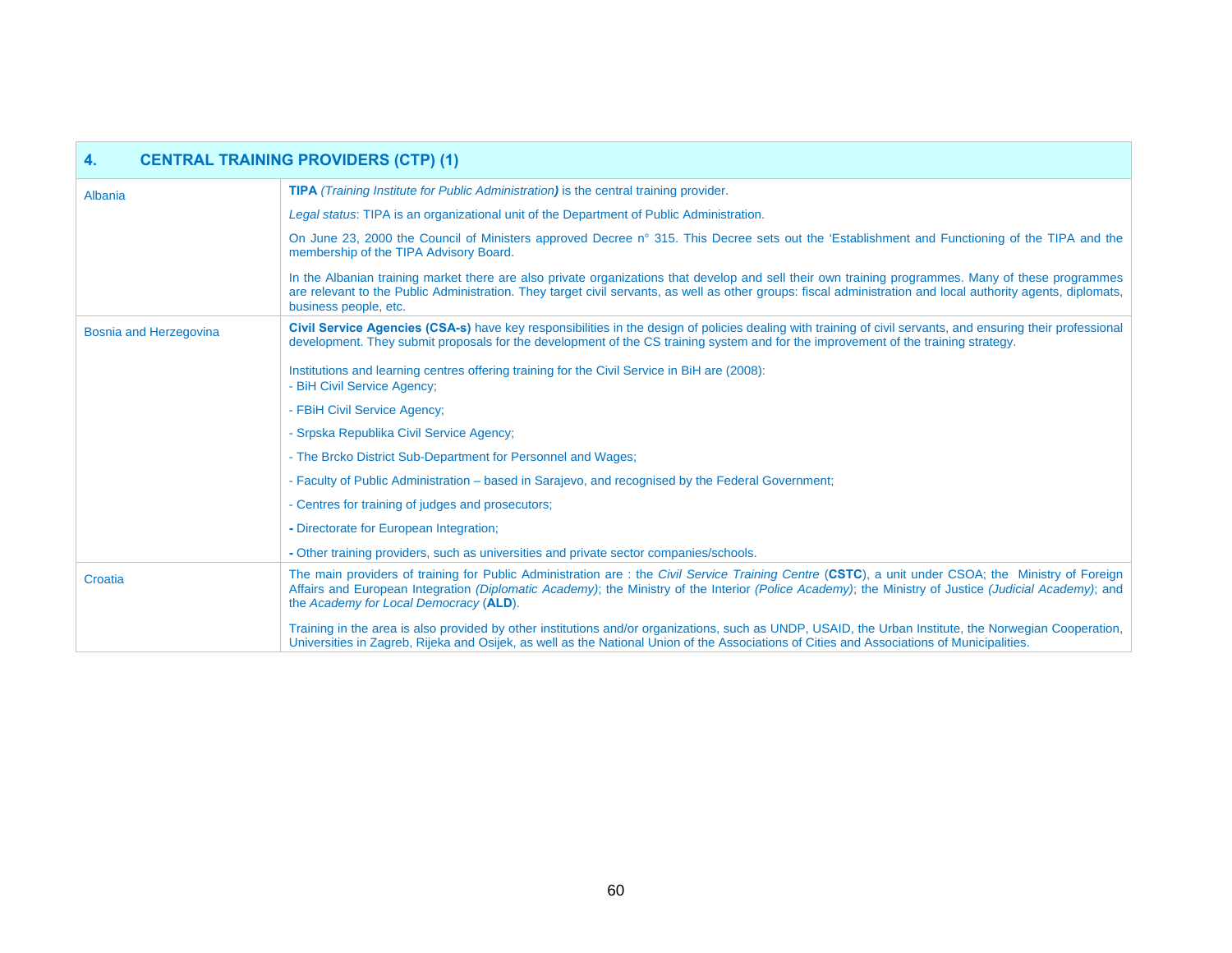<span id="page-60-0"></span>

| <b>CENTRAL TRAINING PROVIDERS (CTP) (2)</b><br>4. |                                                                                                                                                                                                                                                                                                             |  |
|---------------------------------------------------|-------------------------------------------------------------------------------------------------------------------------------------------------------------------------------------------------------------------------------------------------------------------------------------------------------------|--|
|                                                   |                                                                                                                                                                                                                                                                                                             |  |
| Former Yugoslav Republic of<br><b>Macedonia</b>   | CSA is the national central agency. CSA's "National System of Coordination of the Training of Civil Servants in the Former Yugoslav Republic<br>of Macedonia <sup>"57</sup> specifies the general rules for the provision of training for civil servants.                                                   |  |
| Montenegro                                        | The aforementioned Law (Article 115) defines the competencies and functions of the Human Resources Management Authority as follows:<br>- Preparing draft programmes for training and other programmes for human resources development;                                                                      |  |
|                                                   | - Providing professional assistance to the Government in relation to human resources management;                                                                                                                                                                                                            |  |
|                                                   | - Assisting State authorities in the implementation of the national policy for the development of the Administration's human resources.                                                                                                                                                                     |  |
|                                                   | <b>HRMA</b> is also covering training for local authorities (State Employees).                                                                                                                                                                                                                              |  |
| Serbia                                            | <b>HRMS</b> is responsible for programming, organising and implementing all general training, the so-called "horizontal topics".                                                                                                                                                                            |  |
|                                                   | <b>SEIO</b> offers only EU-related training. All State authorities also have competence to organize training in their respective fields of action.                                                                                                                                                          |  |
|                                                   | In the Serbian training market there are private organizations that develop their own commercial training programmes. Many of these programmes are<br>relevant to the Public Administration. They target civil servants, as well as other groups: diplomats, businessmen, international organizations, etc. |  |
| Kosovo under UNSCR 1244/99                        | The Kosovo Institute for Public Administration (KIPA) is the central training provider. It is responsible for the organization and delivery of training<br>programmes.                                                                                                                                      |  |
|                                                   | Training for Local Authorities is offered by KIPA, by different agencies and international offices located in Kosovo (UNMIK, OSCE, UNDP), and also by<br>other donors.                                                                                                                                      |  |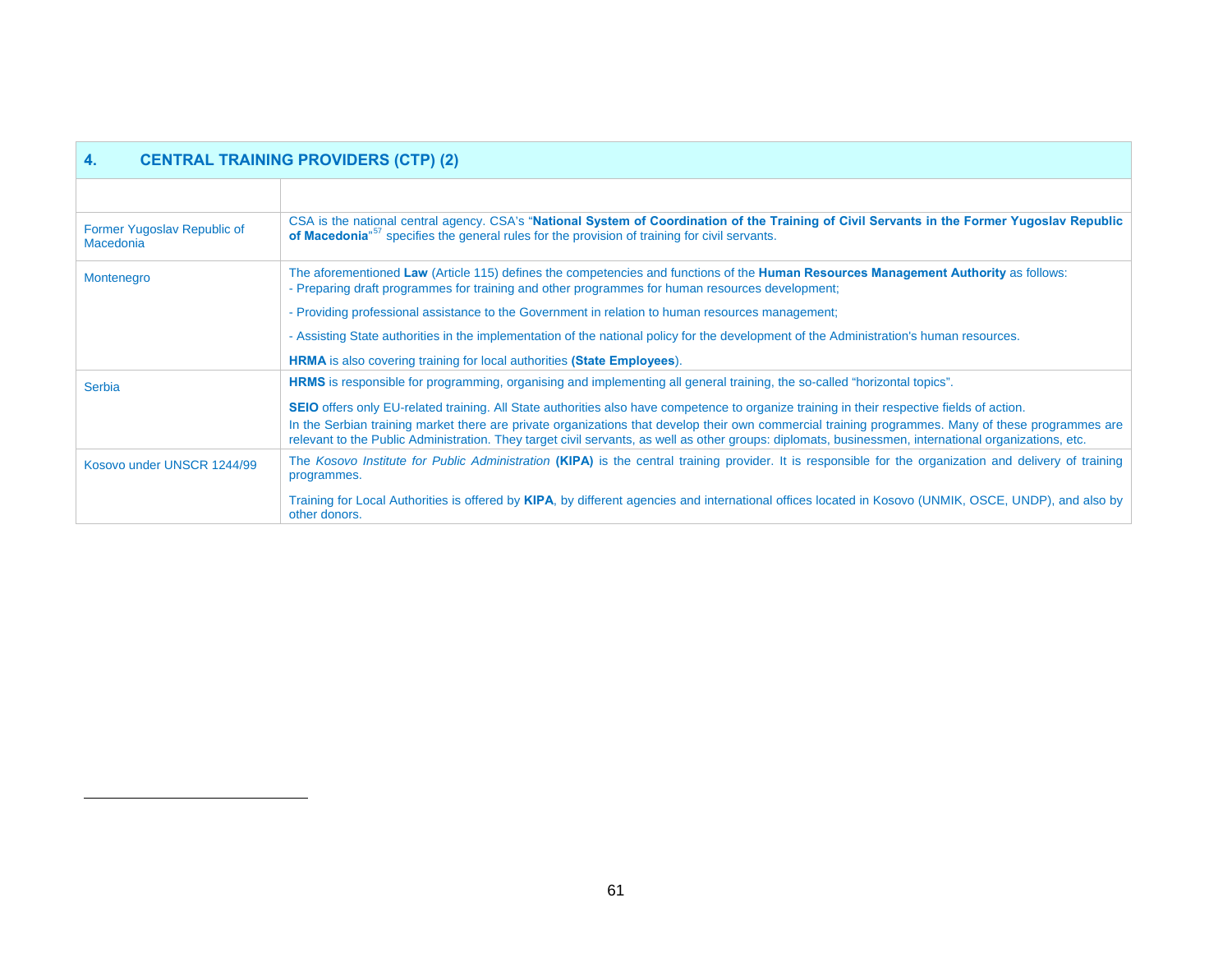| 5.<br><b>MAIN FUNCTIONS OF THE CTP (1)</b> |                                                                                                    |
|--------------------------------------------|----------------------------------------------------------------------------------------------------|
| Albania                                    | 1. Training needs assessments.                                                                     |
|                                            | 2. Design and implementation of training programmes.                                               |
|                                            | 3. Training evaluation.                                                                            |
|                                            | 4. International cooperation.                                                                      |
|                                            | 5. Library of training.                                                                            |
| Bosnia and Herzegovina                     | 1. Training needs assessments.                                                                     |
|                                            | 2. Development and implementation of training programmes.                                          |
|                                            | 3. Training evaluation.                                                                            |
|                                            | 4. International cooperation.                                                                      |
|                                            | 5. Specific training actions related to the job position and career development of civil servants. |
| Croatia                                    | 1. Training needs assessments.                                                                     |
|                                            | 2. Development and implementation of training programmes.                                          |
|                                            | 3. Training evaluation.                                                                            |
|                                            | 4. International cooperation.                                                                      |
|                                            | 5. Specific training actions related to the job position and career development of civil servants. |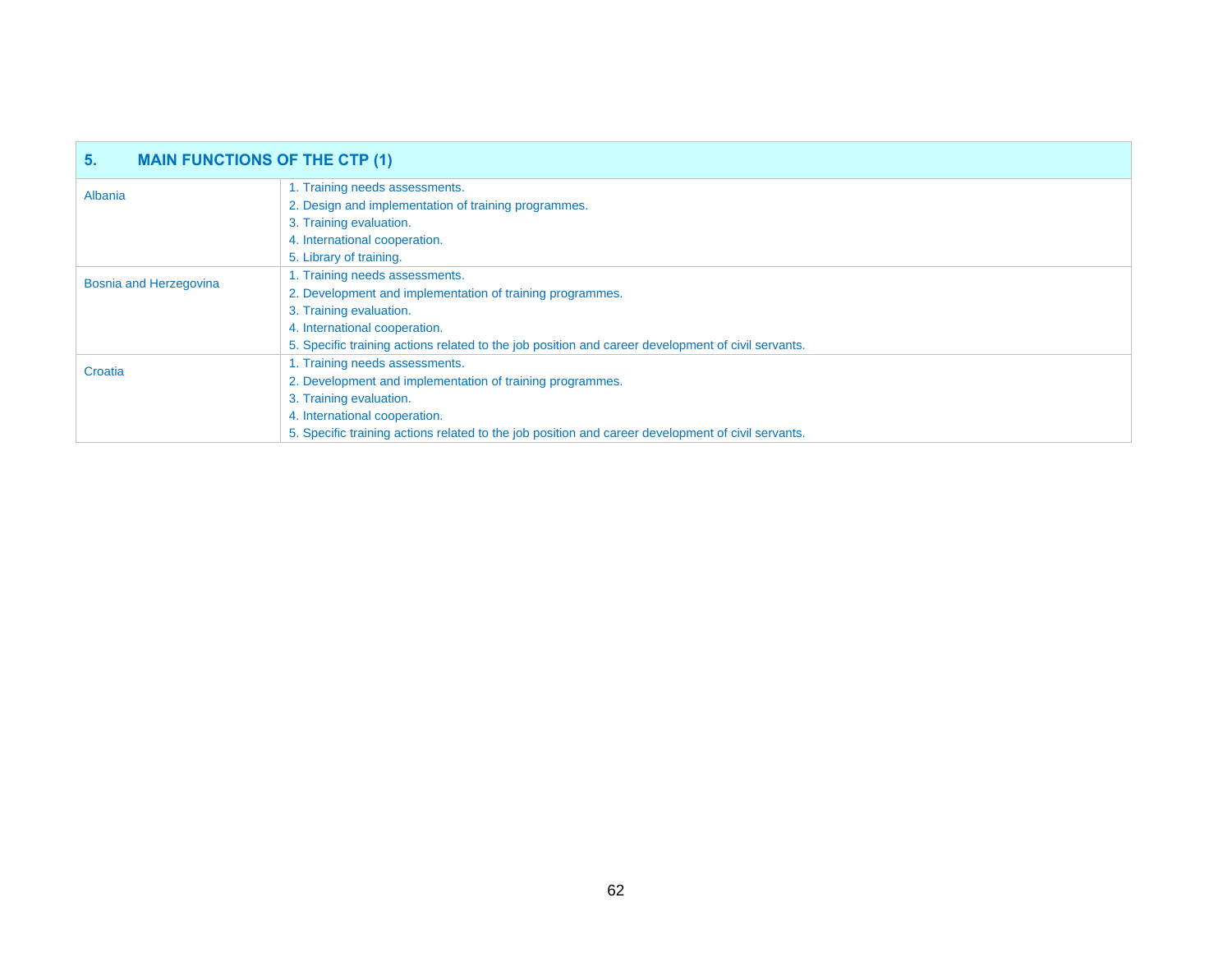| <b>MAIN FUNCTIONS OF THE CTP (2)</b><br>5 <sub>1</sub> |                                                                                                                                                                                                                                                                                                       |
|--------------------------------------------------------|-------------------------------------------------------------------------------------------------------------------------------------------------------------------------------------------------------------------------------------------------------------------------------------------------------|
| Former Yugoslav Republic of<br>Macedonia               | The roles and responsibilities of CSA include, <i>inter alia</i> :<br>- Overarching responsibility for the development of a global strategy for training civil servants in the country, the coordination and monitoring of the<br>implementation of this strategy, and the assessment of its results; |
|                                                        | - Needs assessment, design, delivery and funding of high level generic training, in line with the priorities and decisions of the Government;                                                                                                                                                         |
|                                                        | - Development and management of a consistent training evaluation process to be applied across the whole range of training activities for civil<br>servants:                                                                                                                                           |
|                                                        | - Collection, analysis and diffusion of data relating to training, implementation of the recommendations about best practices;                                                                                                                                                                        |
|                                                        | - Improvement of the coordination of the donors' actions and other initiatives contributing to the training effort.                                                                                                                                                                                   |
| Montenegro                                             | These four institutional duties are among the main responsibilities of HRMA:<br>1. Preparing draft programmes for training and other programmes for human resources development;<br>2. Providing professional assistance to the Government;                                                           |
|                                                        | 3. Carrying out training needs assesment;                                                                                                                                                                                                                                                             |
|                                                        | 4. Monitoring the quality of training activities, through regular training evaluation (including assessment of <i>effectiveness</i> and <i>impact</i> ).                                                                                                                                              |
| <b>Serbia</b>                                          | <b>HRMS</b> main responsibilities are:                                                                                                                                                                                                                                                                |
|                                                        | 1. Development of training programmes and provision of training;                                                                                                                                                                                                                                      |
|                                                        | 2. Periodical assessment of the training needs;                                                                                                                                                                                                                                                       |
|                                                        | 3. Training evaluation;                                                                                                                                                                                                                                                                               |
|                                                        | 4. International cooperation.                                                                                                                                                                                                                                                                         |
| Kosovo under UNSCR 1244/99                             | <b>KIPA</b> has several key responsibilities. The Institute:                                                                                                                                                                                                                                          |
|                                                        | - implements the CS training strategy for Kosovo;                                                                                                                                                                                                                                                     |
|                                                        | - periodically assesses the training needs at local and central levels;                                                                                                                                                                                                                               |
|                                                        | - drafts appropriate programmes to answer the needs, and meet the new requirements and standards resulting from the institutional linking of Kosovo<br>with the EU;                                                                                                                                   |
|                                                        | - evaluates the results of training programmes organized for this purpose;                                                                                                                                                                                                                            |
|                                                        | - coordinates the training activities of Kosovo civil employees with the Provisional Institutions of Self-Government and Municipalities;                                                                                                                                                              |
|                                                        | - acts as a research institution for the development of Public Administration in Kosovo.                                                                                                                                                                                                              |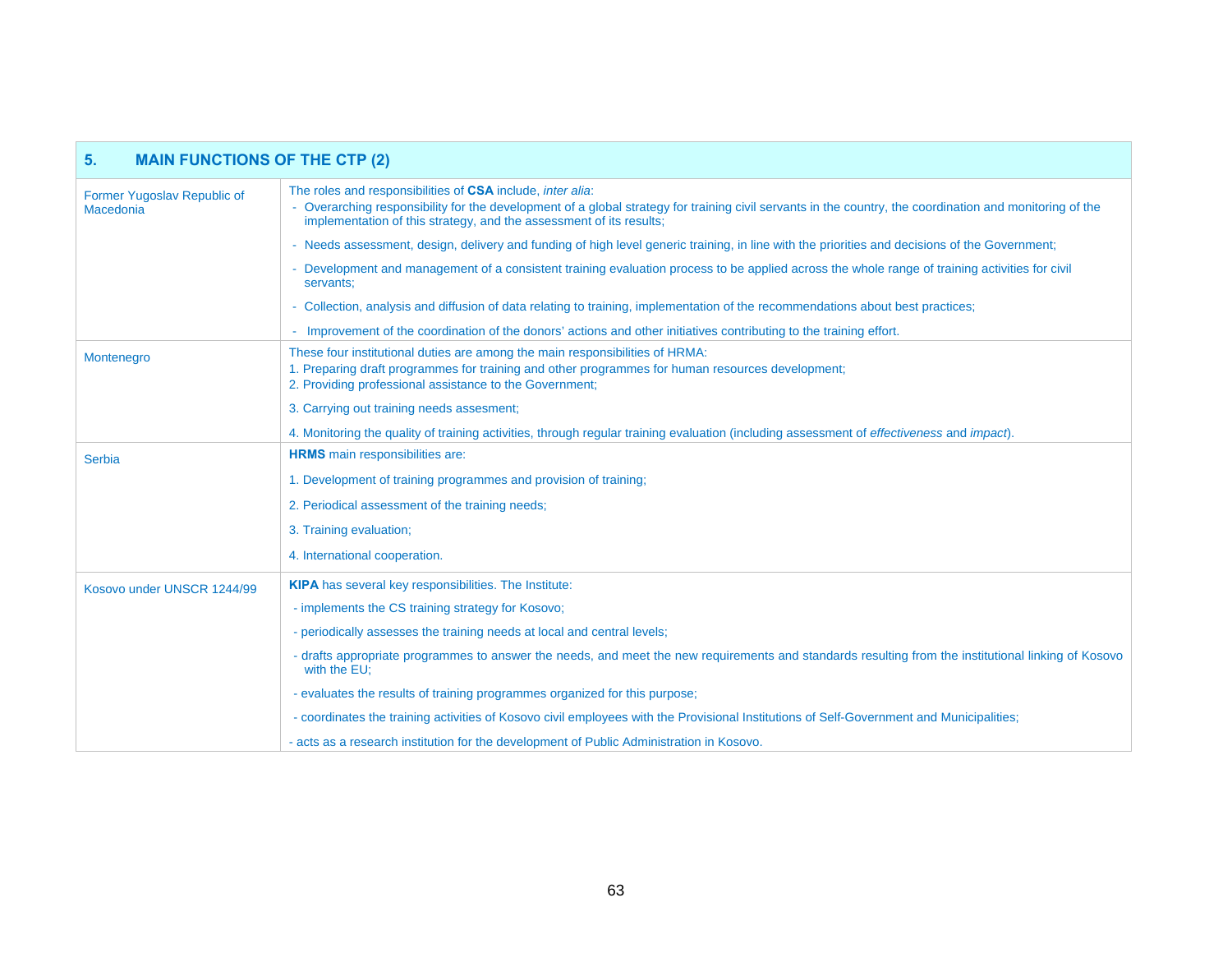| <b>TARGET GROUPS (1)</b><br>6. |                                                                                                                                                                                                                                                                                                                                                         |
|--------------------------------|---------------------------------------------------------------------------------------------------------------------------------------------------------------------------------------------------------------------------------------------------------------------------------------------------------------------------------------------------------|
| Albania                        | Two comprehensive training packages were designed by TIPA (General Training Centre, GTC): see item n° 10. The Fiscal Training Centre (FTC)<br>designed another training package. All these packages had clearly specified target groups.                                                                                                                |
|                                | 1. First package: there are 10 specific target groups, covering all managerial levels within the Civil Service in Albania, as well as several functional<br>groups (the range of beneficiaries extends from newcomers to top level managers, and includes both line staff and specialists).                                                             |
|                                | 2. Second package: there are 11 target groups, with EU-related functions, working in different Government and Administration Departments.<br>3. FTC package: this more specialized package has been designed for civil servants working for the Fiscal Administration.                                                                                  |
| <b>Bosnia and Herzegovina</b>  | Target groups benefiting from training programmes are: decision-makers (heads of departments, other high level officials); institutional managers<br>(heads of sectors, assistant managers, heads of organizational units); public servants, as well as other employees working for State authorities and/or<br>for Cantonal and local self-government. |
|                                | According to the Civil Service Law, Civil Service Agencies also have responsibility for ensuring training consistency across the different levels of the<br>hierarchy.                                                                                                                                                                                  |
| Croatia                        | Current training targets all level of civil servants. In addition, specialized training is offered to groups dealing with EU related matters, as well as to<br>agents and elected officials working for Croatian local self-government units.                                                                                                           |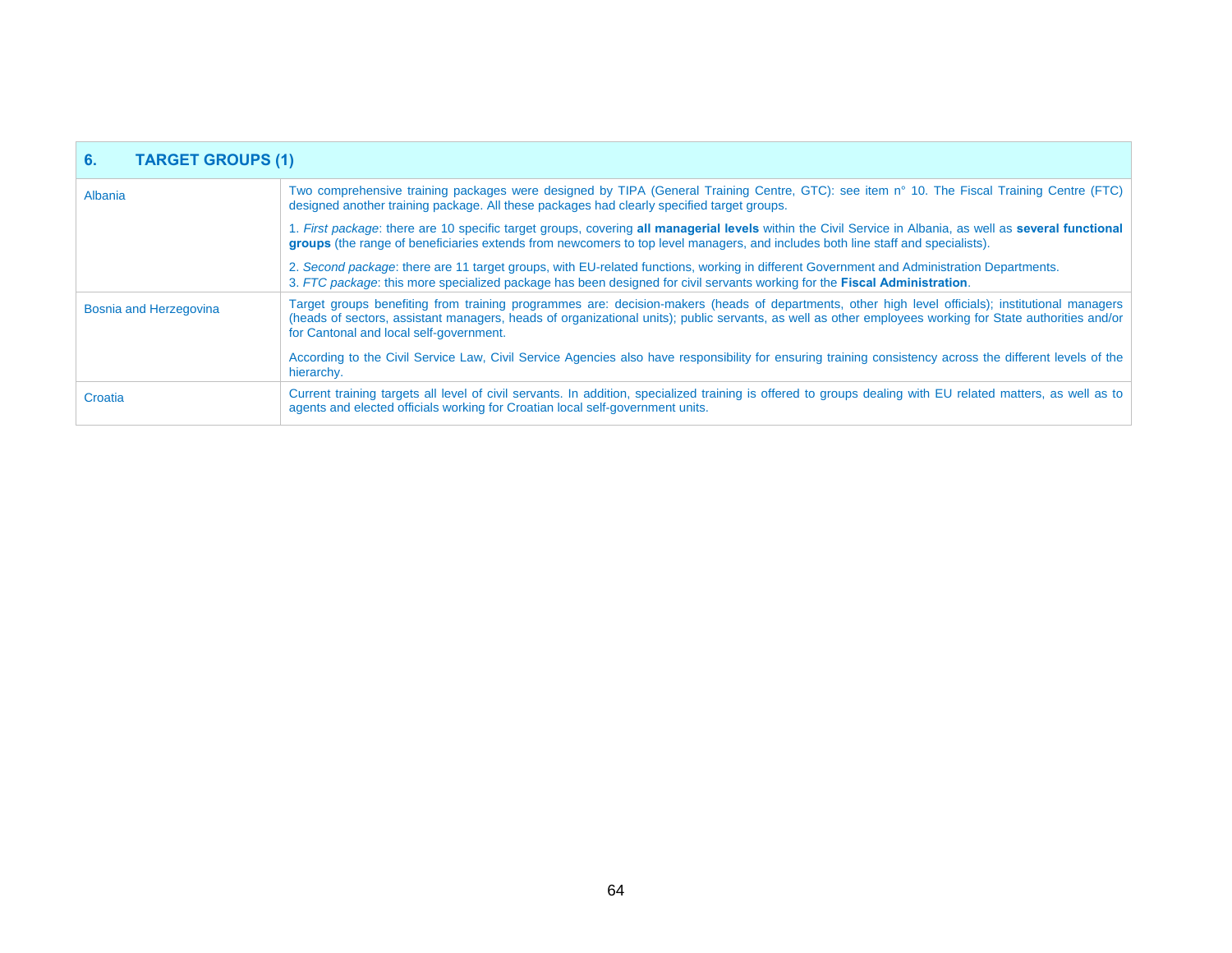| <b>TARGET GROUPS (2)</b><br>6.                  |                                                                                                                                                                                                                                                                                                                                                                                                    |
|-------------------------------------------------|----------------------------------------------------------------------------------------------------------------------------------------------------------------------------------------------------------------------------------------------------------------------------------------------------------------------------------------------------------------------------------------------------|
| Former Yugoslav Republic of<br><b>Macedonia</b> | There are three main target groups: civil servants with managerial responsibilities, expert civil servants, and expert-administrative civil servants. In<br>addition, for the local level of governance, there is a group of elected representatives (council members).                                                                                                                            |
|                                                 | It is the declared intention of fYR Macedonia to encourage the development of a culture of continuous learning and positive attitude towards training<br>and professional development among civil servants and managerial staff. The aim is to work towards the fulfilment of the potential capacities at both<br>the individual level and at the level of the civil service workforce as a whole. |
| Montenegro                                      | All levels within the civil service system are targeted, from the highest ranking officials and managing persons to lower catogories of civil service<br>personnel and newly employed staff. The 2007 Training Programme for Civil Servants and State Employees specifies the target group for each of the<br>training programmes or actions offered.                                              |
| Serbia                                          | The two main criteria used for creating target groups are: the civil servants' area of responsibility, and their hierarchical level within the Administration.                                                                                                                                                                                                                                     |
|                                                 | Both HRMS and SEIO provide training for all levels of civil servants (all managerial levels and lower levels as well).                                                                                                                                                                                                                                                                             |
|                                                 | HRMS and SEIO offer exclusively in-service training (training for those already employed in the Public Administration), although a majority of the<br>training activities are also open to apprentices who are being trained to become civil servants prior to the State professional examination.                                                                                                 |
| Kosovo under UNSCR 1244/99                      | The expected beneficiaries of the training programmes of general management (target groups) are the heads of departments, divisions and sectors in<br>the ministries and in executive agencies.                                                                                                                                                                                                    |
|                                                 | Young civil servants of the Kosovo CS have been the main beneficiaries of more specialized training in communication skills.                                                                                                                                                                                                                                                                       |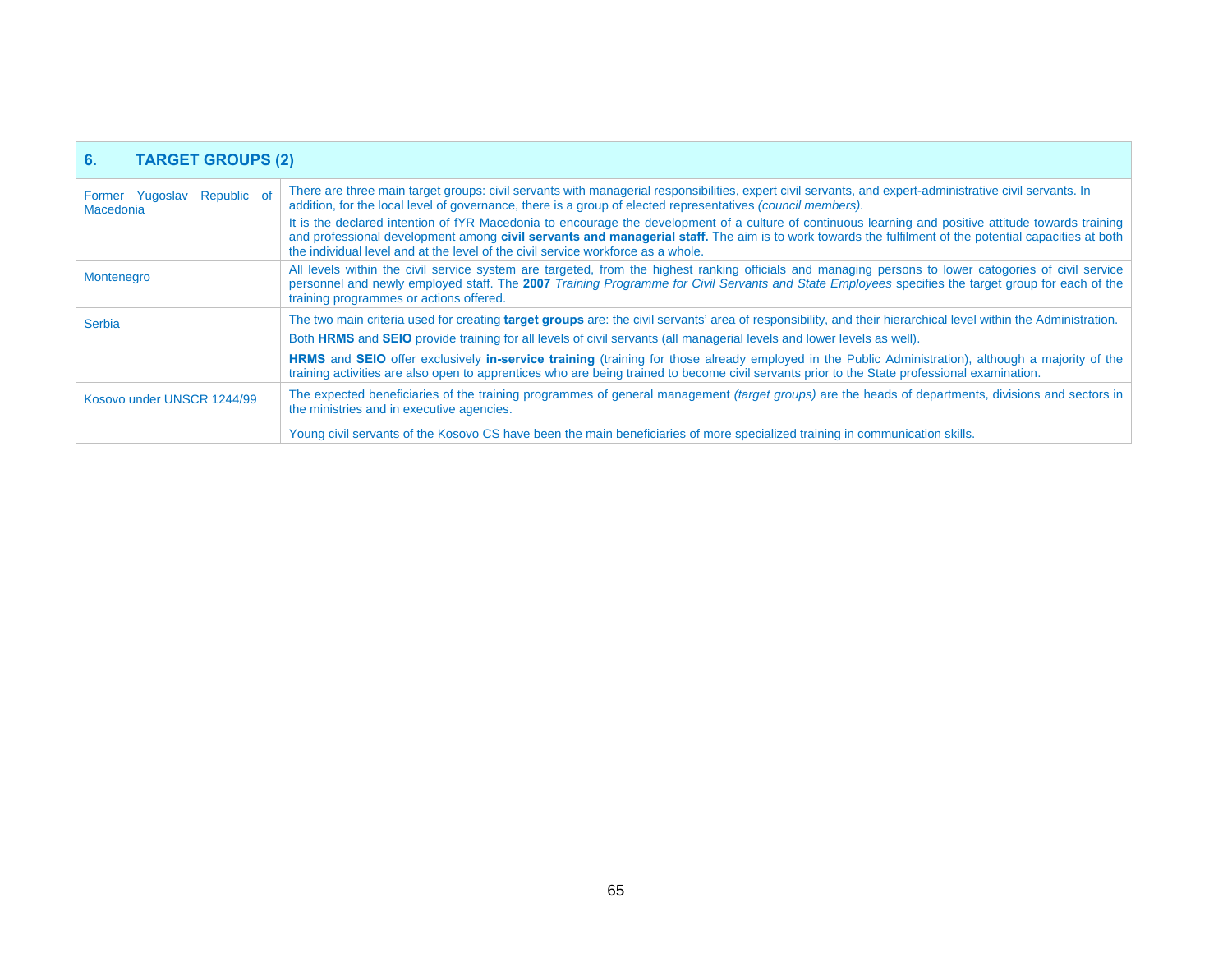| <b>NEEDS ASSESSMENT (1)</b> |                                                                                                                                                                                                                                                                                                                                                                                                                              |
|-----------------------------|------------------------------------------------------------------------------------------------------------------------------------------------------------------------------------------------------------------------------------------------------------------------------------------------------------------------------------------------------------------------------------------------------------------------------|
| Albania                     | Training Needs Assessment uses a combination of top-down and bottom-up approaches, with prevalence given to the global Administration needs<br>and concerns. This participative methodology helps to have the training of civil servants focused on the general needs of the Government as a whole,<br>the specific needs of every Administration Department, and the personal needs and expectations of each civil servant. |
| Bosnia and Herzegovina      | <b>TNA</b> is carried out in all Civil Service Training Systems.                                                                                                                                                                                                                                                                                                                                                             |
|                             | The BiH Civil Service Agency assesses the global horizontal training needs of the Administration, prepares priority proposals for the training of civil<br>servants and more generally plays an important role in the development of a National CS Training Strategy.                                                                                                                                                        |
|                             | The methods most often used in TNA in BiH are quite straightforward: questionnaires, interviews, content analysis.                                                                                                                                                                                                                                                                                                           |
| Croatia                     | For the purpose of TNA, civil servants have generally been classified into three main categories, according to the scope of their work, the tasks they are<br>responsible for, and the level of institutional responsibility they have: executive level (top management); professional level; general support level.                                                                                                         |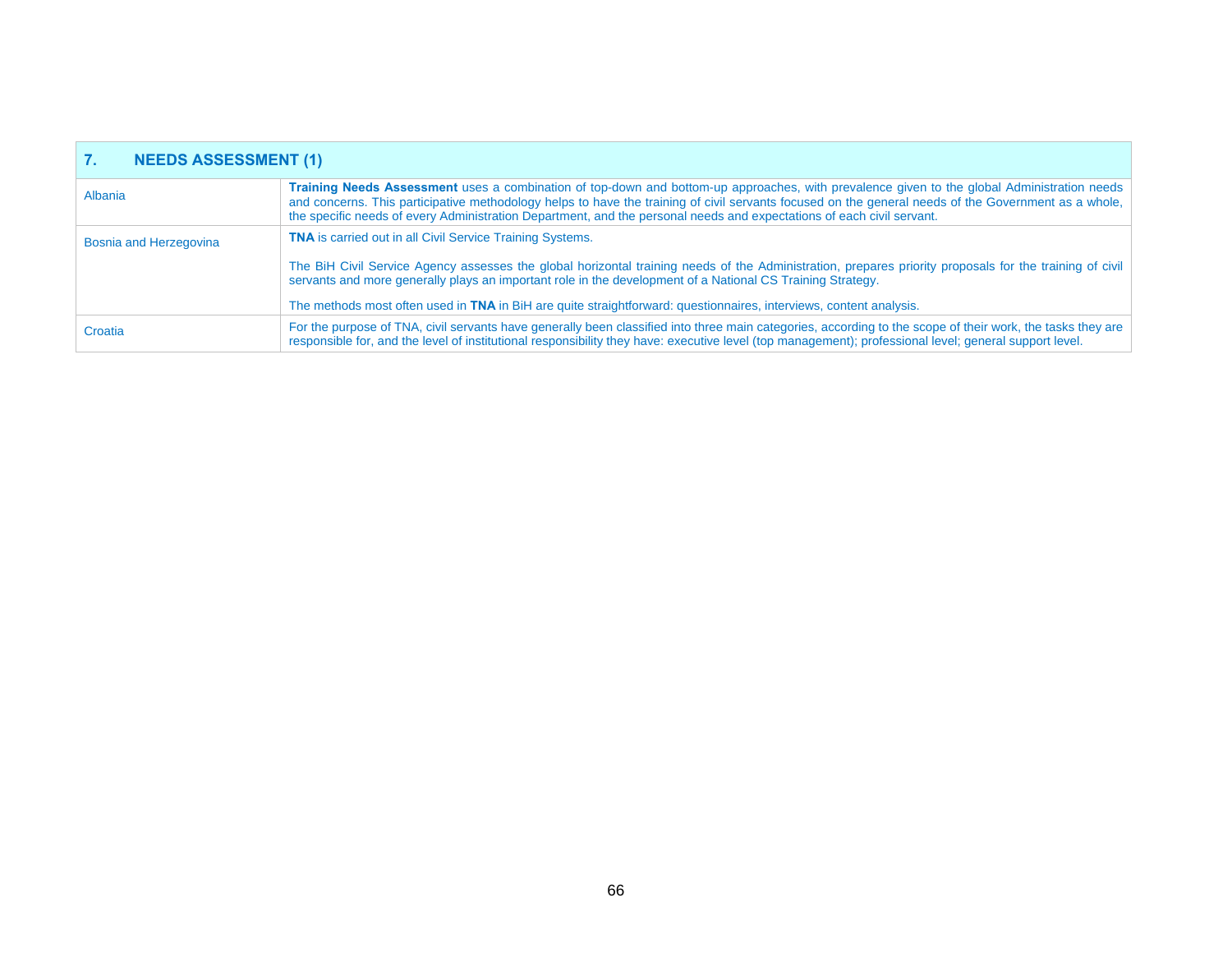| <b>NEEDS ASSESSMENT (2)</b><br>7.        |                                                                                                                                                                                                                                                                                                                                                                                                                                             |
|------------------------------------------|---------------------------------------------------------------------------------------------------------------------------------------------------------------------------------------------------------------------------------------------------------------------------------------------------------------------------------------------------------------------------------------------------------------------------------------------|
| Former Yugoslav Republic of<br>Macedonia | In practice, the training system is based on the strategic training and professional development priorities and objectives established by the National<br>Policy. This includes the assessment of priority training needs, the planning, coordination and implementation of training programmes and activities, the<br>monitoring of training quality, and the evaluation of results and impact.                                            |
|                                          | Planning of training starts with a global training needs assessment (TNA), for different categories of civil servants. A provisional training programme is<br>developed on the basis of this assessment. The results of the assessment are analysed and exposed in a report submitted to the Coordination<br>Committee. Finally, this Committee sets up the national annual training priorities for the different groups of civil servants. |
| Montenegro                               | <b>TNA</b> is carried out mainly through questionnaires, with both standardized multiple choice and open answers.<br>Based on the results of the analyses of these questionnaires, HRMA defines the annual Training Programme for Civil Servants and State Employees.                                                                                                                                                                       |
|                                          | However, no systematic training needs assessment has been carried out since 2005, despite the fact that HRMA has in the meantime adopted «TNA<br>Methodology - Systematic Civil Service Training and Development ».                                                                                                                                                                                                                         |
| Serbia                                   | Both HRMS and SEIO conduct training needs assessment (TNA) through a combination of several data-collecting methods.                                                                                                                                                                                                                                                                                                                        |
|                                          | The data taken into account when assessing training needs are: the participants' responses to the evaluation questionnaires filled out at the end of<br>each training event; additional information gathered through interviews with senior officials in various Public Administration institutions; etc.                                                                                                                                   |
|                                          | SEIO produces analyses of the EC annual progress reports and other relevant documents of the EU, in order to identify, more generally, the areas of<br>the Acquis on EU integration. SEIO has also developed a questionnaire that is addressed twice a year to specifically defined target groups in order to<br>offer tailor-made training programmes, and then completes the information thus gathered by interviews.                     |
| Kosovo under UNSCR 1244/99               | <b>TNA</b> is understood as a comprehensive and methodical approach, with the following main steps:                                                                                                                                                                                                                                                                                                                                         |
|                                          | - existing training materials held by KIPA and other institutions are identified and adapted (to serve as <i>training modules</i> );                                                                                                                                                                                                                                                                                                        |
|                                          | - each Ministry plans the systematic delivery of these training modules to its staff (the Ministry specifies the level and the corresponding number of civil<br>servants to be trained with each module).                                                                                                                                                                                                                                   |
|                                          | - each Ministry also plans the delivery of more specialized, "Ministry-specific" training, either by its own trainers or by private sector providers.                                                                                                                                                                                                                                                                                       |
|                                          | - KIPA trains the trainers in line with the demands (potentially 5 trainers per Ministry).                                                                                                                                                                                                                                                                                                                                                  |
|                                          | - each Ministry appoints a training officer who is responsible for planning and ensuring delivery, monitoring quality, providing feedback and contributing<br>to the adjustment of the training programmes, and finally guaranteeing, with the line managers, that the training is followed up.                                                                                                                                             |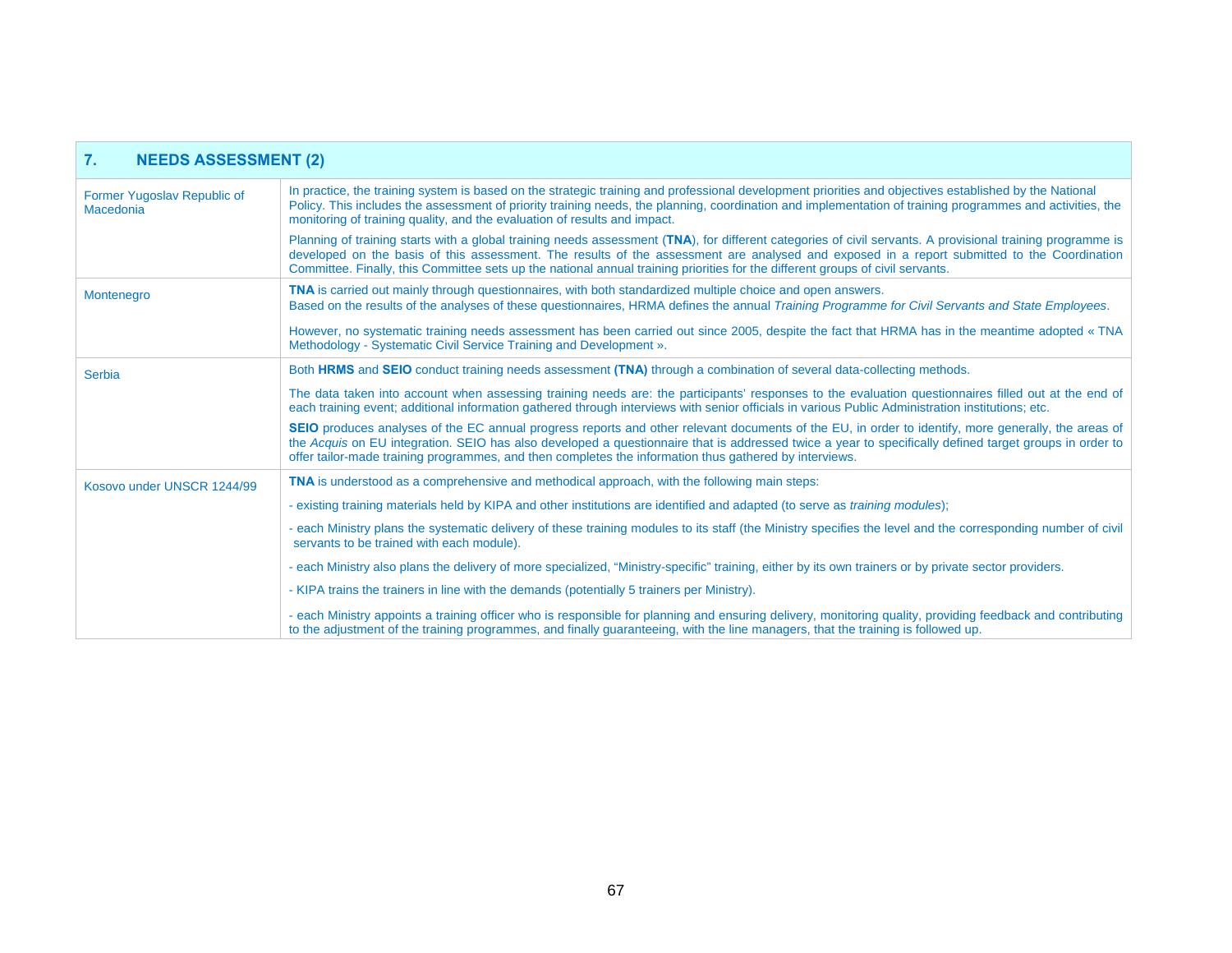| 8 <sub>1</sub><br><b>FUNDING OF TRAINING (1)</b> |                                                                                                                                                                                                                                                                                                                                                                                                                                                                 |
|--------------------------------------------------|-----------------------------------------------------------------------------------------------------------------------------------------------------------------------------------------------------------------------------------------------------------------------------------------------------------------------------------------------------------------------------------------------------------------------------------------------------------------|
| Albania                                          | TIPA financial resources come from:                                                                                                                                                                                                                                                                                                                                                                                                                             |
|                                                  | - Resources allocated by the State Budget;                                                                                                                                                                                                                                                                                                                                                                                                                      |
|                                                  | - Contributions and grants from several donors, both national and foreign;                                                                                                                                                                                                                                                                                                                                                                                      |
|                                                  | - Contributions of different institutions whose employees benefit from TIPA programmes.                                                                                                                                                                                                                                                                                                                                                                         |
|                                                  | Training is mainly free of charge.                                                                                                                                                                                                                                                                                                                                                                                                                              |
|                                                  | For 2007, the budget for training was 13.5 mil Al lek (payroll: 38 %, training activities for local authorities: 20 %).                                                                                                                                                                                                                                                                                                                                         |
| Bosnia and Herzegovina                           | Bosnian and Herzegovina Civil Services operate under three training <b>budget systems</b> : centralised, decentralised, and a mixture of both.<br>Financial resources come from different sources. As a matter of fact, the majority of the training programmes are co-funded by donor agencies.<br>BiH CSA is mainly run on its own budget. Other funds come from the EC (CARDS/IPA), or as a result of many bilateral MoU signed with the donor<br>community. |
| Croatia                                          | With the 2007 Training Decree, the Government adopted a Decision on Fees for the Work Performed on the Training and Education of Civil Servants,<br>as well as the Annual Plan for Horizontal Training and Education Programmes for Civil Servants. Corresponding funds come from the CSOA budget.                                                                                                                                                              |
|                                                  | Horizontal training programmes are free of charge for civil servants.                                                                                                                                                                                                                                                                                                                                                                                           |
|                                                  | Budget allocated for 2007: 2 million Kuna. Additional 273 000 Kuna are provided for operational costs of CSTC. Salaries of HR and CSTC staff are not<br>covered by these funds but by other CSOA budgetary positions.                                                                                                                                                                                                                                           |
|                                                  | (2008 Budget, 6 million Kuna; expected results: 80 training programmes, 500 education activities, 7 500 participants).                                                                                                                                                                                                                                                                                                                                          |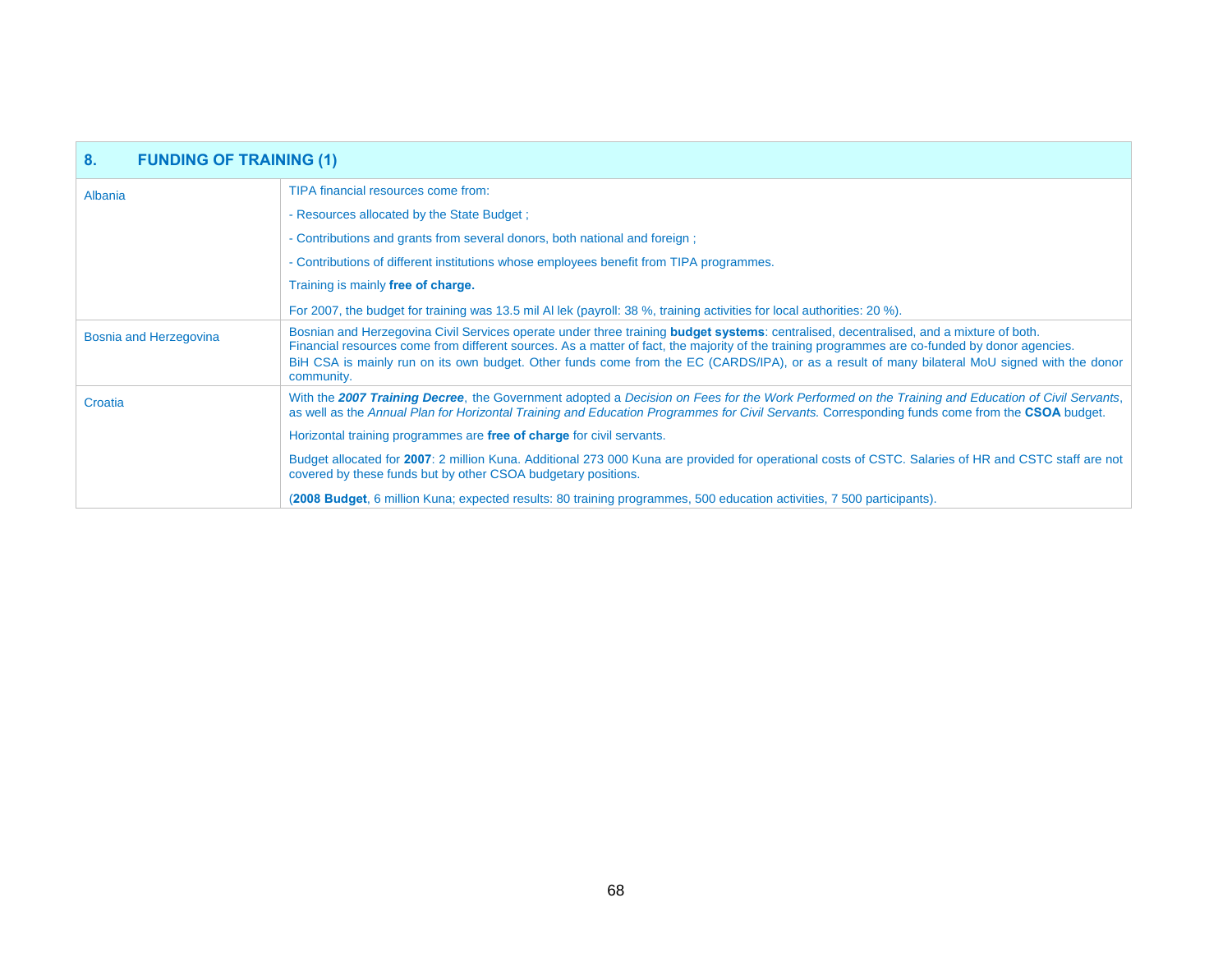| 8 <sub>1</sub><br><b>FUNDING OF TRAINING (2)</b> |                                                                                                                                                                                                                                                                                                                                                                                                                                                                                                                                |
|--------------------------------------------------|--------------------------------------------------------------------------------------------------------------------------------------------------------------------------------------------------------------------------------------------------------------------------------------------------------------------------------------------------------------------------------------------------------------------------------------------------------------------------------------------------------------------------------|
| Former Yugoslav Republic of<br>Macedonia         | The national policy for the development of a training system in fYR Macedonia makes provision for an allocation of funds from the budget dedicated<br>to training and professional development, based on a target percentage of the annual expenditure on civil servants salaries.<br>The national policy also states that training of the civil servants and elected representatives at the level of Local Government should be funded by a<br>combination of central Government budget, municipality budget and donor funds. |
| Montenegro                                       | Approved State funds are allocated to individual institutions of the State Administration system (decentralized financing model). Different donors also<br>contribute to the financing of training. The total amount is at the disposal of HRMA, acting as the central coordination and executive agency.<br>Training is mainly free of charge.                                                                                                                                                                                |
|                                                  | From May 2007, HRMA started continuous implementation of training funded by the State budget.                                                                                                                                                                                                                                                                                                                                                                                                                                  |
| Serbia                                           | According to the Civil Servants Act, financial resources for professional training are provided by the <b>budget</b> of the Republic of Serbia (Article 96). This<br>means that the main national training institution, HRMS, has a budget provided by the State, which covers most of the activities anticipated by the<br>HRMS training programme.                                                                                                                                                                           |
|                                                  | SEIO has a much smaller budget for training activities. Other sources of financing are therefore necessary to complement the parsimony of State funds.                                                                                                                                                                                                                                                                                                                                                                         |
|                                                  | External donors (mostly international) provide considerable financial support to the training activities of both HRMS and SEIO.                                                                                                                                                                                                                                                                                                                                                                                                |
|                                                  | None of the two main government institutions providing training sells their services to external beneficiaries.                                                                                                                                                                                                                                                                                                                                                                                                                |
|                                                  | Training is mainly free of charge.                                                                                                                                                                                                                                                                                                                                                                                                                                                                                             |
| Kosovo under UNSCR 1244/99                       | <b>Budget</b> allocations by the Government of Kosovo, through the Ministry of Public Services, fund <b>KIPA</b> CS regular training programmes at both central<br>and local level.                                                                                                                                                                                                                                                                                                                                            |
|                                                  | International and national donors are also involved in supporting KIPA training activities.                                                                                                                                                                                                                                                                                                                                                                                                                                    |
|                                                  | Training is mainly free of charge.                                                                                                                                                                                                                                                                                                                                                                                                                                                                                             |

л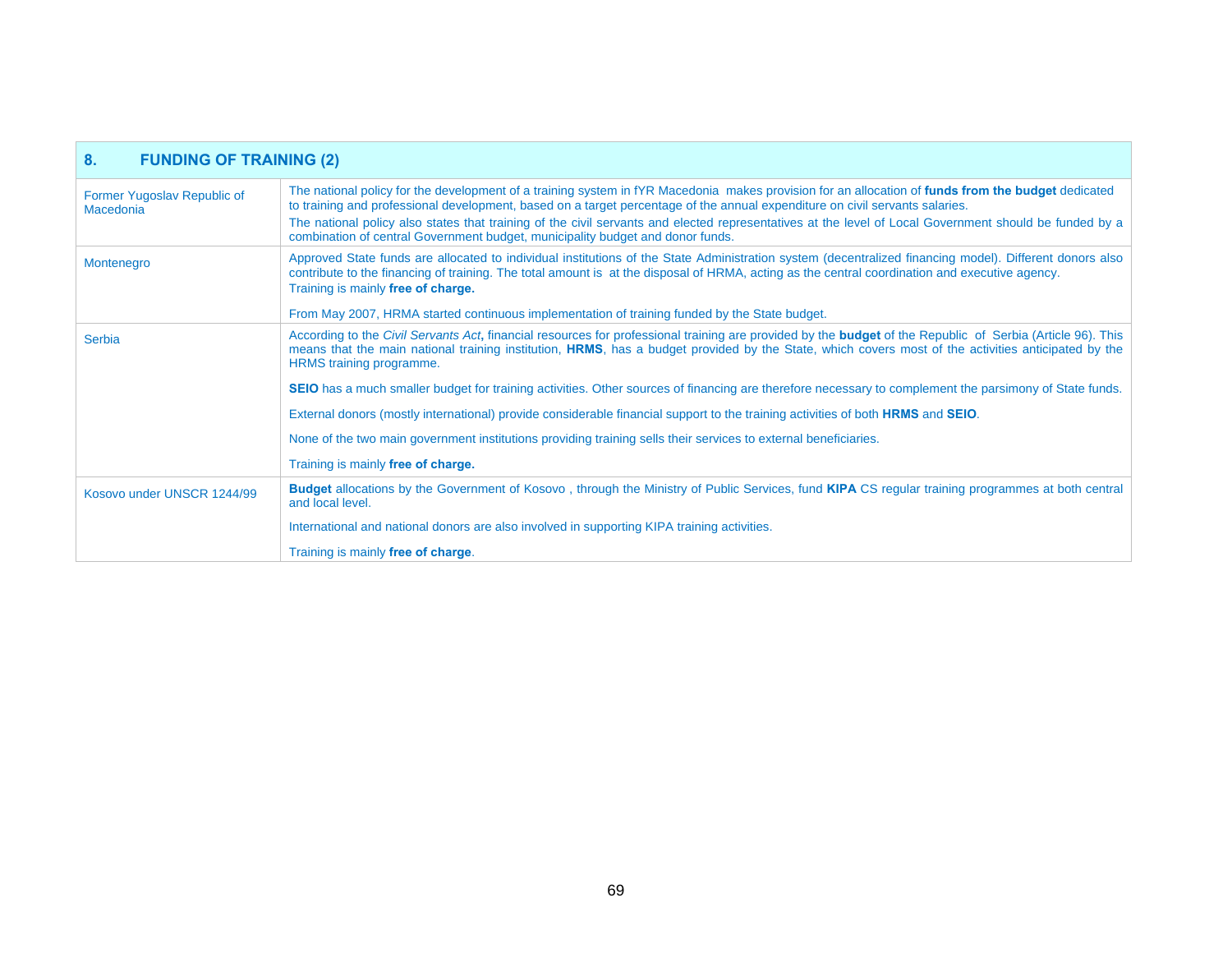| 9.<br><b>TRAINING PERSONNEL</b>                 |                                                                                                                                                                                                                                                                                                                                                                       |
|-------------------------------------------------|-----------------------------------------------------------------------------------------------------------------------------------------------------------------------------------------------------------------------------------------------------------------------------------------------------------------------------------------------------------------------|
| Albania                                         | TIPA has already a roster with a considerable number of trainers offering quality service for the development of Public Administration.                                                                                                                                                                                                                               |
|                                                 | These trainers have been selected from central and local institutions (officials in charge of drafting laws and regulations, as well as national or sectoral<br>policies, top level civil servants, experts), teaching staff from universities, trainers from other training centres and from the non-governental sector, best<br>practicioners.                      |
|                                                 | In adddition to that, Training of Trainees (ToT) is being run in different fields of training.                                                                                                                                                                                                                                                                        |
|                                                 | Trainers are normally compensated for their teaching activities. They sign a service delivery contract with the relevant training institution.                                                                                                                                                                                                                        |
| <b>Bosnia and Herzegovina</b>                   | All Agencies use teams of internal and external trainers. They have recently been committed to the development of their databases of trainers who are<br>not permanent staff of the Agency (Civil Servant field experts, as well as experts coming from other areas or sectors).                                                                                      |
|                                                 | A periodical public tendering process allows an updating, at regular intervals, of these databases.                                                                                                                                                                                                                                                                   |
|                                                 | Depending on the context, trainers may be paid by both budgetary and extra-budgetary modes of compensation.                                                                                                                                                                                                                                                           |
| Croatia                                         | In 2007 the CSTC contracted 147 lecturers and trainers, mostly civil servants, for the implementation of horizontal programmes and other activities.<br>CSTC is responsible for organising and developing a pool of qualified trainers. Also in 2007, 49 civil servants have successfully taken the ToT<br>examination and qualified for a trainer's licence.         |
| Former Yugoslav Republic of<br><b>Macedonia</b> | Both CSA and the line institutions are expected to develop some capacity for training delivery about very specific topics, where personal experience<br>and practical knowledge will be of essential interest. In other words, the idea is to establish a pool of civil service practitioners, together with clear rules<br>regarding their engagement and rewarding. |
| Montenegro                                      | Trainers are chosen among experienced persons coming from the Public Administration (experts, practicioners), from the private sector, and also from<br>academia (university lecturers and researchers).                                                                                                                                                              |
|                                                 | The total number of <b>trainers</b> (with various competency profiles) contracted by the HRMA is around 100.                                                                                                                                                                                                                                                          |
| <b>Serbia</b>                                   | Both HRMS and SEIO use pools of trainers including practitioners and academic staff, both domestic and foreign.                                                                                                                                                                                                                                                       |
| Kosovo under UNSCR 1244/99                      | Well-qualified <b>trainers</b> , both local and international, have been involved in the training of civil servants.                                                                                                                                                                                                                                                  |
|                                                 | KIPA has been committed to increasing the capacity of its staff members, who have participated in a series of training programmes, seminars and<br>conferences, within and outside the country.                                                                                                                                                                       |
|                                                 | KIPA teams of trainers are now able to develop, prepare and deliver regular training for both Ministerial and Municipal staff.                                                                                                                                                                                                                                        |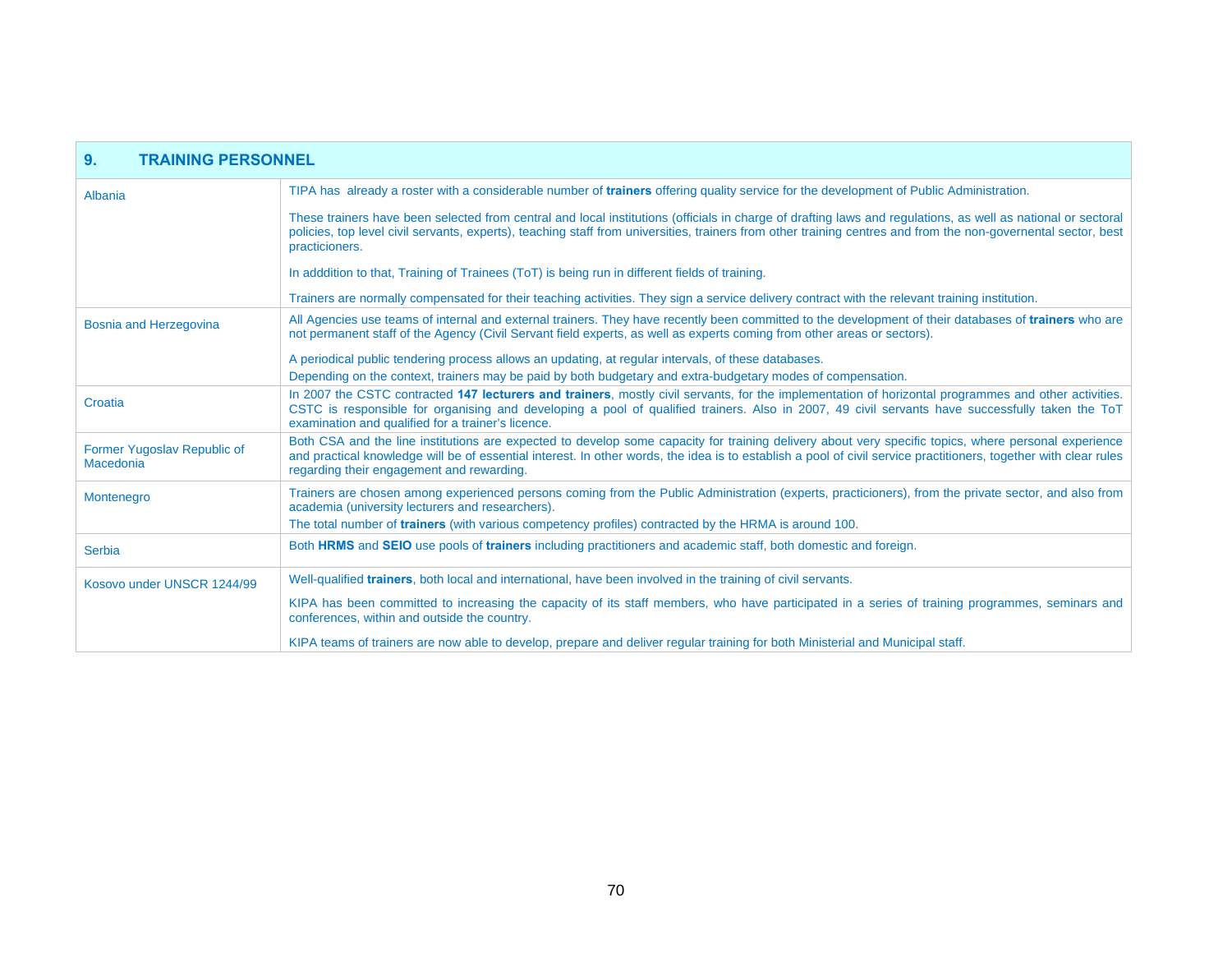| 10 <sub>1</sub>               | <b>TYPES AND CONTENTS OF TRAINING (1)</b>                                                                                                                                                                                                                                                          |  |
|-------------------------------|----------------------------------------------------------------------------------------------------------------------------------------------------------------------------------------------------------------------------------------------------------------------------------------------------|--|
| Albania                       | TIPA offers training within two training centres: the General Training Center (GTC) and the Fiscal Training Centre (FTC).                                                                                                                                                                          |  |
|                               | As mentioned above (item n° 6), GTC offered in 2006-2008 training services through two main comprehensive packages:                                                                                                                                                                                |  |
|                               | 1 <sup>st</sup> - Managerial capacity and related skills                                                                                                                                                                                                                                           |  |
|                               | This package was created to cope with the increased need for sound, effective and efficient managerial practices, in keeping with the more general<br>concern about                                                                                                                                |  |
|                               | the modernization and reform processes in the Albanian Civil Service.                                                                                                                                                                                                                              |  |
|                               | $2^{nd}$ - Competencies related to cooperation with the EU                                                                                                                                                                                                                                         |  |
|                               | This package was created as a response to the need for new competencies and skills prompted by the signing by Albania of the Stabilisation and<br><b>Association Agreement.</b>                                                                                                                    |  |
|                               | Finally, FTC offered a third training package:                                                                                                                                                                                                                                                     |  |
|                               | $3D$ - Fiscal administration (taxation and customs).                                                                                                                                                                                                                                               |  |
| <b>Bosnia and Herzegovina</b> | BiH CSA Training Priorities for the coming year, set up as a result of the previous annual evaluation, are:                                                                                                                                                                                        |  |
|                               | - European integration;                                                                                                                                                                                                                                                                            |  |
|                               | - HR management advanced training;                                                                                                                                                                                                                                                                 |  |
|                               | - Senior CS Management training:                                                                                                                                                                                                                                                                   |  |
|                               | - Strategic and policy planning;                                                                                                                                                                                                                                                                   |  |
|                               | - Foreign languages;                                                                                                                                                                                                                                                                               |  |
|                               | - Advanced IT training:                                                                                                                                                                                                                                                                            |  |
|                               | - Introductory training for newly employed personnel;                                                                                                                                                                                                                                              |  |
|                               | - Acquired skills reinforcement training;                                                                                                                                                                                                                                                          |  |
|                               | - Social skills development in working environments;                                                                                                                                                                                                                                               |  |
|                               | - BiH Institutional managerial capacity building.                                                                                                                                                                                                                                                  |  |
|                               | The Training Programme is intended to link up with the overall Government policy objectives. Monitoring actions carried out by the Board for Training<br>and Development of Civil Service and by a Working Group for Training of Civil Servants are intended to make sure this link is maintained. |  |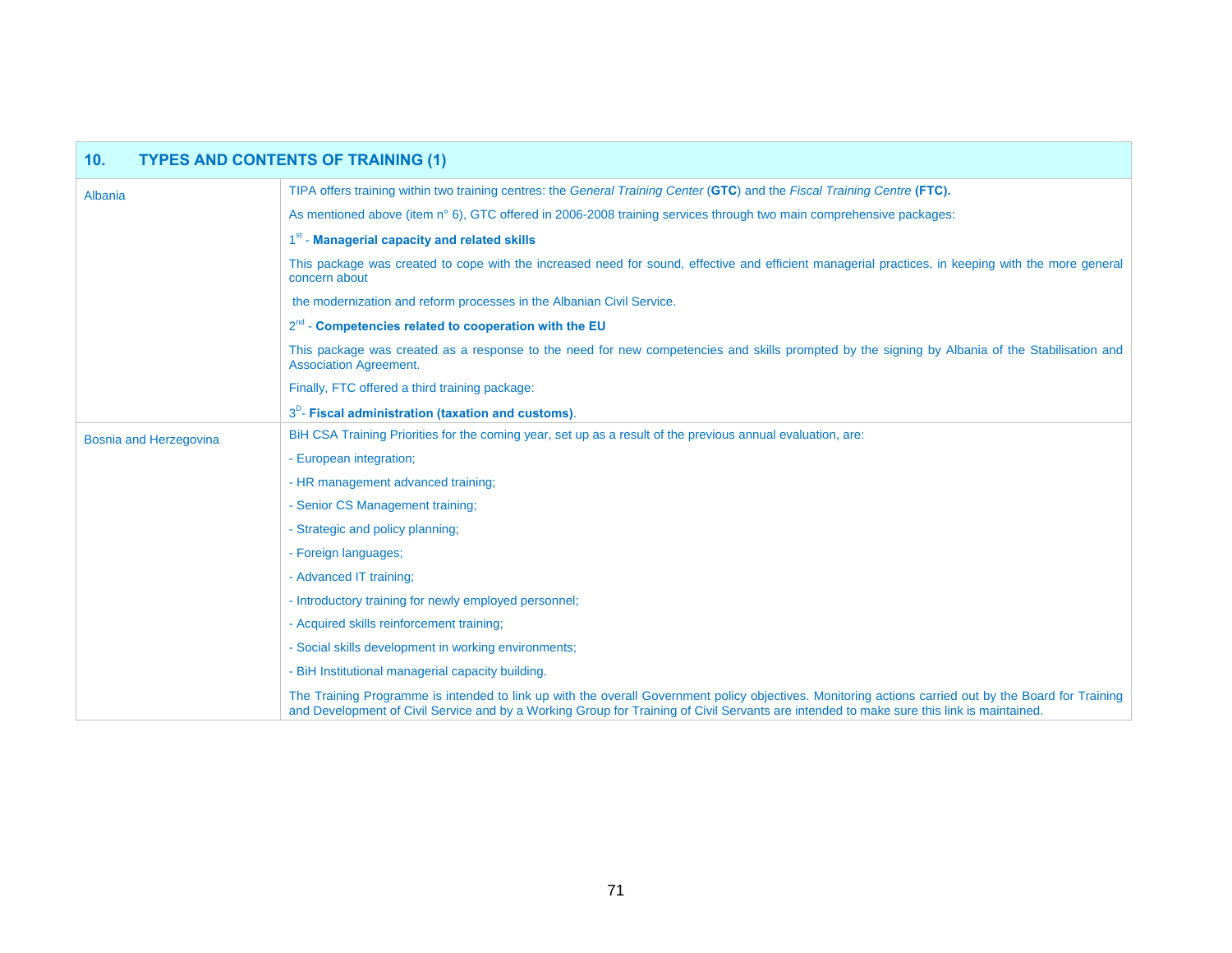<span id="page-71-0"></span>

| 10 <sub>1</sub><br><b>TYPES AND CONTENTS OF TRAINING (2)</b> |                                                                                                                                                                                                                                                                                                                                                                                                                                                                                                                   |
|--------------------------------------------------------------|-------------------------------------------------------------------------------------------------------------------------------------------------------------------------------------------------------------------------------------------------------------------------------------------------------------------------------------------------------------------------------------------------------------------------------------------------------------------------------------------------------------------|
| Croatia                                                      | The CSTC annual Plan is divided into 6 training programme categories (2007 Training Decree):                                                                                                                                                                                                                                                                                                                                                                                                                      |
|                                                              | - Introductory programmes (new and mid-career civil servants);                                                                                                                                                                                                                                                                                                                                                                                                                                                    |
|                                                              | - Specialized programmes for specific groups of civil servants;                                                                                                                                                                                                                                                                                                                                                                                                                                                   |
|                                                              | - Personal Development programmes;                                                                                                                                                                                                                                                                                                                                                                                                                                                                                |
|                                                              | - Career Development programmes;                                                                                                                                                                                                                                                                                                                                                                                                                                                                                  |
|                                                              | - Management Training programme                                                                                                                                                                                                                                                                                                                                                                                                                                                                                   |
|                                                              | - Other (tailor made) training activities<br>The Ministry of Foreign Affairs and European Integration offered training on EU related matters.                                                                                                                                                                                                                                                                                                                                                                     |
|                                                              | The Academy for Local Democracy offered training and education for elected officials and employees of the Croatian local self-government on a<br>number of topics of interest to local self-governments (e.g. financial management, public procurement, HR management, rights on access to<br>information, training programmes on EU topics, public administration advanced courses, etc).                                                                                                                        |
| Former Yugoslav Republic of<br>Macedonia                     | Based on the training objectives and contents, three main types of training have been identified: (1) Induction training (mandatory training for all newly<br>employed in the LGUs); (2) Generic training (offering knowledge and skills common to all groups of CS, irrespective of the specificities of their job<br>positions); (3) Specialized training (offering job specific knowledge and skills).                                                                                                         |
|                                                              | The contents of these three types of training should be adapted to the hierarchical level and institutional responsibilities of the target groups. The<br>managerial group is supposed to receive more management oriented training, while training for the expert group shall focus on practical, "technical"<br>knowledge in relevant areas. Some of the most important training topics include: management of the administration, strategic planning, policy making<br>and implementation, project management. |
|                                                              | The Training Strategy for LGUs identified a fourth type of training, relevant to Local Government. This type of training is included in a "Package"<br>Training for Elected Representatives". <sup>58</sup>                                                                                                                                                                                                                                                                                                       |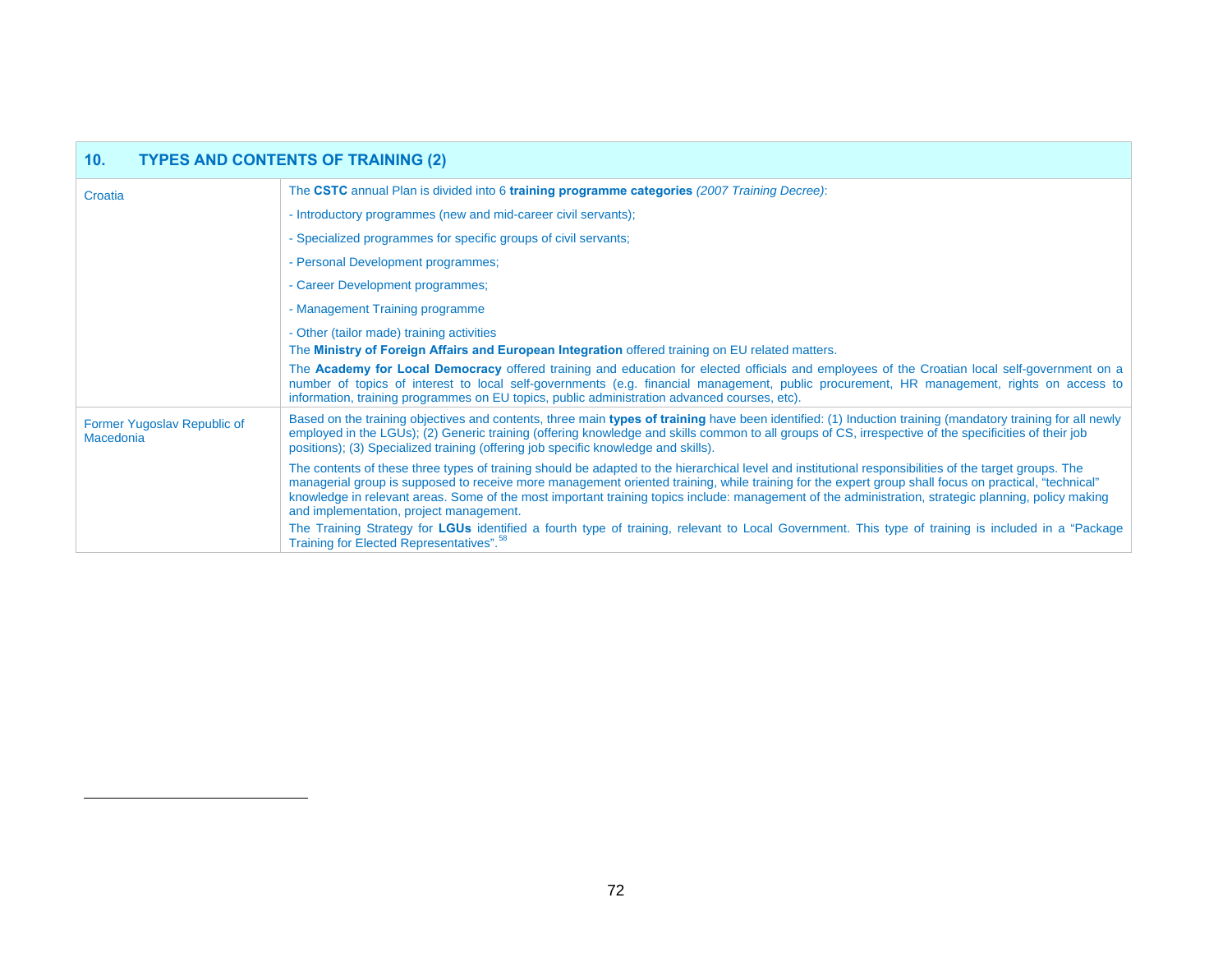| <b>TYPES AND CONTENTS OF TRAINING (3)</b><br>10 <sub>1</sub> |                                                                                                                                                                                                                                                                                                                                                                                                                                                                                                                                                                                                                                                                                                                                                                                                                                              |  |  |  |  |  |
|--------------------------------------------------------------|----------------------------------------------------------------------------------------------------------------------------------------------------------------------------------------------------------------------------------------------------------------------------------------------------------------------------------------------------------------------------------------------------------------------------------------------------------------------------------------------------------------------------------------------------------------------------------------------------------------------------------------------------------------------------------------------------------------------------------------------------------------------------------------------------------------------------------------------|--|--|--|--|--|
| Montenegro                                                   | The Training Programme for civil servants is divided into several modules. These are some of the main modules:<br>- Public Administration and State Authorities:                                                                                                                                                                                                                                                                                                                                                                                                                                                                                                                                                                                                                                                                             |  |  |  |  |  |
|                                                              | - Management within the State Administration;                                                                                                                                                                                                                                                                                                                                                                                                                                                                                                                                                                                                                                                                                                                                                                                                |  |  |  |  |  |
|                                                              | - State Administration: Financial and Budgetary current operations;                                                                                                                                                                                                                                                                                                                                                                                                                                                                                                                                                                                                                                                                                                                                                                          |  |  |  |  |  |
|                                                              | - General Tasks of the State Administration Authorities;                                                                                                                                                                                                                                                                                                                                                                                                                                                                                                                                                                                                                                                                                                                                                                                     |  |  |  |  |  |
|                                                              | - Communication within the State Administration;                                                                                                                                                                                                                                                                                                                                                                                                                                                                                                                                                                                                                                                                                                                                                                                             |  |  |  |  |  |
|                                                              | - International co-operation and "European affairs".                                                                                                                                                                                                                                                                                                                                                                                                                                                                                                                                                                                                                                                                                                                                                                                         |  |  |  |  |  |
| <b>Serbia</b>                                                | There are two types of <b>training programmes</b> foreseen by the Serbian Civil Servants Act (Article 97).<br>- The Programme of General Professional Training (PGPT) is submitted by HRMS every year and adopted by the Government. HRMS is also<br>responsible for its implementation. PGPT is produced to answer the horizontal needs for professional development of civil servants. It is designed to<br>help create/reinforce a set of general, common skills and competences needed by all civil servants, regardless of the institution in which they work.<br>This Programme also reflects the common needs of all State authorities regarding shared tasks and concerns, such as administrative, human<br>resources and financial management, law drafting, etc.<br>More specialized training, offered by individual institutions. |  |  |  |  |  |
| Kosovo under UNSCR 1244/99                                   | KIPA Annual Plan is divided into 8 training categories:                                                                                                                                                                                                                                                                                                                                                                                                                                                                                                                                                                                                                                                                                                                                                                                      |  |  |  |  |  |
|                                                              | - General Management                                                                                                                                                                                                                                                                                                                                                                                                                                                                                                                                                                                                                                                                                                                                                                                                                         |  |  |  |  |  |
|                                                              | - General Administration                                                                                                                                                                                                                                                                                                                                                                                                                                                                                                                                                                                                                                                                                                                                                                                                                     |  |  |  |  |  |
|                                                              | - Budget and Finance                                                                                                                                                                                                                                                                                                                                                                                                                                                                                                                                                                                                                                                                                                                                                                                                                         |  |  |  |  |  |
|                                                              | - Human Resources                                                                                                                                                                                                                                                                                                                                                                                                                                                                                                                                                                                                                                                                                                                                                                                                                            |  |  |  |  |  |
|                                                              | - Municipal Issues                                                                                                                                                                                                                                                                                                                                                                                                                                                                                                                                                                                                                                                                                                                                                                                                                           |  |  |  |  |  |
|                                                              | - Legislation and EU Related Matters                                                                                                                                                                                                                                                                                                                                                                                                                                                                                                                                                                                                                                                                                                                                                                                                         |  |  |  |  |  |
|                                                              | - Information Technology                                                                                                                                                                                                                                                                                                                                                                                                                                                                                                                                                                                                                                                                                                                                                                                                                     |  |  |  |  |  |
|                                                              | - Public Procurement.                                                                                                                                                                                                                                                                                                                                                                                                                                                                                                                                                                                                                                                                                                                                                                                                                        |  |  |  |  |  |
|                                                              | Local Authorities are included as beneficiaries. They receive training in different areas and on various topics, within the comprehensive category: "<br>Municipal Issues".                                                                                                                                                                                                                                                                                                                                                                                                                                                                                                                                                                                                                                                                  |  |  |  |  |  |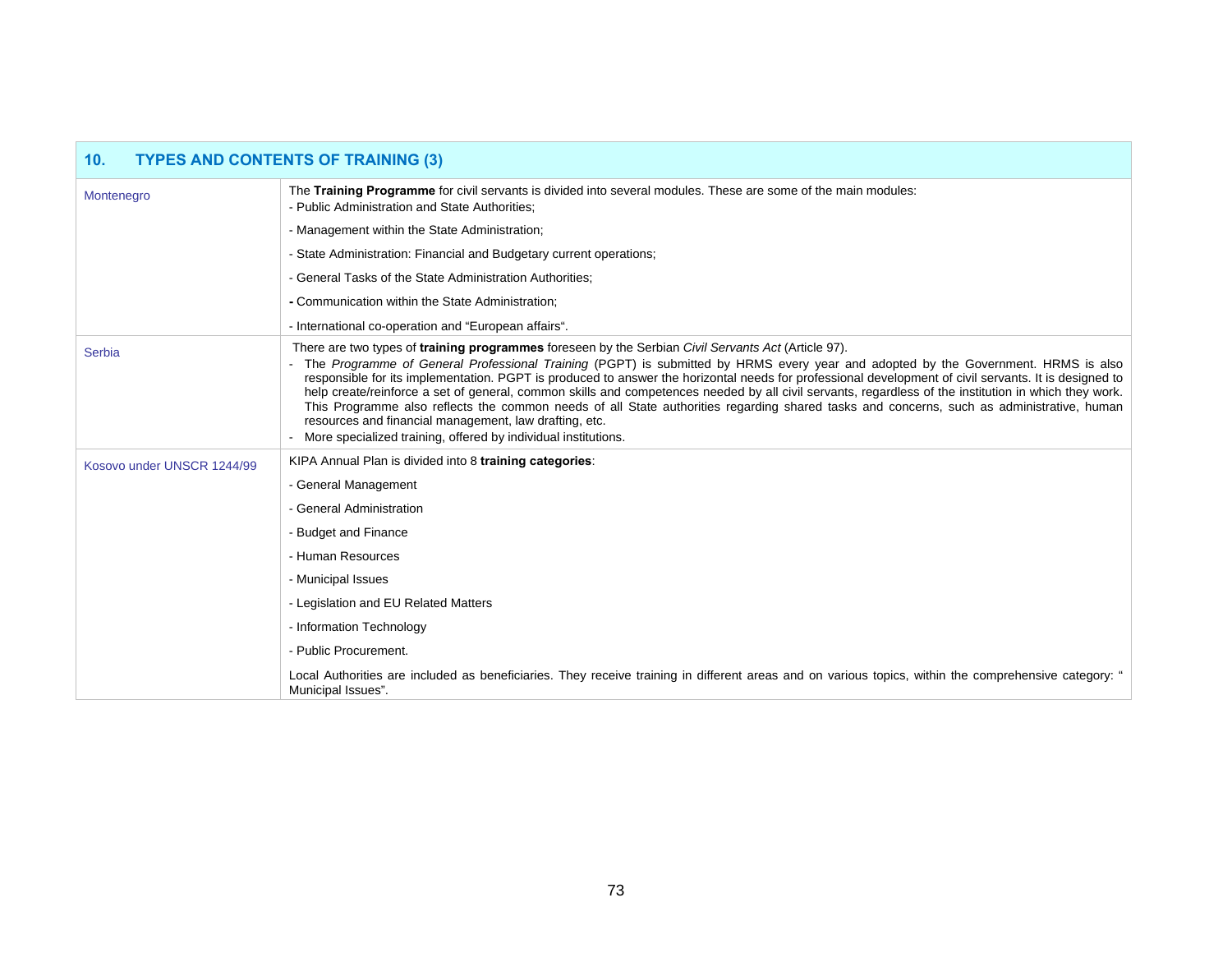| 11.<br><b>QUALITY CONTROL</b>            |                                                                                                                                                                                                                                                                                                                                                                                                                                                                       |  |  |  |  |  |
|------------------------------------------|-----------------------------------------------------------------------------------------------------------------------------------------------------------------------------------------------------------------------------------------------------------------------------------------------------------------------------------------------------------------------------------------------------------------------------------------------------------------------|--|--|--|--|--|
| Albania                                  | Training quality assessment is based on evaluations carried out at the end of seminars and courses (questionnaires and post-training evaluation<br>surveys). In 2007, TIPA carried out a self-assessment using the Common Assessment Framework (CAF). Based on the results of this self-assessment,<br>Quality Indicators both for the training cycle management process and for the main internal management procedures were developed and have been<br>implemented. |  |  |  |  |  |
| <b>Bosnia and Herzegovina</b>            | As a rule, feedback is collected to get relevant information helping the development of further training programmes and activities, and to facilitate<br>coordination and organizational tasks.                                                                                                                                                                                                                                                                       |  |  |  |  |  |
|                                          | The main concern of these evaluations is: 'to what extent have the training and development activities enabled trainees to do their jobs better?'                                                                                                                                                                                                                                                                                                                     |  |  |  |  |  |
| Croatia                                  | <b>Quality</b> assessment is based on training evaluations at the end of the training seminars and courses.                                                                                                                                                                                                                                                                                                                                                           |  |  |  |  |  |
| Former Yugoslav Republic of<br>Macedonia | Training quality shall be monitored through: the definition of curricula standards; the development of standards for trainers and training providing<br>organizations; the certification and accreditation of curricula and trainers /training providing organizations; the evaluation of the training results and<br>impact.<br>Training effectiveness is to be monitored through the evaluation of the short-term effects and long-term impact.                     |  |  |  |  |  |
| Montenegro                               | <b>Quality monitoring is based on:</b><br>- evaluations at the end of the training seminars and courses;                                                                                                                                                                                                                                                                                                                                                              |  |  |  |  |  |
|                                          | - questionnaires;                                                                                                                                                                                                                                                                                                                                                                                                                                                     |  |  |  |  |  |
|                                          | - opinion polls and surveys;                                                                                                                                                                                                                                                                                                                                                                                                                                          |  |  |  |  |  |
|                                          | - interviews with key TNA participants.                                                                                                                                                                                                                                                                                                                                                                                                                               |  |  |  |  |  |
| Serbia                                   | <b>Quality monitoring</b> is based on evaluations at the end of the training seminars and courses.                                                                                                                                                                                                                                                                                                                                                                    |  |  |  |  |  |
|                                          | The participants' responses to the evaluation questionnaires filled out at the end of each training event also contribute to TNA.                                                                                                                                                                                                                                                                                                                                     |  |  |  |  |  |
| Kosovo under UNSCR 1244/99               | There are four models of evaluation, used according to the nature of the training: scientific model, system model, illuminative model and intervening<br>model.                                                                                                                                                                                                                                                                                                       |  |  |  |  |  |
|                                          | The system model is the most frequently used by the Kosovo administration: quality assessment is based on training evaluations at the end of the<br>training seminars and courses.                                                                                                                                                                                                                                                                                    |  |  |  |  |  |

л

[Back to Table of Contents](#page-1-0)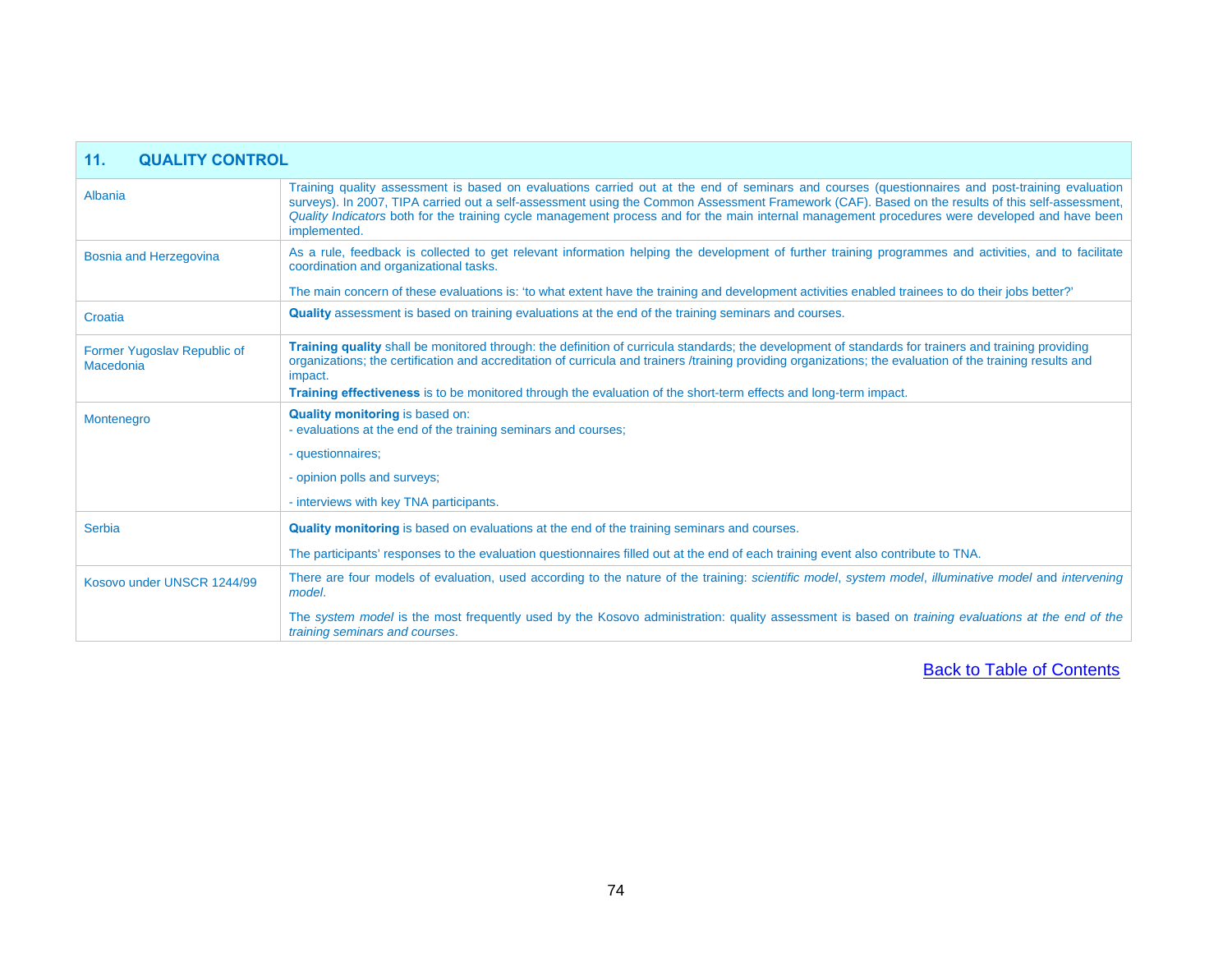## **TABLE C**

## **STATISTICAL DATA AND RAW INDICATIVE ANALYTICAL RATIOS**

- 1. Population
- 2. Civil servants
- 3. Participants
- 4. Trainers
- 5. Courses
- 6. Training Days
- 7. State Budget Support
- 8. Donors' Support
- 9. Population density
- 10. Population/Civil Servants
- 11. Civil Servants/Participants
- 12. Civil Servants/Trainers
- 13. Civil Servants/Courses
- 14. Civil Servants/Training Days
- 15. State Budget Support/Civil Servants
- 16. Donors' Support/Civil Servants

## Albania

 Bosnia and Herzegovina Croatia Former Yugoslav Republic of Macedonia Montenegro **Serbia** Kosovo under UNSCR 1244/99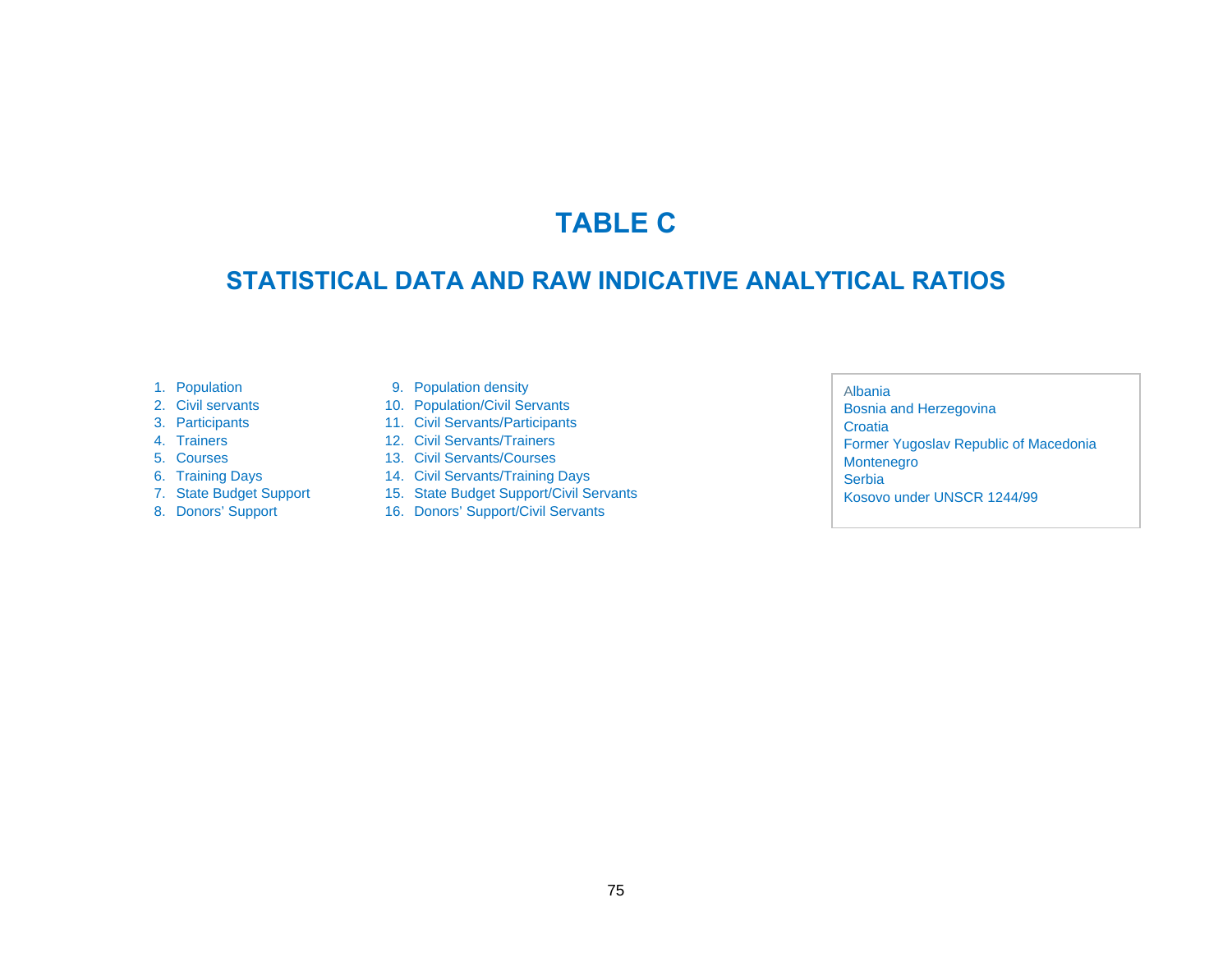| <b>INDICATIVE AVAILABLE STATISTICAL DATA</b> |            |                       |                     |                 |                |                      |                                          |                                 |  |
|----------------------------------------------|------------|-----------------------|---------------------|-----------------|----------------|----------------------|------------------------------------------|---------------------------------|--|
| 2007                                         | Population | <b>Civil Servants</b> | <b>Participants</b> | <b>Trainers</b> | <b>Courses</b> | <b>Training Days</b> | <b>State Budget</b><br>Support [SBS] (€) | Donors'<br>Support $(\epsilon)$ |  |
| Albania                                      | 3 500 000  | 2 600                 | 4 4 8 9             | 139             | 288            | 798                  | 281 064                                  | 68 000                          |  |
| Bosnia and Herzegovina (total)               | 4 530 000  | 12 573                | 5 4 7 5             | 102             | 179            | <b>NA</b>            | <b>NA</b>                                | <b>NA</b>                       |  |
| Croatia                                      | 4 437 460  | 55 000                | 6 3 0 0             | $147*$          | $60*$          | 620*                 | 272 109*                                 | 640 000*                        |  |
| Former Yugoslav Republic of<br>Macedonia     | 2 061 315  | 12 530                | 39 (CSA)            | <b>NA</b>       | 23 (CSA)       | <b>NA</b>            | <b>NA</b>                                | <b>NA</b>                       |  |
| Montenegro                                   | 620 145    | 12 640                | 2 1 7 3             | 45              | 103            | 138                  | 556 574                                  | 28 691                          |  |
| <b>Serbia</b>                                | 7 500 000  | 27 800                | 1 151 (SEIO)***     | 164             | $134***$       | $359***$             | $NA^*$                                   | $NA^*$                          |  |
| Kosovo under UNSCR 1244/99                   | 2 126 700  | 71 068*               | 1053                | <b>NA</b>       | 44             | 134                  | 164 145                                  | <b>NA</b>                       |  |
| <b>Total</b>                                 | 24 775 620 |                       |                     |                 |                |                      |                                          |                                 |  |

\* Data related to the horizontal training programs delivered by the Central State Office for Administration only. No centralised training register exists for specialised training programmes delivered to public servants by other institutions.

\*\* The estimated number of civil servants given here is based on the payroll. Depending on the official sources (and dates), numbers vary from *67 454* to *76 717*.

\*\*\* Data non available for HRMS. / \*\*\*\* Data for SEIO and HRMS *(together).*